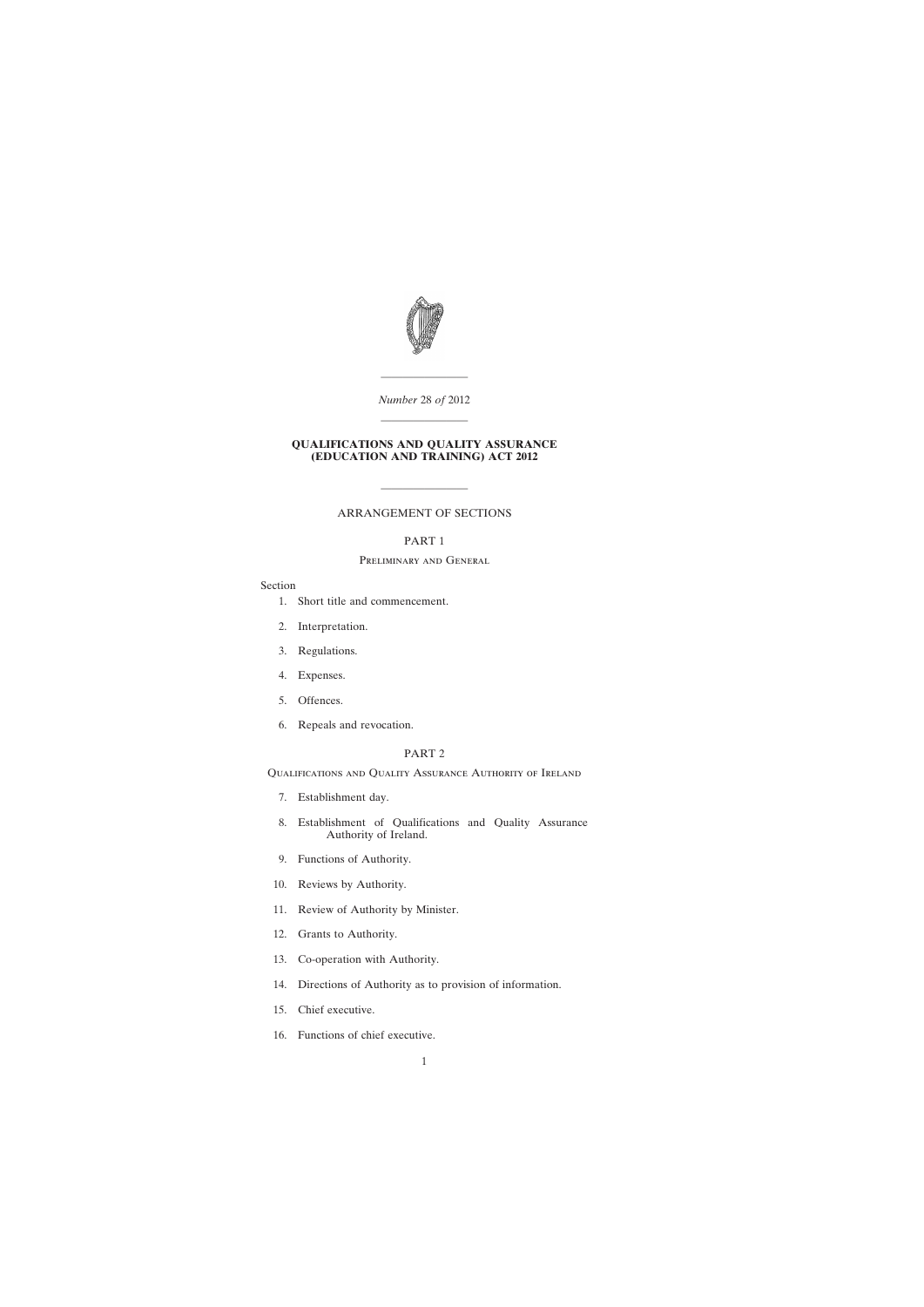- [17. Delegation of functions of chief executive.](#page-15-0)
- [18. Accountability of chief executive to Public Accounts](#page-16-0) Committee.
- [19. Accountability of chief executive to other Oireachtas](#page-16-0) Committees.
- [20. Staff.](#page-17-0)
- [21. Transfer of staff of dissolved body to Authority.](#page-17-0)
- [22. Superannuation.](#page-18-0)
- [23. Accounts.](#page-19-0)
- [24. Strategy statement.](#page-19-0)
- [25. Annual Report.](#page-20-0)
- [26. Gifts to Authority.](#page-20-0)

#### PART 3

#### Quality Assurance

- [27. Quality assurance.](#page-21-0)
- [28. Obligation of providers to prepare quality assurance](#page-22-0) procedures.
- [29. Quality assurance procedures and previously established uni](#page-23-0)versities.
- [30. Quality assurance procedures and relevant providers, other](#page-24-0) than previously established universities.
- [31. Refusal by Authority to approve proposed quality assur](#page-24-0)ance procedures.
- [32. Quality assurance procedures and designated awarding](#page-25-0) bodies.
- [33. Quality assurance procedures and linked providers.](#page-26-0)
- [34. Review by Authority of quality assurance procedures of rel](#page-26-0)evant providers.
- [35. Directions of Authority following review of quality assur](#page-27-0)ance procedures.
- [36. Withdrawal by Authority of approval of quality assurance](#page-27-0) procedures.
- [37. Review by designated awarding bodies of quality assurance](#page-28-0) procedures of linked providers.
- [38. Directions of designated awarding body following review of](#page-29-0) quality assurance procedures.
- [39. Withdrawal by designated awarding body of approval of](#page-29-0) quality assurance procedures.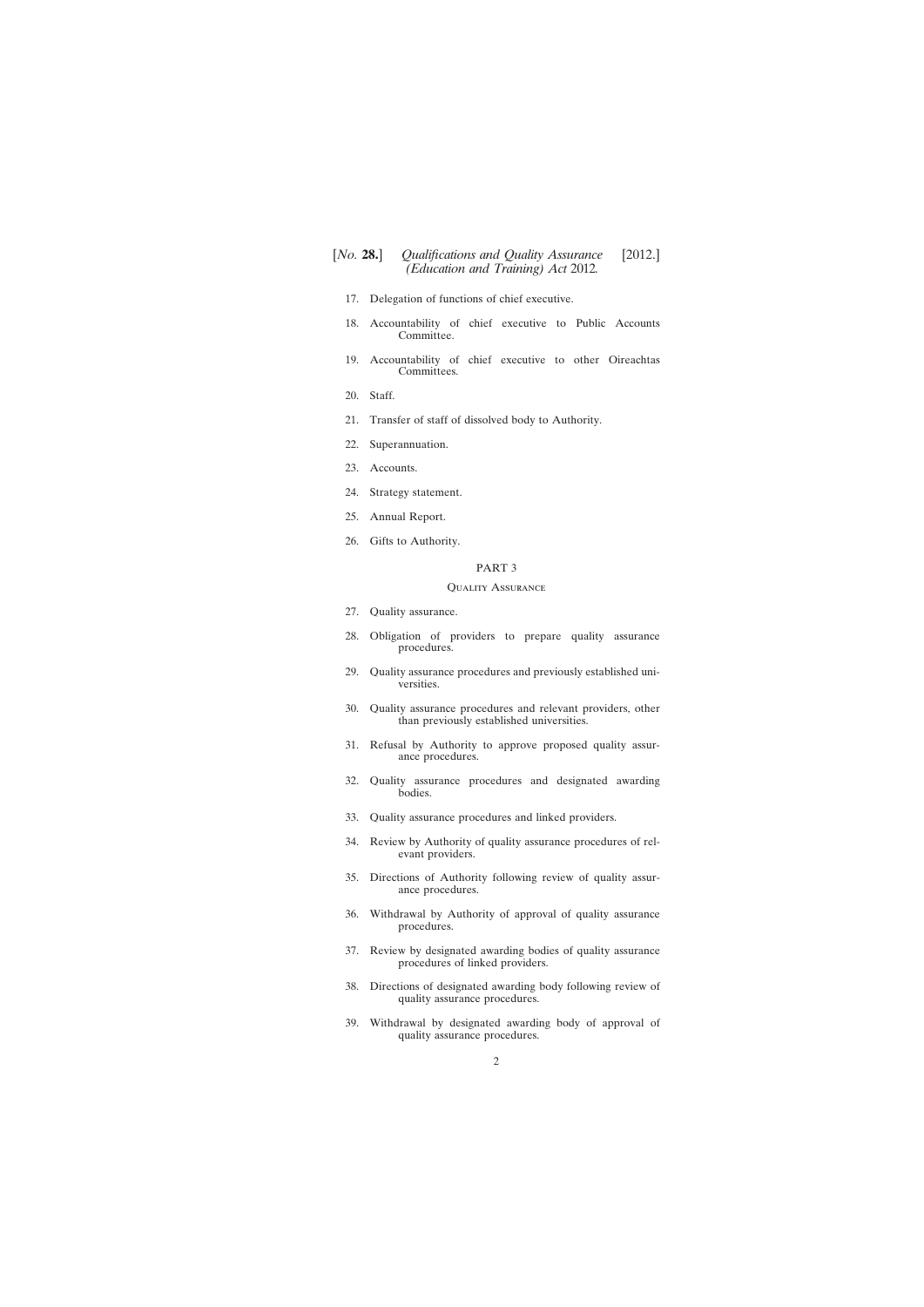# [2012.] [ *Qualifications and Quality Assurance No.* **28.**] *(Education and Training) Act* 2012*.*

- [40. Review by Authority of procedures of National University](#page-30-0) of Ireland.
- [41. Directions of Authority to National University of Ireland fol](#page-31-0)lowing review.
- [42. Quality reviews by Authority.](#page-31-0)

#### PART 4

#### Standards and Awards

- [43. Framework of qualifications.](#page-32-0)
- [44. Application for validation of programme of education and](#page-33-0) training.
- [45. Determination of application for validation of programme of](#page-34-0) education and training.
- [46. Review of programme validation.](#page-35-0)
- [47. Withdrawal of programme validation.](#page-35-0)
- [48. Arrangement between providers and awarding bodies other](#page-36-0) than the Authority.
- [49. Authority to determine standards of knowledge, skill or com](#page-36-0)petence for awards.
- [50. Making of an award.](#page-37-0)
- [51. Joint awarding arrangement.](#page-37-0)
- [52. Request by provider for delegation of authority to make](#page-38-0) award.
- [53. Determination of request for delegation of authority to](#page-40-0) make award.
- [54. Review by Authority of delegated authority to make award.](#page-42-0)
- [55. Withdrawal or variation by Authority of delegated authority](#page-42-0) to make award.
- [56. Procedures for access, transfer and progression in relation](#page-43-0) to learners.
- [57. Review by Authority of implementation of procedures for](#page-44-0) access, transfer and progression.
- [58. Directions of Authority following review of procedures for](#page-45-0) access, transfer and progression.
- [59. Withdrawal by Authority of approval of access, transfer and](#page-45-0) progression procedures.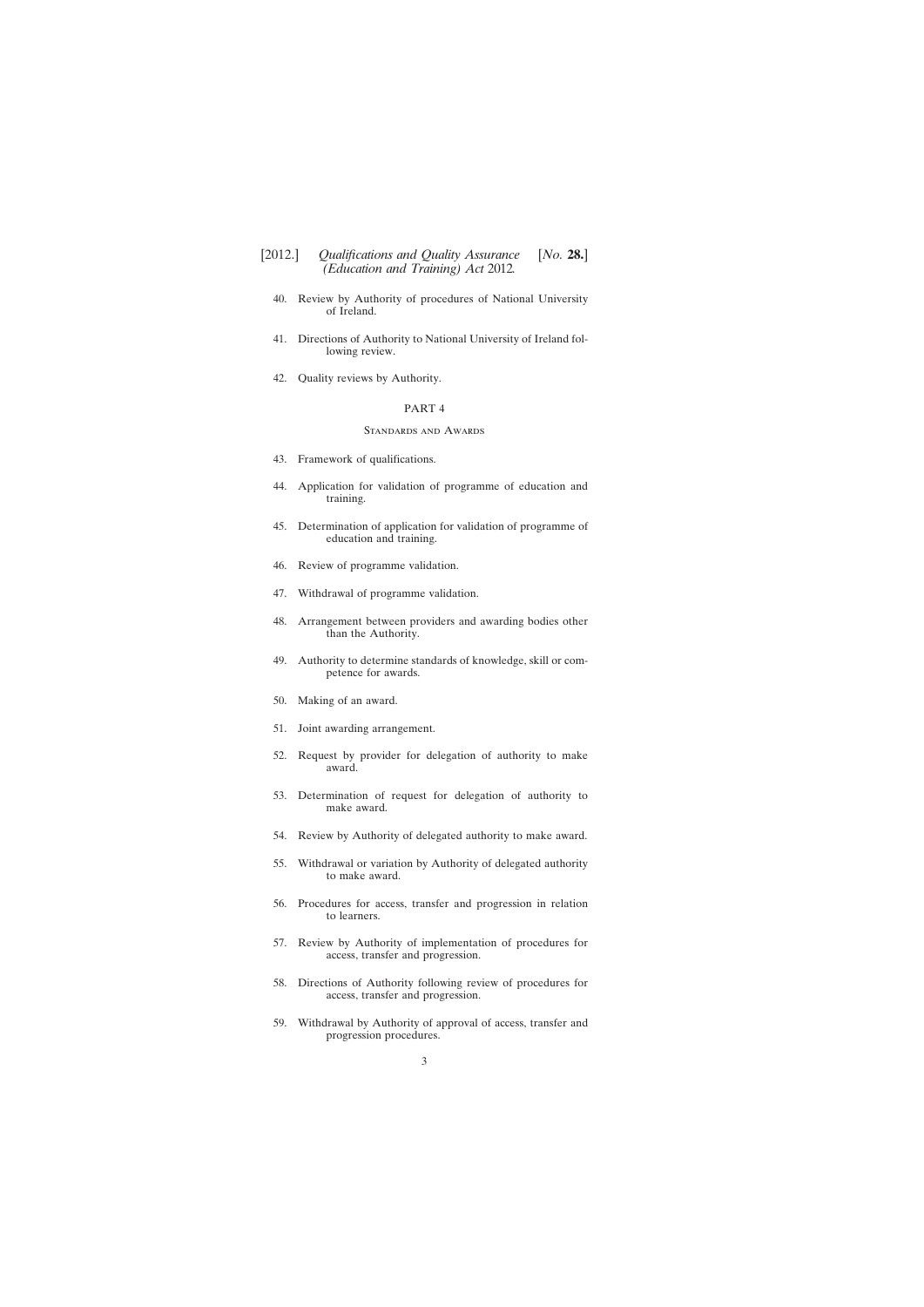#### PART 5

#### Code of Practice and International Education Mark

- [60. Code of Practice for provision of programme to inter](#page-47-0)national learners.
- [61. International education mark.](#page-47-0)
- [62. Annual charge for use of international education mark.](#page-49-0)
- [63. Review by Authority of provider's compliance with code of](#page-50-0) practice and provider's use of international education mark.

#### PART 6

#### Protection of Enrolled Learners

- [64. Interpretation.](#page-51-0)
- [65. Arrangements by providers for protection of enrolled](#page-51-0) learners.
- [66. Assistance from Authority to enrolled learners to find alter](#page-53-0)native programme.
- [67. Obligation on providers to furnish information to enrolled](#page-53-0) learners.

#### PART 7

#### Appeals

- [68. Appeals Panel.](#page-54-0)
- [69. Determination of appeal by Appeals Board.](#page-55-0)
- [70. Appeal procedures.](#page-56-0)

## PART 8

#### Dissolution of Bodies

- [71. Dissolution of National Qualifications Authority of Ireland,](#page-57-0) Higher Education and Training Awards Council and Further Education and Training Awards Council.
- [72. Liability for loss occurring before establishment day.](#page-57-0)
- [73. Transfer of land and other property to Authority.](#page-57-0)
- [74. Transfer of rights and liabilities, and continuation of leases,](#page-58-0) licences and permissions granted by dissolved body.
- [75. Provisions consequent upon transfer of assets and liabilities](#page-58-0) to Authority.
- [76. Records of dissolved bodies.](#page-58-0)
- [77. Final accounts and final report of dissolved bodies.](#page-59-0)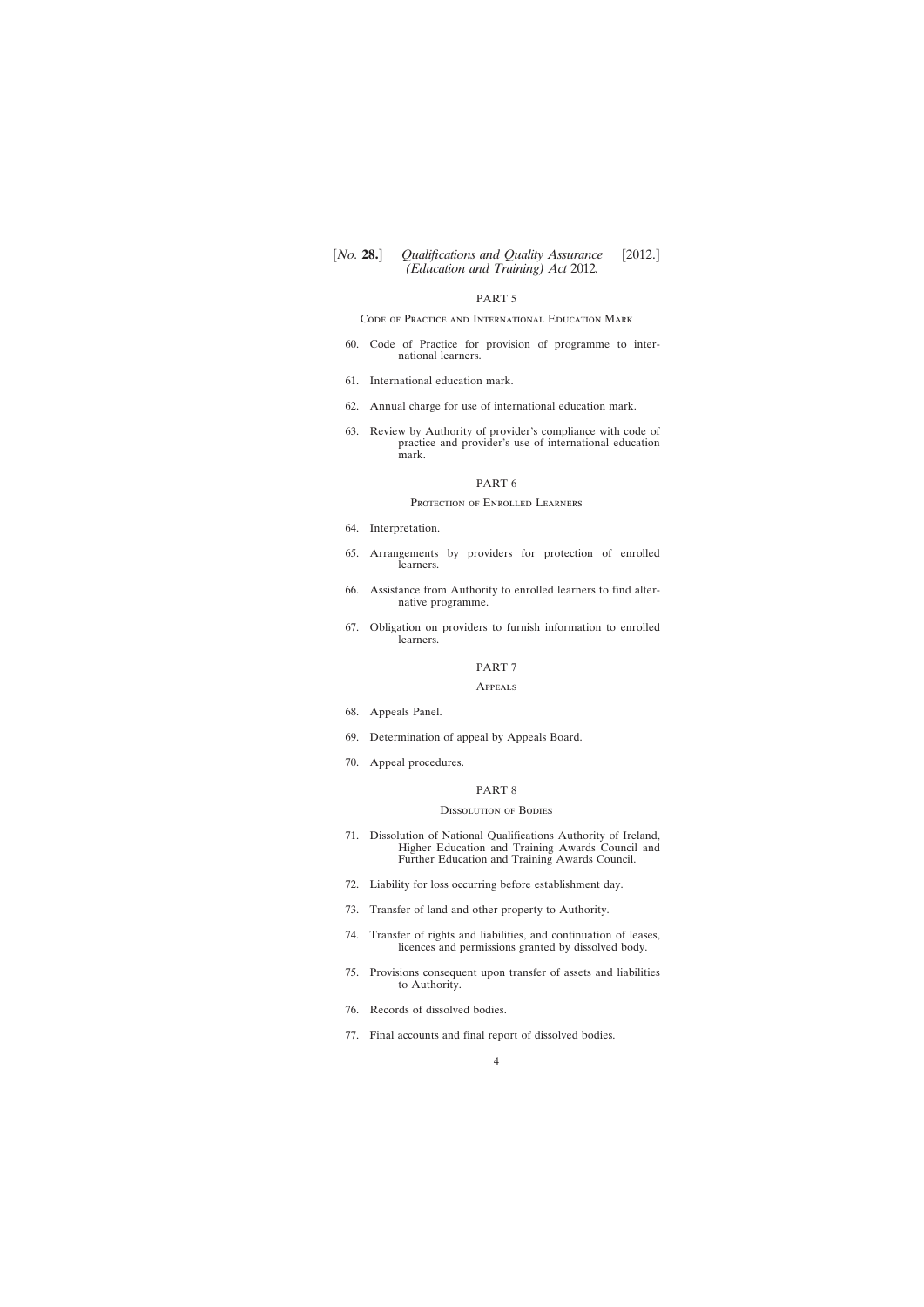## PART 9

## Miscellaneous Provisions

- [78. Register of providers.](#page-59-0)
- [79. Database.](#page-60-0)
- [80. Fees.](#page-61-0)
- [81. Provider not to be described as](#page-63-0) "institute of technology" or "regional technical college".
- [82. Charter of Institute of Technology.](#page-63-0)
- [83. Service of documents.](#page-64-0)

## PART 10

## Transitional and Savings Provisions for Act of 1999 and Amendments of other Acts

- [84. Transitional and savings provision for Act of 1999.](#page-65-0)
- [85. Transition for appeals under Act of 1999.](#page-68-0)
- [86. Amendments of other Acts.](#page-68-0)

## [SCHEDULE 1](#page-69-0)

Qualifications and Quality Assurance Authority of Ireland

#### [SCHEDULE 2](#page-76-0)

## PART 1

## Acts Repealed

#### PART 2

STATUTORY INSTRUMENT REVOKED

## [SCHEDULE 3](#page-77-0)

# Amendments of other Acts ————————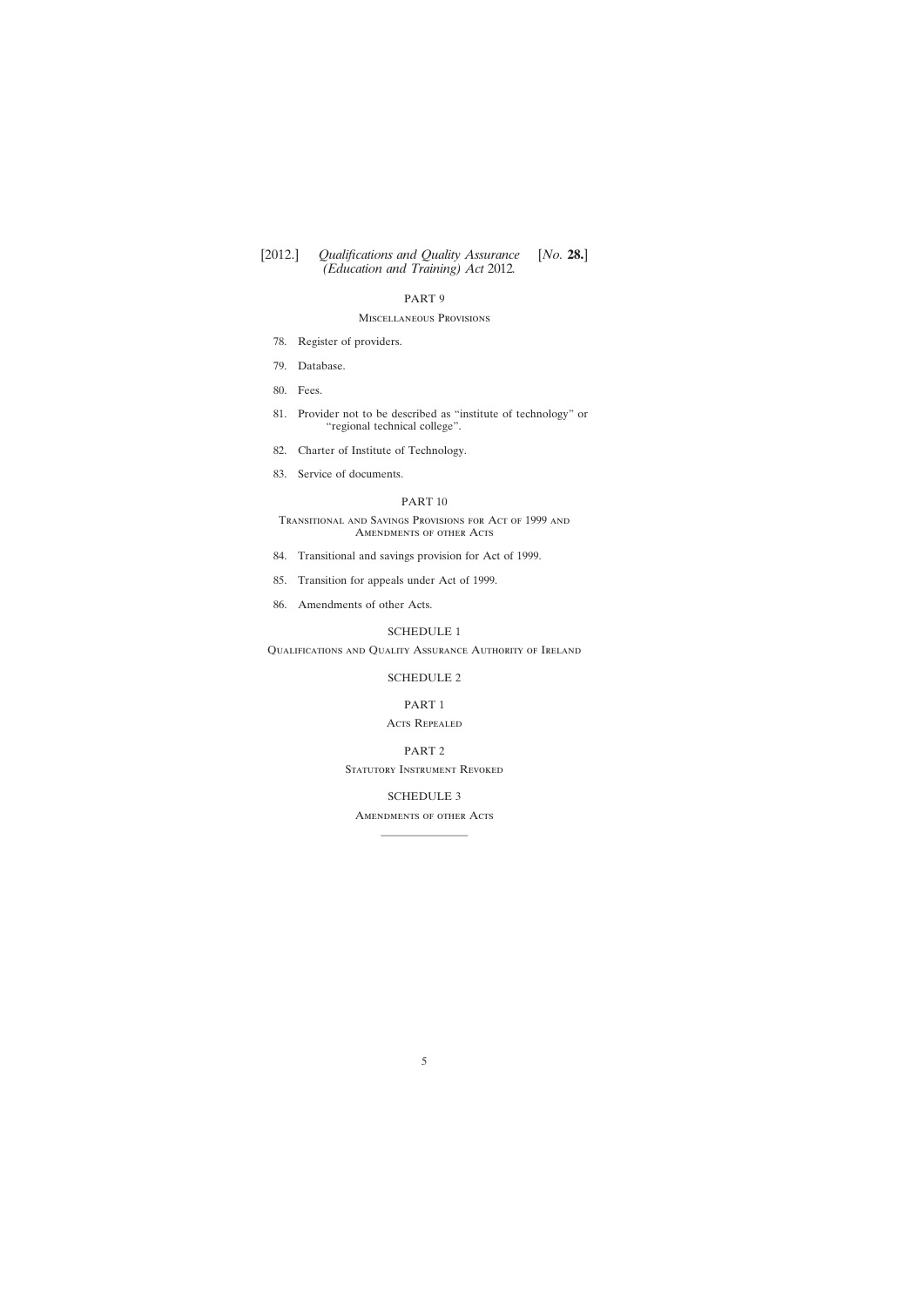# Acts Referred to

| Adoptive Leave Acts 1995 and 2005                                         |                       |
|---------------------------------------------------------------------------|-----------------------|
| Building Control Act 2007                                                 | 2007, No. 21          |
| Carer's Leave Act 2001                                                    | 2001, No. 19          |
| Companies Act 1990                                                        | 1990, No. 33          |
| Companies Acts                                                            |                       |
| Comptroller and Auditor General (Amendment) Act 1993                      | 1993, No. 8           |
| <b>Education Act 1998</b>                                                 | 1998, No. 51          |
| Ethics in Public Office Act 1995                                          | 1995, No. 22          |
| European Parliament Elections Act 1997                                    | 1997, No. 2           |
| Finance Act 2001                                                          | 2001, No. 7           |
| Freedom of Information Act 1997                                           | 1997, No. 13          |
| Higher Education Authority Act 1971                                       | 1971, No. 22          |
| Institutes of Technology Act 2006                                         | 2006, No. 25          |
| Institutes of Technology Acts 1992 to 2006                                |                       |
| Irish Universities Act 1908                                               | (8 Edw. 7.) c. 38     |
| Labour Services Act 1987                                                  | 1987, No. 15          |
| Maternity Protection Acts 1994 and 2004                                   |                       |
| Minimum Notice and Terms of Employment Acts 1973<br>to 2005               |                       |
| Organisation of Working Time Act 1997                                     | 1997, No. 20          |
| Parental Leave Acts 1998 and 2006                                         |                       |
| Petty Sessions (Ireland) Act 1851                                         | 14 & 15 Vic., c. 93   |
| Protection of Employees (Fixed-Term) Work Act 2003                        | 2003, No. 29          |
| Protection of Employees (Part-Time Work) Act 2001                         | 2001, No. 45          |
| Qualifications (Education and Training) Act 1999                          | 1999, No. 26          |
| Redundancy Payments Acts 1967 to 2007                                     |                       |
| Regional Technical Colleges Act 1992                                      | 1992, No. 16          |
| Taxes Consolidation Act 1997                                              | 1997, No. 39          |
| Teaching Council Act 2001                                                 | 2001, No. 8           |
| Terms of Employment (Information) Acts 1994 and 2001                      |                       |
| The Royal College of Surgeons in Ireland (Charters<br>Amendment) Act 2003 | 2003, No. 1 (Private) |
| Unfair Dismissals Acts 1977 to 2007                                       |                       |
| Universities Act 1997                                                     | 1997, No. 24          |
| Vocational Education Act 1930                                             | 1930, No. 29          |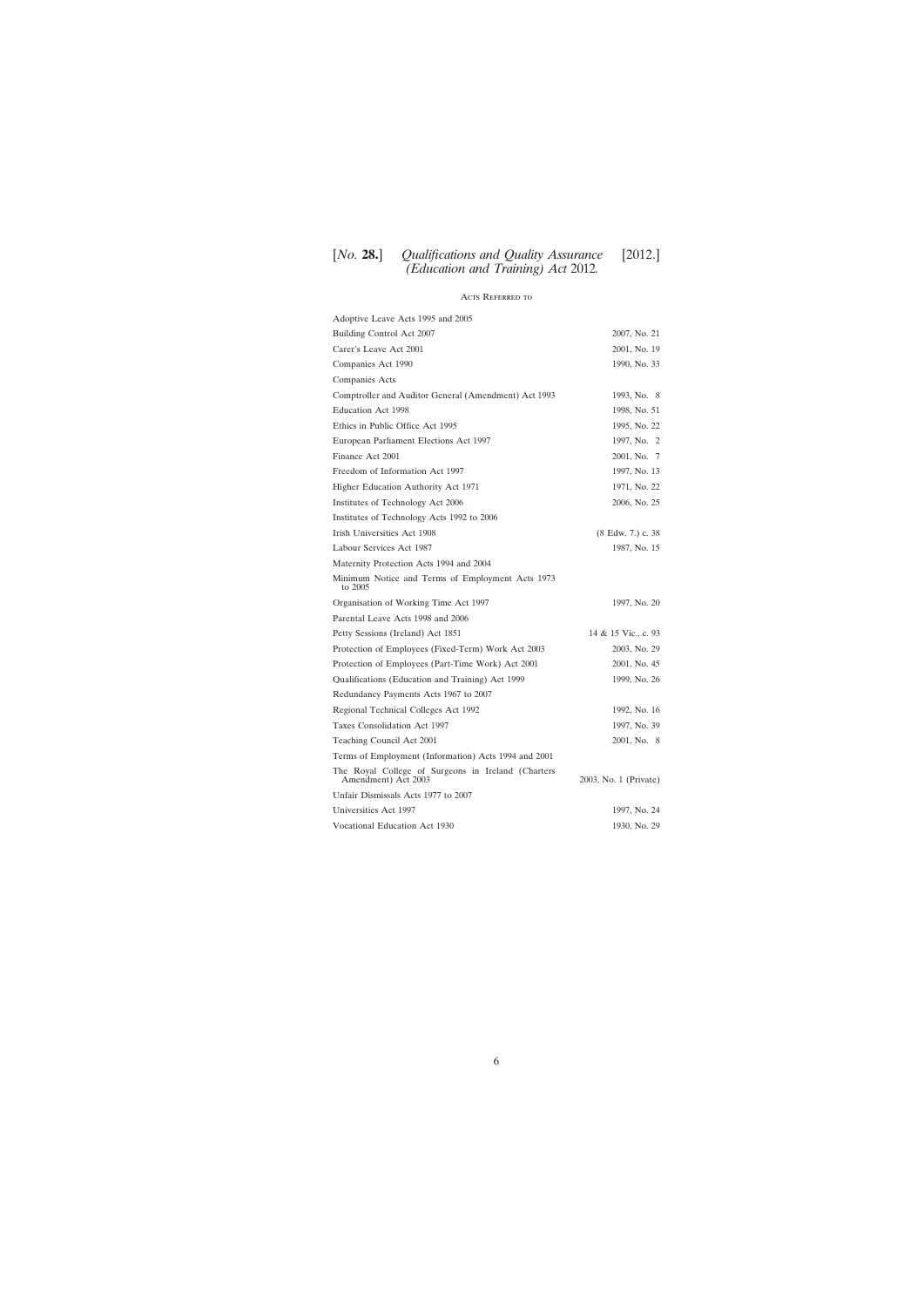<span id="page-6-0"></span>

*Number* 28 *of* 2012 ————————

————————

## **QUALIFICATIONS AND QUALITY ASSURANCE (EDUCATION AND TRAINING) ACT 2012**

————————

AN ACT TO PROVIDE FOR THE ESTABLISHMENT OF A BODY KNOWN IN THE IRISH LANGUAGE AS ÚDARÁS NA hÉIREANN UM CHÁILÍOCHTAÍ AGUS DEARBHÚ CÁILÍOCHTA OR IN THE ENGLISH LANGUAGE THE QUALIFICATIONS AND QUALITY ASSURANCE AUTH-ORITY OF IRELAND; TO DEFINE ITS FUNCTIONS; TO PROVIDE FOR THE DISSOLUTION OF THE NATIONAL QUALIFICATIONS AUTHORITY OF IRELAND, THE HIGHER EDUCATION AND TRAINING AWARDS COUNCIL AND THE FURTHER EDUCATION AND TRAINING AWARDS COUNCIL; TO REPEAL THE QUALIFICATIONS (EDUCATION AND TRAINING) ACT 1999; TO AMEND THE HIGHER EDUCATION AUTH-ORITY ACT 1971, THE REGIONAL TECHNICAL COLLEGES ACT 1992, THE FREEDOM OF INFOR-MATION ACT 1997, THE UNIVERSITIES ACT 1997 AND CERTAIN OTHER ACTS; AND TO PROVIDE FOR MATTERS CONNECTED THEREWITH.

[22*nd July*, 2012]

#### BE IT ENACTED BY THE OIREACHTAS AS FOLLOWS:

#### PART 1

### PRELIMINARY AND GENERAL

**1.**—(1) This Act may be cited as the Qualifications and Quality Short title and Assurance (Education and Training) Act 2012.

commencement.

(2) This Act shall come into operation on such day or days as the Minister may appoint by order or orders either generally or with reference to any particular purpose or provision and different days may be so appointed for different purposes or provisions.

(3) An order under *subsection (2)* may, in respect of the repeal of the Act of 1999 or the provision of the Act of 1997, specified in *Part 1* of *Schedule 2*, and the revocation of the statutory instrument specified in *Part 2* of that Schedule effected by *section 6*, appoint different days for the repeal of those Acts or different provisions of them and the revocation of different provisions of that statutory instrument.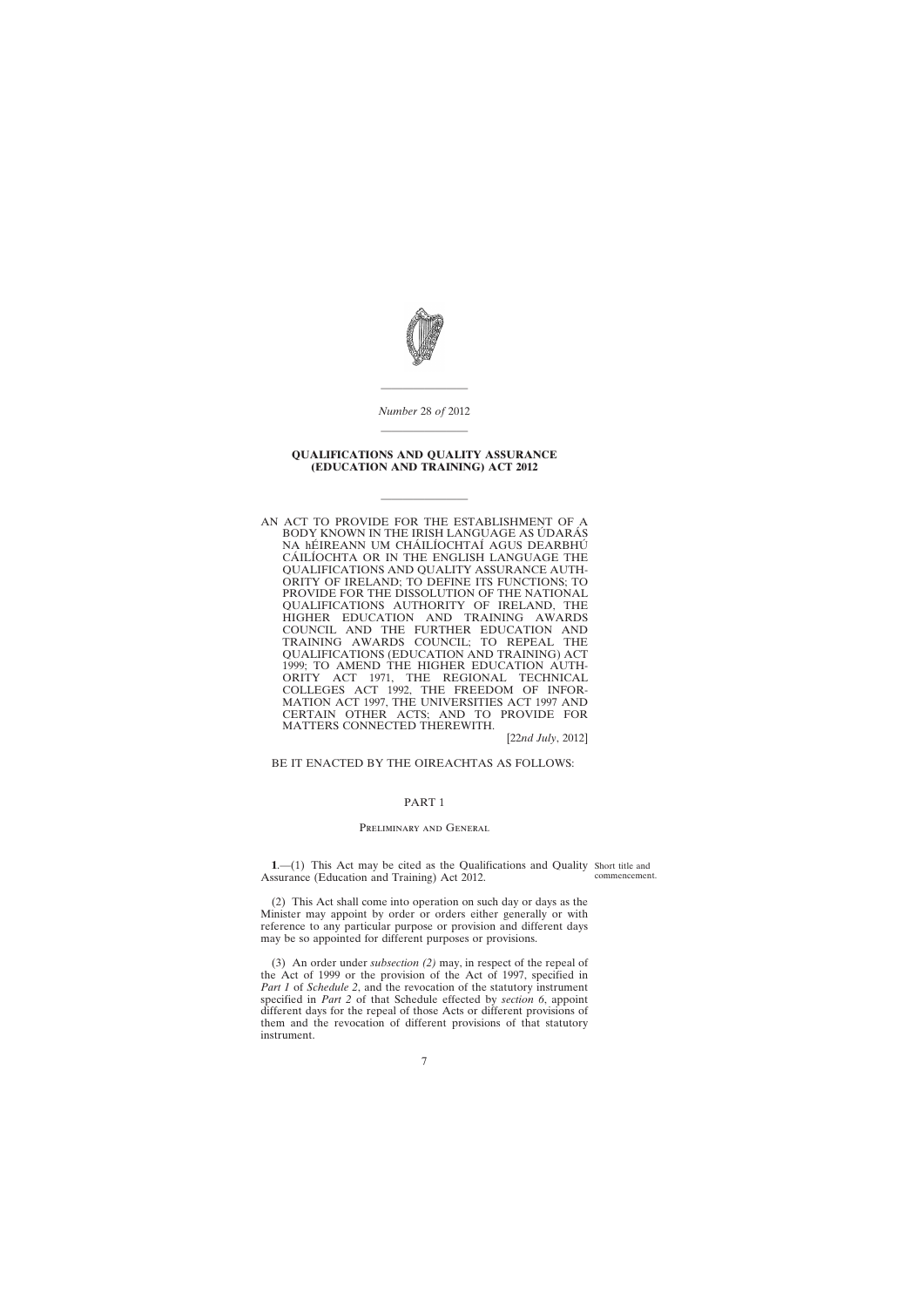Interpretation.

<span id="page-7-0"></span>Pt.1

"access, transfer and progression", in relation to learners, shall be construed in accordance with *subsection (5)*;

"Act of 1908" means the Irish Universities Act 1908;

"Act of 1997" means the Universities Act 1997;

"Act of 1999" means the Qualifications (Education and Training) Act 1999;

"An Foras" means An Foras Áiseanna Saothair;

"Appeals Panel" means the Appeals Panel established under *section 68*;

"Appeals Board" means an Appeals Board appointed under *section 69(3)*;

"Authority" has the meaning assigned to it by *section 8*;

"award" means an award, including a joint award, for education or training, or both, made by an awarding body or in the case of a joint award, by two or more awarding bodies, to a learner to record or certify that the learner has acquired a particular standard of knowledge, skill or competence and includes—

- (*a*) a certificate,
- (*b*) a diploma,
- (*c*) a degree;

"awarding body" means a body which makes an award;

"chief executive" has the meaning assigned to it by *section 15* and includes a person designated under *section 16(5)* while he or she is performing the functions of the chief executive;

"code of practice" means a code of practice established and published by the Authority in accordance with *section 60*;

"company" means a company established under the Companies Acts;

"completion rate" for a programme of education and training means the ratio that the number of enrolled learners who complete the programme bears to the number of enrolled learners who commenced the programme;

"database" means the database established and maintained under *section 79*;

"designated awarding body" means a previously established university, the National University of Ireland, an educational institution established as a university under section 9 of the Act of 1997, the Dublin Institute of Technology and the Royal College of Surgeons in Ireland;

"dissolved body" shall be construed in accordance with *section 71*;

**<sup>2</sup>**.—(1) In this Act—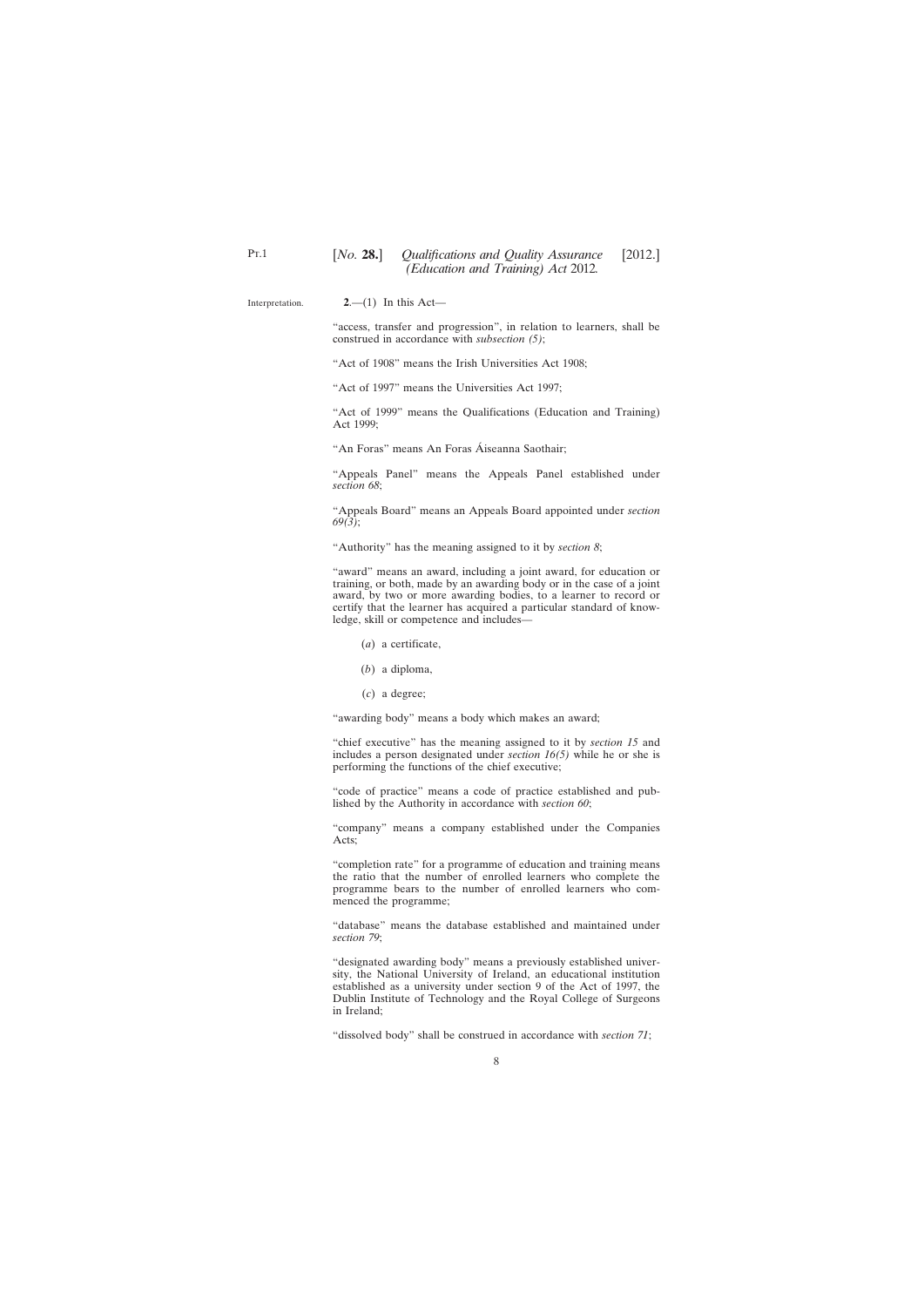"enrolled learner" means a learner who has enrolled in a programme of education and training;

"establishment day" shall be construed in accordance with *section 7*;

"Framework" has the meaning assigned to it by *section 43*;

"Institute of Technology" means an institution referred to in section 3 (amended by section 4 of the Institutes of Technology Act 2006) of the Regional Technical Colleges Act 1992;

"institution of higher education" has the same meaning as it has in the Higher Education Authority Act 1971;

"international education mark" means the international education mark specified under *section 61*;

"international learner" means a person who is not an Irish citizen but is lawfully in the State primarily to receive education and training;

"joint award" means a single award made jointly by two or more awarding bodies;

"joint awarding arrangement" has the meaning assigned to it by *section 51(1)*;

"linked provider" shall be construed in accordance with *subsection (3)*;

"Minister" means the Minister for Education and Skills;

"National University of Ireland" means the university by that name in Dublin, constituted and founded by charter under the Act of 1908;

"prescribed" means prescribed by regulations made by the Minister;

"previously established university" means a university specified in paragraphs (*a*) to (*d*) of section  $4(1)$  of the Act of 1997;

"professional recognition body" means a body (including a professional association, professional institute or any other professional organisation) required or authorised by or under a law of the State to supervise or regulate the conduct of persons engaged in a profession;

"programme of education and training" means a process by which a learner acquires knowledge, skill or competence and includes a course of study, a course of instruction and an apprenticeship;

"provider" means a person who provides, organises or procures a programme of education and training;

"recognised school" means a school that is recognised by the Minister under section 10 of the Education Act 1998;

"record" includes—

- (*a*) a record in writing,
- (*b*) a plan, chart, map, drawing, diagram, pictorial or graphic image,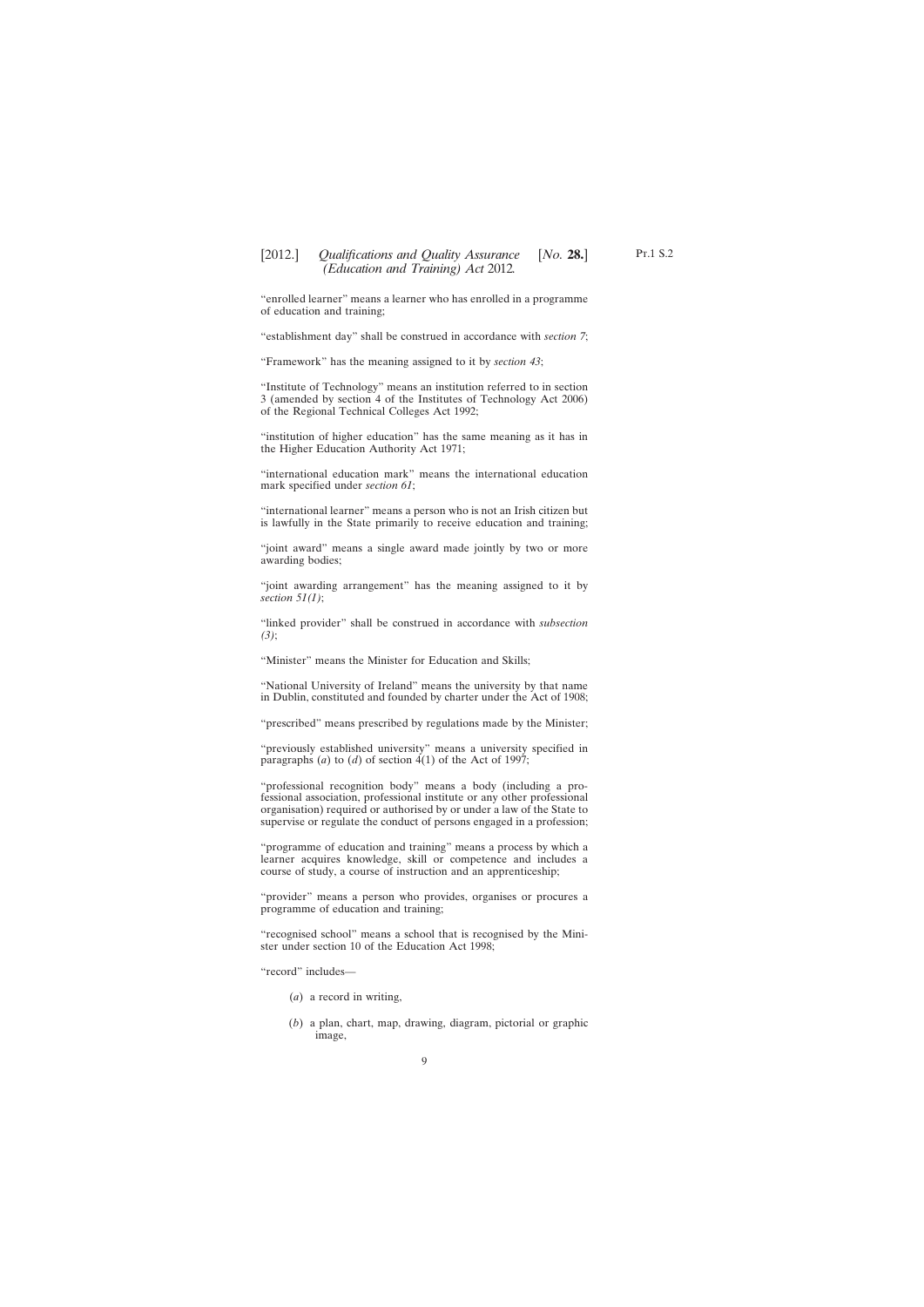- (*c*) a disc, tape, soundtrack, or other thing in which information, sounds or signals are embodied so as to be capable (with or without the aid of some other thing) of being reproduced in legible or audible form, and
- (*d*) a film, tape or other thing in which visual images are embodied so as to be capable (with or without the aid of some other thing) of being reproduced in visual form;

"register" means the register of providers established and maintained under *section 78*;

"relevant designated awarding body", in relation to a linked provider, means the designated awarding body who has entered into the arrangement referred to in *subsection (3)*, with the linked provider;

"relevant provider" means—

- (*a*) a previously established university,
- (*b*) an educational institution established as a university under section 9 of the Act of 1997,
- (*c*) the Royal College of Surgeons in Ireland,
- (*d*) the Dublin Institute of Technology,
- (*e*) a provider whose programme of education and training is validated under *section 45*,
- (*f*) a provider who has entered into an arrangement with an awarding body under *section 48*,
- (*g*) a provider to whom authority to make an award has been delegated under *section 53*, or
- (*h*) a provider who is authorised to use the international education mark under *section 61* other than a provider who is so authorised where that provider is also—
	- (i) a provider referred to in *paragraphs (a)* to *(g)*, or
	- (ii) a linked provider;

"superannuation benefit" means a pension, gratuity or other allowance payable on resignation, retirement or death;

"Teagasc" means Teagasc — The Agriculture and Food Development Authority;

"validation", in relation to a programme of education and training, shall be construed in accordance with *subsection (2)*;

"vocational education committee" means a committee established under section 7 of the Vocational Education Act 1930.

(2) For the purposes of this Act, a programme of education and training is validated where the Authority confirms under *section 45* that the provider of the programme has satisfied the Authority that an enrolled learner of that provider who completes that programme will acquire, and where appropriate, be able to demonstrate, the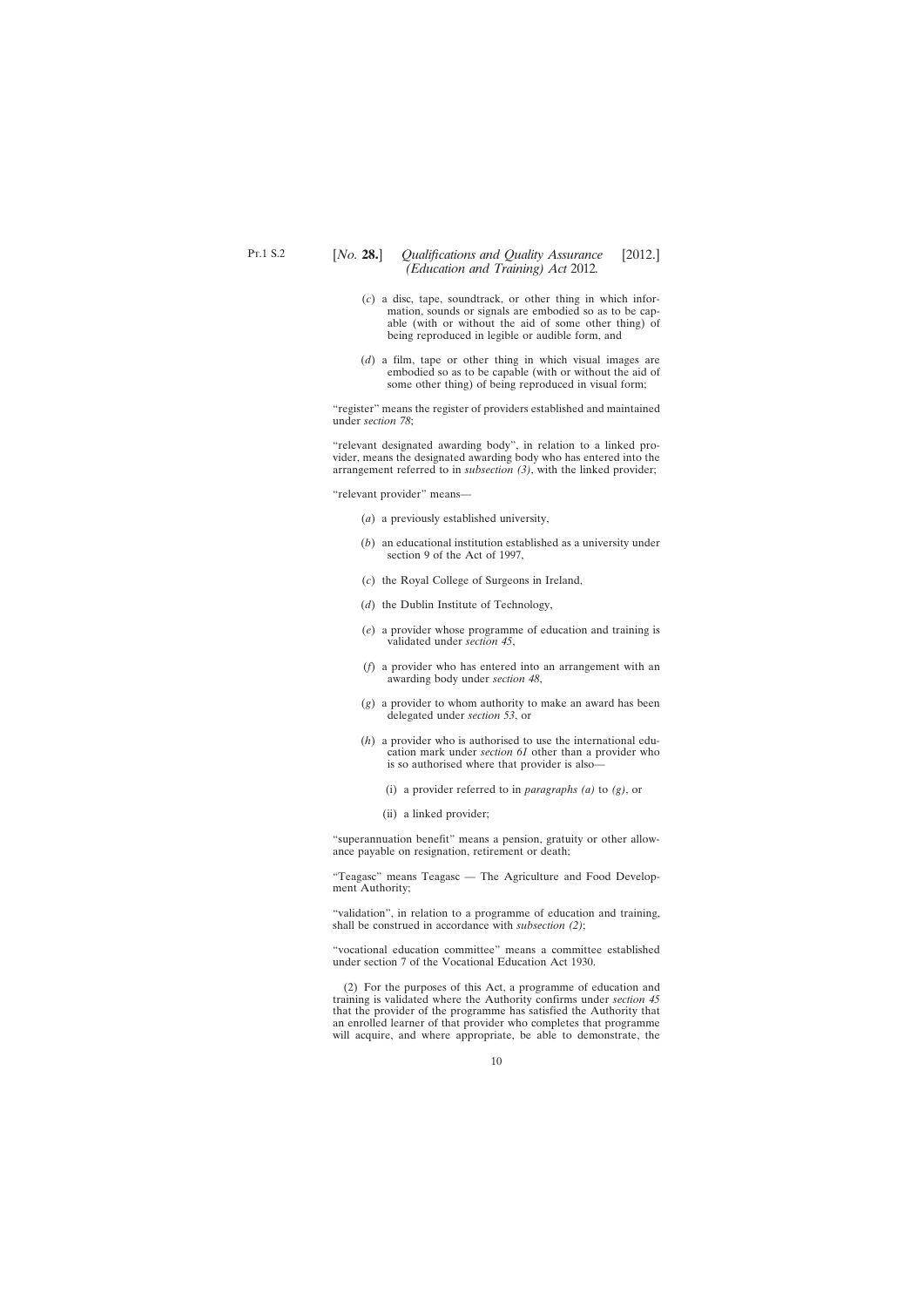# <span id="page-10-0"></span>[2012.] [ *Qualifications and Quality Assurance No.* **28.**] *(Education and Training) Act* 2012*.*

necessary knowledge, skill or competence to justify an award of the Authority being offered in respect of that programme.

(3) Subject to *subsection (4)*, a linked provider is a provider that is not a designated awarding body but enters into an arrangement with a designated awarding body under which arrangement the provider provides a programme of education and training that satisfies all or part of the prerequisites for an award of the designated awarding body.

(4) A provider of a programme referred to in *subsection (3)* is not a linked provider where the award referred to in that subsection is a joint award of the provider and the designated awarding body.

(5) A reference to access, transfer and progression, in relation to learners, is a reference to—

- (*a*) access by learners to programmes of education and training, including recognition for knowledge, skill or competence previously acquired,
- (*b*) transfer of learners from one programme to another having received recognition for knowledge, skill or competence previously acquired, and
- (*c*) progression of learners from a programme to another programme of a higher level.

**3.**—(1) The Minister may by regulations provide for any matter Regulations. referred to in this Act as prescribed or to be prescribed.

(2) Without prejudice to any provision of this Act, regulations under this section may contain such incidental, supplementary and consequential provisions as appear to the Minister to be necessary or expedient for the purposes of the regulations.

(3) Every regulation made by the Minister under this Act shall be laid before each House of the Oireachtas as soon as may be after it is made and, if a resolution annulling the regulation is passed by either such House within the next 21 days on which that House sits after the regulation is laid before it, the regulation shall be annulled accordingly, but without prejudice to the validity of anything previously done thereunder.

**4**.—The expenses incurred by the Minister in the administration Expenses. of this Act shall, to such extent as may be sanctioned by the Minister for Public Expenditure and Reform, be paid out of moneys provided by the Oireachtas.

**5.**—(1) A person who commits an offence under *section* 83(6) or Offences. *paragraph 13(2)* of *Schedule 1* shall be liable on summary conviction to a class A fine.

(2) Notwithstanding section 10(4) of the Petty Sessions (Ireland) Act 1851, proceedings for an offence under *section 83(6)* or *paragraph 13(2)* of *Schedule 1* may be instituted within 12 months from the date of the offence.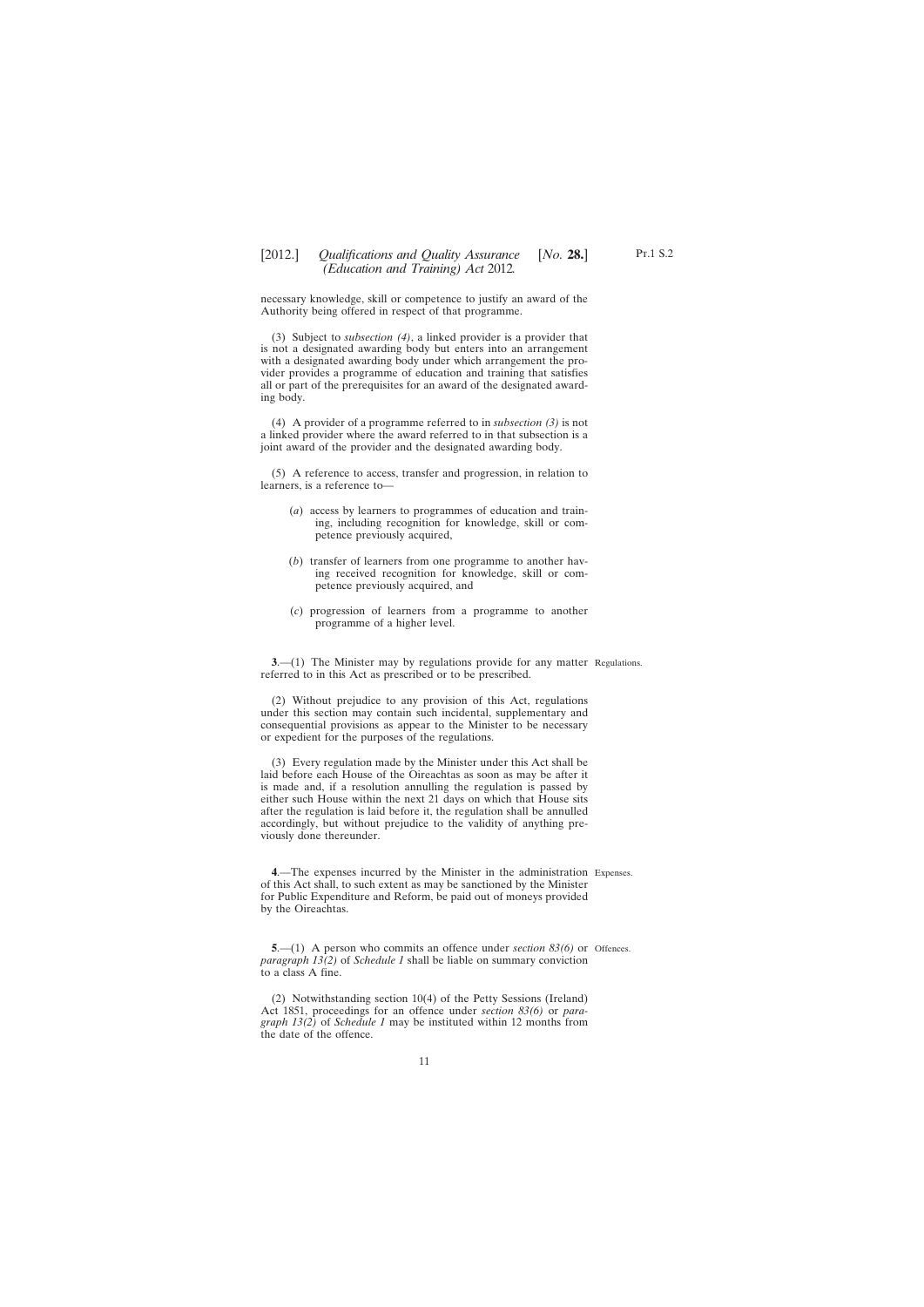<span id="page-11-0"></span>(3) A person who commits an offence under this Act, other than an offence referred to in *subsection (1)*, shall be liable—

- (*a*) on summary conviction, to a class A fine or imprisonment for a term not exceeding 12 months or both, or
- (*b*) on conviction on indictment, to a fine not exceeding  $\epsilon$ 100,000 or imprisonment for a term not exceeding 5 years or both.

(4) Where an offence under this Act is committed by a body corporate and is proved to have been so committed with the consent or connivance of, or to be attributable to any neglect on the part of any person, being a director, manager, secretary or other officer of the body corporate, or a person who was purporting to act in any such capacity, that person shall, as well as the body corporate, commit an offence and shall be liable to be proceeded against and punished as if he or she had committed the first-mentioned offence.

(5) Summary proceedings for an offence under this Act may be brought and prosecuted by the Authority.

Repeals and revocation.

**6**.—(1) The Acts specified in *column (1)* of *Part 1* of *Schedule 2* are repealed to the extent specified in *column (2)* of that Part.

(2) The statutory instrument specified in *Part 2* of *Schedule 2* is revoked.

#### PART 2

Qualifications and Quality Assurance Authority of Ireland

Establishment day.

**7**.—The Minister shall, by order, appoint a day to be the establishment day for the purposes of this Act.

Establishment of Qualifications and Quality Assurance Authority of Ireland.

**8**.—(1) There shall stand established on the establishment day a body which shall, subject to *subsection (2)*, be known in the Irish language as Údarás na hÉireann um Cháilíochtaí agus Dearbhú Cáilíochta or, in the English language, as the Qualifications and Quality Assurance Authority of Ireland (in this Act referred to as the "Authority") to perform the functions conferred on it by this Act.

(2) The Minister may, following consultation with the Authority, by order specify a name, other than the Qualifications and Quality Assurance Authority of Ireland, by which the Authority may describe itself for operational purposes.

(3) *Schedule 1* applies to the Authority.

Functions of Authority.

**9**.—(1) The general functions of the Authority shall be to—

- (*a*) promote, maintain, further develop and implement the Framework,
- (*b*) advise the Minister in relation to national policy on quality assurance and enhancement in education and training,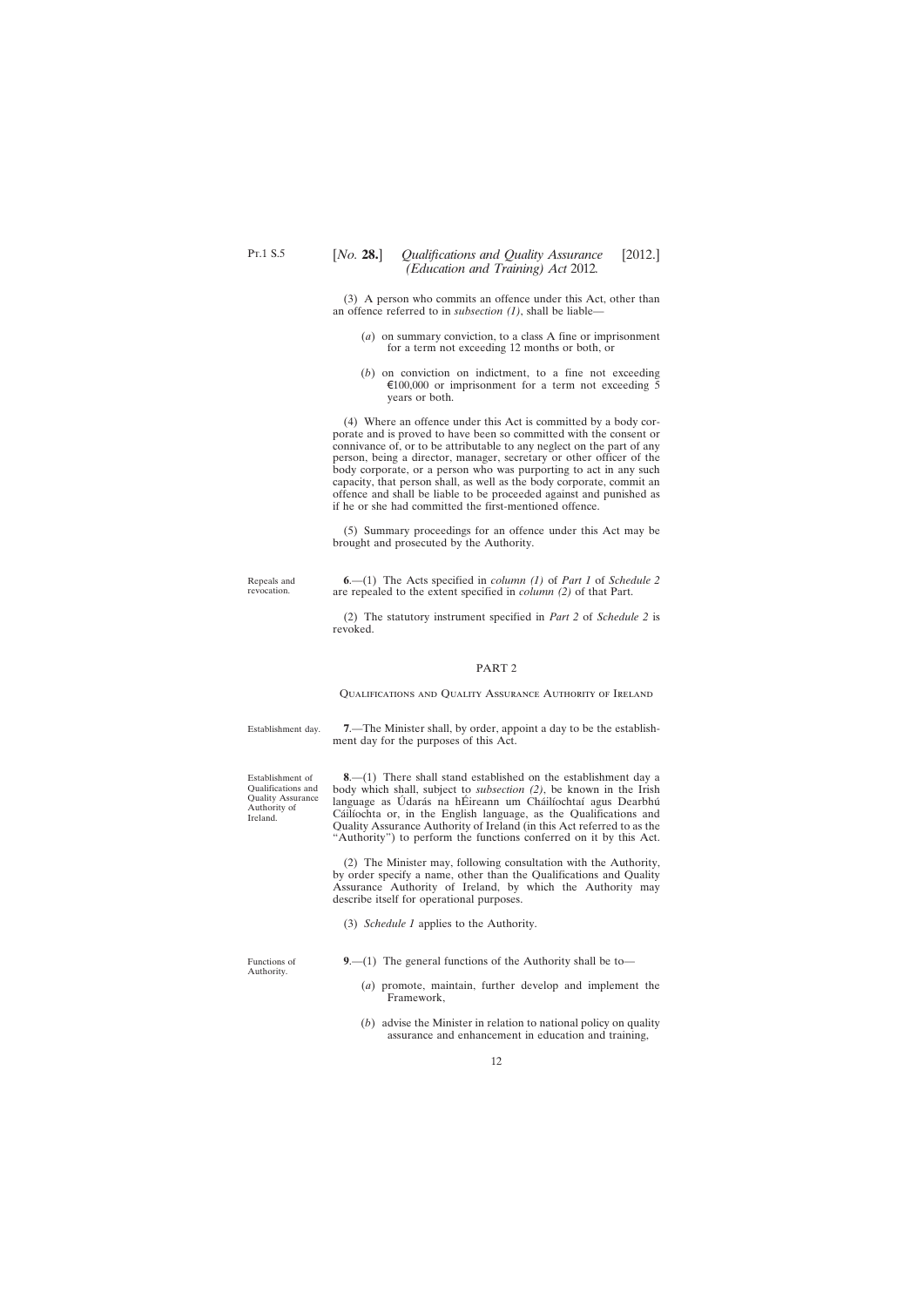- (*c*) review and monitor the effectiveness of providers' quality assurance procedures,
- (*d*) validate programmes of education and training, and review and monitor the validated programmes,
- (*e*) establish the standards of knowledge, skill or competence to be acquired by learners before an award can be made by the Authority or by a provider to which authority to make an award has been delegated,
- (*f*) make awards, delegate authority to make an award where it considers it appropriate and review and monitor the operation of the authority so delegated,
- (*g*) determine policies and criteria for access, transfer and progression in relation to learners, and monitor the implementation of procedures for access, transfer and progression in relation to learners by providers,
- (*h*) establish a code of practice for the provision of programmes of education and training to international learners,
- (*i*) authorise the use of the international education mark by a provider that complies with the code of practice,
- (*j*) establish, maintain and develop a database providing information on awards recognised within the Framework, programmes of education and training which lead to awards recognised within the Framework and any other programmes the Authority thinks appropriate,
- (*k*) establish and maintain the register,
- (*l*) advise and consult with the Minister, or any other Minister, on any matter which relates to its functions, at that Minister's request,
- (*m*) co-operate with international bodies on qualifications and quality assurance policies and their implementation and in particular to—
	- (i) liaise with awarding bodies outside the State for the purposes of facilitating the recognition in the State of awards of those bodies, and
	- (ii) facilitate the recognition outside the State of awards made in the State,
- (*n*) ensure arrangements for the protection of learners are in place where learners have begun but not completed a programme of education and training where a provider ceases to provide the programme before completion,
- (*o*) assist enrolled learners in finding alternative programmes of education and training where providers cease to provide a programme before completion, and
- (*p*) collect any information relating to the performance of its functions it considers appropriate.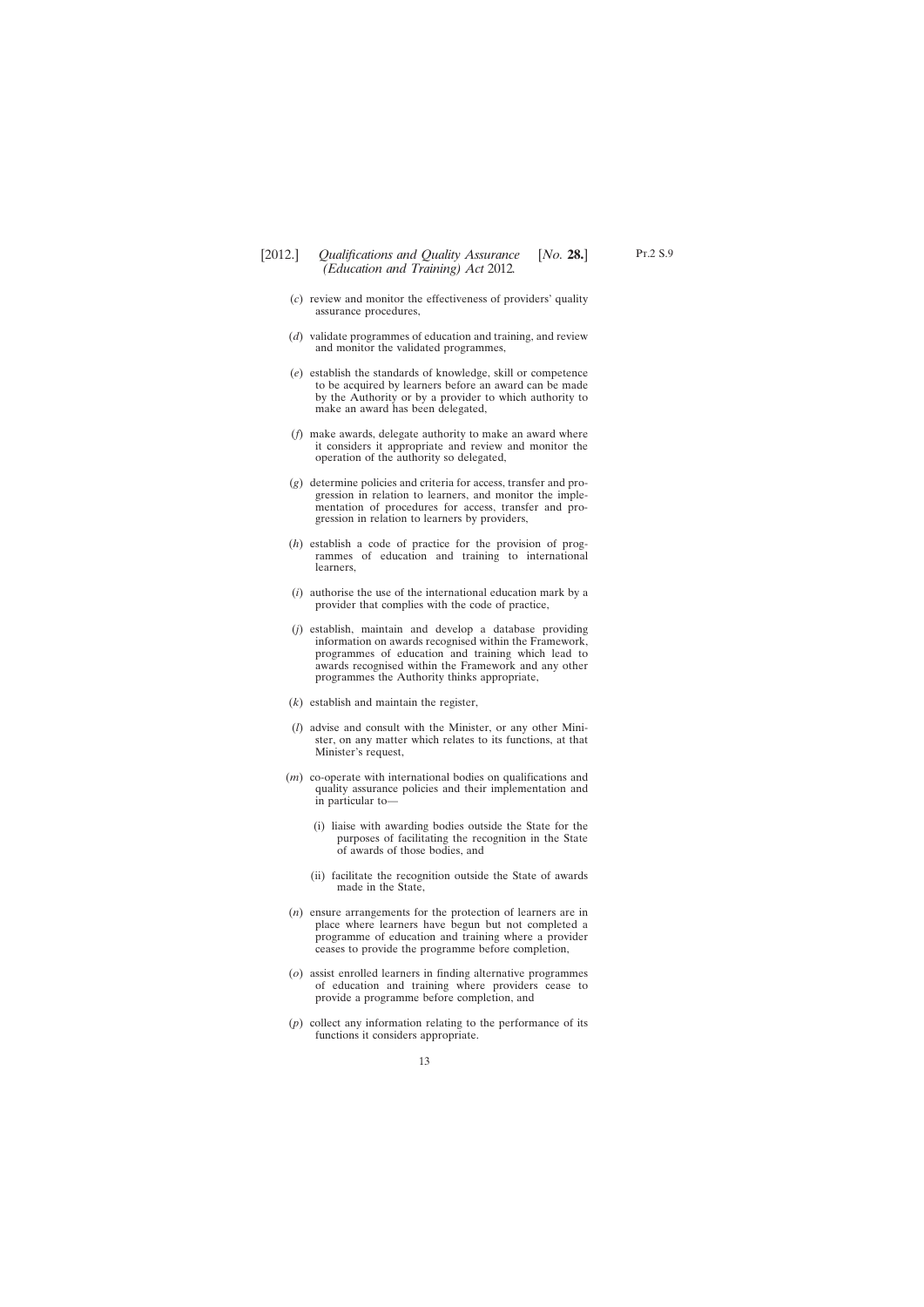- <span id="page-13-0"></span>(2) The Authority in the performance of its functions shall—
	- (*a*) inform itself of the education, training, skills and qualifications requirements of industry, agriculture, business, tourism, trade, the professions and the public service, including requirements as to the level of knowledge, skill or competence to be acquired by learners,
	- (*b*) promote practices in education and training which meet the requirements referred to in *paragraph (a)*,
	- (*c*) inform itself of practices outside the State in respect of matters relevant to its functions,
	- (*d*) have regard to such policies of the Government relating to education and training as are notified in writing to the Authority, by the Minister, and
	- (*e*) consult, as it considers appropriate, with providers, professional recognition bodies, staff and learner representatives, An tÚdarás um Ard-Oideachas, the National Council for Curriculum and Assessment, the State Examinations Commission and any other persons or bodies the Authority considers appropriate.

(3) The Authority shall have all powers necessary or expedient for the performance of its functions.

(4) Subject to this Act, the Authority shall be independent in the performance of its functions.

(5) The Authority may perform any of its functions through or by any member of the staff of the Authority duly authorised in that behalf by the Authority.

(6) The Authority shall furnish the Minister with such information regarding the performance of its functions as the Minister may from time to time request.

**10**.—The Authority may, where it considers it appropriate, conduct one or more reviews under *section 34*, *46*, *54*, *57* or *63* in relation to a provider at the same time.

**11**.—(1) The Minister may from time to time review the performance by the Authority of its functions.

(2) Following a review under *subsection (1)* the Minister may, after consultation with the Authority, make such recommendations to the Authority in respect of the performance by the Authority of its functions, as the Minister thinks fit.

(3) The Minister shall publish in the form and manner he or she thinks appropriate the results of a review under *subsection (1)* and any recommendations made under *subsection (2)*.

**12**.—The Minister shall in each year, with the consent of the Minister for Public Expenditure and Reform, advance to the Authority out of moneys provided by the Oireachtas, such sums as the Minister may determine.

Reviews by Authority.

Review of Authority by Minister.

Grants to Authority.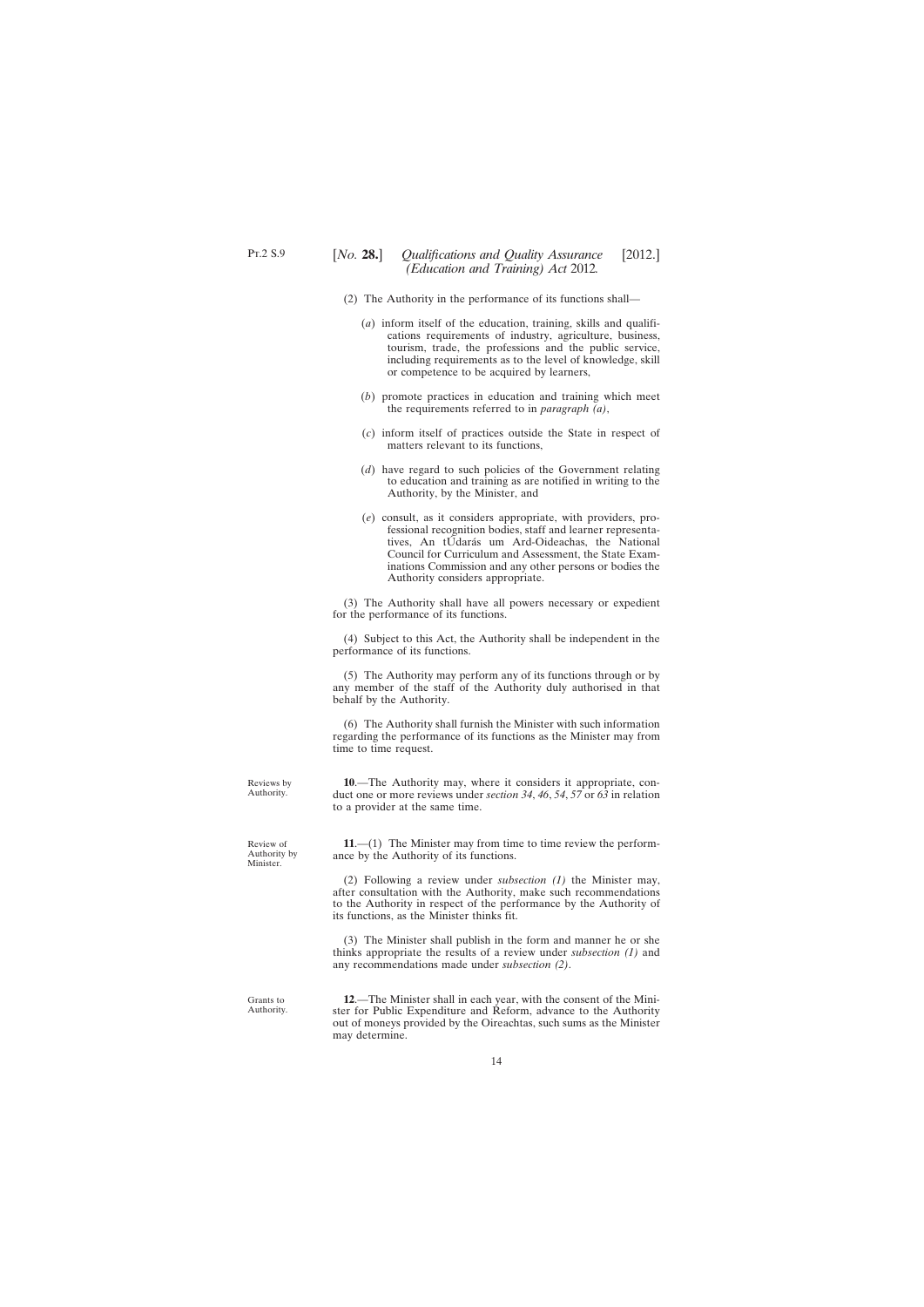<span id="page-14-0"></span>**13.** (1) Upon being requested to do so by the Authority, a rel- Co-operation with evant provider or a body authorised by law to make awards in the Authority. State shall assist the Authority in the performance of the functions of the Authority in so far as those functions relate to the functions of the relevant provider or body authorised by law to make awards in the State as the case may be.

(2) A professional recognition body shall, in so far as is practicable—

- (*a*) co-operate with the Authority in the performance of the functions of the Authority in so far as those functions relate to the functions of the body, and
- (*b*) consult with the Authority, as appropriate, in regard to the performance of the functions of the Authority in so far as those functions relate to the functions of the body.

(3) Upon being requested to do so by the Authority, a relevant provider, a body authorised by law to make awards in the State or a professional recognition body shall provide any information the Authority requires for the performance of its functions in so far as those functions relate to the functions of the provider, the body authorised by law to make awards in the State or the professional recognition body as the case may be, including information in respect of completion rates, within the time specified in the request.

**14.**—(1) Where a relevant provider, a body authorised by law to Directions of make awards in the State or a professional recognition body fails to Authority as to provide information when requested to do so under *section 13(3)*, provision of the Authority may by notice in writing direct the relevant provider, the body authorised by law to make awards in the State or the professional recognition body concerned to provide that information within a specified period.

(2) Where the Authority makes a direction under *subsection (1)*—

- (*a*) the relevant provider,
- (*b*) the body authorised by law to make awards in the State, or
- (*c*) the professional recognition body,

to which the direction is made shall comply with the direction within the time specified in the direction.

(3) The Authority may, by notice in writing, amend or revoke a direction under this section.

**15.**—(1) There shall be a chief executive officer of the Authority Chief executive. (in this Act referred to as the "chief executive").

(2) Subject to *subsections (4)* and *(5)*, the chief executive shall be appointed by the Authority with the consent of the Minister.

(3) The chief executive may be removed from office by the Authority for stated reasons.

(4) The Minister may, before the establishment day, designate a person to be appointed the first chief executive of the Authority.

information.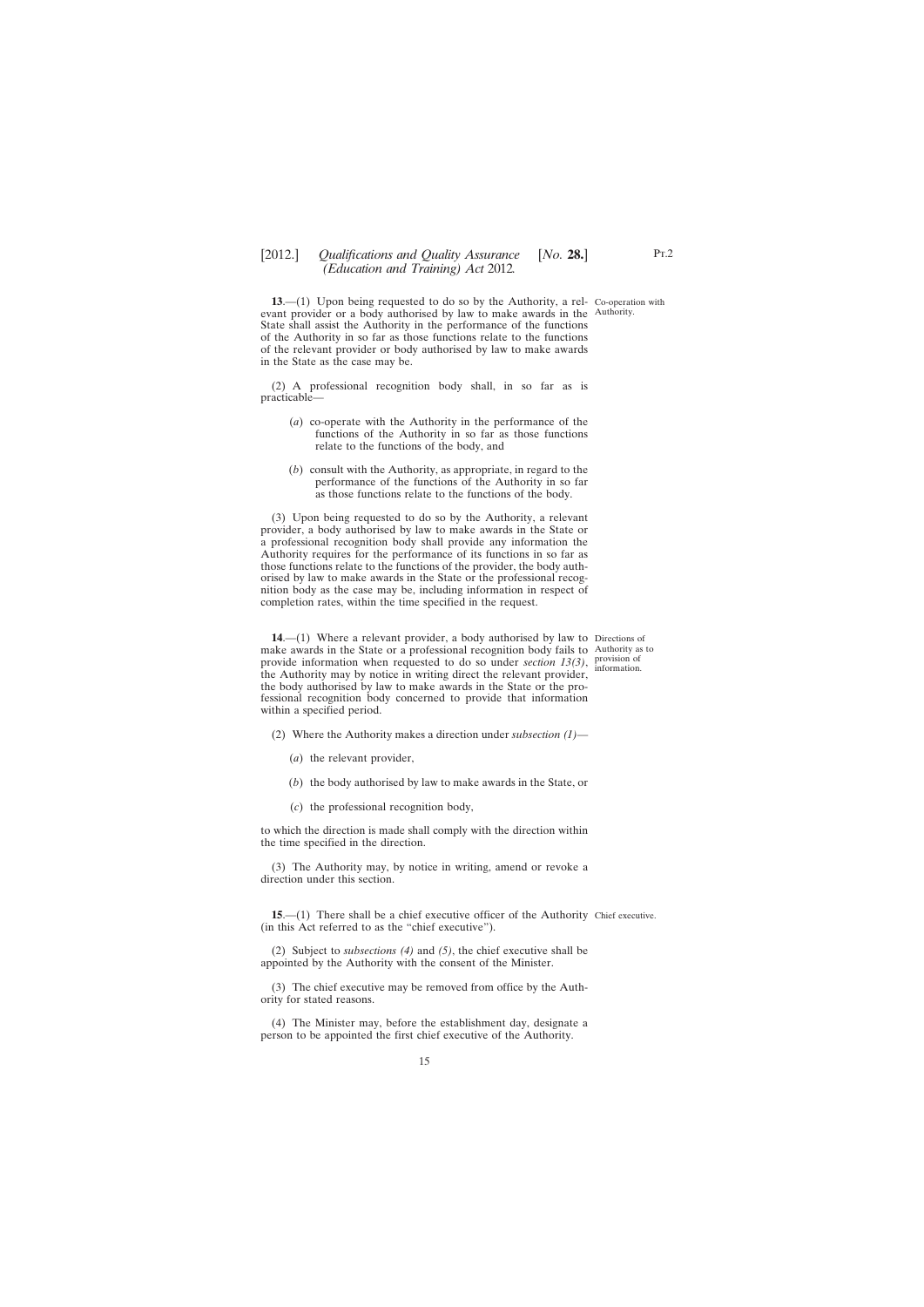<span id="page-15-0"></span>(5) If, immediately before the establishment day, a person stands designated by the Minister under *subsection (4)*, the Authority shall appoint that person to be the first chief executive.

(6) The chief executive shall hold office upon and subject to such terms and conditions (including terms and conditions relating to remuneration, allowances and superannuation) as may be determined by the Authority with the consent of the Minister and the Minister for Public Expenditure and Reform.

(7) The chief executive shall not hold any other office or employment or carry on any business without the consent of the Authority.

Functions of chief executive.

**16**.—(1) The chief executive shall carry on and manage, and control generally, the administration of the Authority and perform such other functions (if any) as the Authority may determine.

(2) The chief executive shall perform his or her functions subject to such policies as may be determined from time to time by the Authority, and is accountable to the Authority for the efficient and effective management of the Authority and for the due performance of his or her functions.

(3) The chief executive may make proposals to the Authority on any matter relating to its functions.

(4) The chief executive shall provide the members of the Authority with any such information (including financial information) in relation to the performance of his or her functions as the members may request.

(5) The Authority may designate a member of the staff of the Authority to perform the functions of the chief executive in the absence of the chief executive or where the position of chief executive is vacant and the member so designated shall in such absence or upon such position being vacant perform those functions.

Delegation of functions of chief executive.

**17**.—(1) The chief executive may, with the consent of the Authority in writing, delegate any of his or her functions to a specified member of the staff of the Authority and that member of staff shall be accountable to the chief executive for the performance of the functions so delegated.

(2) The chief executive shall be accountable to the Authority for the performance of functions delegated by him or her in accordance with *subsection (1).*

(3) The chief executive may, with the consent of the Authority in writing, revoke a delegation made in accordance with this section.

(4) In this section "functions" does not include a function to be performed by the chief executive on the determination of the Authority that is subject to a condition specified by the Authority that the function shall not be delegated by the chief executive to anyone else.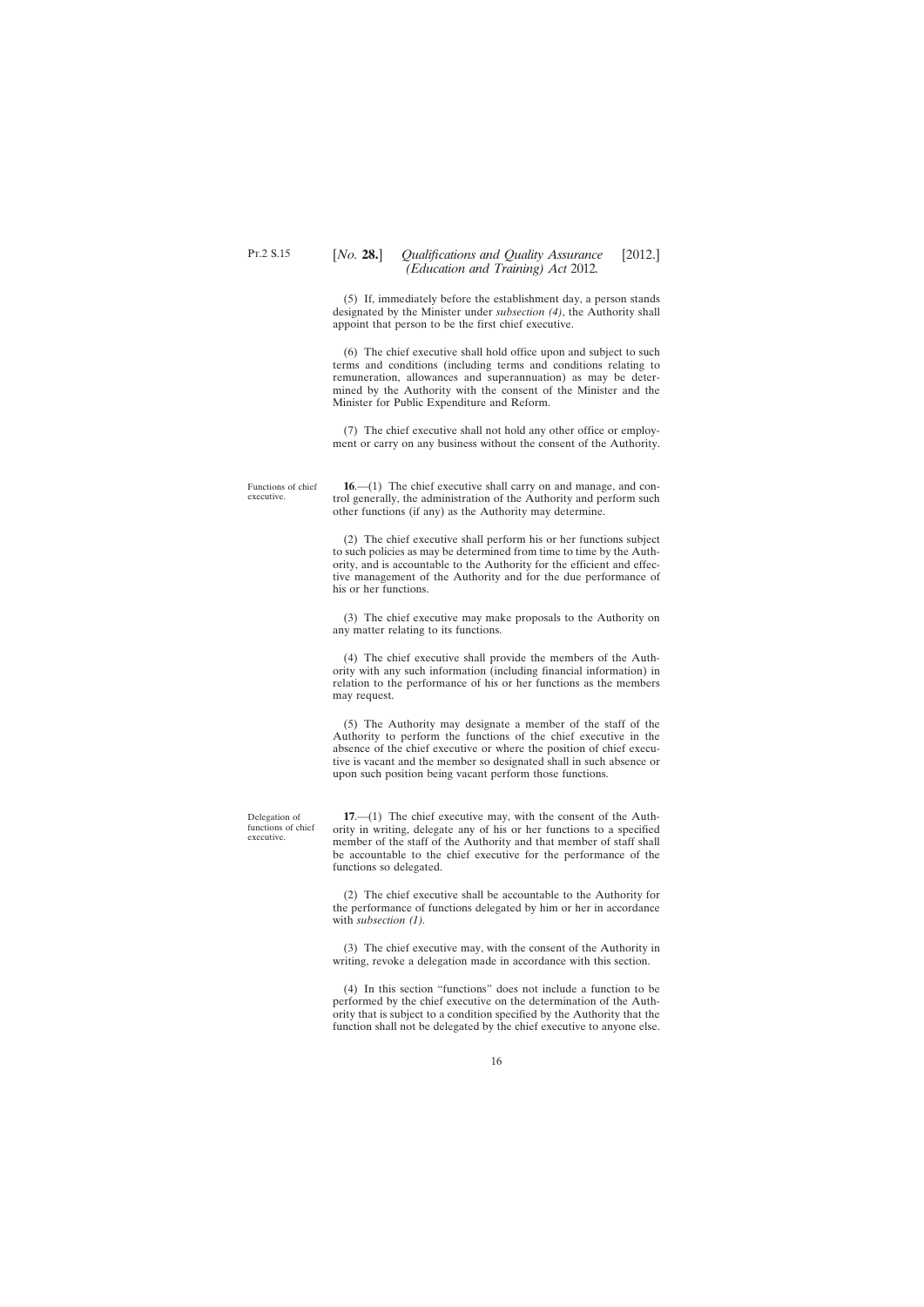<span id="page-16-0"></span>**18.—(1)** In this section "Public Accounts Committee" means the Accountability of Committee of Dáil Éireann established under the Standing Orders chief executive to of Dáil Éireann to examine and report to Dáil Éireann on the appro- Public Accounts priation accounts and reports of the Comptroller and Auditor General.

Committee.

(2) The chief executive shall, whenever required in writing to do so by the Public Accounts Committee, give evidence to that Committee in relation to—

- (*a*) the regularity and propriety of the transactions recorded or required to be recorded in any book or other record of account that the Authority is required by this Act to prepare (being a book or record of account that is subject to audit by the Comptroller and Auditor General),
- (*b*) the economy and efficiency of the Authority in the use of its resources,
- (*c*) the systems, procedures and practices employed by the Authority for the purpose of evaluating the effectiveness of its operations, and
- (*d*) any matter affecting the Authority referred to in a special report of the Comptroller and Auditor General under section 11(2) of the Comptroller and Auditor General (Amendment) Act 1993, or in any other report of the Comptroller and Auditor General (in so far as it relates to a matter specified in *paragraph (a)*, *(b)* or *(c)*) that is laid before Dáil Éireann.

(3) In giving evidence under this section, the chief executive shall not question or express an opinion on the merits of—

- (*a*) any policy of the Government or a Minister of the Government, or
- (*b*) the objectives of such a policy.

**19.**—(1) In this section "Committee" means a Committee Accountability of appointed by either House of the Oireachtas or jointly by both chief executive to Houses of the Oireachtas (other than the Committee referred to in  $\frac{\text{other Orneachtas}}{\text{Commitices}}$ *section 18* or the Committee on Members' Interests of Dáil Éireann or the Committee on Members' Interests of Seanad Éireann) or a subcommittee of such a Committee.

Committees.

(2) Subject to *subsection (3)*, the chief executive shall, at the request in writing of a Committee, attend before it to give account for the general administration of the Authority.

(3) The chief executive shall not be required to give account before a Committee for any matter which is or has been or may be the subject of proceedings before a court or Tribunal in the State.

(4) Where the chief executive is of the opinion that a matter in respect of which he or she is requested to give account before a Committee is a matter to which *subsection (3)* applies, he or she shall inform the Committee of that opinion and the reasons for the opinion and unless the chief executive does so at a time when he or she is before the Committee, he or she shall do so in writing.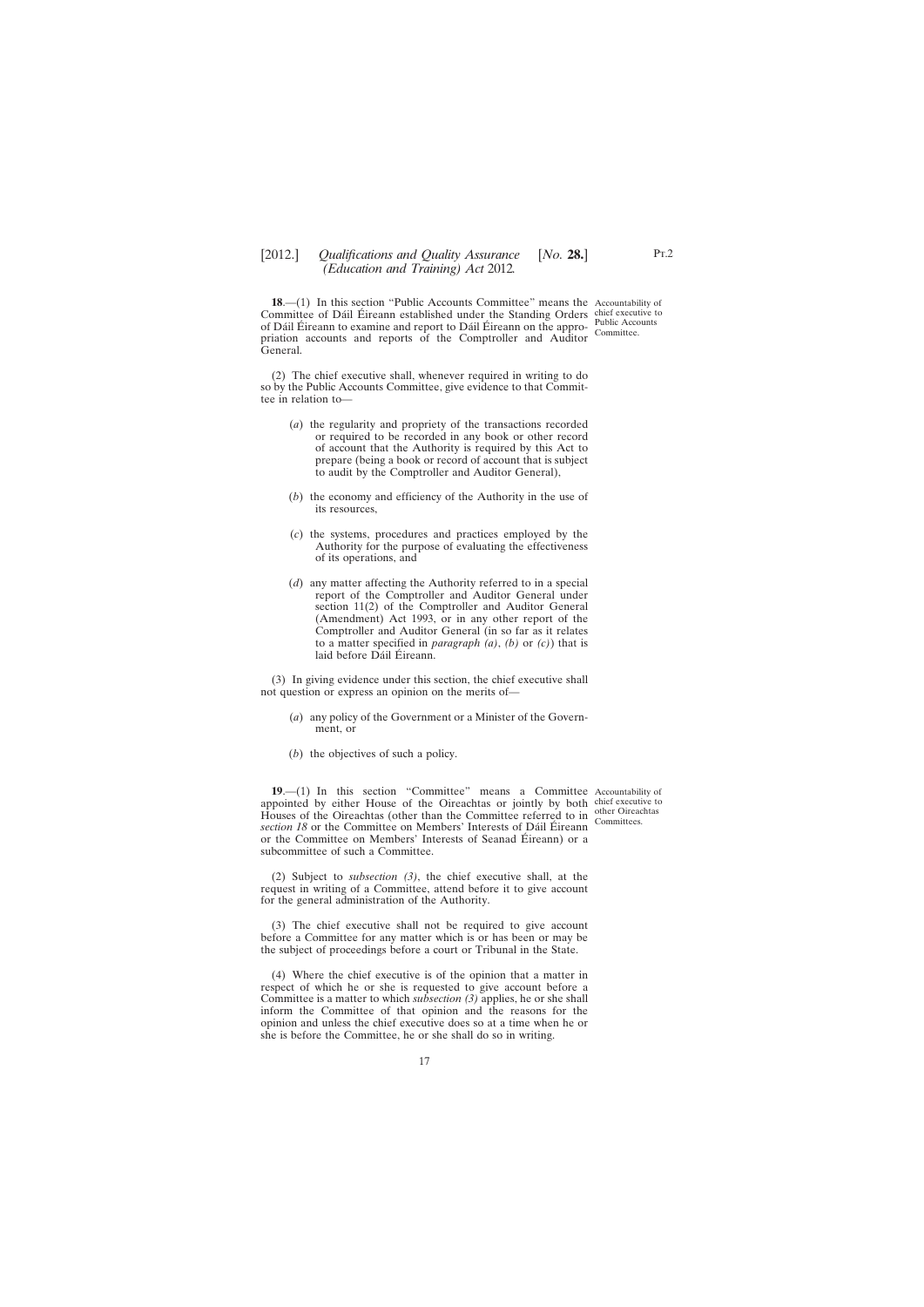<span id="page-17-0"></span>(5) Where the chief executive has informed a Committee of his or her opinion in accordance with *subsection (4)* and the Committee does not withdraw the request referred to in *subsection (2)* in so far as it relates to a matter the subject of that opinion—

- (*a*) the chief executive may, not later than 21 days after being informed by the Committee of its decision not to do so, apply to the High Court in a summary manner for determination of the question of whether the matter is one to which *subsection (3)* applies, or
- (*b*) the chairperson of the Committee may, on behalf of the Committee, make such an application,

and the High Court shall determine the matter.

(6) Pending the determination of an application under *subsection (5)*, the chief executive shall not attend before the Committee to give account for the matter the subject of the application.

(7) If the High Court determines that the matter concerned is one to which *subsection (3)* applies, the Committee shall withdraw the request referred to in *subsection (2)*, but if the High Court determines *subsection (3)* does not apply, the chief executive shall attend before the Committee to give account for the matter.

(8) In the performance of his or her duties under this section, the chief executive shall not question or express an opinion on—

- (*a*) the merits of any policy of the Government or a Minister of the Government, or
- (*b*) the merits of the objectives of such a policy.

**20**.—(1) The Authority shall appoint, with the consent of the Minister and the Minister for Public Expenditure and Reform, such and so many persons to be members of the staff of the Authority as it from time to time determines.

(2) The terms and conditions of service of a member of the staff of the Authority shall be such as the Authority, with the consent of the Minister and the Minister for Public Expenditure and Reform, from time to time determines.

(3) There shall be paid by the Authority to the members of its staff such remuneration, allowances and expenses as, from time to time, the Authority, with the consent of the Minister and the Minister for Public Expenditure and Reform, determines.

**21**.—(1) Every person who, immediately before the establishment day, was a member of the staff of a dissolved body shall, on the establishment day, become and be a member of the staff of the Authority on the establishment day.

(2) Save in accordance with a collective agreement negotiated with a recognised trade union or staff association concerned, a person referred to in *subsection (1)* shall not, while in the service of the Authority, be subject to less beneficial conditions in relation to remuneration than the conditions in relation to remuneration to

Staff.

Transfer of staff of dissolved body to Authority.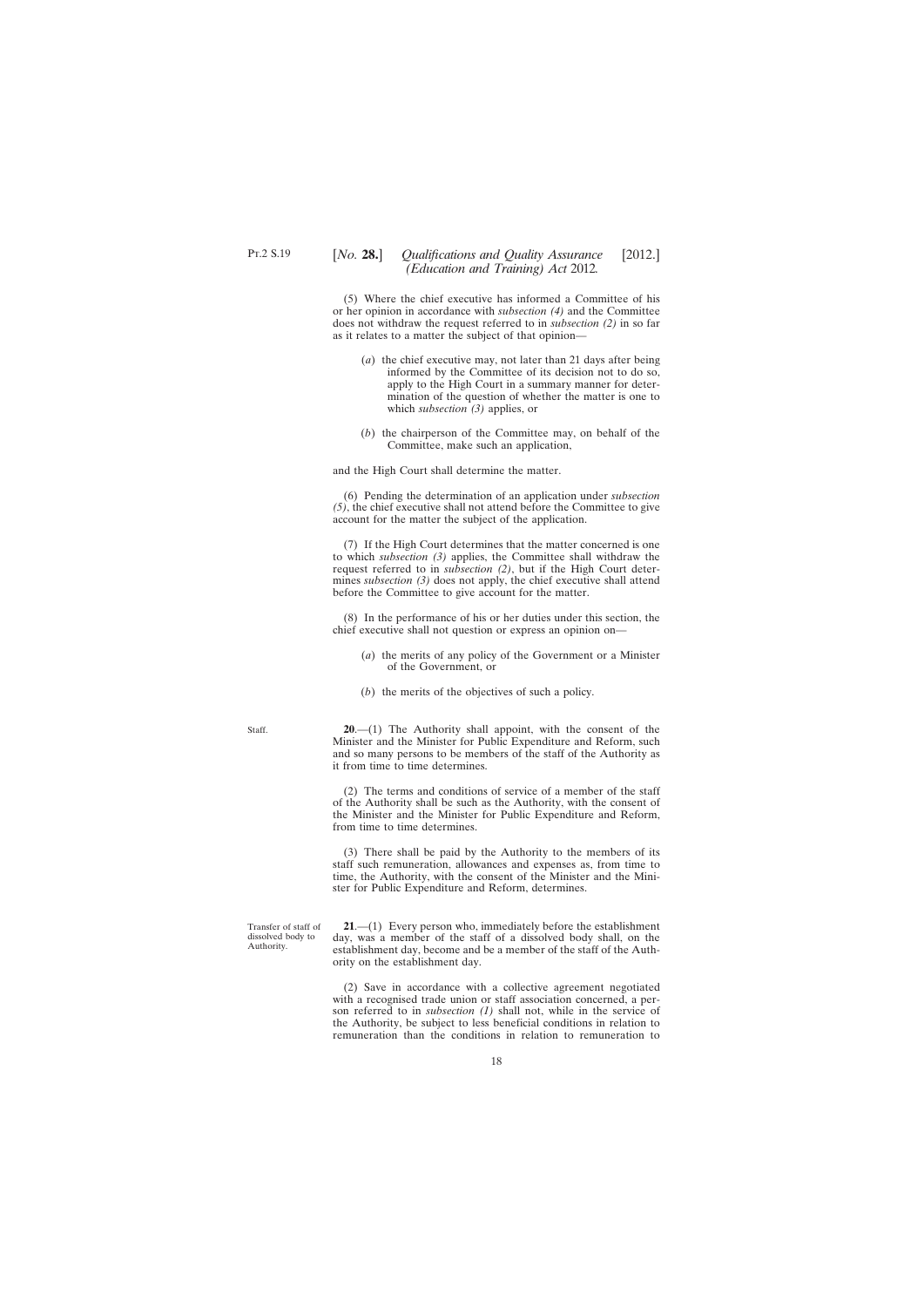<span id="page-18-0"></span>which he or she was subject immediately before the establishment day.

(3) In *subsection (2)*, a reference to conditions in relation to remuneration does not include conditions in relation to superannuation.

(4) In relation to a person who becomes a member of the staff of the Authority under this section, previous service with a dissolved body shall be reckonable for the purposes of, but subject to any exceptions or exclusions in, the Redundancy Payments Acts 1967 to 2007, the Protection of Employees (Part-Time Work) Act 2001, the Organisation of Working Time Act 1997, the Minimum Notice and Terms of Employment Acts 1973 to 2005, the Unfair Dismissals Acts 1977 to 2007, the Protection of Employees (Fixed-Term) Work Act 2003, the Parental Leave Acts 1998 and 2006, the Carer's Leave Act 2001, the Terms of Employment (Information) Acts 1994 and 2001, the Maternity Protection Acts 1994 and 2004 and the Adoptive Leave Acts 1995 and 2005.

**22**.—(1) As soon as may be after the establishment day, the Auth-Superannuation.ority shall prepare and submit to the Minister a scheme or schemes for the granting of superannuation benefits to or in respect of such of its staff (including the chief executive) as the Authority thinks appropriate.

(2) Every such scheme shall fix the time and conditions of retirement for all persons to, or in respect of whom, superannuation benefits are payable under the scheme and different terms and conditions may be fixed by such schemes in respect of different classes of persons.

(3) The Authority may at any time prepare and submit to the Minister a scheme amending or revoking a scheme previously submitted and approved under this section.

(4) A scheme or amending scheme submitted to the Minister under this section shall, if approved by the Minister with the consent of the Minister for Public Expenditure and Reform, be carried out by the Authority in accordance with its terms.

(5) Every scheme made under this section shall make provision for appeals.

(6) No superannuation benefit shall be granted by the Authority to or in respect of any of its staff (including the chief executive) who is a member of a scheme under this section, nor shall any other arrangement be entered into for the provision of any superannuation benefit to such a person on his or her ceasing to hold office, other than in accordance with a scheme or schemes submitted and approved under this section or an arrangement approved by the Minister and the Minister for Public Expenditure and Reform.

(7) The Minister shall cause every scheme submitted and approved under this section to be laid before each House of the Oireachtas as soon as may be after it is approved, and if either such House within the next 21 days on which that House sits after the scheme is laid before it, passes a resolution annulling the scheme, the scheme shall be annulled accordingly, but without prejudice to anything previously done under it.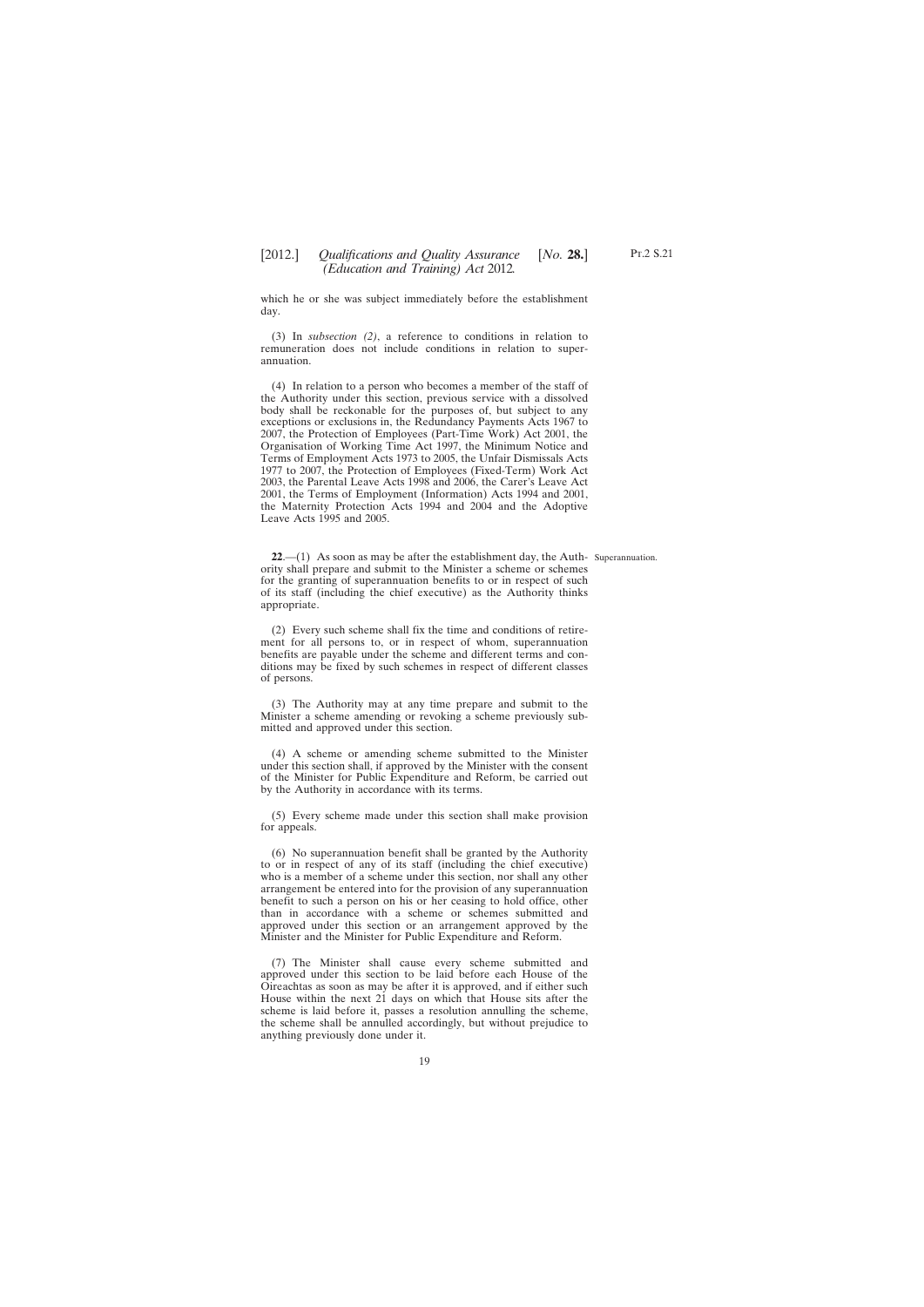# <span id="page-19-0"></span>[*No.* **28.**] *Qualifications and Quality Assurance* [2012.] *(Education and Training) Act* 2012*.*

(8) Where, in the period beginning on the establishment day and ending immediately before the commencement of a scheme under this section, a superannuation benefit falls due for payment to, or in respect of, a person who was transferred to the staff of the Authority under *section 21*, the benefit shall be calculated by the Authority in accordance with such arrangement, approved by the Minister with the consent of the Minister for Public Expenditure and Reform, as applied to him or her immediately before the establishment day and, for that purpose, his or her pensionable service with the Authority shall be aggregated with his or her previous pensionable service with a dissolved body and the benefit so calculated shall be paid by the Authority.

(9) A scheme under *subsection (1)* shall, in respect of a person who becomes a member of the staff of the Authority under *section 21*, provide for the granting to or in respect of him or her of superannuation benefits upon and subject to such terms and conditions, approved by the Minister with the consent of the Minister for Public Expenditure and Reform, as applied to him or her immediately before the establishment day in relation to the grant of such benefits.

(10) Any period of service by a person as a member of the staff of a dissolved body that was a period of pensionable service for the purposes of a scheme for the granting of superannuation benefits to or in respect of members of the staff of the dissolved body shall, in respect of a person who becomes a member of the staff of the Authority under *section 21*, be regarded as a period of pensionable service for the purpose of any scheme under *subsection (1)*.

Accounts.

**23**.—(1) The Authority shall keep, in such form as the Minister may approve, all proper and usual accounts and records of all moneys received or expended by it.

(2) The Authority shall each year submit accounts kept pursuant to *subsection (1)*, to the extent directed by the Comptroller and Auditor General, for audit to the Comptroller and Auditor General by such date as the Comptroller and Auditor General may from time to time direct.

(3) Immediately after the audit referred to in *subsection (2)*, the Authority shall present to the Minister a copy of—

- (*a*) the accounts, and
- (*b*) the report of the Comptroller and Auditor General on the accounts.

(4) The Minister shall cause copies of the accounts provided under this section and copies of the report of the Comptroller and Auditor General on those accounts, to be laid before each House of the Oireachtas.

Strategy statement. **24**.—(1) The Authority shall, as soon as practicable after the establishment day, and not earlier than 6 months before and not later than 3 months before each third anniversary of the establishment day, prepare and submit to the Minister a strategy statement for the following 3 year period.

(2) A strategy statement shall specify—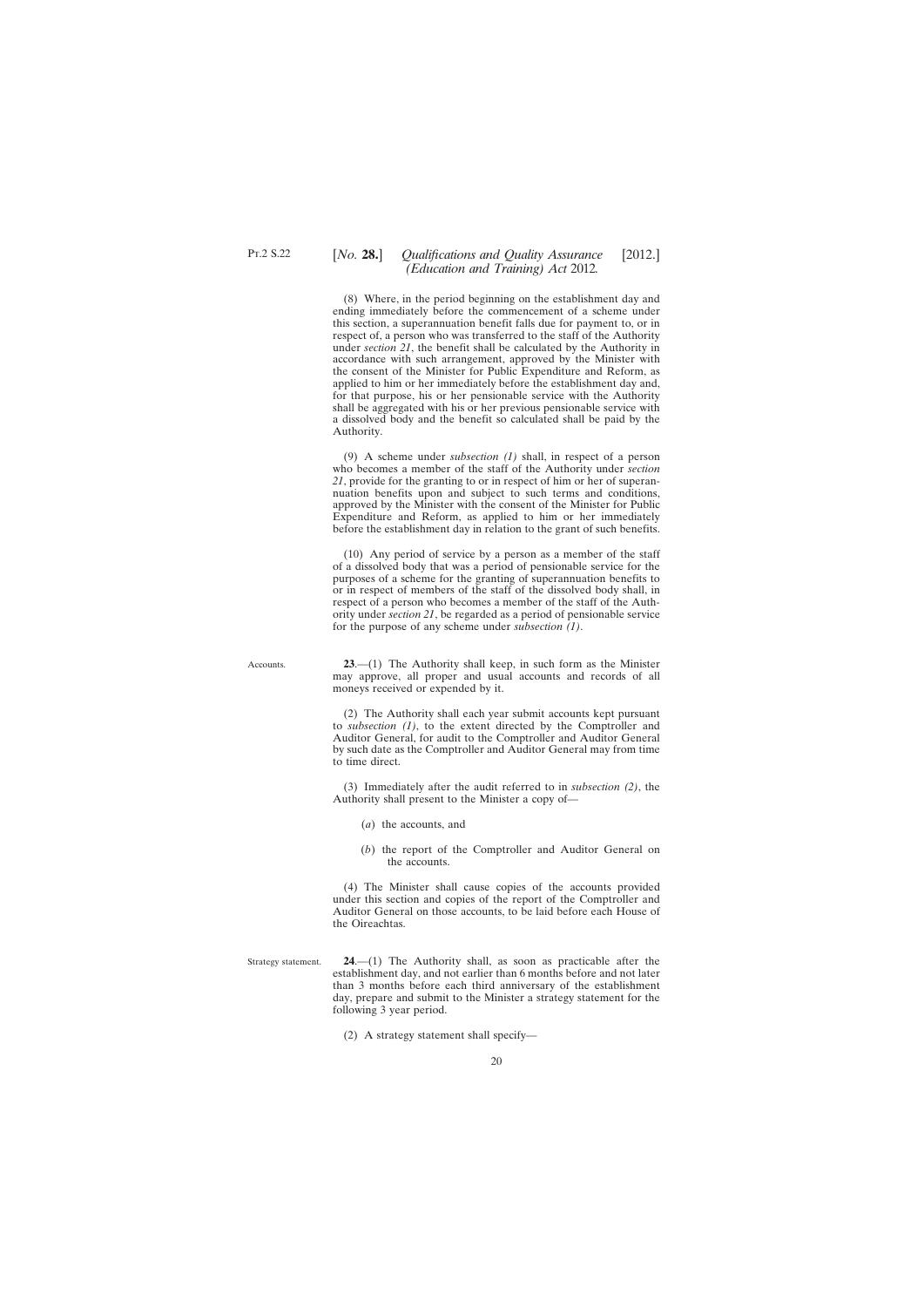- <span id="page-20-0"></span>(*a*) the objectives of the Authority for the 3 year period concerned and the strategies for achieving those objectives, and
- (*b*) the uses to which the Authority proposes to apply its resources.

(3) When preparing the strategy statement, the Authority may consult with any persons it considers appropriate.

(4) A strategy statement prepared by the Authority under *subsection (1)* shall be in such form as the Authority thinks appropriate.

(5) The Authority shall publish the strategy statement on the internet.

**25**.—(1) The Authority shall, not later than 30 June in each year, Annual Report. prepare and submit to the Minister a report of its activities in the immediately preceding year, and the Minister shall, as soon as practicable after receiving the report, cause a copy of the report to be laid before each House of the Oireachtas.

(2) The Authority shall arrange for a report, laid before both Houses of the Oireachtas in accordance with *subsection (1)*, to be published on the internet as soon as practicable after copies of the report are so laid.

**26**.—(1) Subject to *subsections (2)* and *(3)*, the Authority may, Gifts to Authority.with the consent of the Minister and the Minister for Public Expenditure and Reform, accept gifts of money, land or other property.

(2) Where the donor of a gift specifies a trust or condition attaching to a gift, the Authority may, with the consent of the Minister and the Minister for Public Expenditure and Reform, accept the gift subject to the trust or condition.

(3) The Authority shall not accept a gift if the trust or condition attached to it by the donor is, in the opinion of the Authority, inconsistent with or likely to prejudice the Authority's operational independence or the effective performance of its functions.

(4) The Authority shall include details of any gift that exceeds an amount, specified by the Minister with the consent of the Minister for Public Expenditure and Reform, in the next report prepared under *section 25* after the gift is accepted.

- (5) In *subsection (4)* "details" means—
	- (*a*) the name and address of the donor of the gift,
	- (*b*) a description of the gift, and
	- (*c*) particulars of any trust or condition attached to the gift.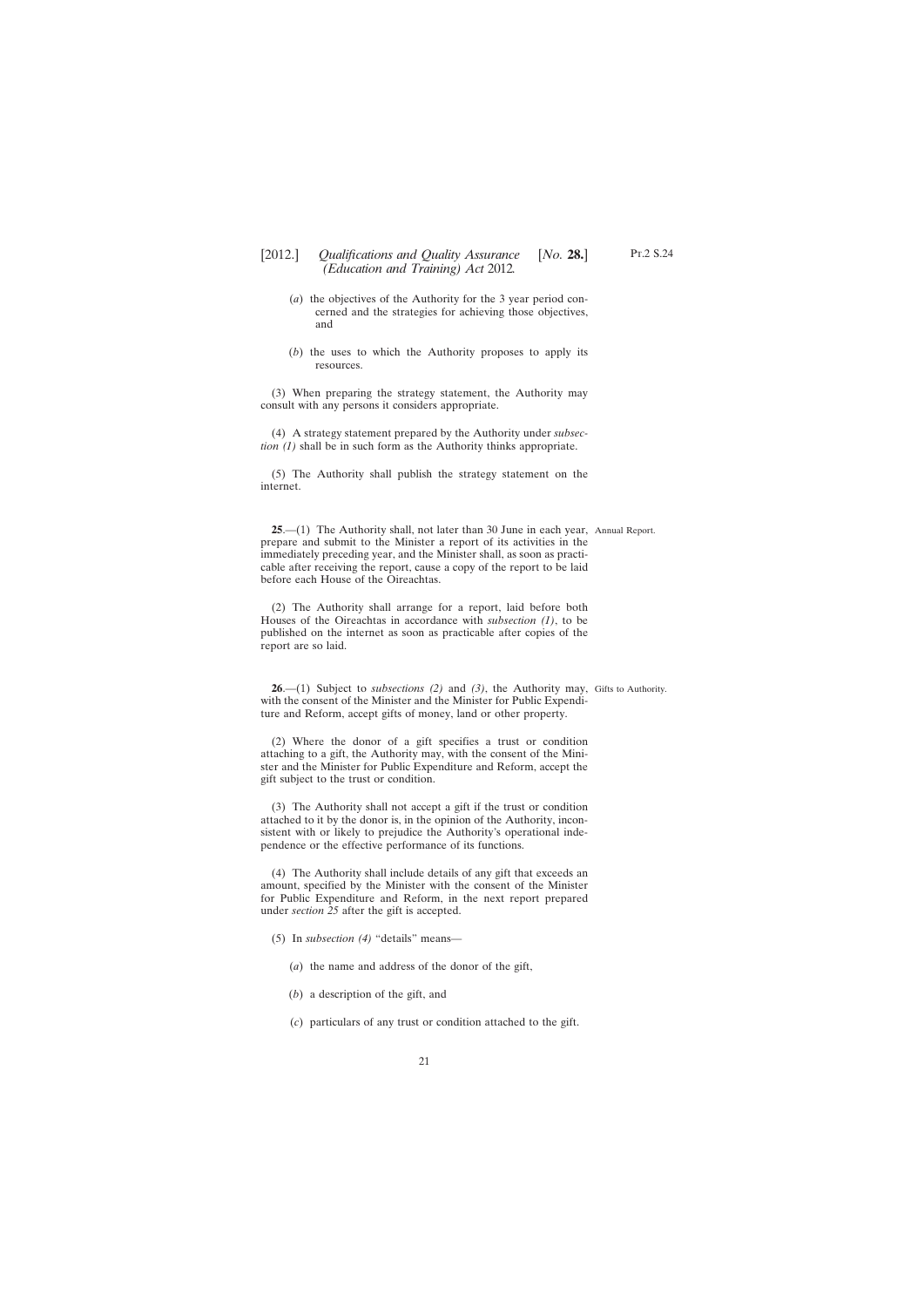## PART 3

#### Quality Assurance

<span id="page-21-0"></span>Quality assurance. **27**.—(1) The Authority shall, as soon as practicable after the establishment day—

- (*a*) issue guidelines (in this section referred to as "quality assurance guidelines") for the establishment of procedures for quality assurance under *section 28*, and
- (*b*) establish procedures (in this section referred to as "effectiveness review procedures") for review by the Authority of the effectiveness of—
	- (i) the procedures for quality assurance established by relevant providers, and
	- (ii) the implementation of those procedures by relevant providers,
- (*c*) having consulted with the National University of Ireland, issue guidelines for the establishment of procedures by the National University of Ireland under *section 32(2)*, and
- (*d*) having consulted with the National University of Ireland, establish procedures for review by the Authority of the effectiveness of—
	- (i) procedures for review established by the National University of Ireland under *section 32(2)*, and
	- (ii) the implementation of those procedures for review by the National University of Ireland.

(2) The Authority shall consult with relevant providers and linked providers before issuing quality assurance guidelines.

(3) The Authority shall consult with relevant providers before establishing effectiveness review procedures.

- (4) Where—
	- (*a*) quality assurance guidelines and effectiveness review procedures apply to providers, and
	- (*b*) any or all of those providers are institutions of higher education,

the Authority shall consult with An tÚdarás um Ard-Oideachas before issuing those guidelines and establishing those review procedures.

(5) The Authority may consult with an awarding body before issuing quality assurance guidelines and establishing effectiveness review procedures where—

(*a*) the quality assurance guidelines and effectiveness review procedures apply to a provider of a programme of education and training, and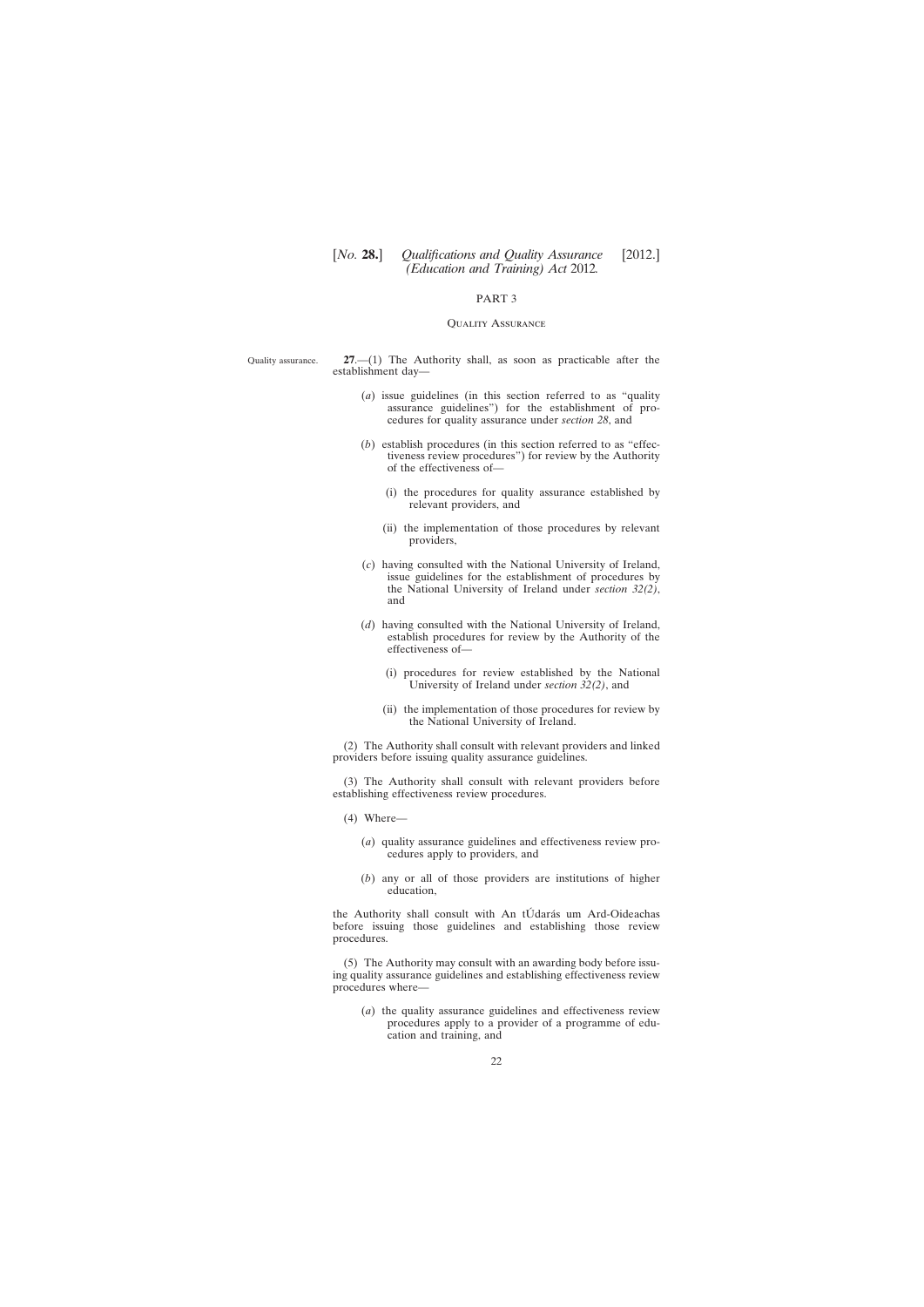- <span id="page-22-0"></span>[2012.] [ *Qualifications and Quality Assurance No.* **28.**] *(Education and Training) Act* 2012*.*
	- (*b*) successful completion of that programme of education and training of that provider leads to a joint award of the Authority and the awarding body under a joint awarding arrangement.
	- (6) The Authority may—
		- (*a*) issue different quality assurance guidelines for different relevant or linked providers or groups of relevant or linked providers, and
		- (*b*) establish different effectiveness review procedures for different relevant providers or groups of relevant providers.

(7) The Authority shall publish the quality assurance guidelines and effectiveness review procedures in such form and manner as it thinks appropriate (including on the internet).

**28**.—(1) Subject to *sections 29*, *30*, *32* and *33*, each relevant pro-Obligation of vider and linked provider shall establish procedures in writing for providers to quality assurance for the purposes of establishing, ascertaining, maintaining and improving the quality of education, training, research and procedure related services the provider provides.

procedures.

(2) Each relevant provider and linked provider shall have regard to the guidelines issued by the Authority under *section 27(1)(a)* in establishing procedures under *subsection (1)*.

(3) Procedures under *subsection (1)* shall be established as soon as practicable after the issue of guidelines by the Authority under *section*  $27(1)(a)$  and at such other time or times—

- (*a*) subject to *paragraphs (b)* and *(c)*, where a relevant provider or linked provider thinks appropriate,
- (*b*) in the case of a relevant provider, where the Authority directs, or
- (*c*) in the case of a linked provider, where the relevant designated awarding body directs.

(4) Procedures under *subsection (1)* shall include procedures for—

- (*a*) evaluation, subject to *subsection (5)*, from time to time as the provider thinks appropriate, by the provider and by enrolled or formerly enrolled learners of the education, training, research and related services provided by that provider,
- (*b*) review by the provider of the application of the quality assurance procedures,
- (*c*) preparation of a report by the provider setting out—
	- (i) the results of a review carried out under *paragraph (b)*,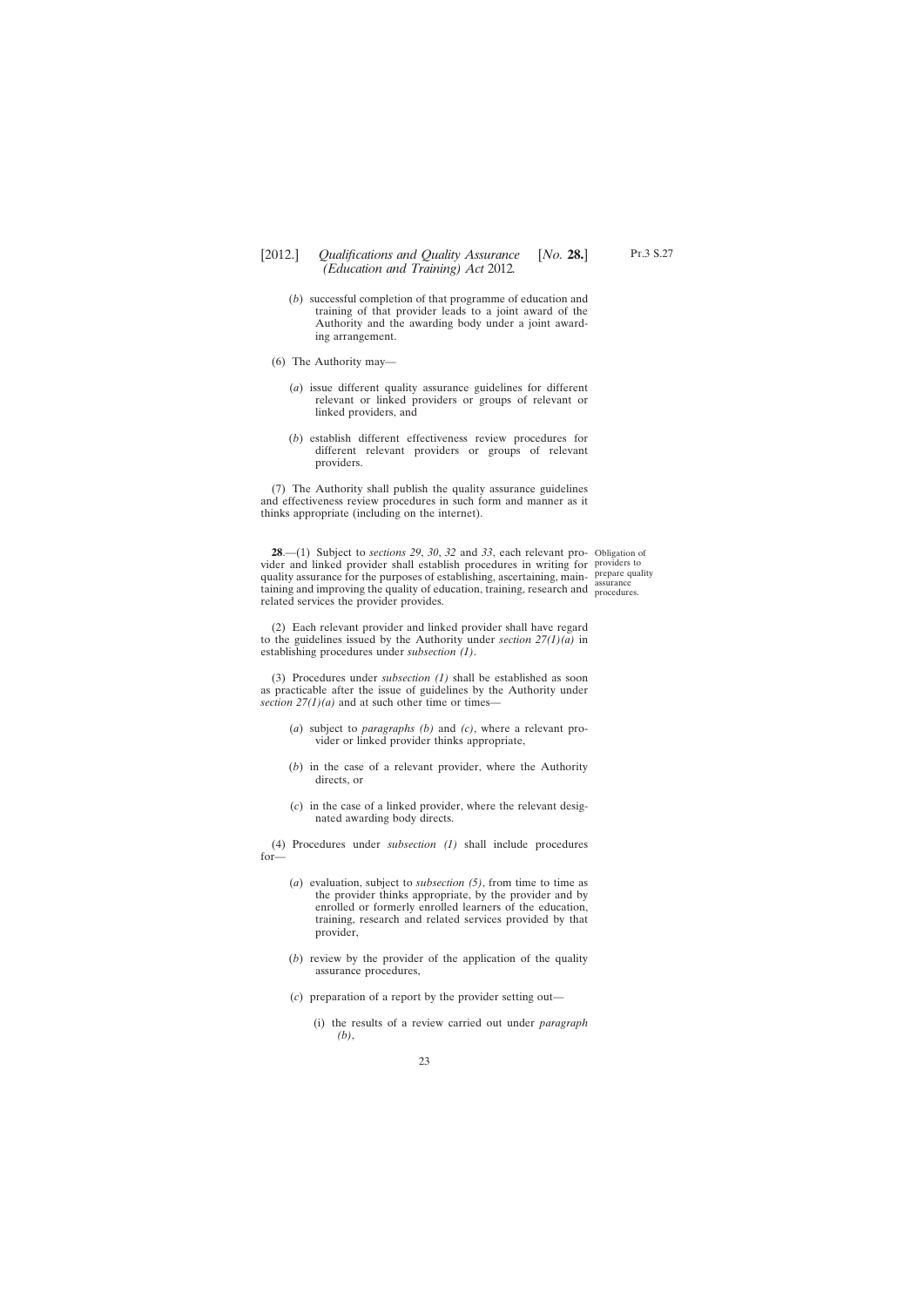- <span id="page-23-0"></span>(ii) what measures (if any) the provider considers necessary arising out of that review to establish, ascertain, maintain and improve the quality of education, training, research and related services provided by the provider,
- (*d*) furnishing the report to the Authority, and, in the case of a linked provider, also to the relevant designated awarding body concerned,
- (*e*) publication of the report, and
- (*f*) implementation of the measures (if any) referred to in *paragraph (c)(ii)*.

(5) Procedures for an evaluation by a provider under *subsection*  $(4)(a)$  shall provide for an evaluation to be completed at least once every 7 years after the issue of guidelines under *section 27(1)(a)* and—

- (*a*) in the case of a relevant provider, whenever the Authority so directs, or
- (*b*) in the case of a linked provider, whenever the relevant designated awarding body so directs.

(6) A relevant provider or linked provider who organises or procures a programme of education and training which is provided, wholly or partly, by another person shall, in so far as the procedures to be established by the relevant provider or linked provider under *subsection (1)* relate to that part of the programme provided by that person, agree those procedures with that person.

(7) *Subsection (1)* shall not apply to a person referred to in *subsection (6)* where the person is a relevant provider or a linked provider in so far as—

- (*a*) procedures have been agreed under *subsection (6)* between the person and the relevant provider or the linked provider who organises or procures the programme, and
- (*b*) those procedures relate to that part of the programme provided by that person.
- **29**.—A previously established university shall—
	- (*a*) consult with the Authority before establishing procedures under *section 28*,
	- (*b*) provide a copy of the procedures established by it under *section 28* to the Authority and publish those procedures on the internet as soon as practicable thereafter, and
	- (*c*) implement procedures published by it under this section.

Quality assurance procedures and previously established universities.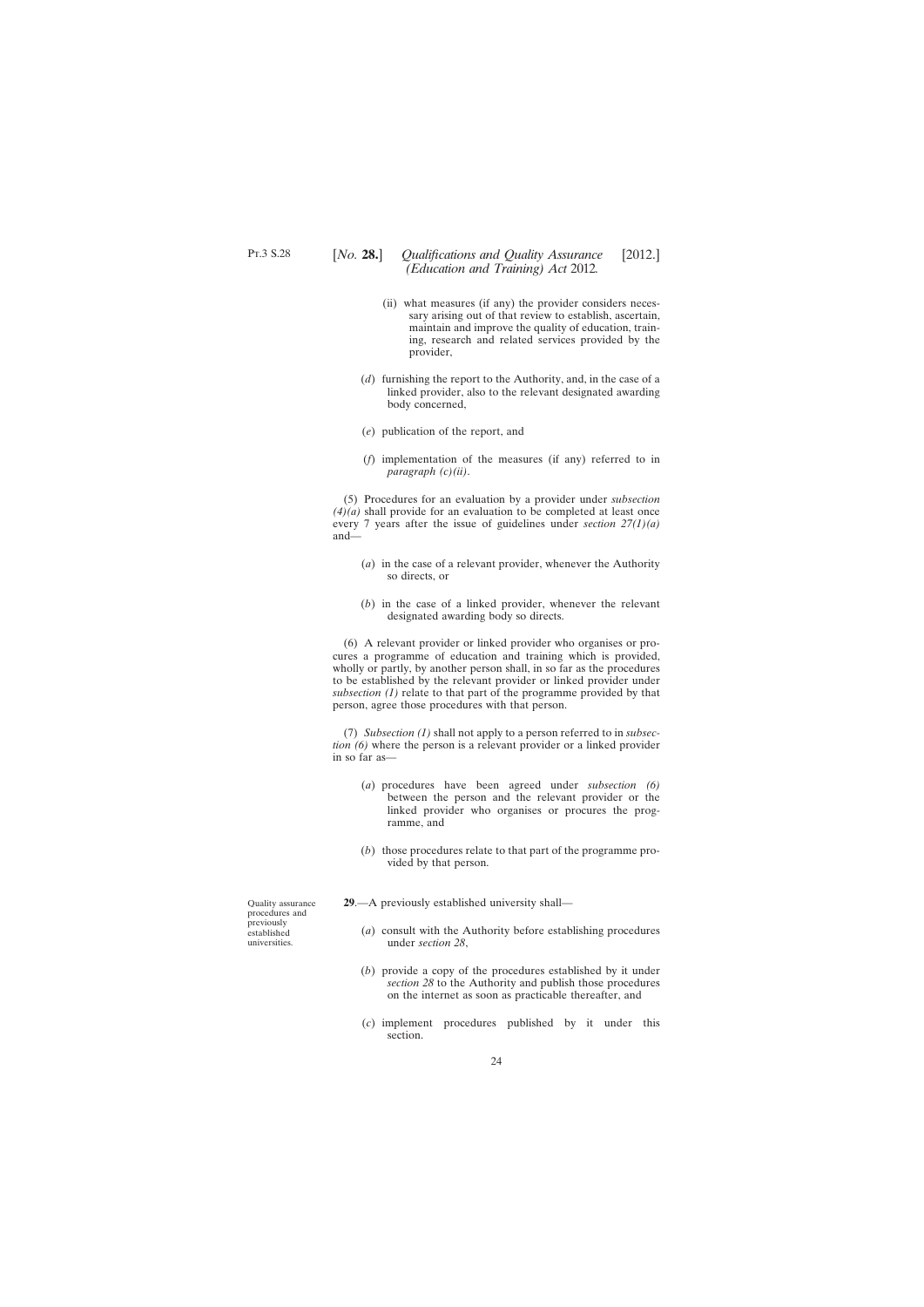<span id="page-24-0"></span>**30.**—(1) Before establishing procedures under *section 28*, a rel- Quality assurance evant provider, other than a previously established university, shall submit a draft of the proposed procedures to the Authority for approval, accompanied by such fee (if any) as may be determined by the Authority under *section 80*.

procedures and relevant providers, other than previously established universities.

(2) Upon consideration of the proposed procedures submitted to it under *subsection (1)*, the Authority may—

- (*a*) approve the proposed procedures,
- (*b*) refuse to approve the proposed procedures but make such recommendations to the provider as it thinks appropriate, or
- (*c*) in accordance with *section 31*, refuse to approve the proposed procedures.

(3) Where the Authority approves procedures under *subsection (2)(a)*, the provider shall publish those procedures in such form and manner (including on the internet) as the Authority directs and shall provide a copy of the procedures as published to the Authority.

(4) The Authority may, as it thinks appropriate, determine the form and manner of the publication of procedures under *subsection (3)*.

(5) Where the Authority makes recommendations under *subsection (2)(b)* the provider concerned shall take account of those recommendations before resubmitting the proposed procedures for approval under *subsection (1)*.

(6) No further fee is payable where a provider resubmits proposed procedures in accordance with *subsection (5)*.

(7) A provider shall implement procedures approved under this section.

(8) A provider who falsely claims or represents that its procedures for quality assurance have been approved by the Authority under this section commits an offence.

**31.**—(1) Where upon consideration by the Authority of a draft of Refusal by any proposed procedures submitted to it under *section 30* for Authority to approval the Authority considers that it should refuse to approve the approve proposed proposed procedures the Authority shall, by notice in writing, inform procedures. the provider concerned that it proposes to refuse to give its approval and state the reasons for the proposed refusal.

quality assurance

(2) The notice under *subsection (1)* shall state that the provider may submit observations in writing to the Authority in relation to the reasons for the proposed refusal set out in the notice not later than one month after the service of the notice on the provider.

(3) Where, after consideration of any observations submitted to the Authority under *subsection (2)*, the Authority considers that it should refuse to approve the proposed procedures, it may do so by notice in writing addressed to the provider.

(4) A notice under *subsection (3)* shall state the reasons for the refusal referred to in that subsection.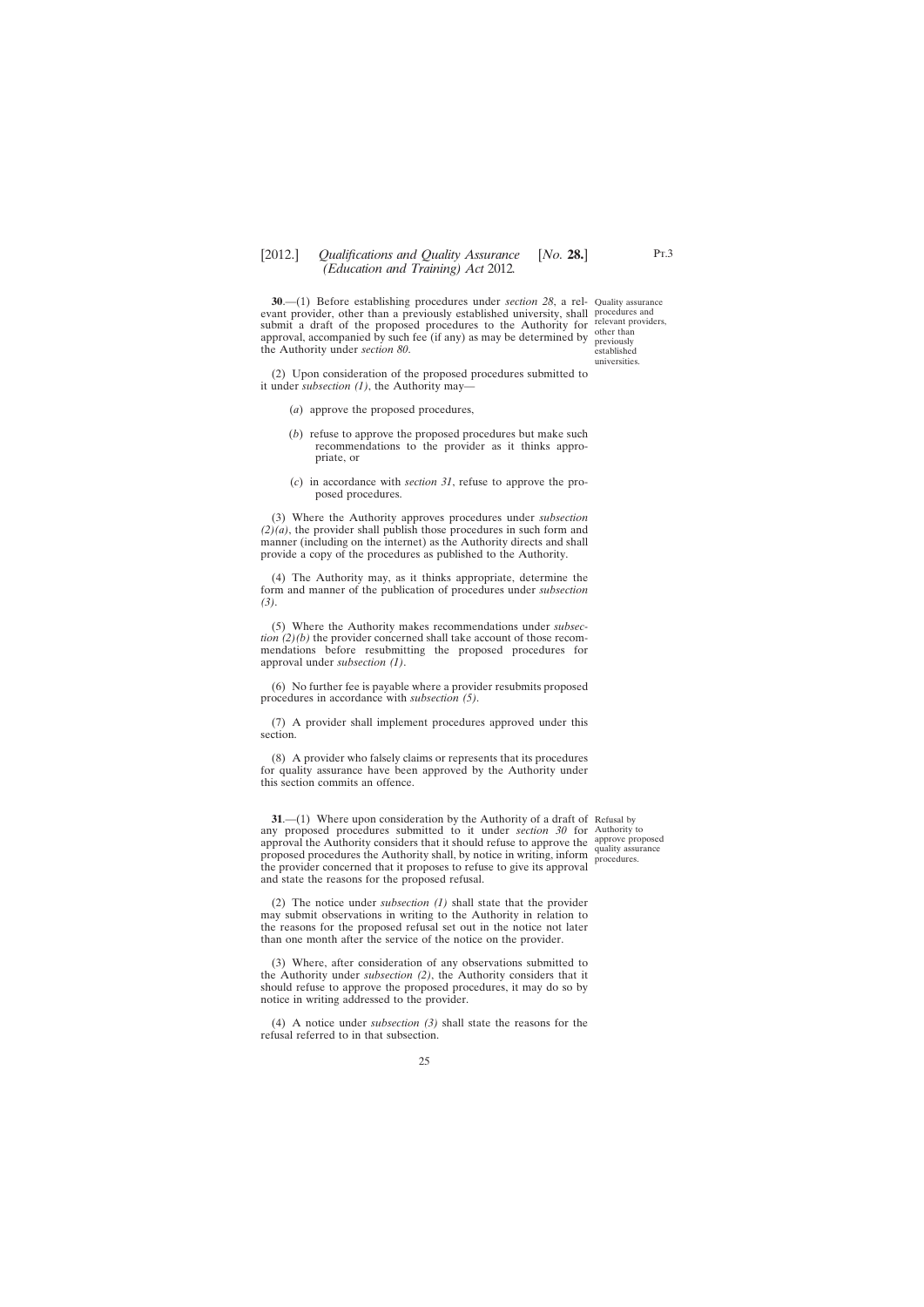# <span id="page-25-0"></span>[*No.* **28.**] *Qualifications and Quality Assurance* [2012.] *(Education and Training) Act* 2012*.*

(5) Where the Authority refuses to approve the proposed procedures of a provider, the provider concerned may appeal against that refusal to the Appeals Panel.

Quality assurance procedures and designated awarding bodies.

**32**.—(1) Where a designated awarding body is a relevant provider to whom *section 28* applies, and the designated awarding body proposes to make an award in respect of a programme of education and training of a linked provider, the designated awarding body shall, in establishing procedures under *section 28*, include procedures for—

- (*a*) review by the designated awarding body of the effectiveness of procedures established by the linked provider under that section,
- (*b*) review by the designated awarding body of the effectiveness of the implementation by the linked provider of those procedures,
- (*c*) the appointment of an independent appeals person for the purposes of hearing an appeal under *section 39*, and
- (*d*) the hearing of an appeal under *section 39*.

(2) Where the National University of Ireland proposes to make an award in respect of a programme of education and training of a linked provider, the National University of Ireland shall establish procedures for—

- (*a*) review by it of the effectiveness of the quality assurance procedures established by the linked provider under *section 28*,
- (*b*) review by it of the effectiveness of the implementation by the linked provider of those procedures,
- (*c*) the appointment of an independent appeals person for the purposes of hearing an appeal under *section 39*, and
- (*d*) the hearing of an appeal under *section 39*.
- (3) The National University of Ireland shall—
	- (*a*) have regard to the guidelines issued by the Authority under *section 27(1)(c)* in establishing procedures under *subsection (2)*,
	- (*b*) consult with the Authority before establishing procedures under *subsection (2)*,
	- (*c*) provide a copy of the procedures established by it under *subsection (2)* to the Authority and publish those procedures on the internet as soon as practicable thereafter, and
	- (*d*) implement procedures published by it under this subsection.

(4) Procedures under *subsection (2)* shall be established as soon as practicable after the issue of guidelines by the Authority under *section*  $27(1)(c)$  and at such other time or times—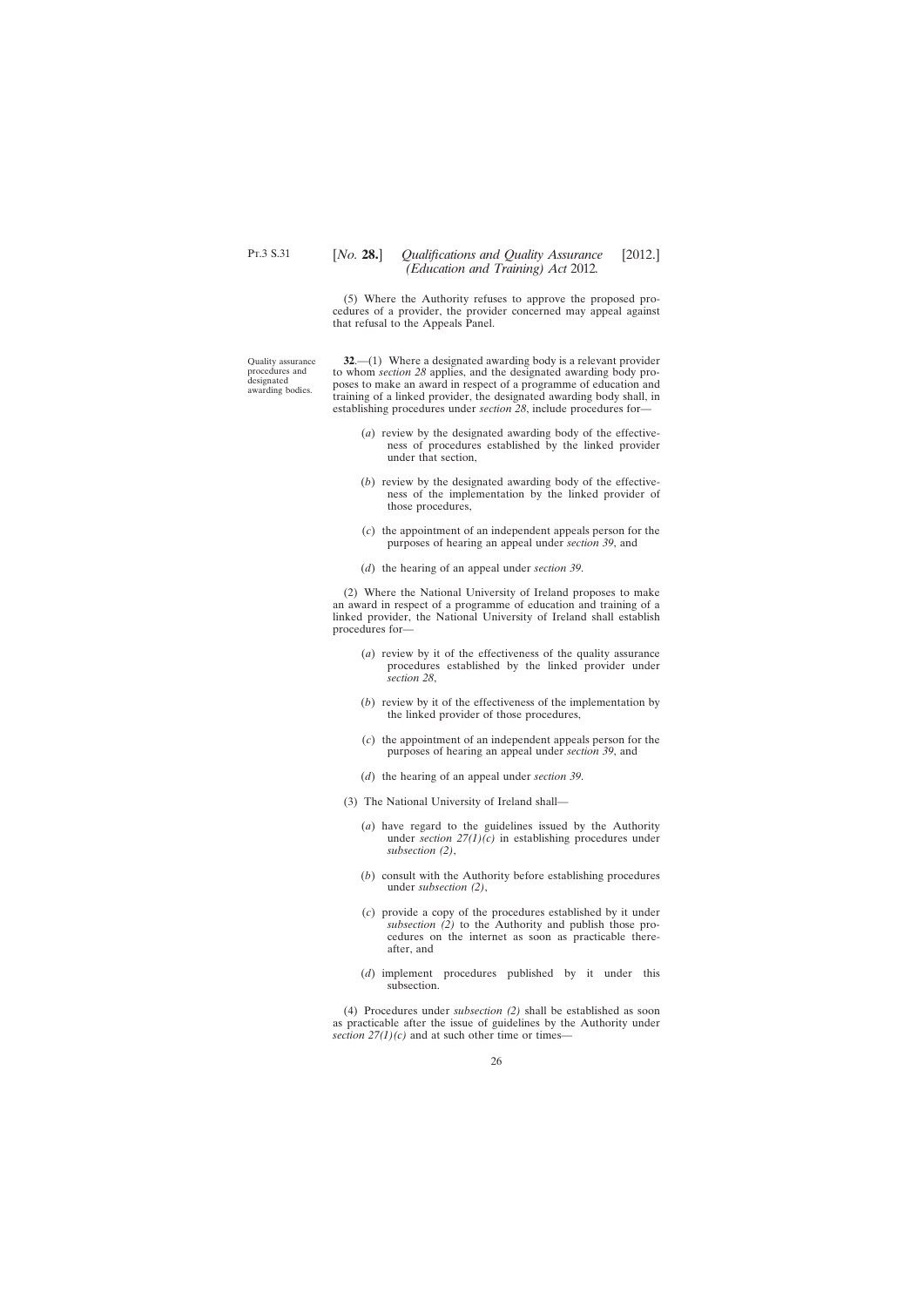- Pt.3 S.32
- <span id="page-26-0"></span>(*a*) subject to *paragraph (b)*, where the National University of Ireland thinks appropriate, or
- (*b*) where the Authority directs.

**33.**—(1) Before establishing procedures under *section 28*, a linked Quality assurance provider shall submit a draft of the proposed procedures to the rel-procedures and evant designated awarding body for approval.

(2) Upon consideration of the proposed procedures submitted under *subsection (1)*, the relevant designated awarding body may—

- (*a*) approve the proposed procedures,
- (*b*) refuse to approve the proposed procedures but make such recommendations to the provider as it thinks appropriate, or
- (*c*) refuse to approve the proposed procedures.

(3) Where the relevant designated awarding body approves the proposed procedures under *subsection (2)(a)*, the linked provider shall publish those procedures in such form and manner as the designated awarding body directs and shall provide a copy of the procedures as published to that designated awarding body and the Authority.

(4) Where the relevant designated awarding body makes recommendations under *subsection (2)(b)* the linked provider shall take account of those recommendations before resubmitting those draft procedures for approval under *subsection (1)*.

(5) A linked provider shall implement procedures approved under this section.

**34.**—(1) The Authority shall review the effectiveness of the pro-Review by cedures established by a relevant provider under *section 28*, and the Authority of quality implementation by the relevant provider of those procedures—

assurance procedures of relevant providers.

- (*a*) at least once every 7 years from the issue of guidelines under *section 27(1)(a)*, and
- (*b*) from time to time as the Authority thinks appropriate.

(2) A relevant provider subject to review under *subsection (1)* shall pay to the Authority within one month of the completion of the review such fee (if any) as may be determined by the Authority under *section 80.*

(3) The Authority shall carry out a review under *subsection (1)* in accordance with the procedures for review established by it under *section 27(1)(b)*.

(4) The Authority shall consult with An tÚdarás um Ard-Oideachas in carrying out a review under *subsection (1)* where—

(*a*) that review relates to a relevant provider, and

(*b*) that relevant provider is an institution of higher education.

linked providers.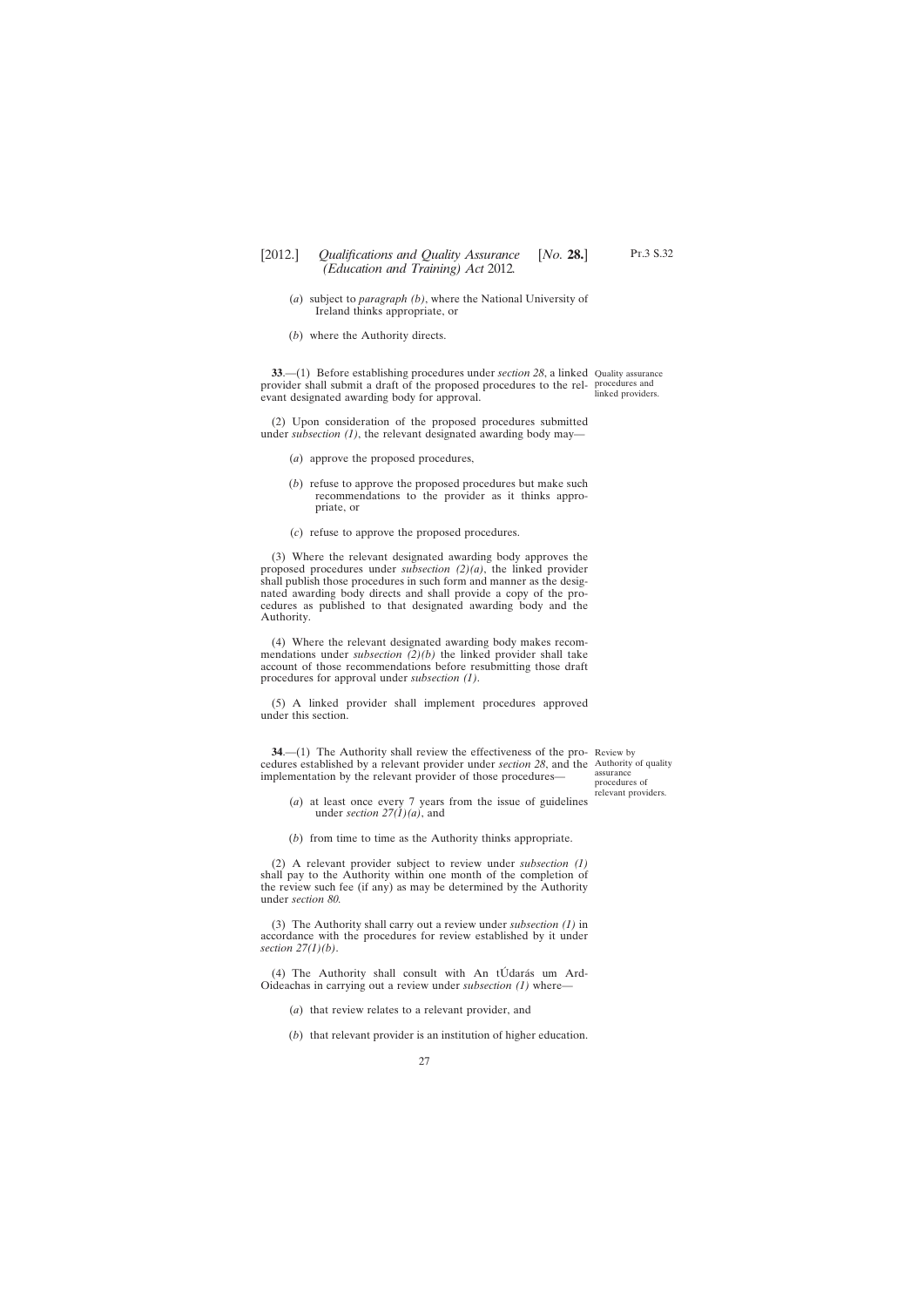<span id="page-27-0"></span>(5) The Authority shall prepare a report setting out the results of a review under *subsection (1).*

(6) The Authority shall provide a copy of the report prepared under *subsection (5)* to the relevant provider concerned and the relevant provider may, within one month from the provision of the report to it, submit in writing any observations it has on the report to the Authority.

(7) After consideration of any observations submitted to the Authority under *subsection (6)*, the Authority may make any amendments to the report that the Authority considers appropriate.

(8) The Authority shall provide a copy of the final report to the relevant provider and shall publish the report (including the observations of the provider concerned) in such form and manner as it thinks appropriate (including on the internet).

Directions of review of quality assurance procedures.

Authority following *section 34*, it may, following consultation with the relevant provider **35**.—(1) Where the Authority has carried out a review under concerned, issue such directions in writing to that relevant provider as it thinks appropriate in relation to the effectiveness of the quality assurance procedures established by that relevant provider under *section 28* and the implementation by that relevant provider of those procedures.

> (2) Where a direction is issued under *subsection (1)* to a relevant provider, the relevant provider shall comply with the direction.

> (3) A relevant provider issued with a direction under *subsection (1)* shall provide the Authority with information when requested to do so by the Authority regarding the compliance by that relevant provider with the direction.

> **36**.—(1) Where, in relation to a relevant provider other than a previously established university, the Authority considers that—

- (*a*) directions issued by the Authority to the relevant provider under *section 35(1)* have not been complied with, or
- (*b*) there are serious deficiencies in the implementation of quality assurance procedures by the relevant provider,

the Authority shall, by notice in writing, inform the relevant provider that it proposes to withdraw its approval of the procedures established under *section 28* and state the reasons for the proposed withdrawal.

(2) Where a proposal under *subsection (1)* is made in respect of a provider who has entered into an arrangement referred to in *section 53(14)*, the Authority shall, by notice in writing, inform the awarding body referred to in *section 53(14)* that—

(*a*) it proposes to withdraw its approval of the quality assurance procedures established by the provider under *section 28* and state the reasons for the proposed withdrawal, and

Withdrawal by Authority of approval of quality assurance procedures.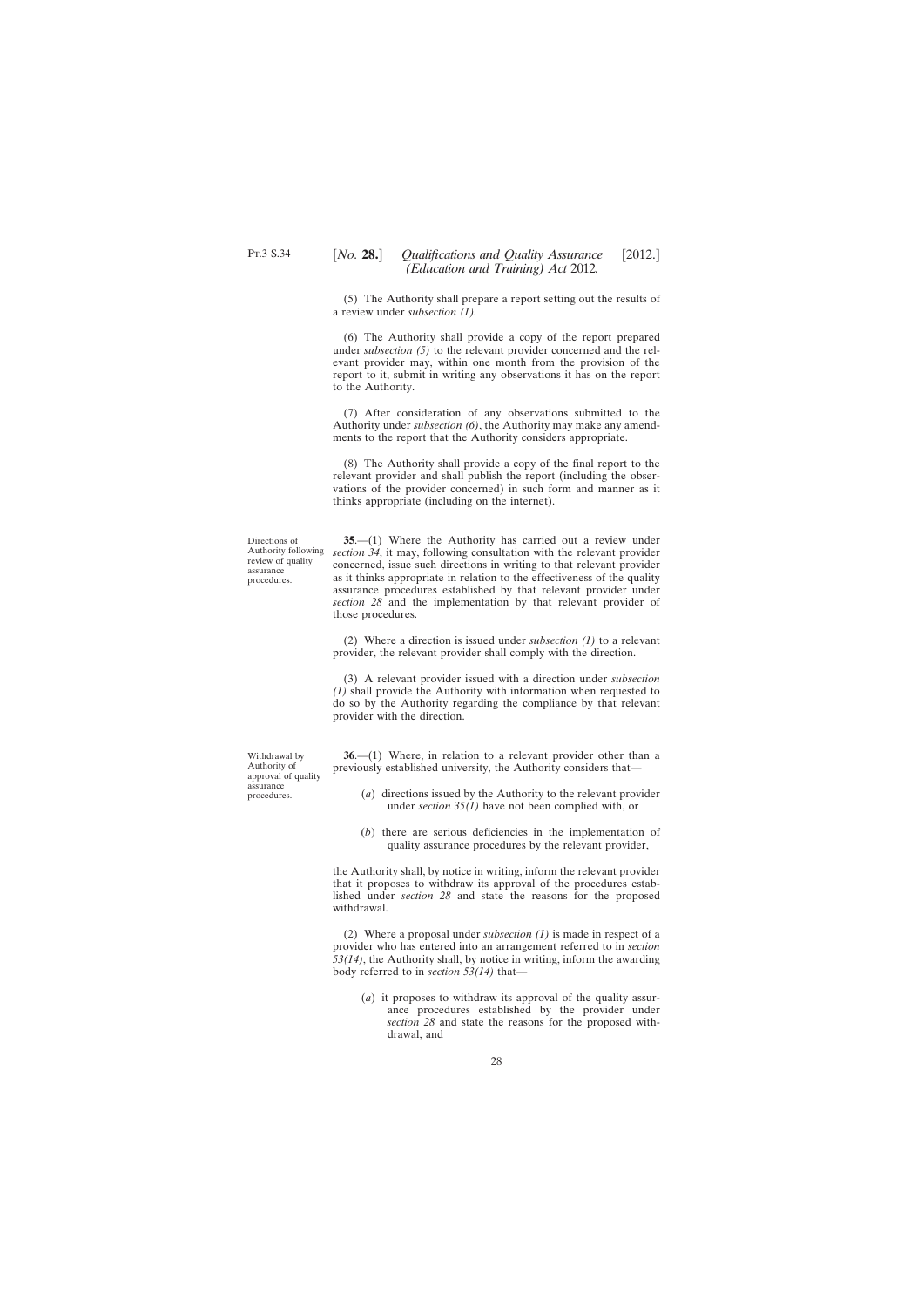# <span id="page-28-0"></span>[2012.] [ *Qualifications and Quality Assurance No.* **28.**] *(Education and Training) Act* 2012*.*

(*b*) if the Authority withdraws its approval, it shall also withdraw any authority to make awards delegated to that provider under *section 53*.

(3) A notice under *subsections (1)* and *(2)* shall state that the relevant provider, and the awarding body, if applicable, may submit observations in writing to the Authority in relation to the reasons for the proposed withdrawal set out in the notice not later than one month after the service of the notice on the provider and the awarding body, if applicable.

(4) Where, after consideration of any observations submitted to the Authority under *subsection (3)*, the Authority continues to consider that *paragraph (a)* or *(b)* of *subsection (1)* applies, it shall withdraw its approval of the procedures established under *section 28*, by notice in writing addressed to the relevant provider, from such date (not earlier than the date of service on the relevant provider of the notice of withdrawal) as it considers appropriate and as is specified in the notice.

(5) A notice under *subsection (4)* shall state the reasons for the withdrawal referred to in that subsection.

(6) Where the Authority withdraws approval under *subsection (4)*, the relevant provider concerned may appeal against that withdrawal to the Appeals Panel.

(7) Where the Authority withdraws approval under *subsection (4)*, the Authority shall also by notice in writing addressed to that relevant provider, from such date (not earlier than the date of service on the relevant provider of the notice of withdrawal) as it considers appropriate and as is specified in the notice having regard to the interests of enrolled learners concerned, withdraw—

- (*a*) validation of any programmes of education and training of the relevant provider concerned which the Authority has validated under *section 45*,
- (*b*) any authority to make awards delegated to the relevant provider concerned under *section 53*, and
- (*c*) authorisation to use the international education mark where the relevant provider concerned is authorised to use the international education mark under *section 61*.

(8) Where the Authority withdraws approval under *subsection (4)* in respect of a provider referred to in *subsection (2)*, the Authority shall, by notice in writing addressed to the awarding body referred to in that subsection, notify that awarding body of a withdrawal under *subsection (7)* of that provider's authority to make awards delegated to it under *section 53*.

**37.**—(1) A relevant designated awarding body shall review the Review by effectiveness of the procedures established by a linked provider, in designated respect of which that body has entered into an arrangement referred awarding bodies of to in *section 2(3)*, under *section 28* and the implementation by that  $\frac{1}{\text{procedure}}$  or linked provider of those procedures—

procedures of linked providers.

(*a*) at least once every 7 years from the issue of guidelines under *section 27(1)(a)*, and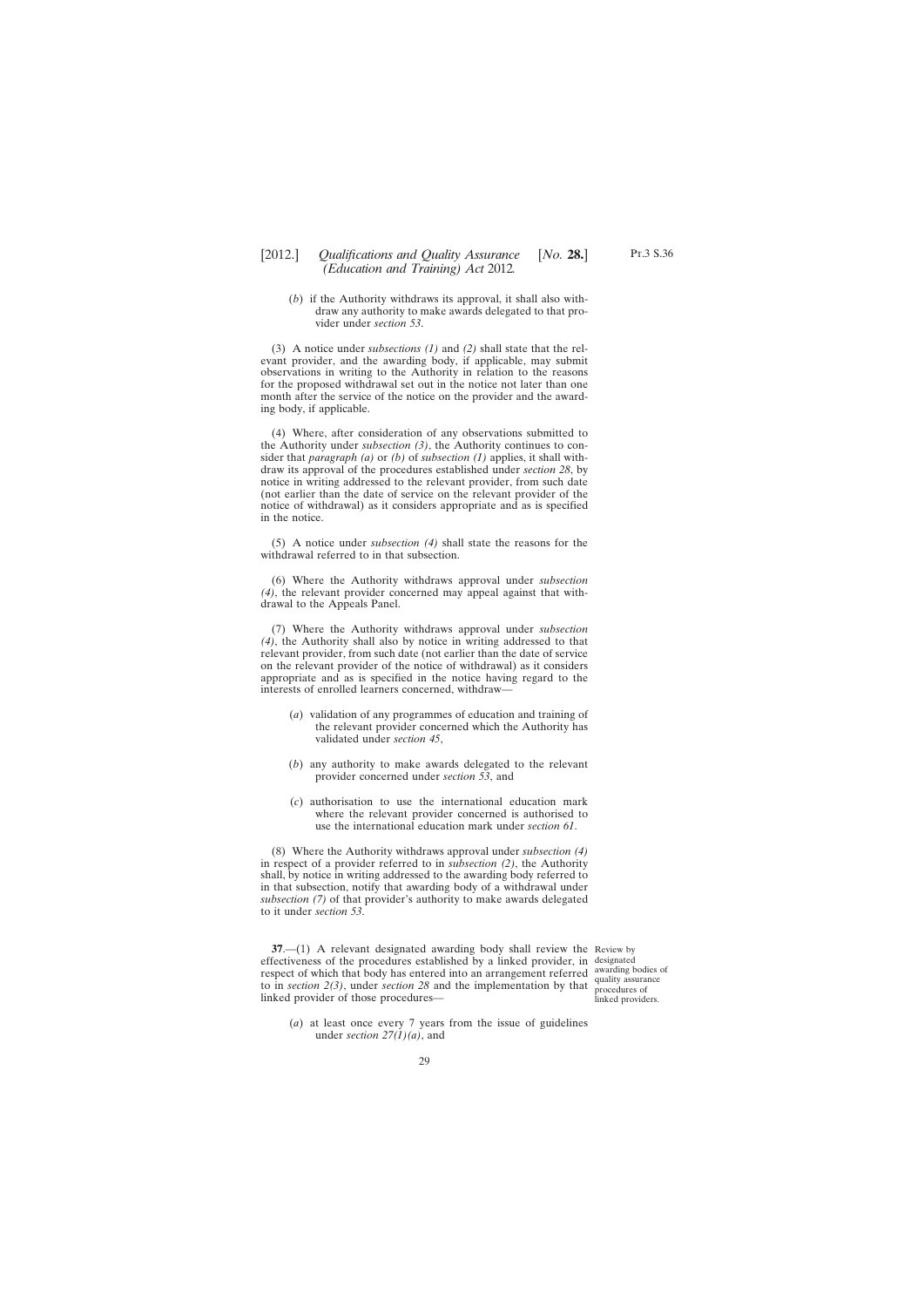(*b*) from time to time as the designated awarding body thinks appropriate.

<span id="page-29-0"></span>(2) A relevant designated awarding body shall carry out a review under *subsection* (1) in accordance with procedures for review referred to in *section 32*.

(3) A relevant designated awarding body may request the Authority to assist the body in carrying out a review under *subsection (1)*.

(4) A request made under *subsection (3)* shall be accompanied by such fee (if any) as may be determined by the Authority under *section 80*.

(5) A relevant designated awarding body shall prepare a report setting out the results of a review under *subsection (1)*.

(6) A relevant designated awarding body shall provide a copy of the report prepared under *subsection (5)* to the linked provider concerned.

(7) A linked provider may, within one month from the provision of the report to it under *subsection (6)*, submit in writing any observations it has on the report to the relevant designated awarding body.

(8) After consideration of any observations submitted to the relevant designated awarding body under *subsection (7)*, the relevant designated awarding body may make any amendments to the report that the relevant designated awarding body considers appropriate.

(9) The relevant designated awarding body shall provide a copy of the final report to the linked provider concerned and to the Authority and shall publish that final report (including the observations of the linked provider concerned) in such form and manner as it thinks appropriate (including on the internet).

**38**.—(1) Where a relevant designated awarding body has carried out a review under *section 37*, it may, following consultation with the linked provider concerned, issue such directions in writing to that linked provider as it thinks appropriate in relation to the effectiveness of the quality assurance procedures established by that linked provider under *section 28* and the implementation by that linked provider of those procedures.

(2) Where a direction is issued under *subsection (1)* to a linked provider, the linked provider shall comply with the direction.

(3) A linked provider shall provide the relevant designated awarding body which issued a direction under *subsection (1)* with information when requested to do so by the body regarding the compliance by that linked provider with the direction.

Withdrawal by designated awarding body of approval of quality assurance procedures.

**39**.—(1) Where a relevant designated awarding body considers that—

- (*a*) directions issued by it to the linked provider under *section 38(1)* have not been complied with, or
- (*b*) there are serious deficiencies in the implementation of quality assurance procedures by the linked provider,

Directions of designated awarding body following review of quality assurance procedures.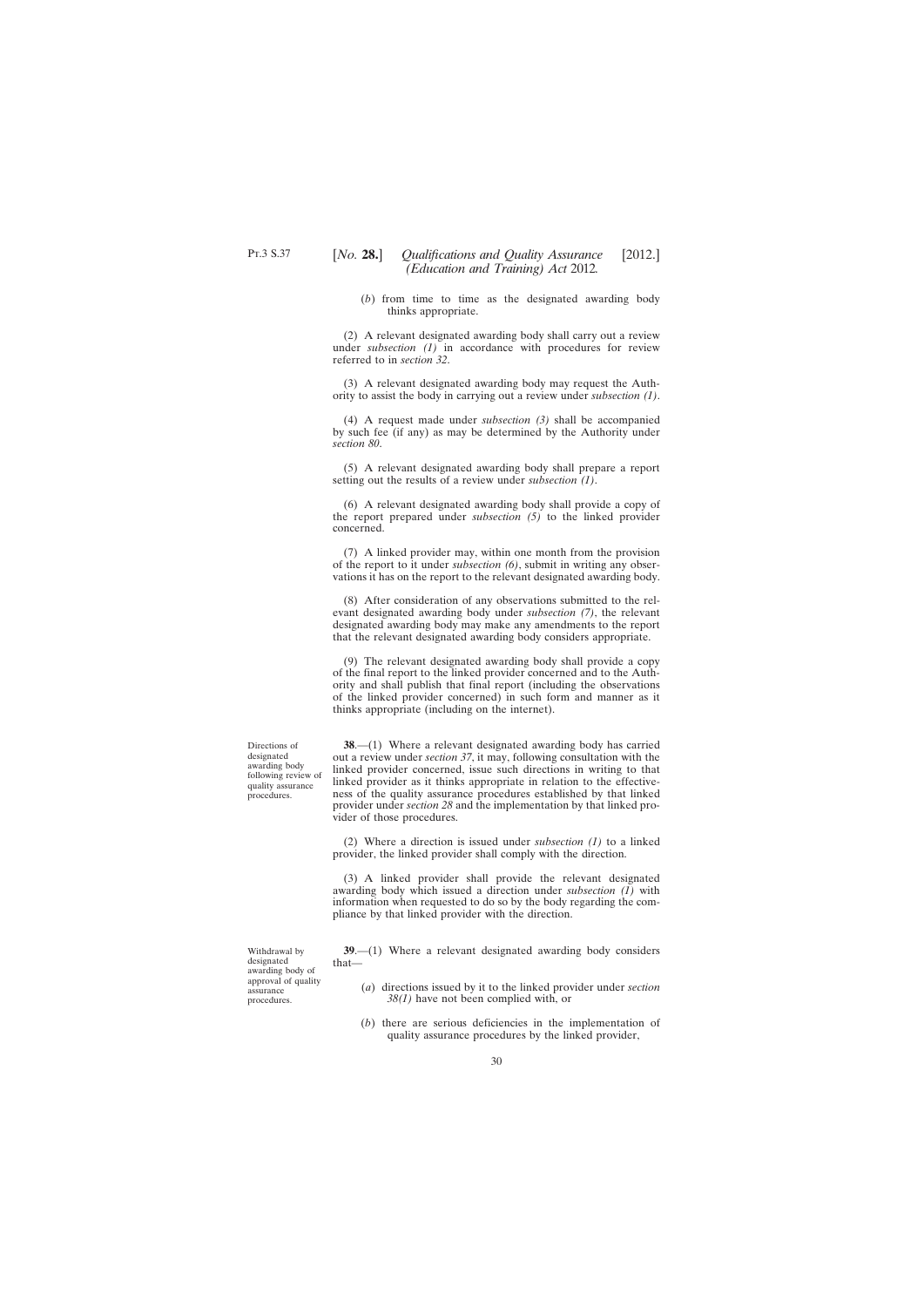<span id="page-30-0"></span>the body shall, by notice in writing, inform the linked provider that it proposes to withdraw its approval of the procedures established by the linked provider under *section 28* and state the reasons for the proposed withdrawal.

(2) A notice under *subsection (1)* shall state that the linked provider may submit observations in writing to the relevant designated awarding body in relation to the reasons for the proposed withdrawal set out in the notice not later than one month after the service of the notice on the provider.

(3) Where, after consideration of any observations submitted to the relevant designated awarding body under *subsection (2)*, that body continues to consider that *paragraph (a)* or *(b)* of *subsection (1)* applies, it shall withdraw its approval of the procedures established by the linked provider under *section 28*, by notice in writing addressed to the linked provider, from such date (not earlier than the date of service on the linked provider of the notice of withdrawal) as it considers appropriate and as is specified in the notice.

(4) A notice under *subsection (3)* shall state the reasons for the withdrawal referred to in that subsection.

(5) Where a relevant designated awarding body withdraws approval under *subsection (3)*, the linked provider concerned may appeal against that withdrawal to an independent appeals person appointed by the relevant designated awarding body for that purpose.

(6) The relevant designated awarding body shall send a copy of the notice sent to a linked provider under *subsection (3)* to the Authority.

(7) Upon receipt of a copy of a notice under *subsection (6)*, the Authority shall, where the linked provider concerned is authorised to use the international education mark under *section 61*, by notice in writing to that linked provider, from such date (not earlier than the date of service on the linked provider of the notice) as it considers appropriate and as is specified in the notice having regard to the interests of enrolled learners concerned, withdraw such authorisation.

(8) Where an appeal by a linked provider under *subsection (5)* is upheld, the relevant designated awarding body concerned shall notify the Authority of that fact within 14 days of the decision being made and upon receipt of that notice, where the Authority had withdrawn that linked provider's authorisation to use the international education mark under *subsection (7)*, the Authority shall authorise that linked provider to use the international education mark, subject to the same conditions as applied to that authorisation before its withdrawal under that subsection.

**40**.—(1) The Authority shall review the effectiveness of the pro-Review by cedures for review established by the National University of Ireland Authority of under *section 32(2)* and the implementation of those procedures for review by the National University of Ireland—

procedures of National University of Ireland.

- (*a*) at least once every 7 years from the establishment of procedures for review under *section 27(1)(d)*, and
- (*b*) from time to time as the Authority thinks appropriate.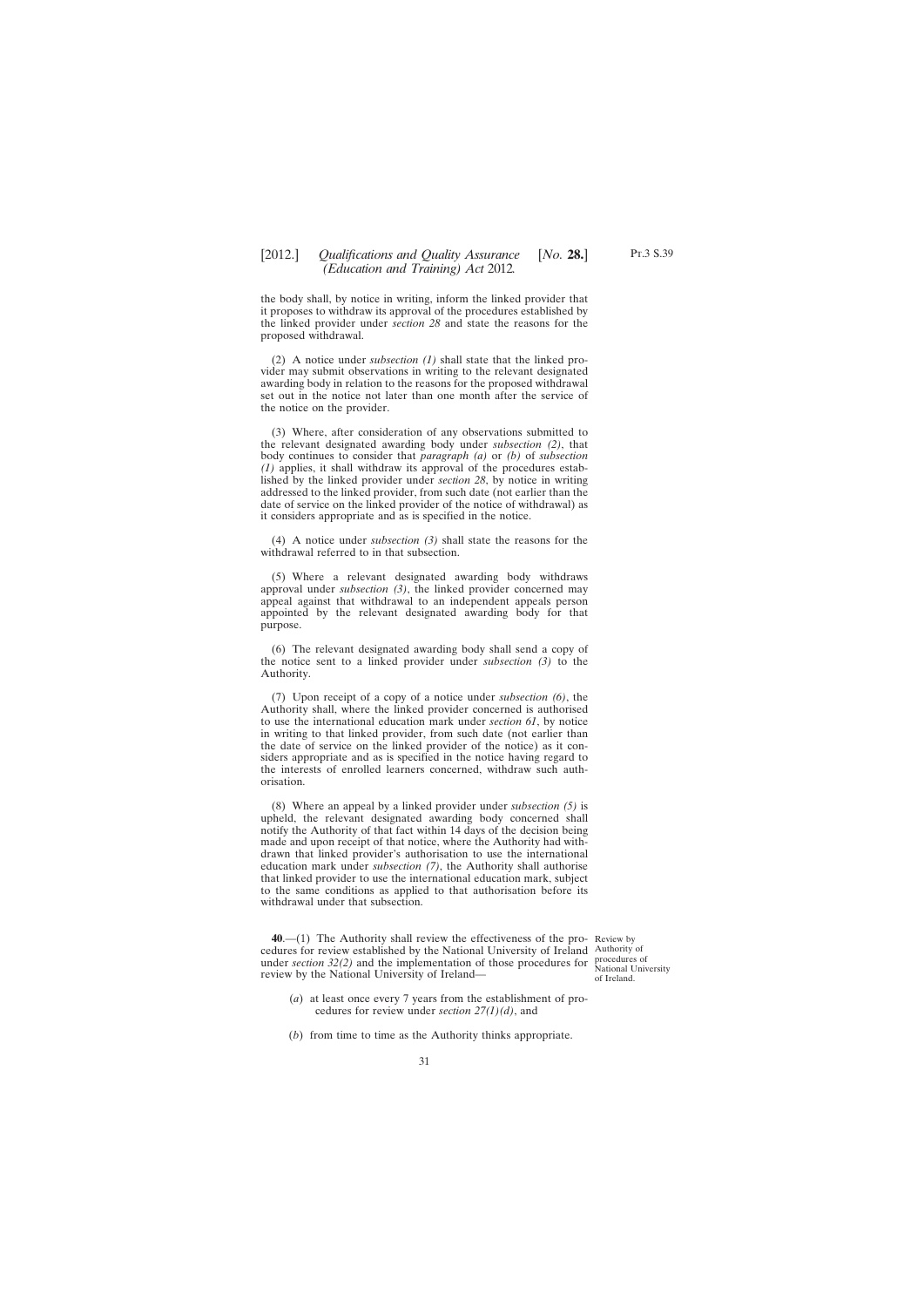<span id="page-31-0"></span>(2) The National University of Ireland shall pay to the Authority within one month of the completion of the review under *subsection (1)* such fee (if any) as may be determined by the Authority under *section 80*.

(3) The Authority shall carry out a review under *subsection (1)* in accordance with the procedures for review established by it under *section 27(1)(d)*.

(4) The Authority shall prepare a report setting out the results of a review under *subsection (1)*.

(5) The Authority shall provide a copy of the report prepared under *subsection (4)* to the National University of Ireland and it may, within one month from the provision of the report to it, submit in writing any observations it has on the report to the Authority.

(6) After consideration of any observations submitted to the Authority under *subsection (5)*, the Authority may make any amendments to the report that the Authority considers appropriate.

(7) The Authority shall provide a copy of the final report to the National University of Ireland and shall publish the report (including the observations of the National University of Ireland) in such form and manner as it thinks appropriate (including on the internet).

Directions of Authority to National University of Ireland following review.

**41**.—(1) Where the Authority has carried out a review under *section 40*, it may, following consultation with the National University of Ireland, issue such directions in writing to the National University of Ireland as it considers appropriate in relation to the effectiveness of the procedures established by the National University of Ireland under *section 32(2)* and the implementation by the National University of Ireland of those procedures.

(2) Where a direction is issued under *subsection (1)* to the National University of Ireland, it shall comply with the direction.

(3) The National University of Ireland shall provide the Authority with information when requested to do so by the Authority regarding the compliance by that University with a direction issued under *subsection (1)*.

Quality reviews by Authority.

**42**.—(1) The Authority may, from time to time, conduct such reviews as it considers appropriate of the quality of education, training, research and related services provided by relevant providers and linked providers or any class of relevant providers and linked providers.

(2) The Authority shall consult with An tÚdarás um Ard-Oideachas in carrying out a review under *subsection (1)* where—

- (*a*) that review relates to a provider referred to in that subsection, and
- (*b*) that provider is an institution of higher education.

(3) The Authority shall publish, in such form and manner as it thinks appropriate (including on the internet), the findings of a review under *subsection (1)*.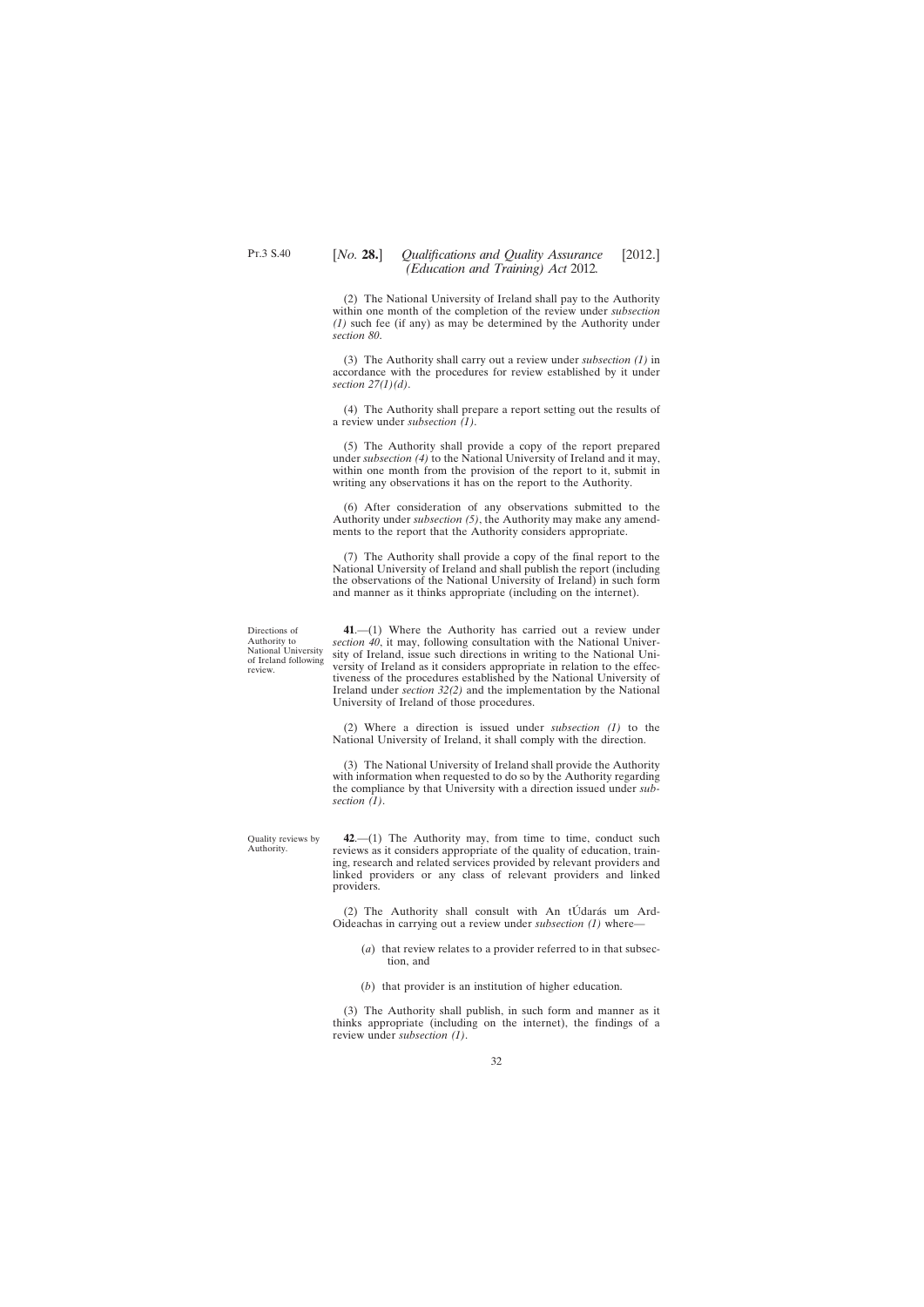#### PART 4

#### Standards and Awards

<span id="page-32-0"></span>**43**.—(1) The framework of qualifications established and main-Framework of tained by the National Qualifications Authority of Ireland under qualifications.section 7(*a*) of the Act of 1999 shall, notwithstanding the repeal of that section by *section 6(1)*, continue in being under this Act and shall—

- (*a*) be known as the National Framework of Qualifications (in this Act referred to as the "Framework"), and
- (*b*) be kept and maintained by the Authority in accordance with this section.
- (2) The Authority shall—
	- (*a*) review the policies and criteria on which the Framework is based,
	- (*b*) promote, maintain, further develop and implement the Framework as a system—
		- (i) for the development, recognition and award of qualifications in the State, and
		- (ii) of levels of awards based on standards of knowledge, skill or competence to be acquired by a learner to entitle the learner to an award at a particular level within the Framework,
	- (*c*) review the operation of the Framework,
	- (*d*) promote and facilitate the use by providers and awarding bodies of statements of what an enrolled learner is expected to know, understand, and where appropriate, demonstrate, on completion of a programme of education and training, and
	- (*e*) amend the Framework from time to time as it considers necessary taking into account *paragraphs (a)* to *(d)*.

(3) Each body authorised by law to make awards in the State shall ensure, in so far as is reasonably practicable, that each award that it makes is recognised within the Framework.

(4) Each awarding body in the State shall, in respect of each award the body makes that is recognised within the Framework, ensure that a learner acquires the standard of knowledge, skill or competence associated with the level of that award within the Framework before an award is made.

(5) Each provider of a programme of education and training leading to an award that is recognised within the Framework shall, in respect of each such programme, ensure that an enrolled learner acquires the standard of knowledge, skill or competence associated with the level of that award within the Framework before an award is made.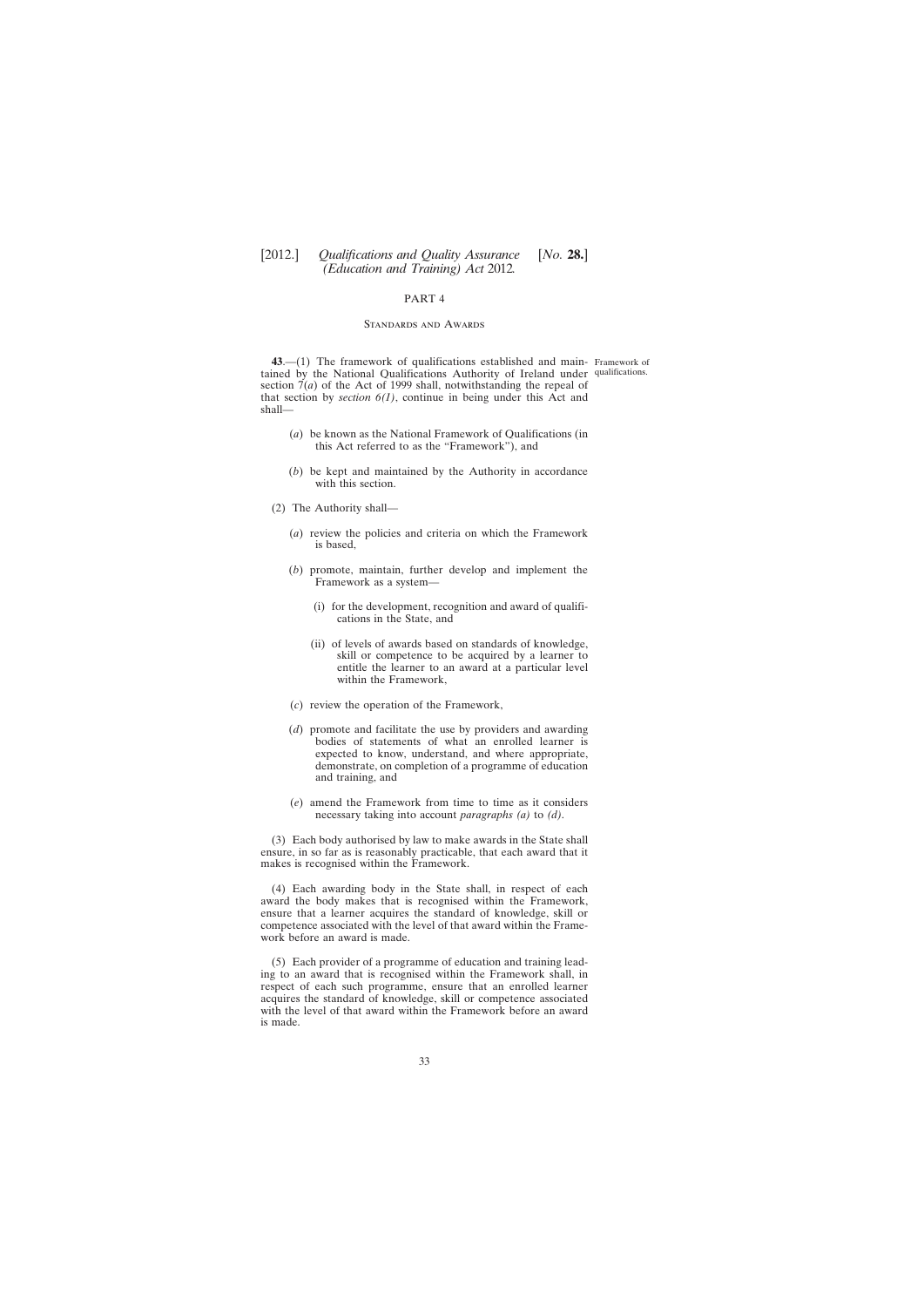Application for validation of programme of education and training.

<span id="page-33-0"></span> $PT.4$ 

**44**.—(1) The Authority shall, as soon as practicable after the establishment day, establish policies and criteria for the validation of programmes of education and training and shall publish the policies and criteria in such form and manner as it thinks appropriate (including on the internet).

(2) The Authority shall, within 5 years after the establishment of policies and criteria under *subsection (1)*, and at least once in every period of 5 years thereafter, review those policies and criteria.

(3) The Authority may establish different policies and criteria for the validation of different programmes or different classes of programme of education and training.

(4) The Authority may consult with an awarding body before establishing policies and criteria for the validation of programmes of education and training where successful completion of those programmes leads to a joint award of the Authority and that awarding body under a joint awarding arrangement between the Authority and that awarding body.

(5) Subject to *subsections (7)*, *(9)*, *(10)* and *(11)*, a provider of a programme of education and training may apply to the Authority for validation of the programme.

(6) An application made under *subsection (5)* shall be accompanied by such fee (if any) as may be determined by the Authority under *section 80*.

(7) A provider shall not make an application under *subsection (5)* unless—

- (*a*) the provider has established procedures for quality assurance under *section 28*,
- (*b*) the provider has established procedures for access, transfer and progression under *section 56*,
- (*c*) the provider has complied with *section 65* in respect of arrangements for the protection of enrolled learners, if applicable, and
- (*d*) if *subsection (11)* applies to the provider, the provider has consulted with the person referred to in that subsection.

(8) A provider, other than a relevant provider or a linked provider, who makes an application for validation of a programme of education and training under *subsection (5)* may—

- (*a*) for the purposes of complying with *subsection (7)(a)*, establish procedures for quality assurance under *section 28* as if the provider was a relevant provider and *sections 30* and *31* shall apply to such a provider as if that provider was a relevant provider, and
- (*b*) for the purposes of complying with *subsection (7)(b)*, establish procedures for access, transfer and progression under *section 56* as if the provider was a relevant provider.

(9) An application under *subsection (5)* shall be made by the following providers—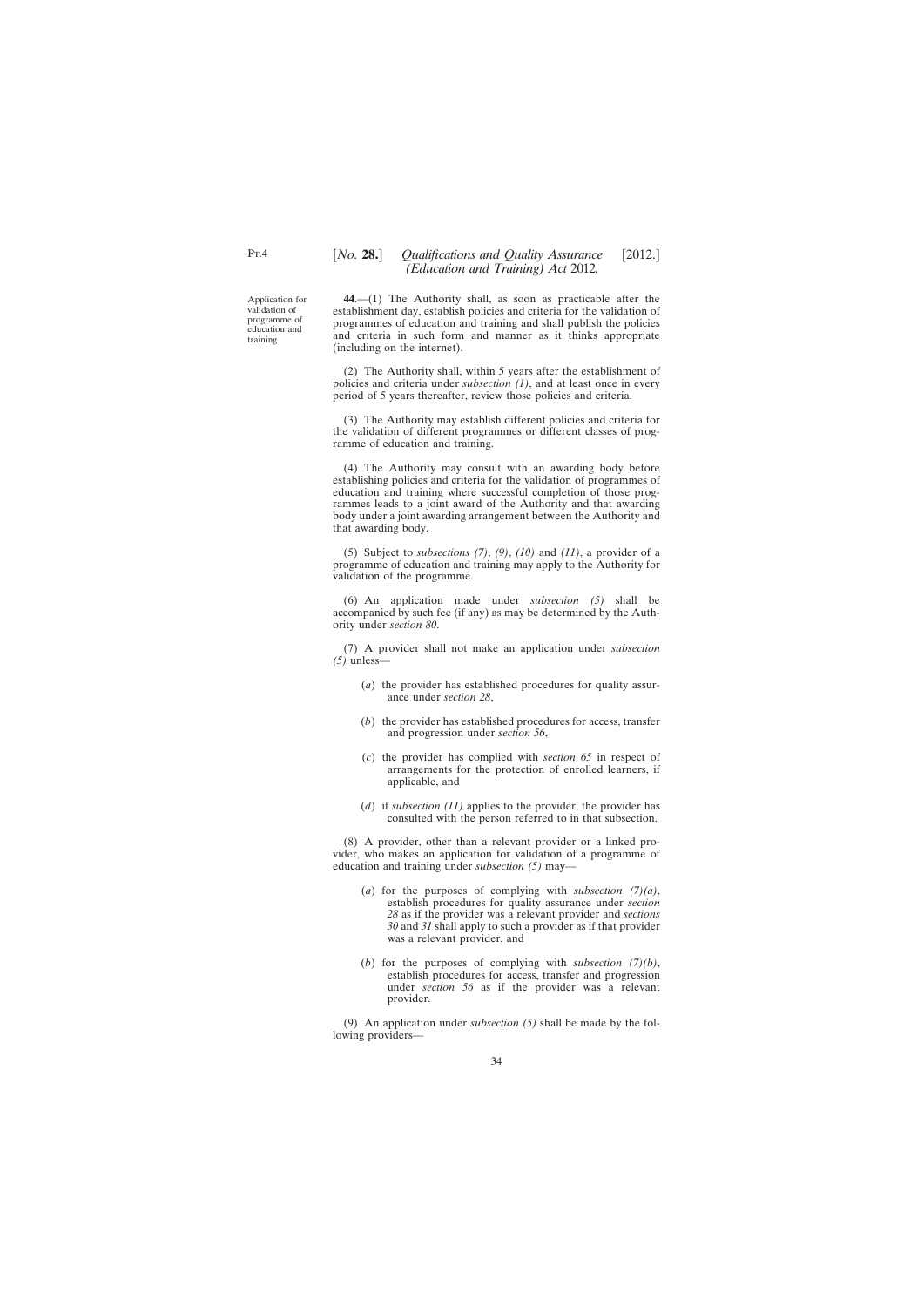- <span id="page-34-0"></span>(*a*) each Institute of Technology,
- (*b*) An Foras,
- (*c*) the National Tourism Development Authority,
- (*d*) Teagasc,
- (*e*) An Bord Iascaigh Mhara,
- (*f*) an educational or training institution established and maintained by a vocational education committee,
- (*g*) a recognised school in so far as the school provides adult, continuing or vocational education or training which leads to an award,

in respect of each programme of that provider.

(10) A provider referred to in *subsection (9)* is not required to make an application under *subsection (5)*—

- (*a*) in respect of a programme of education and training—
	- (i) that relates to a leisure or recreational activity not intended to lead to an award,
	- (ii) that is part of primary or post-primary education provided by a recognised school, or
	- (iii) where the provider has authority, delegated to it under *section 53*, to make an award in respect of that programme, or to make an award in respect of a class of programme where that programme is part of that class,
- (*b*) where the provider has entered into an arrangement under *section 48* with an awarding body other than the Authority to the extent that a programme of education and training of the provider is the subject of the arrangement.

(11) A provider who organises or procures a programme of education and training which is provided, wholly or partly, by another person shall consult with that person before making an application under *subsection (5)*.

(12) Where the person referred to in *subsection (11)* is a provider who, but for this subsection, would be a provider to whom *subsection (9)* applies, then *subsection (9)* shall not apply to that person in relation to that programme.

**45**.—(1) Upon receipt of an application under *section 44(5)*, the Determination of Authority may—

application for validation of programme of

- (*a*) subject to *subsection (2)*, validate the relevant programme education and of education and training where the programme satisfies training.the criteria established by the Authority under *section 44(1)*, or
- (*b*) refuse to validate the programme and give reasons for the refusal.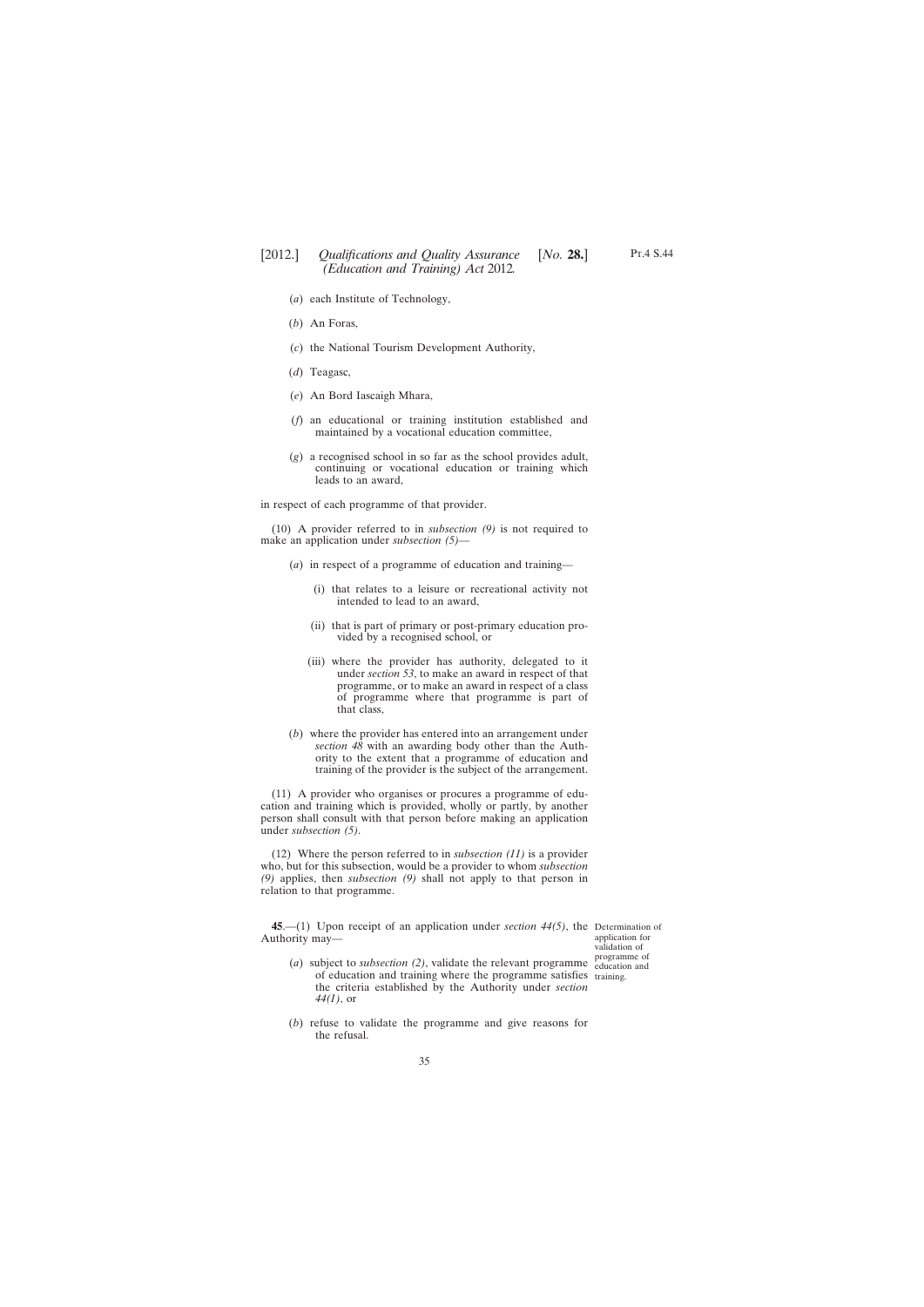<span id="page-35-0"></span>(2) The validation of a programme by the Authority is subject  $to$ 

- (*a*) the conditions specified in *subsection (3)*, and
- (*b*) any other conditions that the Authority thinks it appropriate to impose in relation to the programme.
- (3) The provider of the programme concerned shall—
	- (*a*) co-operate with and assist the Authority in the performance of the Authority's functions in so far as those functions relate to the functions of the provider,
	- (*b*) establish procedures which are fair and consistent for the assessment of enrolled learners to ensure the standards of knowledge, skill or competence determined by the Authority under *section*  $49(1)$  are acquired, and where appropriate, demonstrated, by enrolled learners,
	- (*c*) continue to comply with *section 65* in respect of arrangements for the protection of enrolled learners, if applicable, and
	- (*d*) provide to the Authority such information as the Authority may from time to time require for the purposes of the performance of its functions, including information in respect of completion rates.

(4) Where the Authority refuses under *subsection (1)(b)* to validate a programme of education and training, the provider of the programme may appeal against the refusal to the Appeals Panel.

(5) A provider who falsely claims or represents that the Authority has validated a programme of education and training of the provider commits an offence.

**46**.—(1) The Authority may, at any time, review a programme of education and training which it has validated.

(2) The provider of a programme of education and training which is subject to review under *subsection (1)* shall pay to the Authority within one month of the completion of the review such fee (if any) as may be determined by the Authority under *section 80*.

**47**.—(1) Upon a review of a programme under *section 46*, where the Authority considers that—

- (*a*) the programme no longer meets the criteria established by the Authority under *section 44(1)*,
- (*b*) a condition referred to in *section 45(2)* is not being complied with, or
- (*c*) there are other reasonable grounds for withdrawing the validation of the programme,

the Authority shall, by notice in writing, inform the provider of the programme that it proposes to withdraw validation of the programme and state the reasons for the proposed withdrawal.

Review of programme validation.

Withdrawal of programme validation.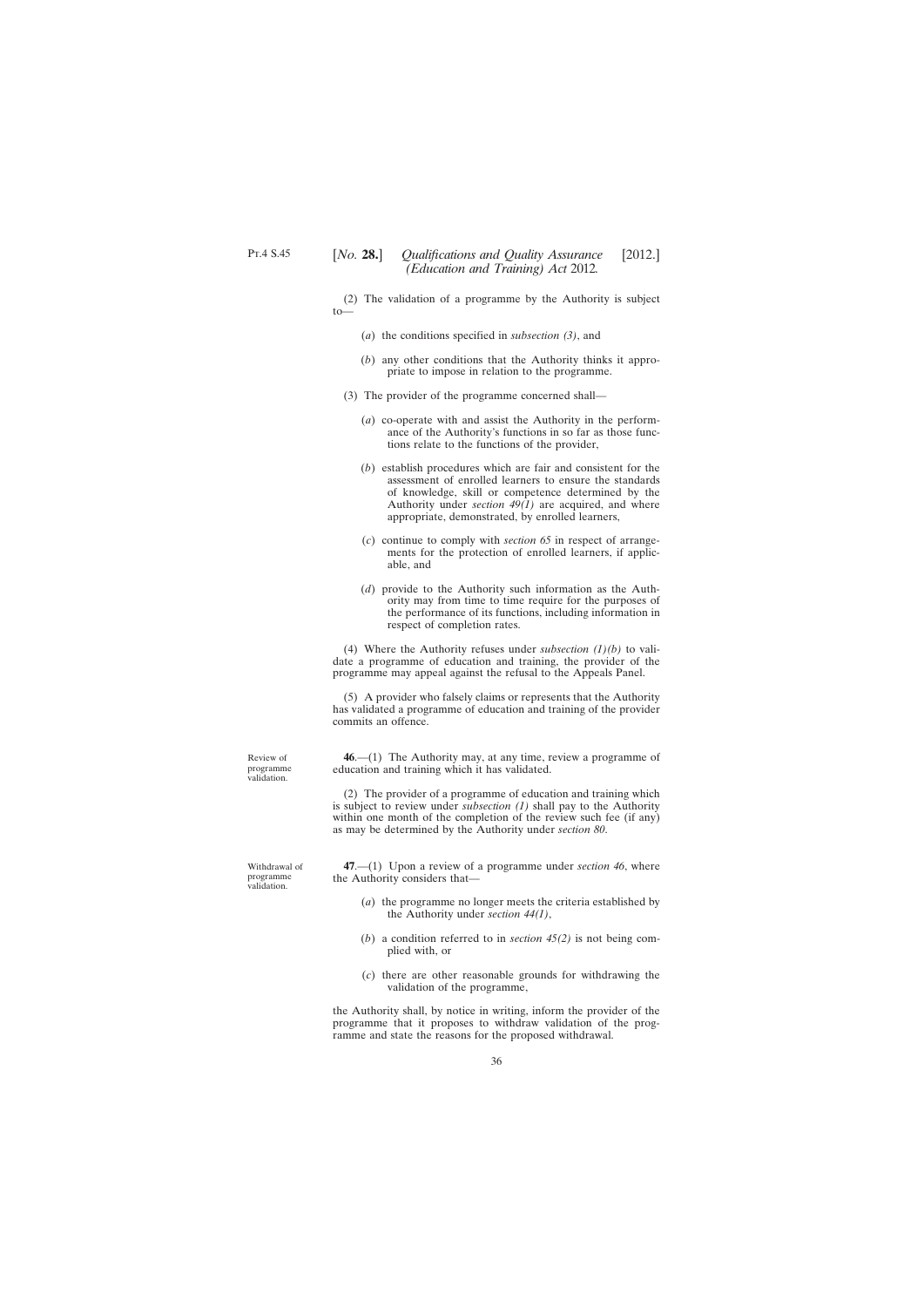(2) A notice under *subsection (1)* shall state that the provider may submit observations in writing to the Authority in relation to the reasons for the proposed withdrawal as set out in the notice not later than one month after the service of the notice on the provider.

(3) Where, after consideration of any observations submitted to the Authority under *subsection (2)*, the Authority continues to consider that *paragraph (a)*, *(b)* or *(c)* of *subsection (1)* applies, it shall withdraw its validation of the programme concerned, by notice in writing addressed to the provider, from such date (not earlier than the date of service on the provider of the notice of withdrawal) as it considers appropriate and as is specified in the notice having regard to the interests of the enrolled learners concerned.

(4) A notice under *subsection (3)* shall state the reasons for the withdrawal referred to in that subsection.

(5) Where the Authority, withdraws its validation of a programme of education and training under *subsection (3)*, the provider concerned may appeal against that withdrawal to the Appeals Panel.

**48**.—(1) A provider referred to in *section 44(9)* may enter into Arrangement an arrangement with an awarding body other than the Authority to between providers provide, organise or procure a programme of education and train- and awarding ing where—

- (*a*) completion of the programme by an enrolled learner and the attainment by the learner of a specified standard of knowledge, skill or competence upon such completion entitles the learner to an award of the body, and
- (*b*) the award of the body is recognised within the Framework.

(2) A provider shall notify the Authority of an arrangement referred to in *subsection (1)* prior to entering into the arrangement.

**49**.—(1) The Authority shall determine the standards of know-Authority to ledge, skill or competence to be acquired, and where appropriate, demonstrated, by a learner before an award may be made by the Authority or by a provider to which, under *section 53*, authority to make an award has been delegated.

(2) The Authority shall have regard to the Framework in determining the standards referred to in *subsection (1)*.

(3) The Authority may, in determining the standards referred to in *subsection (1)*, determine different standards for different awards or different classes of award.

(4) The Authority may consult with an awarding body before determining standards under *subsection (1)* for a joint award of the Authority and that awarding body to be made under a joint awarding arrangement between the Authority and that awarding body.

(5) The Authority shall publish, in such form and manner as it thinks appropriate (including on the internet), the standards determined under *subsection (1)*.

(6) The Authority may, at any time, amend the standards determined under *subsection (1)*.

bodies other than the Authority.

determine standards of knowledge, skill or competence for awards.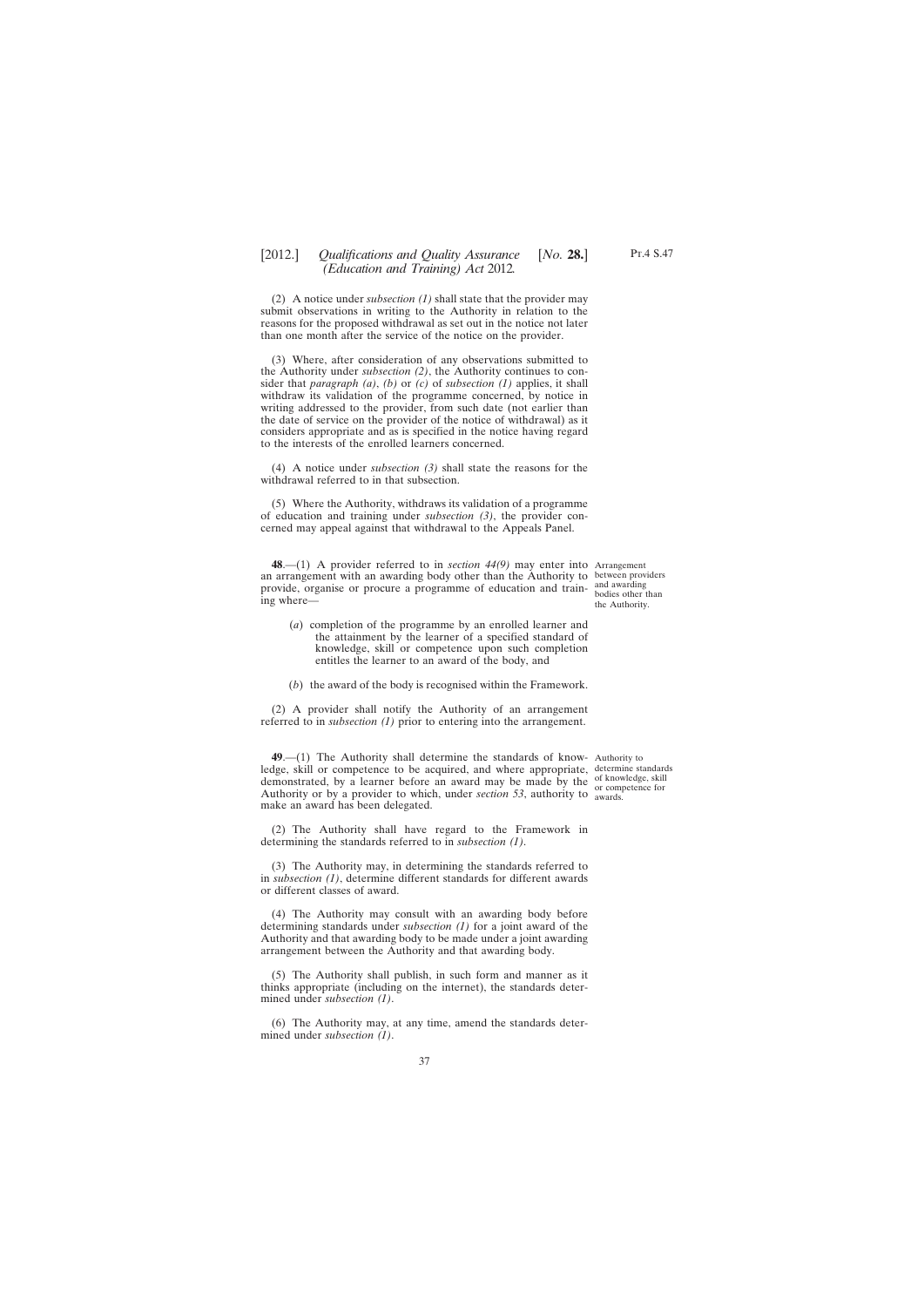Making of an award.

**50**.—(1) The Authority shall, as soon as practicable after the establishment day, establish and publish, in such form and manner as it thinks appropriate (including on the internet), policies and criteria for the making of an award by—

- (*a*) the Authority, and
- (*b*) a provider to which, under *section 53*, authority to make an award has been delegated.

(2) The Authority shall, within 5 years after the establishment of policies and criteria under *subsection (1)*, and at least once in every period of 5 years thereafter, review those policies and criteria.

(3) The Authority shall, on the application of a learner and in accordance with the policies and criteria established under *subsection (1)*, make an award to the learner where the learner has, in the opinion of the Authority, acquired, and where appropriate, demonstrated, the appropriate standard of knowledge, skill or competence as determined by the Authority under *section 49(1)*.

(4) Subject to *subsection (5)*, the Authority shall, on the application of a provider in respect of an enrolled learner of that provider, and in accordance with the policies and criteria established under *subsection (1)*, make an award to the enrolled learner where the Authority, having consulted with that provider, is satisfied that the learner has acquired, and where appropriate demonstrated, the appropriate standard of knowledge, skill or competence as determined by the Authority under *section 49(1)*.

(5) An application by a provider under *subsection (4)* may be made only in respect of a programme of education and training of the provider which has been validated by the Authority under *section 45.*

(6) An application under *subsection (3)* and *subsection (4)* shall be accompanied by such fee (if any) as may be determined by the Authority under *section 80.*

(7) The Authority may request a relevant provider to assist the Authority in forming an opinion for the purposes of *subsection (3)* as to whether a learner has acquired, and where appropriate, demonstrated, the appropriate standard of knowledge, skill or competence.

(8) A provider commits an offence if, in relation to a programme of education and training of the provider, the provider falsely claims or represents that upon—

- (*a*) completion by a learner of that programme, or
- (*b*) the attainment by a learner of a specified standard of knowledge, skill or competence upon completion by the learner of that programme,

the learner is entitled to an award of the Authority.

(9) In this section, "award" does not include a joint award of the Authority made under a joint awarding arrangement.

Joint awarding arrangement.

**51.**—(1) The Authority may, for the purposes of making a joint award to an enrolled learner in respect of a programme of education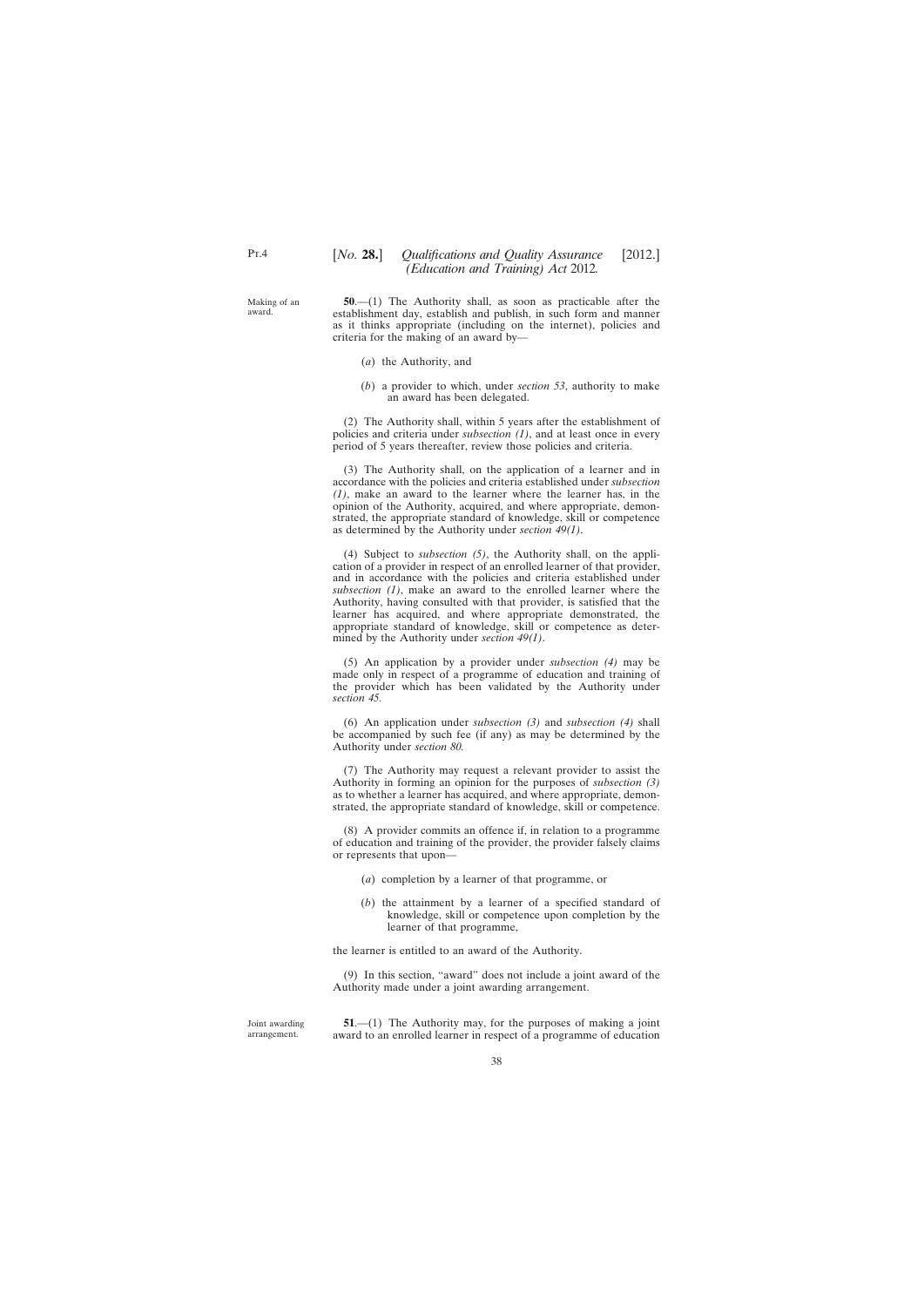and training, enter into a joint awarding arrangement (in this Act referred to as a "joint awarding arrangement") with—

- (*a*) an awarding body, and
- (*b*) the provider of the programme of education and training where the programme of education and training leading to the joint award is not provided by the awarding body.

(2) A joint awarding arrangement under *subsection (1)* may be made only in respect of a programme of education and training which has been validated by the Authority under *section 45*.

(3) Where the Authority enters a joint awarding arrangement, the provider of the programme of education and training leading to the joint award may apply in respect of an enrolled learner of that programme to the Authority to make a joint award to the learner where the provider is satisfied that the learner has—

- (*a*) completed the programme of education and training concerned, and
- (*b*) acquired and where appropriate, demonstrated, the appropriate standard of knowledge, skill or competence as determined by the Authority under *section 49(1)*.

(4) Where the Authority receives an application referred to in *subsection (3)*, the Authority shall make a joint award with the awarding body with which it has entered into a joint awarding arrangement in respect of the programme concerned to the enrolled learner where the Authority is satisfied that the enrolled learner has—

- (*a*) completed the programme of education and training concerned, and
- (*b*) acquired, and where appropriate, demonstrated, the appropriate standard of knowledge, skill or competence as determined by the Authority under section *49(1)*.

(5) An application under *subsection (3)* shall be accompanied by such fee (if any) as may be determined by the Authority under *section 80*.

**52.**—(1) The Authority shall, as soon as practicable after the Request by establishment day, establish and publish, in such form and manner provider for as it thinks appropriate (including on the internet), procedures and delegation of criteria for the determination of a request under *subsection* (2), award. which criteria shall include criteria relating to the overall operation and management of the provider making the request.

authority to make

(2) Subject to *subsection (3)*, any of the following may request the Authority to delegate to it the authority to make an award:

- (*a*) an Institute of Technology;
- (*b*) An Foras;
- (*c*) the National Tourism Development Authority;
- (*d*) Teagasc;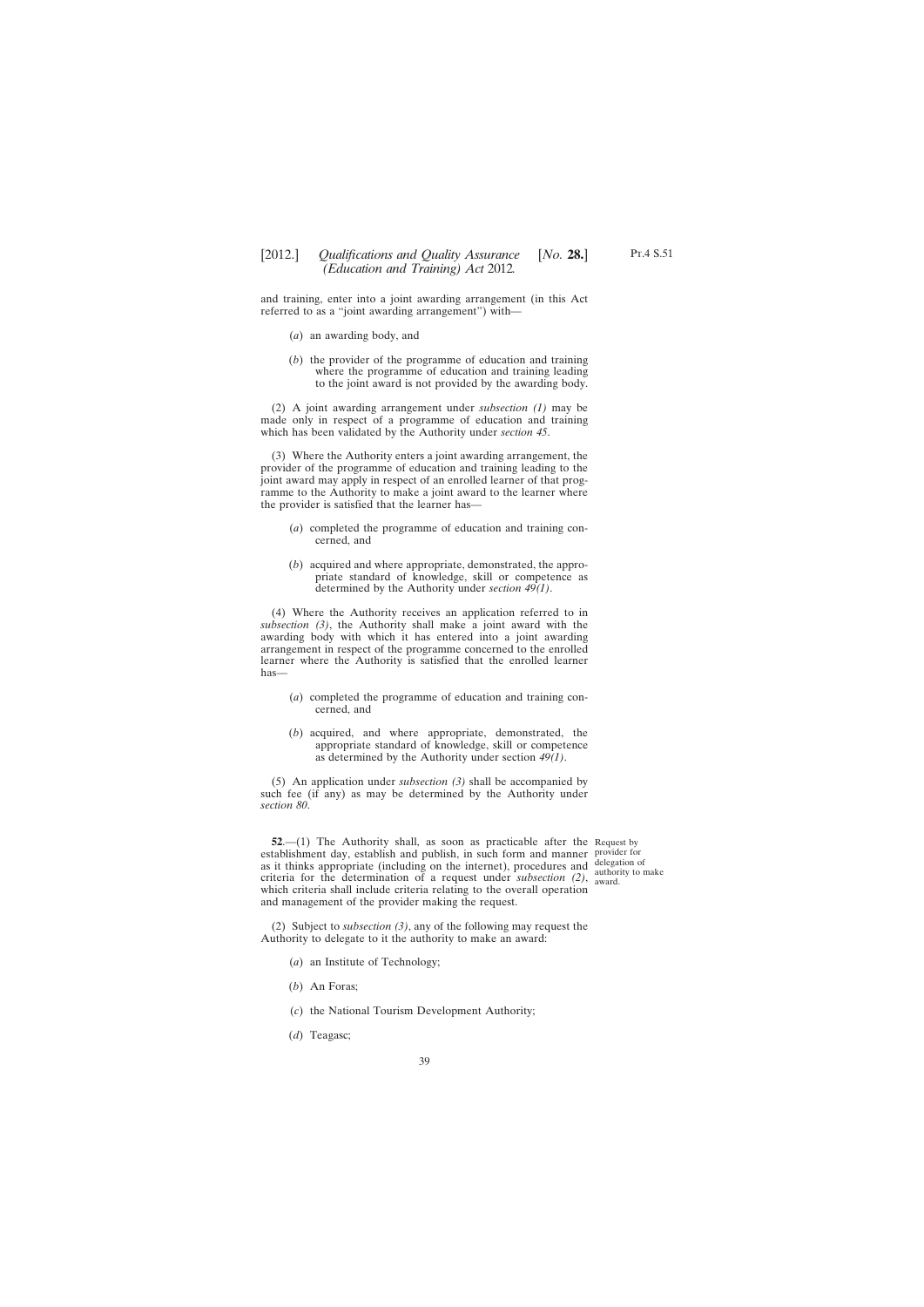(*e*) a provider of a programme of education and training fulfilling the conditions set out in regulations made under *subsection (8)*.

(3) A provider referred to in *subsection (2)* may not make a request under that subsection unless—

- (*a*) the provider has established procedures for quality assurance under *section 28*,
- (*b*) the provider has established procedures for access, transfer and progression under *section 56*,
- (*c*) the provider has complied with *section 65* in respect of arrangements for the protection of enrolled learners, if applicable, and
- (*d*) if *subsection (10)* applies to the provider, the provider has consulted with the other person referred to in that subsection.

(4) Where a provider referred to in *subsection (2)* makes a request under that subsection and the provider is not a relevant provider or a linked provider, that provider may—

- (*a*) for the purposes of complying with *subsection (3)(a)*, establish procedures for quality assurance under *section 28* as if the provider was a relevant provider and *sections 30* and *31* shall apply to such a provider as if that provider was a relevant provider, and
- (*b*) for the purposes of complying with *subsection (3)(b)*, establish procedures for access, transfer and progression under *section 56* as if the provider was a relevant provider.

(5) A request by a provider under *subsection (2)* for delegated authority to make an award may be made in respect of a programme or a class of programme of education and training of the provider.

(6) Where a provider makes a request under *subsection (2)* in respect of a class of programme of education and training of the provider, that provider shall specify in the request all of its programmes of education and training within that class.

(7) A request by a provider under *subsection (2)* shall be accompanied by such fee (if any) as may be determined by the Authority under *section 80.*

(8) The Minister shall make regulations as soon as practicable after the establishment day specifying the conditions that shall be fulfilled by a provider of a programme of education and training for the purposes of *subsection (2)(e)*.

(9) Without prejudice to the generality of *subsection (8)*, conditions specified in regulations made under that subsection shall require that a provider has a minimum number (not less than one) of its programmes validated by the Authority and may require that—

(*a*) a provider's programmes of education and training have not fewer than the number of enrolled learners specified in the regulations, or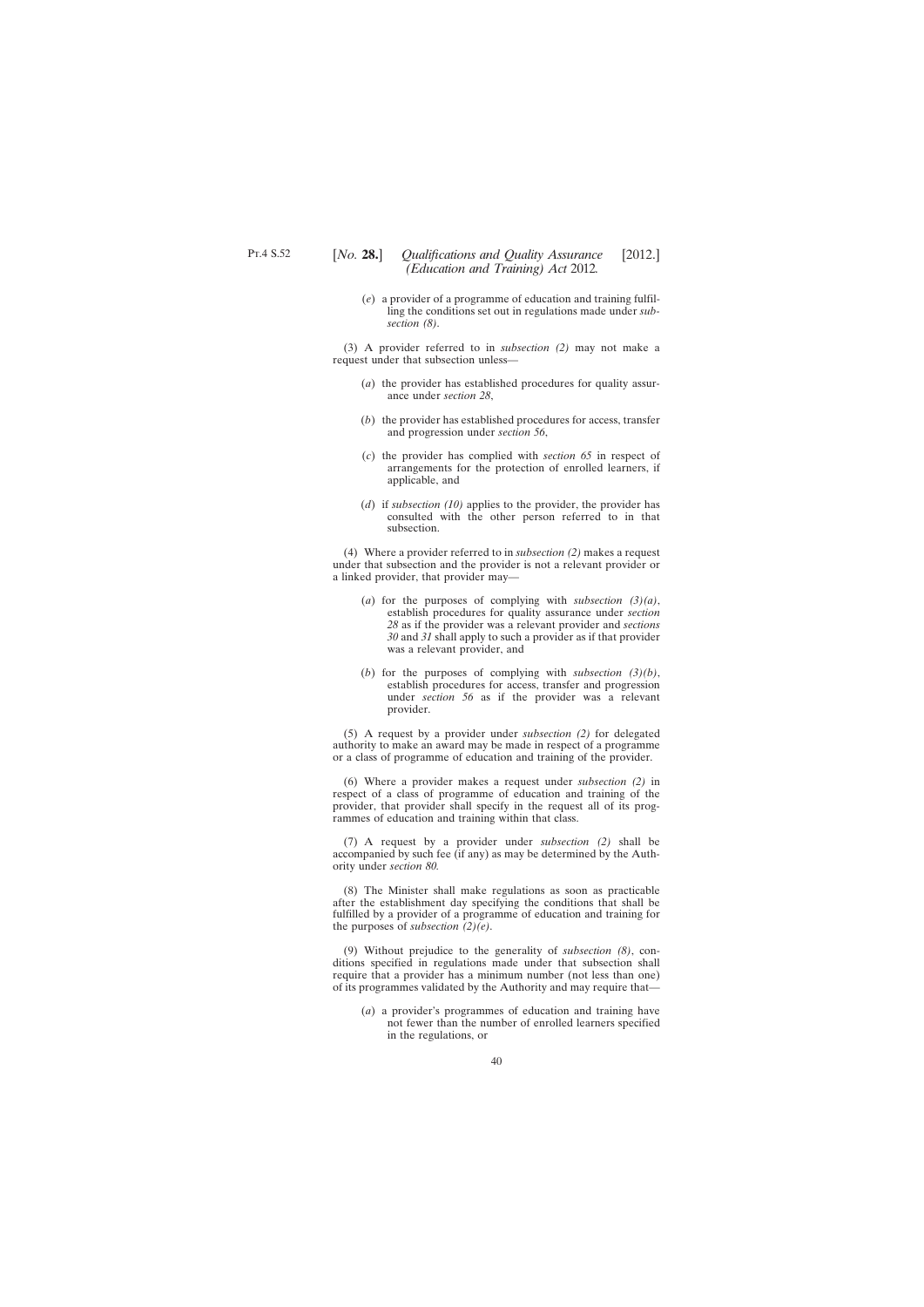(*b*) a provider's programmes have been validated by the Authority for a minimum period.

(10) Where a provider referred to in *subsection (2)* organises or procures a programme of education and training and makes a request under that subsection in respect of an award made on completion of the programme but that programme is, wholly or partly, provided by another person, the provider making the request shall consult with that other person before making the request.

(11) For the purposes of this section, and *sections 53*, *54* and *55*, a class of programme of education and training may comprise either or both—

- (*a*) programmes which lead to awards recognised at, or up to, a particular level within the Framework,
- (*b*) programmes in a particular subject area.

**53.**—(1) The Authority shall evaluate a request made under Determination of section 52(2) in accordance with procedures established under that request for section and shall prepare a report on its evaluation.

delegation of authority to make award.

(2) The Authority shall furnish a copy of the report prepared under *subsection (1)* to the provider concerned and shall inform the provider that the provider may submit observations in writing to the Authority in relation to that report not later than one month after the furnishing of the report to the provider.

(3) After consideration of any observations submitted to the Authority under *subsection (2)*, the Authority shall, within 6 months of receipt of the observations or within 6 months of the expiration of the one month period referred to in *subsection (2)*, whichever is the earlier—

- (*a*) where it is satisfied that—
	- (i) a programme or a class of programme of education and training of the provider for which delegated authority to make an award is sought, and
	- (ii) the overall operation and management of the provider,

meet the criteria established under *section 52(1)*, delegate, subject to the conditions in *subsection (4)*, to that provider the authority to make an award in respect of that programme or that class of programme, or

- (*b*) refuse to delegate to that provider that authority and give reasons for the refusal.
- (4) The provider concerned shall—
	- (*a*) (i) co-operate with and assist the Authority in the performance of the Authority's functions in so far as those functions relate to the functions of the provider,
		- (ii) establish procedures which are fair and consistent for the assessment of enrolled learners to ensure the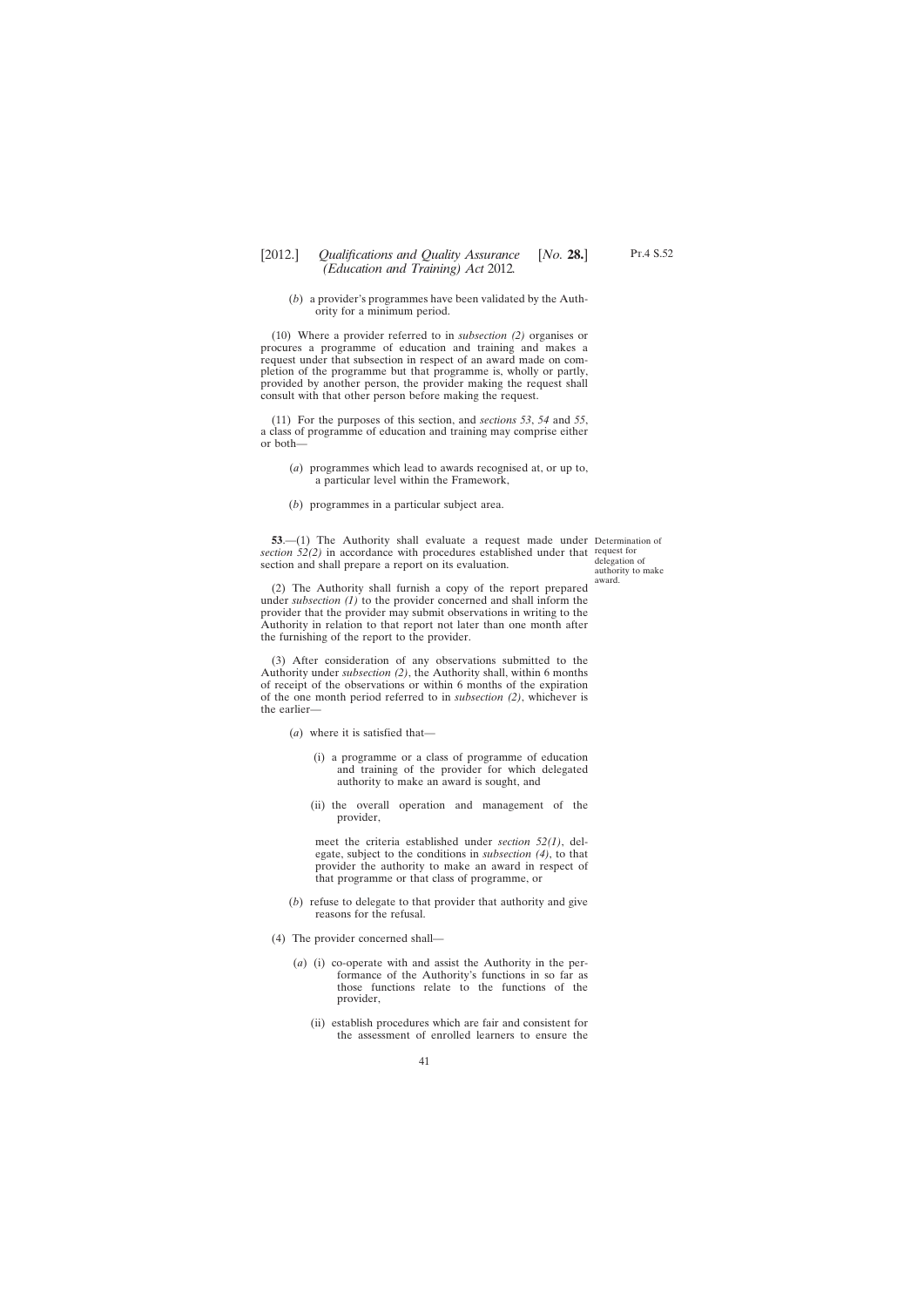standards of knowledge, skill or competence determined by the Authority under *section 49(1)* are acquired, and where appropriate, demonstrated, by enrolled learners,

- (iii) continue to comply with *section 65* in respect of arrangements for the protection of enrolled learners, if applicable, and
- (iv) provide such information as the Authority may from time to time require for the purposes of the performance of its functions, including information in respect of completion rates,

and

(*b*) comply with any other condition that the Authority specifies by notice in writing to the provider concerned.

(5) The Authority shall, for the purpose of determining any other conditions under *subsection (4)(b)*, have regard in particular to any programmes of the provider of the kind referred to in *section 52(10)*.

(6) Where the Authority delegates authority to a provider to make an award, and the authority has not been withdrawn under *section 55*, any award made by the provider pursuant to that authority shall be an award of that provider.

(7) Where, at any time after the Authority delegates authority to a provider to make an award in respect of a class of programme, the provider proposes to make an award in respect of a programme which it considers comes within the class but the programme was not specified under *section 52(6)*, the provider shall notify the Authority in writing of its proposal.

(8) The Authority may, within one month of receipt of a proposal under *subsection (7)*, notify the provider in writing that it does not consider the programme comes within a class of programme in respect of which the provider has delegated authority to make an award.

(9) Where a provider is notified by the Authority under *subsection (8)*, the provider shall not make an award in respect of the programme concerned.

(10) Where a provider does not receive a notification from the Authority under *subsection (8)*, the provider may, after the expiration of one month referred to in that subsection, make an award in respect of the programme concerned.

(11) Where the Authority refuses under *subsection (3)(b)* to delegate to a provider the authority to make an award in respect of a programme or a class of programme of education and training, the provider may appeal against that refusal to the Appeals Panel.

(12) Where the Authority delegates to the provider authority to make an award but specifies a condition in writing under *subsection (4)(b)*, the provider may appeal against the condition to the Appeals Panel.

(13) A provider who falsely claims or represents that the Authority has delegated to the provider authority to make an award in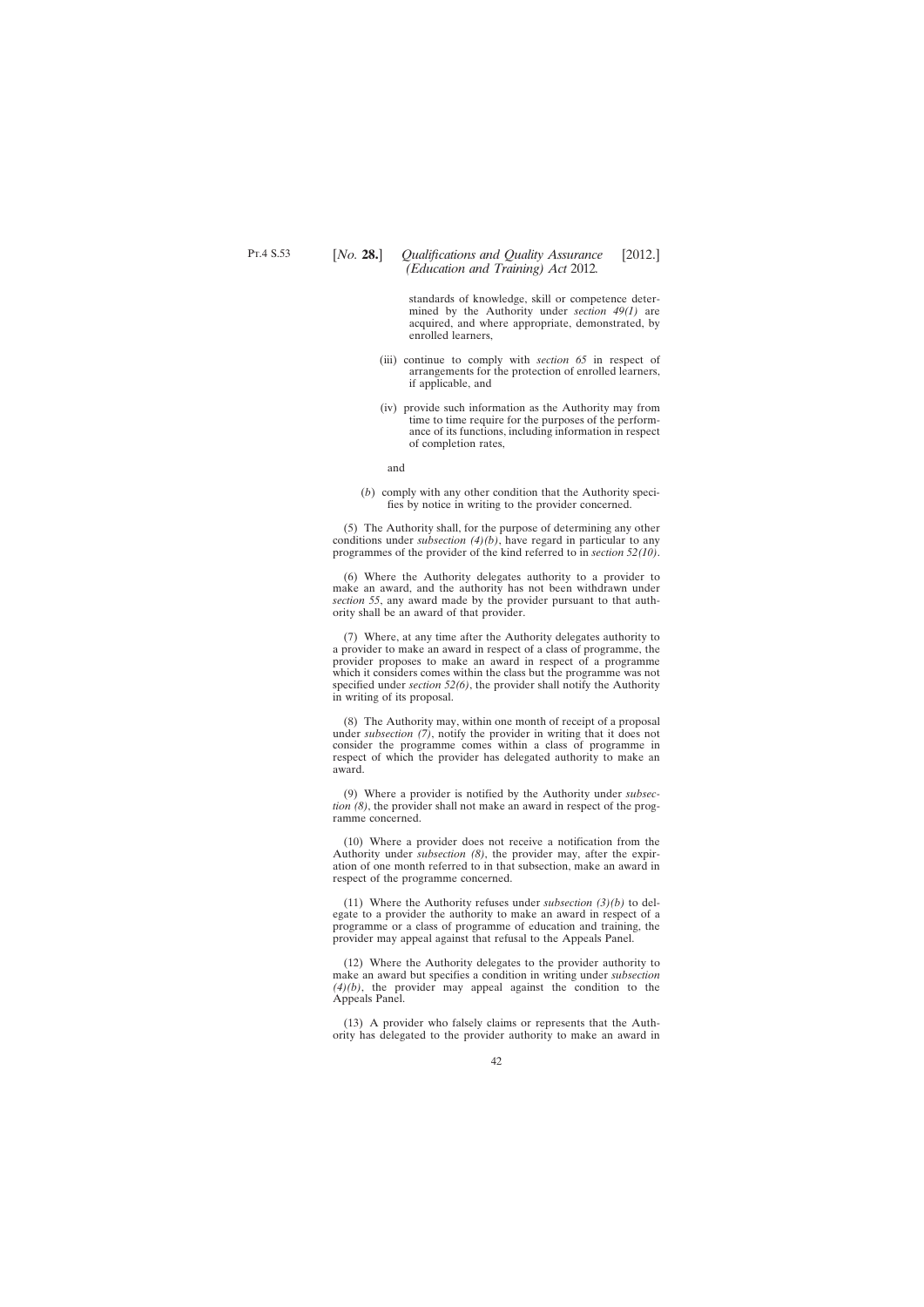respect of a programme or a class of programme of education and training commits an offence.

(14) Where a provider has delegated authority to make an award under this section and enters into an arrangement with another awarding body to make a joint award in respect of a programme of education and training of the provider, that provider shall notify the Authority of the arrangement within 14 days of it being made.

**54.**—(1) The Authority shall review each programme or class of Review by programme of education and training of a provider to which auth-Authority of ority to make an award has been delegated under *section* 53 and the  $\frac{\text{delegated authority}}{\text{to make a word}}$ overall operation and management of that provider—

- (*a*) at least once every 7 years after the authority is delegated, and
- (*b*) from time to time as the Authority thinks appropriate.

(2) The Authority shall, as soon as practicable after the establishment day, establish and publish, in such form and manner as it thinks appropriate (including on the internet), procedures for conducting reviews under *subsection (1)*.

(3) A provider subject to review under *subsection (1)* shall pay to the Authority within one month of the completion of the review such fee (if any) as may be determined by the Authority under *section 80.*

**55**.—(1) Upon a review under *section 54*, where the Authority Withdrawal or considers that—

- (*a*) a programme or class of programme of education and training of a provider for which authority to make an award has been delegated, or the overall operation and management of the provider of the programme, no longer meets the criteria determined by the Authority under *section 52(1)*,
- (*b*) a condition referred to in *section 53(4)* is not being complied with, or
- (*c*) there are other reasonable grounds for withdrawing or varying the authority to make an award,

the Authority shall, by notice in writing, inform the provider concerned that it proposes to withdraw or vary the authority to make an award in relation to a programme or programmes of a class specified in the notice and state the reasons for the proposed withdrawal or variation.

- (2) Where a proposal under *subsection (1)* is made in respect of—
	- (*a*) a provider who has entered into an arrangement referred to in *section 53(14)*, and
	- (*b*) a programme or class of programmes which lead to a joint award referred to in *section 53(14)*,

the Authority shall, by notice in writing, inform the awarding body referred to in *section 53(14)* that it proposes to withdraw or vary the

to make award.

variation by Authority of delegated authority to make award.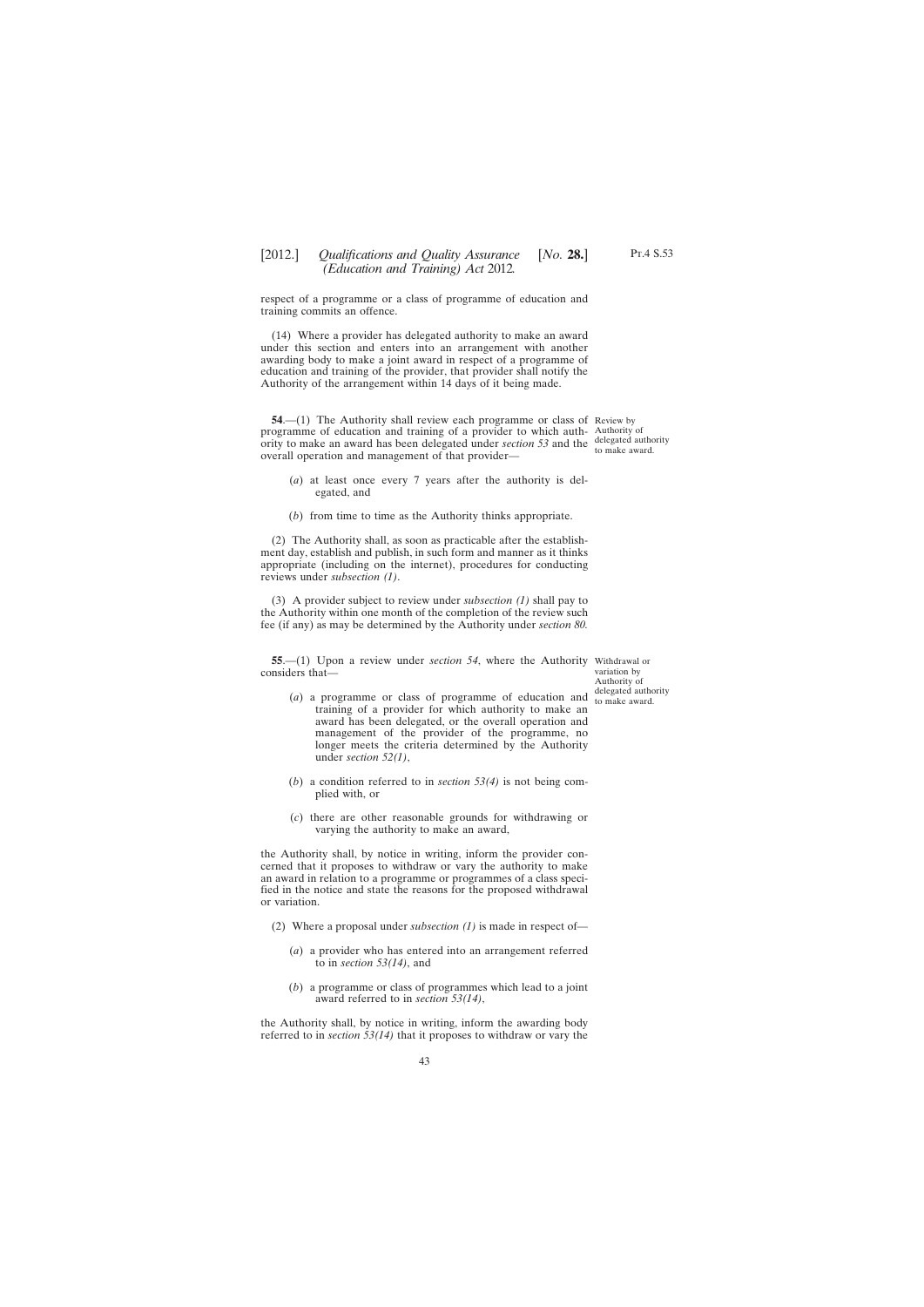authority of the provider to make an award in respect of the programme or class of programmes specified in the notice and state the reasons for the proposed withdrawal or variation.

(3) A notice under *subsections (1)* and *(2)* shall state that the provider, and the awarding body, if applicable, may submit observations in writing to the Authority in relation to the proposed withdrawal or variation set out in the notice not later than 3 months after the service of that notice on that provider and that awarding body, if applicable.

(4) Where, after consideration of any observations submitted to the Authority under *subsection (3)*, the Authority continues to consider that *paragraph (a)*, *(b)* or *(c)* of *subsection (1)* applies, it shall either withdraw or vary the authority in relation to the programme or programmes specified in the notice under *subsection (1)*, by notice in writing addressed to that provider, from such date (not earlier than the date of service on the provider of the notice of withdrawal or variation) as it considers appropriate and as is specified in the notice.

(5) Where the Authority withdraws or varies authority under *subsection (4)* in respect of a programme of a provider referred to in *subsection (2)*, the Authority shall, by notice in writing addressed to the awarding body referred to in that subsection, notify that awarding body of the withdrawal or variation of authority under *subsection (4)*.

(6) A notice under *subsections (4)* and *(5)* shall state the reasons for the withdrawal or variation referred to in that subsection.

(7) Where the Authority withdraws or varies the authority of a provider to make an award under this section the provider may appeal against the withdrawal or variation to the Appeals Panel.

(8) Where the Authority withdraws delegated authority to make an award under *subsection (4)*, each programme of education and training leading to that award shall, from the date specified in the notice referred to in that subsection, be taken to be validated under *section 45* and the provisions of this Act shall apply to each of those programmes accordingly.

(9) In this section, reference to varying the authority to make an award means varying the conditions imposed under *section 53(4)(b)*.

Procedures for access, transfer and progression in relation to learners.

**56**.—(1) The Authority shall, as soon as practicable after the establishment day, establish and publish, in such form and manner as it thinks appropriate (including on the internet), policies and criteria for access, transfer and progression in relation to learners.

(2) Each relevant provider and linked provider shall, as soon as practicable after policies and criteria are established under *subsection (1)*, in accordance with those policies and criteria, establish procedures for access, transfer and progression in relation to learners to be implemented by the provider concerned.

(3) The procedures referred to in *subsection (2)* shall include procedures for credit accumulation, credit transfer and identification and formal assessment of the knowledge, skills or competence previously acquired by learners.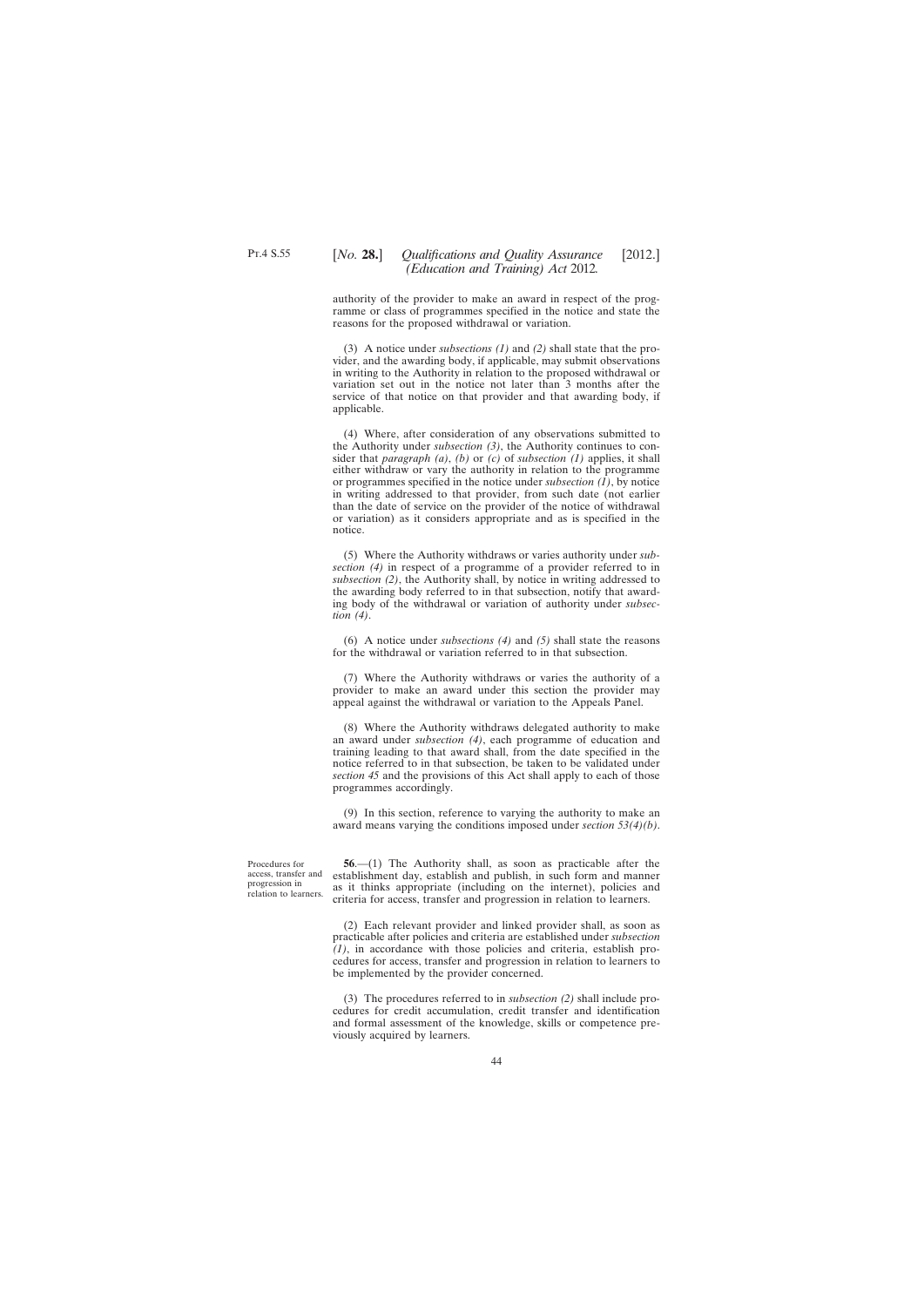(4) Before establishing procedures under *subsection (2)*, each relevant provider, other than a previously established university, and each linked provider, shall submit a draft of the proposed procedures to the Authority for approval, accompanied by such fee (if any) as may be determined by the Authority under *section 80.*

(5) Upon consideration of the proposed procedures submitted to it under *subsection (4)*, the Authority shall—

- (*a*) approve the proposed procedures, or
- (*b*) refuse to approve the proposed procedures but make such recommendations to the provider as it thinks appropriate.

(6) Where the Authority approves procedures under *subsection*  $(5)(a)$ , the provider concerned shall publish those procedures in such form and manner (including on the internet) as the Authority directs and shall furnish a copy of the procedures as published to the Authority, and a linked provider shall also furnish a copy to the relevant designated awarding body.

(7) Where the Authority makes recommendations under *subsection (5)(b)* the provider concerned shall take account of those recommendations before resubmitting the proposed procedures for approval under *subsection (4)*.

(8) No further fee shall be payable where a provider resubmits proposed procedures in accordance with *subsection (7)*.

(9) A provider shall implement procedures approved by the Authority under *subsection (5)(a)*.

(10) A previously established university shall consult with the Authority before establishing procedures under *subsection (2).*

(11) A previously established university shall provide a copy of the procedures established by it under *subsection (2)* to the Authority and shall publish those procedures as soon as practicable thereafter.

(12) The Authority shall facilitate and advise previously established universities in implementing the procedures established under *subsection (2)*.

(13) In this section—

"credit" means an acknowledgement of an enrolled learner's completion of a programme or part of a programme of education and training to a particular standard;

"credit transfer" means transferring credits awarded for studies undertaken as part of one programme of education and training to another programme.

**57.**—(1) The Authority shall review the implementation by each Review by relevant provider and each linked provider of the procedures estab-Authority of lished by the provider under *section 56(2)*—

(*a*) at least once every 7 years from the date of establishment progression.implementation of procedures for access, transfer and

Pt.4 S.56

of the procedures, and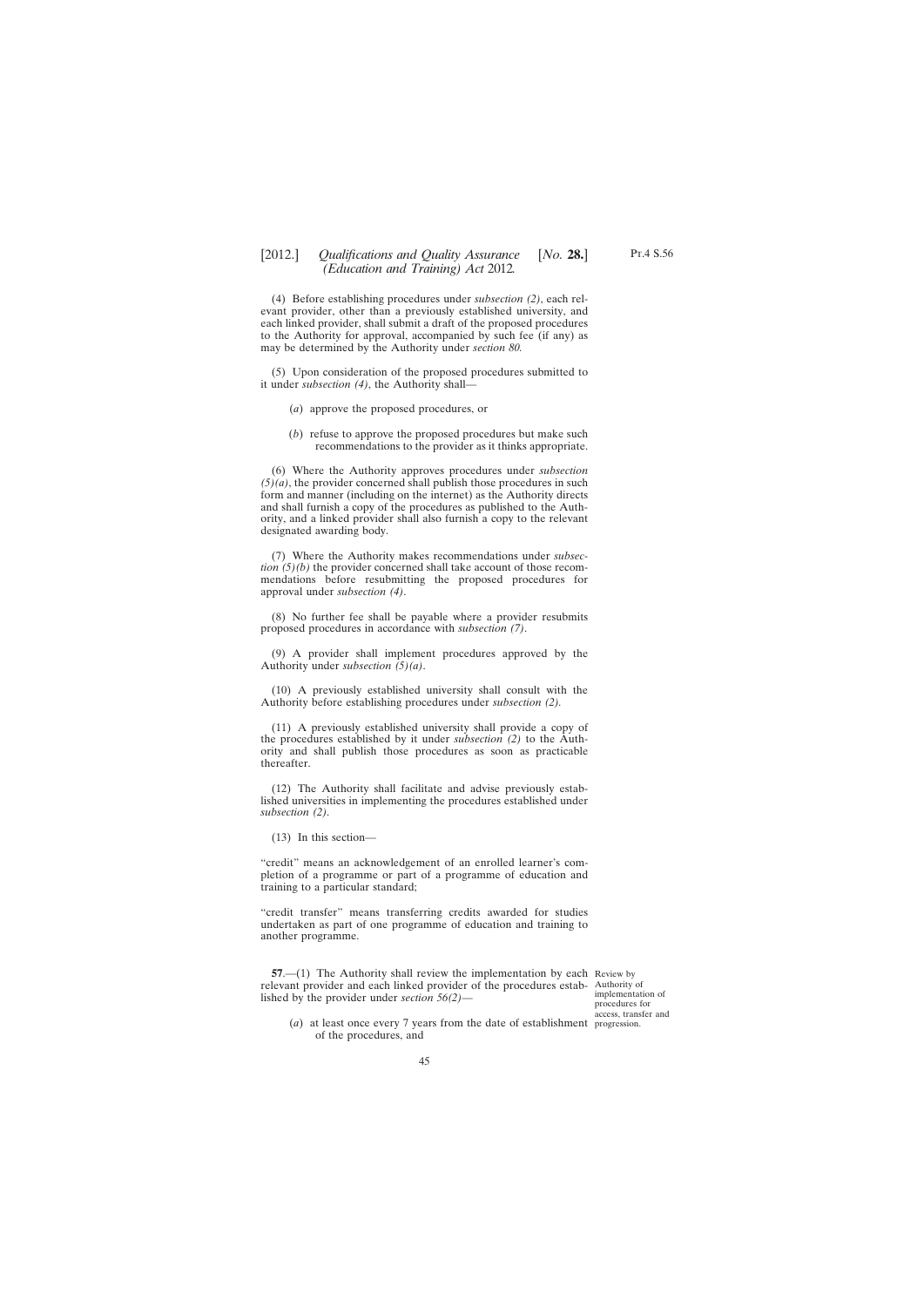(*b*) from time to time as the Authority thinks appropriate.

(2) A relevant provider or a linked provider subject to review under *subsection (1)* shall pay to the Authority within one month of the completion of the review such fee (if any) as may be determined by the Authority under *section 80*.

(3) The Authority shall consult with An tÚdarás um Ard-Oideachas in carrying out a review under *subsection (1)* where—

- (*a*) that review relates to a provider referred to in that subsection, and
- (*b*) that provider is an institution of higher education.

(4) The Authority shall publish a report of its findings resulting from a review under *subsection (1)* in such form and manner as it thinks appropriate (including on the internet).

Directions of Authority following review of procedures for progression.

access, transfer and to a linked provider, as the Authority thinks appropriate. **58**.—(1) Where the Authority has carried out a review under *section 57*, the Authority may issue such directions in writing to a relevant provider, other than a previously established university, or

> (2) The Authority shall consult with the provider concerned prior to issuing directions under *subsection (1)*.

> (3) A provider referred to in *subsection (1)* shall comply with a direction issued under that subsection.

> (4) A provider referred to in *subsection (1)* shall provide the Authority with information from time to time and when requested to do so by the Authority regarding the compliance by the provider with a direction issued to the provider under that subsection*.*

Withdrawal by Authority of approval of access, transfer and progression procedures.

**59**.—(1) Where, in relation to a relevant provider, other than a previously established university, or in relation to a linked provider, the Authority considers that—

- (*a*) directions issued by the Authority to that provider under *section 58(1)* have not been complied with, or
- (*b*) there are serious deficiencies in the implementation by that provider of procedures for access, transfer and progression of that provider,

the Authority shall, by notice in writing, inform the provider that it proposes to withdraw its approval of the procedures established under *section 56* and state the reasons for the proposed withdrawal.

(2) Where a proposal under *subsection (1)* is made in respect of a provider who has entered into an arrangement referred to in *section 53(14)*, the Authority shall, by notice in writing, inform the awarding body referred to in *section 53(14)* that—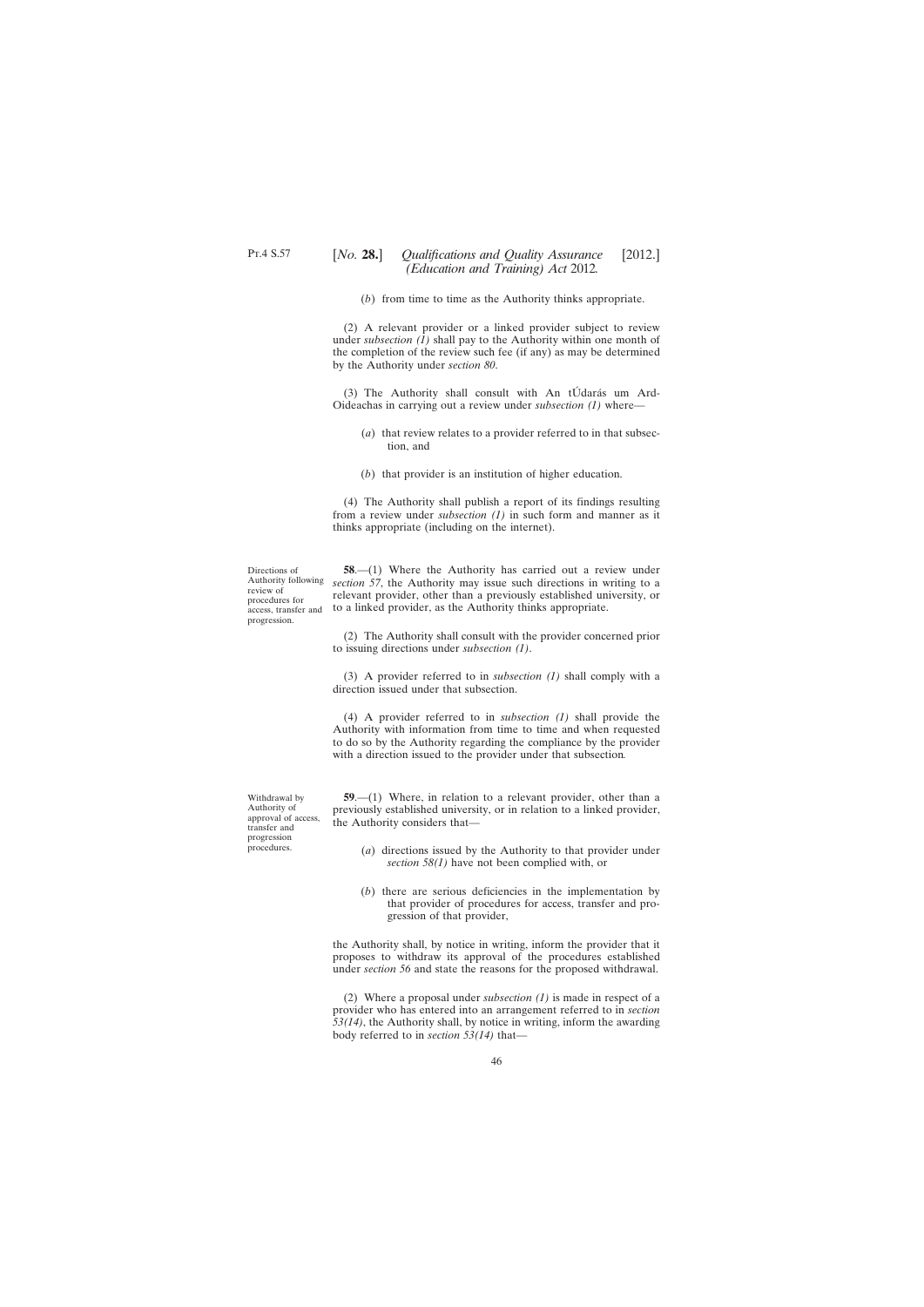- (*a*) it proposes to withdraw its approval of the procedures for access, transfer and progression established by the provider under *section 56* and state the reasons for the proposed withdrawal, and
- (*b*) if the Authority withdraws its approval, it shall also withdraw any authority to make awards delegated to that provider under *section 53.*

(3) A notice under *subsections (1)* and *(2)* shall state that the provider, and the awarding body, if applicable, may submit observations in writing to the Authority in relation to the reasons for the proposed withdrawal set out in the notice not later than one month after the service of the notice on the provider and the awarding body, if applicable.

(4) Where, after consideration of any observations submitted to the Authority under *subsection (3)*, the Authority continues to consider that *paragraph (a)* or *(b)* of *subsection (1)* applies, it shall withdraw its approval of the procedures established under *section 56*, by notice in writing addressed to the provider, from such date (not earlier than the date of service on the provider of the notice of withdrawal) as it considers appropriate and as is specified in the notice.

(5) A notice under *subsection (4)* shall state the reasons for the withdrawal referred to in that subsection.

(6) Where the Authority withdraws approval under *subsection (4)*, the provider concerned may appeal against the withdrawal to the Appeals Panel.

(7) Where the Authority withdraws approval under *subsection (4)*, the Authority shall also by notice in writing addressed to that provider, from such date (not earlier than the date of service on the provider of the notice of withdrawal) as it considers appropriate and as is specified in the notice having regard to the interests of enrolled learners concerned, where applicable to that provider, withdraw—

- (*a*) validation of any programmes of education and training of that provider which the Authority has validated under *section 45*,
- (*b*) any authority to make awards delegated to that provider under *section 53*, and
- (*c*) authorisation to use the international education mark where the relevant provider concerned is authorised to use the international education mark under *section 61*.

(8) Where the Authority withdraws approval under *subsection (4)* in respect of a provider referred to in *subsection (2)*, the Authority shall, by notice in writing addressed to the awarding body referred to in that subsection, notify that awarding body of a withdrawal under *subsection (7)* of that provider's authority to make awards delegated to it under *section 53*.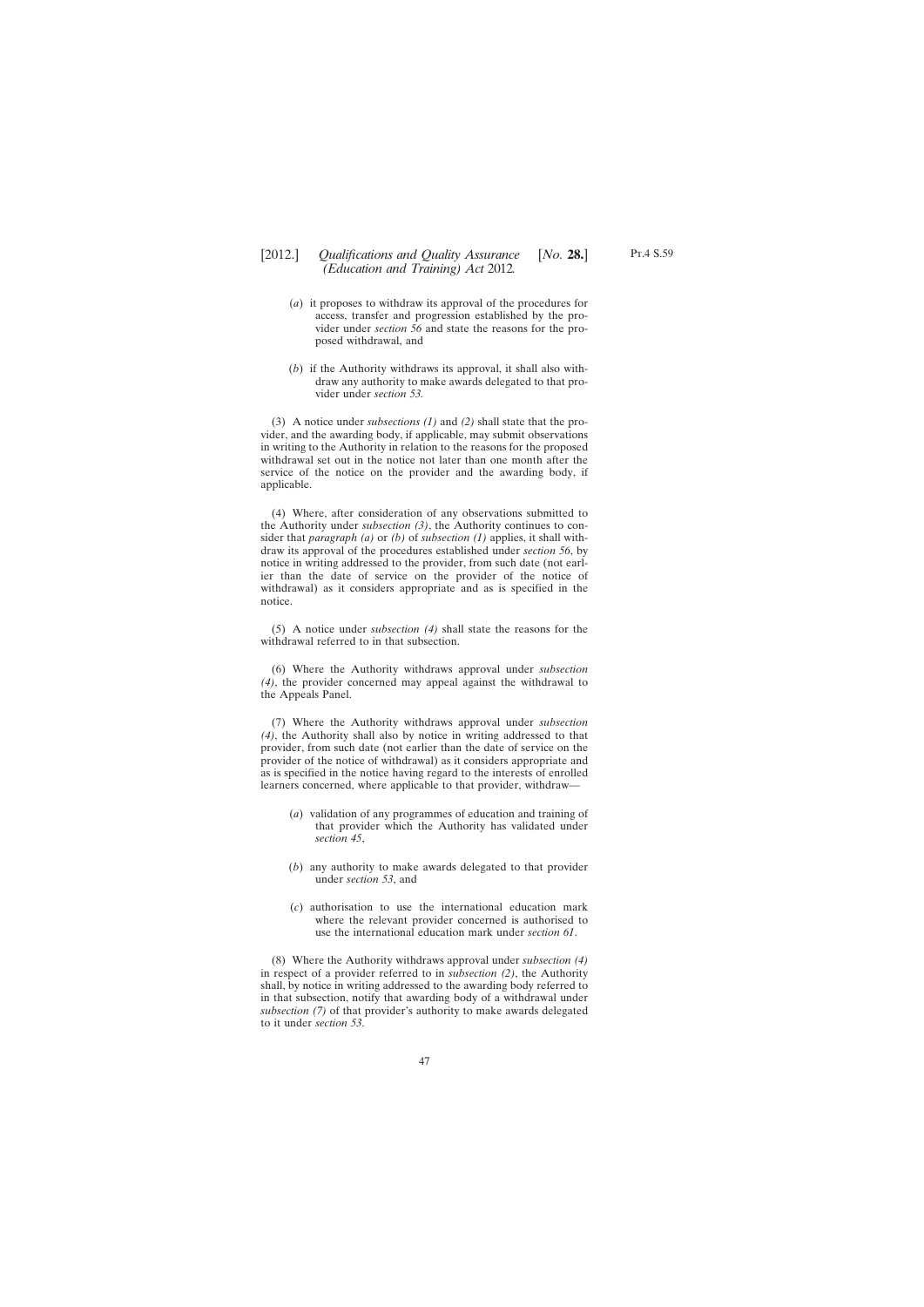# [*No.* **28.**] *Qualifications and Quality Assurance* [2012.] *(Education and Training) Act* 2012*.*

### PART 5

### Code of Practice and International Education Mark

Code of Practice for provision of programme to international learners.

**60**.—(1) The Authority shall, as soon as practicable after the establishment day, establish and publish a code of practice to be complied with by providers of programmes of education and training to international learners in the State for the purposes of obtaining authorisation from the Authority to use the international education mark under *section 61*.

(2) Before establishing a code of practice under *subsection (1)*, the Authority shall consult with An tÚdarás um Ard-Oideachas and such providers and other bodies as the Authority considers appropriate and, in relation to providers of programmes of education and training in English as a foreign language, the National Tourism Development Authority.

(3) The Authority shall publish the code of practice established under *subsection (1)* in such form and manner as it thinks appropriate (including on the internet) specifying the date on which the code shall come into operation.

(4) A code of practice established under *subsection (1)* may include different provisions in respect of different providers or providers of different classes.

(5) The Authority may amend or revoke a code of practice established under *subsection (1)*.

(6) Without prejudice to the generality of *subsection (1)*, a code of practice established under that subsection shall specify requirements relating to—

- (*a*) arrangements for the protection of learners,
- (*b*) the collection of fees from enrolled learners, and
- (*c*) requirements in relation to the tax compliance of a provider.

(7) In making provision of the type referred to in *subsection (6)(a)*, arrangements for the protection of enrolled learners may include arrangements set out in *section 65* if that section would otherwise not apply.

International education mark.

**61**.—(1) The Authority shall specify an international education mark (in this Act referred to as the "international education mark") to indicate that a provider is in compliance with the code of practice.

(2) The international education mark may include such words as the Authority decides from time to time, subject to the agreement of the Minister.

(3) Subject to *subsection (5)*, a provider may apply to the Authority for authorisation to use the international education mark.

(4) An application under *subsection (3)* shall be accompanied by such fee (if any) as may be determined by the Authority under *section 80*.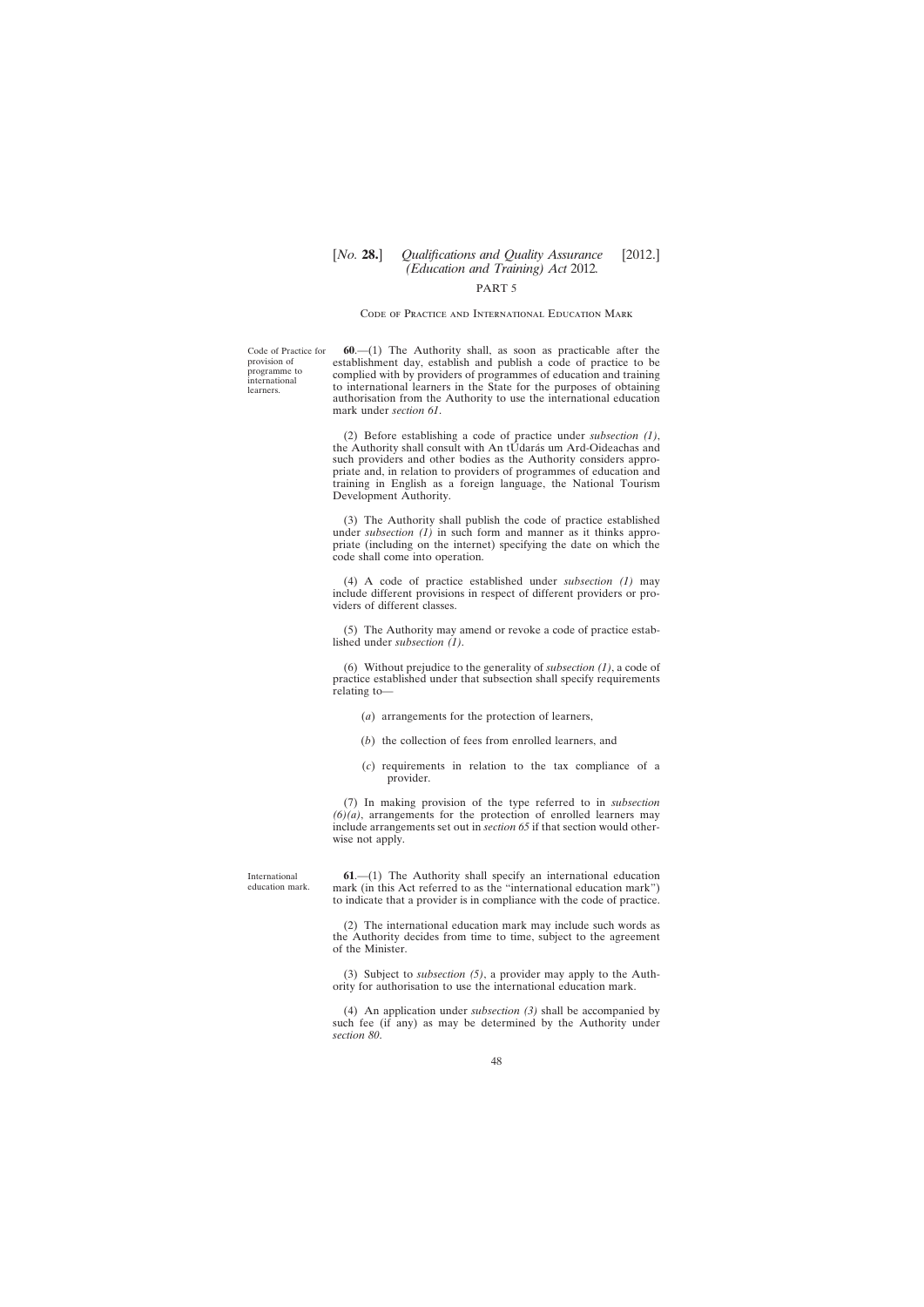(5) A provider shall not make an application under *subsection (3)* unless—

- (*a*) the provider has established procedures for quality assurance under *section 28*,
- (*b*) the provider has established procedures for access, transfer and progression under *section 56*, and
- (*c*) in respect of each programme of education and training of the provider which leads to an award, that award is recognised within the Framework by the Authority where that award is capable of being recognised within the Framework.

(6) A provider, other than a relevant provider or a linked provider, who makes an application for authorisation to use the international education mark under *subsection (3)* may—

- (*a*) for the purposes of complying with *subsection (5)(a)*, establish procedures for quality assurance under *section 28* as if the provider was a relevant provider and *sections 30* and *31* shall apply to such a provider as if that provider was a relevant provider, and
- (*b*) for the purposes of complying with *subsection (5)(b)*, establish procedures for access, transfer and progression under *section 56* as if the provider was a relevant provider.

(7) The Authority shall determine an application under *subsection (3)* by assessing the compliance of the provider with the code of practice and following upon such assessment the Authority shall—

- (*a*) subject to *subsection (8)*, authorise the use by that provider of the international education mark where it is satisfied that the provider is in compliance with that code, or
- (*b*) refuse to authorise the use by that provider of the international education mark giving reasons for the refusal,

and shall notify the provider in writing of its decision.

(8) The authorisation to use the international education mark by the Authority is subject to—

- (*a*) the conditions specified in *subsection (9)*, and
- (*b*) any other conditions that the Authority thinks it appropriate to impose in relation to that authorisation.

(9) A provider authorised to use the international education mark shall—

- (*a*) co-operate and assist the Authority in the performance of the Authority's functions in so far as those functions relate to operation of the code of practice and the international education mark, and
- (*b*) provide to the Authority such information as the Authority may from time to time require for the purposes of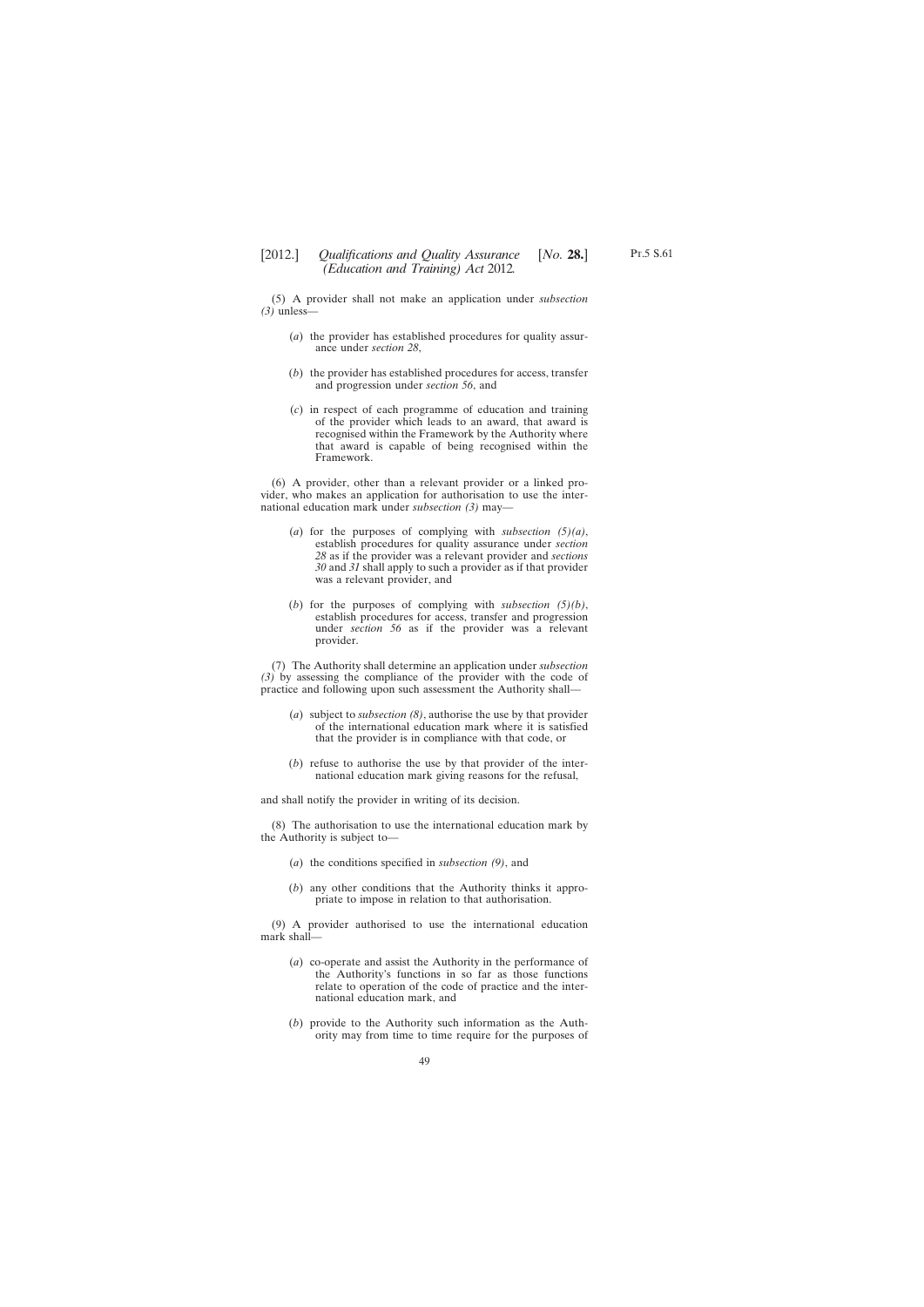the performance of its functions in relation to the code of practice and the international education mark.

(10) The Authority shall authorise the use of the international education mark by a provider under the seal of the Authority.

(11) The Authority shall be the proprietor of the international education mark and shall have sole power to authorise the use of the international education mark.

(12) Where the Authority refuses to authorise the use by a provider of the international education mark, the provider concerned may appeal against that refusal to the Appeals Panel.

- (13) A provider who—
	- (*a*) uses the international education mark without the authorisation of the Authority, or
	- (*b*) falsely claims or represents that the Authority has authorised the use by the provider of the international education mark,

commits an offence.

(14) In any proceedings a certificate bearing the seal of the Authority stating that the register shows that on the date or during the period specified in the certificate a provider identified by the certificate was not entered in the register as being authorised to use the international education mark, is admissible as evidence of the fact that the provider was not authorised to use the international education mark by the Authority on the date or during the specified period.

(15) A document purporting to be a certificate under *subsection (14)* shall be taken to be such a certificate, unless the contrary is shown.

**62**.—(1) Each provider who is authorised to use the international education mark shall, upon each anniversary (in this section referred to as the "liability date") of the date of such authorisation, be liable to pay a charge (in this Act referred to as the "annual charge") in respect of that authorisation.

(2) The annual charge shall be paid to the Authority on or before the liability date or before the expiration of such period as may be prescribed, and in the manner specified by the Authority.

(3) Subject to *subsection (5)*, the Minister shall prescribe the annual charge to be paid having regard to the expenditure incurred or reasonably expected to be incurred by the Authority in—

- (*a*) maintaining and developing the code of practice,
- (*b*) promoting the international education mark, and
- (*c*) maintaining the integrity, on an ongoing basis, of the code of practice, and the international education mark, in particular by ensuring the international education mark is used only by providers who are authorised to do so.

Annual charge for use of international education mark.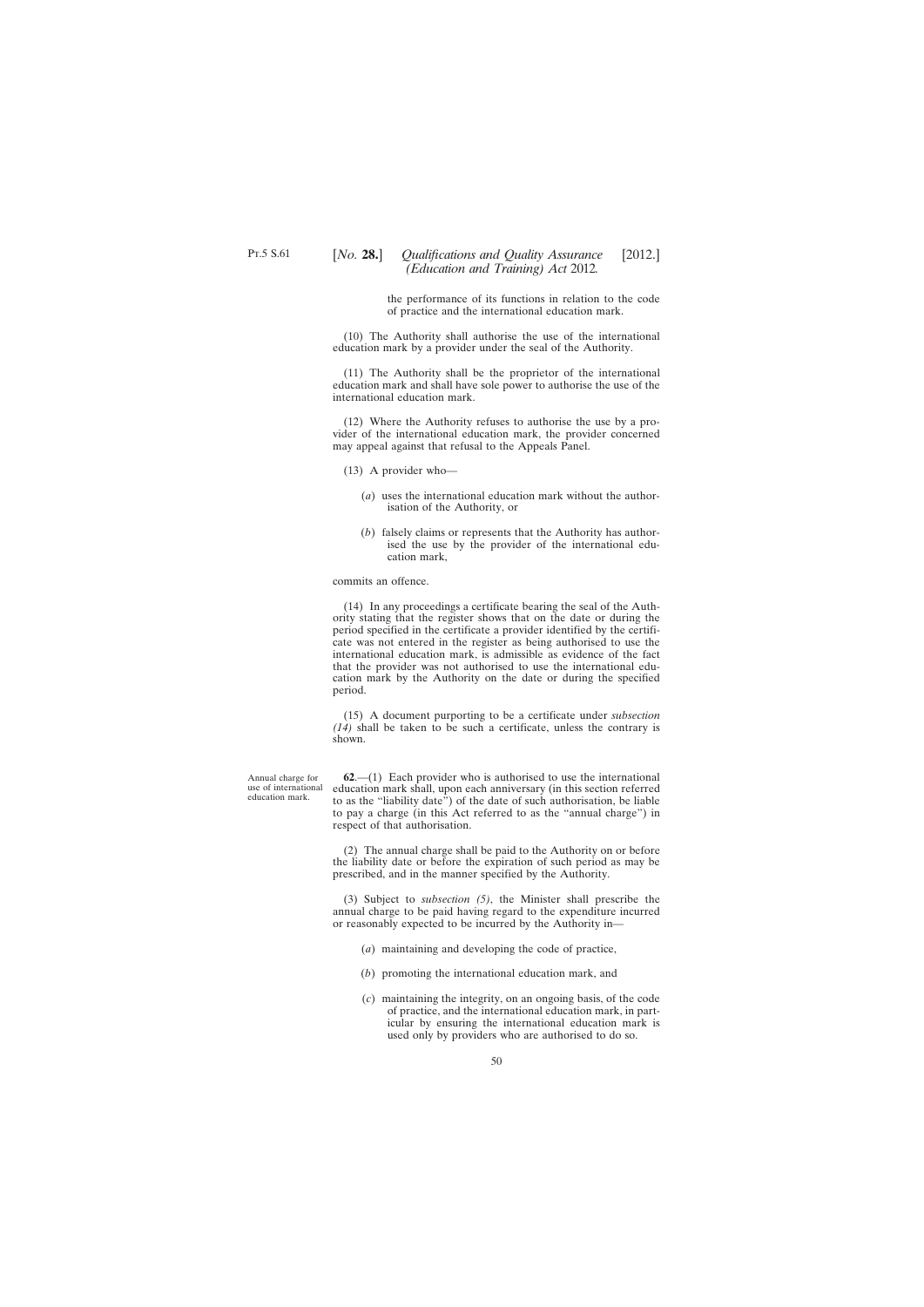(4) Subject to *subsection (5)*, the Minister may prescribe a different annual charge under *subsection (3)* in respect of different providers or providers of different classes having regard to the following matters:

- (*a*) the number of international learners enrolled in programmes of education and training provided by the provider;
- (*b*) the duration of the programmes of education and training provided to international learners.

(5) The amount of the annual charge prescribed under *subsection (3)* shall not exceed an amount of  $\epsilon$ 50,000.

- (6) The Minister may prescribe—
	- (*a*) general or special exemptions from the payment of the annual charge (wholly or partly) in different circumstances,
	- (*b*) a reduction in the annual charge having regard to the method of payment of the charge.

(7) The annual charge shall be recoverable by the Authority as a simple contract debt in any court of competent jurisdiction.

**63.**—(1) The Authority may at any time review compliance by a Review by provider authorised to use the international education mark with—

- (*a*) the code of practice, and
- (*b*) conditions referred to in *subsection (8)* of *section 61*.

(2) Without prejudice to the generality of *subsection (1)*, the Authority shall carry out a review under that subsection of providers of programmes of education and training in English as a foreign language at least once every 3 years.

(3) A provider subject to review under *subsection (1)* shall pay to the Authority within one month of the completion of the review such fee (if any) as may be determined by the Authority under *section 80*.

(4) Upon a review under *subsection (1)*, where the Authority considers that—

- (*a*) a provider no longer complies with the code of practice, or
- (*b*) a condition referred to in *subsection (8)* of *section 61* is not being complied with,

the Authority shall, by notice in writing, inform the provider concerned that it proposes to withdraw the provider's authorisation to use the international education mark, and state the reasons for the proposed withdrawal.

(5) The notice under *subsection (4)* shall state that the provider may submit observations in writing to the Authority in relation to the reasons for the proposed withdrawal set out in the notice not later than one month after the service of the notice on the provider.

Authority of provider's compliance with code of practice and provider's use of international education mark.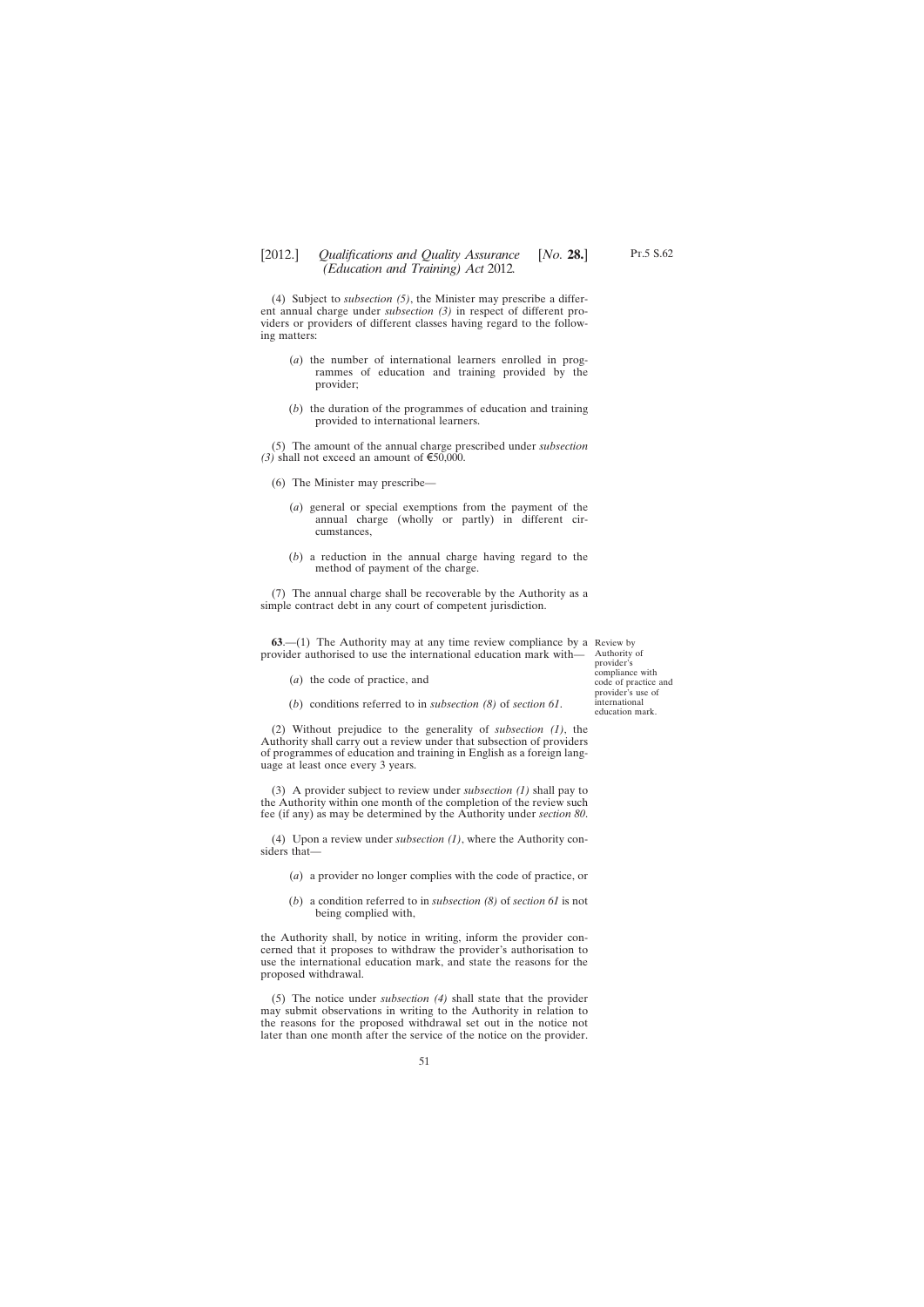# [*No.* **28.**] *Qualifications and Quality Assurance* [2012.] *(Education and Training) Act* 2012*.*

(6) Where, after consideration of any observations submitted to the Authority under *subsection (5)*, the Authority continues to consider that *paragraph (a)* or *(b)* of *subsection (4)* applies, it shall withdraw the provider's authorisation to use the international education mark by notice in writing addressed to the provider from such date (not earlier than the date of service on the provider of the notice of withdrawal) as it considers appropriate and as is specified in the notice.

(7) A notice under *subsection (6)* shall state the reasons for the withdrawal referred to in that subsection.

(8) In carrying out a review under *subsection (1)* the Authority may have regard to any other review of the provider carried out under this Act, where that other review is relevant to the code of practice*.*

(9) Where the Authority withdraws a provider's authorisation to use the international education mark the provider may appeal against the withdrawal to the Appeals Panel.

### PART 6

### Protection of Enrolled Learners

Interpretation.

**64**.—This Part applies to a programme of education and training of 3 months or longer duration.

Arrangements by providers for protection of enrolled learners. **65**.—(1) Before—

- (*a*) making an application under *section 44* for validation of a programme of education and training,
- (*b*) submitting a request under *section 52* for delegation of authority to make an award in respect of a programme of education and training, or
- (*c*) notifying the Authority of a proposal under *section 53(7)* in respect of a programme of education and training,

a provider shall put arrangements in place, in accordance with *subsection (4)*, for the protection of enrolled learners who have paid moneys to, or on whose behalf moneys have been paid to, the provider for a programme of education and training where—

- (i) the provider does not provide the programme for any reason including by reason of insolvency or winding up of that provider, or
- (ii) enrolled learners have begun but not completed the programme and the provider ceases to provide the programme before that programme is completed for any reason, including by reason of the insolvency or winding up of that provider.

(2) A provider shall submit details of the arrangements the provider has in place in accordance with *subsection (4)* to the Authority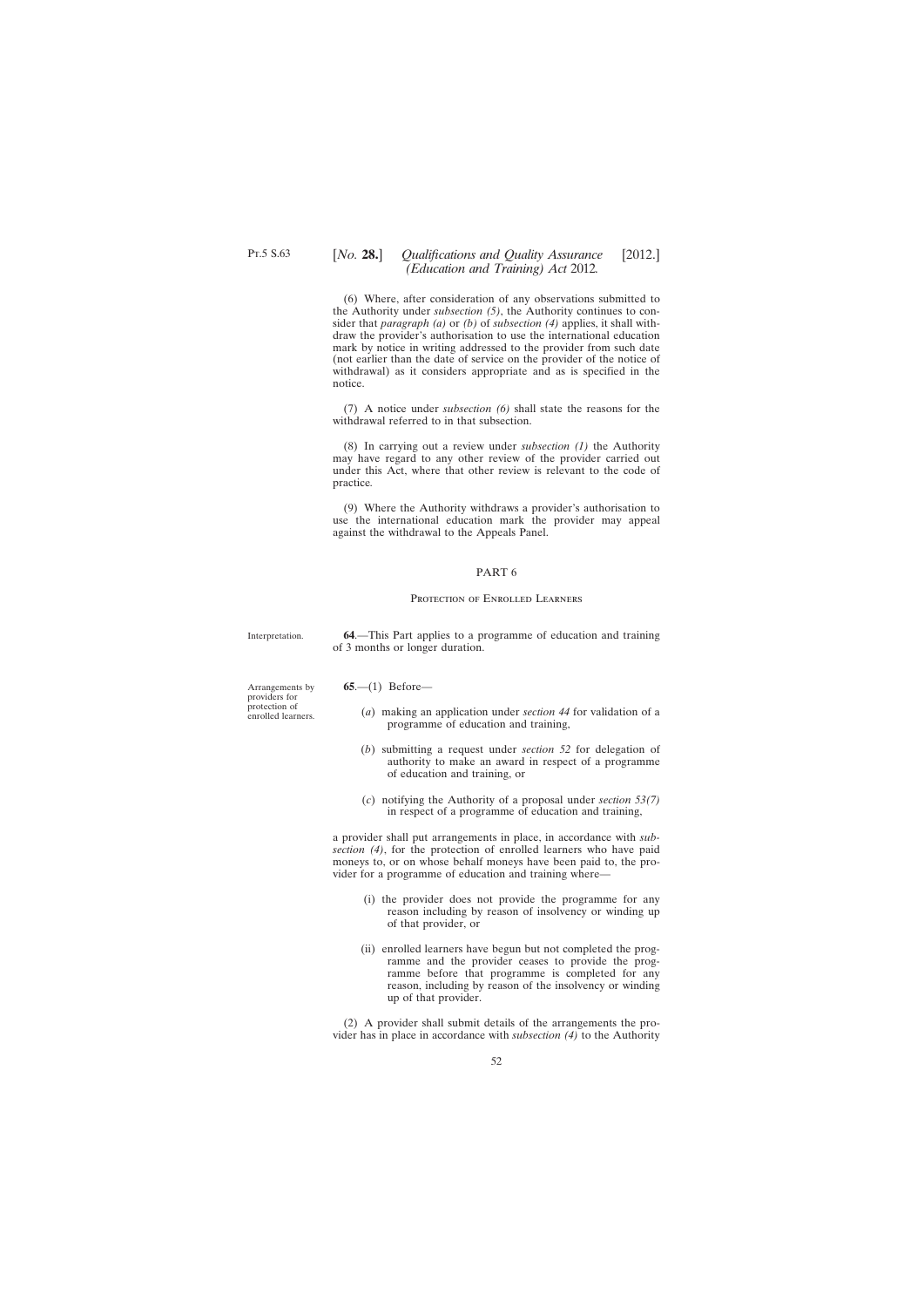in writing when making an application, submitting a request or notifying the Authority of a proposal referred to in *paragraph (a)*, *(b)*, and *(c)* of *subsection (1)*.

(3) Without prejudice to the generality of *subsection (1)*, a provider shall be taken to cease to provide a programme of education and training where the Authority withdraws validation of the programme under *sections 36(7), 47*, or *59(7).*

- (4) The arrangements referred to in *subsection (1)* are—
	- (*a*) an agreement between the provider of the programme and at least 2 other providers that an enrolled learner may transfer to a similar programme of those other providers, or
	- (*b*) where the provider considers, with the agreement of the Authority, that it is not practicable to comply with *paragraph (a)*, that provider has arrangements in place which enable that provider to refund to an enrolled learner, or to the person who paid the moneys on behalf of the enrolled learner, the moneys most recently paid in respect of the programme concerned for—
		- (i) tuition fees,
		- (ii) registration fees,
		- (iii) examination fees,
		- (iv) library fees,
		- (v) student services fees, and
		- (vi) any other fees which relate to the provision of education, training and related services.

(5) *Subsection (1)* shall not apply where the provider of a programme of education and training is—

- (*a*) a previously established university,
- (*b*) an educational institution established as a university under section 9 of the Act of 1997,
- (*c*) the Dublin Institute of Technology,
- (*d*) an Institute of Technology,
- (*e*) An Foras,
- (*f*) the National Tourism Development Authority,
- (*g*) Teagasc,
- (*h*) An Bord Iascaigh Mhara,
- (*i*) an educational or training institution established and maintained by a vocational education committee,
- (*j*) a recognised school.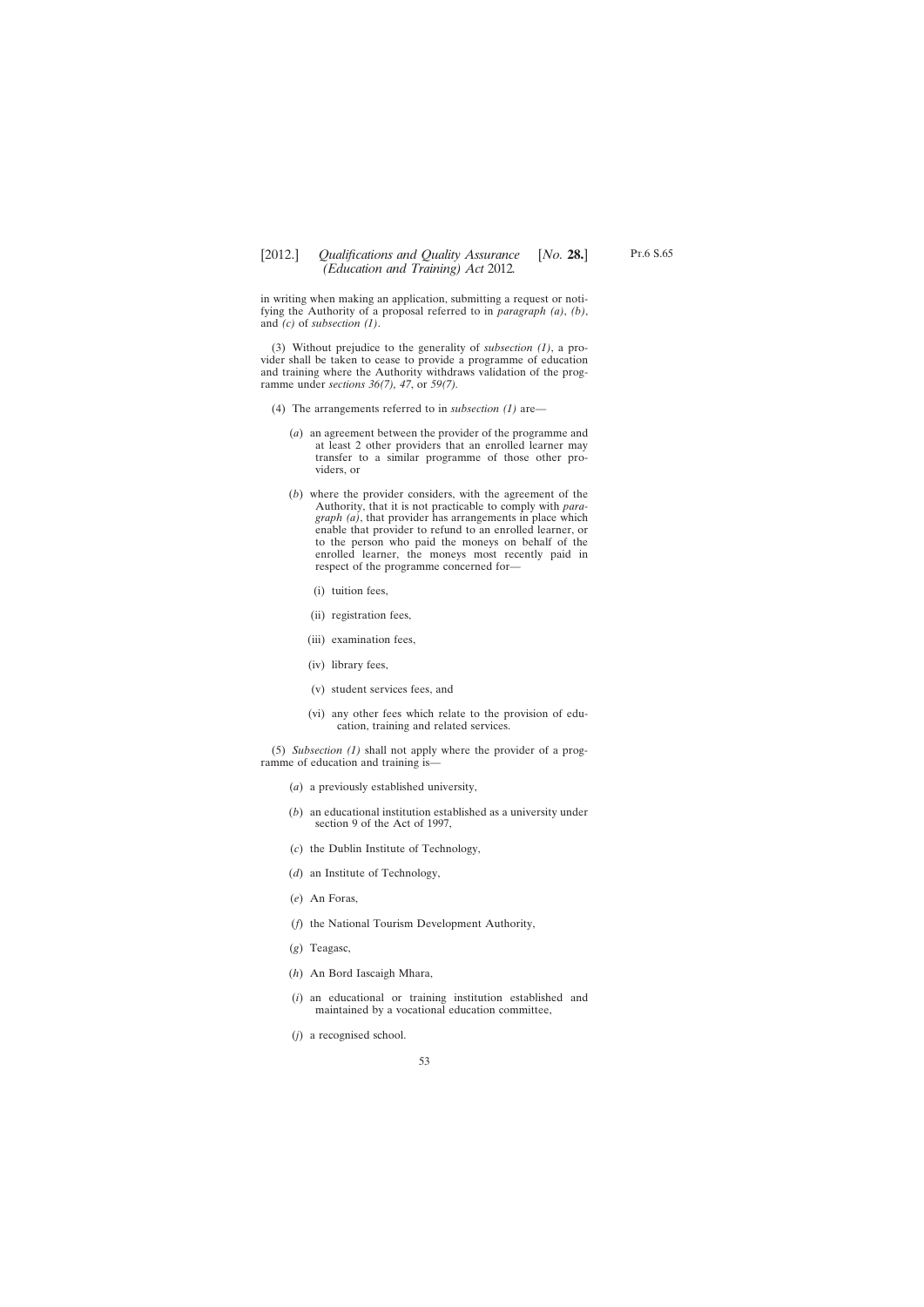Assistance from Authority to enrolled learners to find alternative programme.

(6) *Subsection (1)* shall not apply in respect of a programme of education and training where no moneys are paid by, or on behalf of, an enrolled learner in respect of the programme, to the provider of that programme.

(7) A provider shall notify the Authority in writing of any change in the arrangements the provider has in place in accordance with *subsection (4)* as soon as possible after becoming aware of that change.

**66**.—(1) Without prejudice to the obligation of a provider to have arrangements in place under *section 65*, where a provider to whom that section applies ceases to provide a programme of education and training, the Authority shall make all reasonable efforts to assist the enrolled learners affected by the cessation to find a programme of education and training with another provider which will enable them to complete the education and training commenced with the former provider.

(2) The Authority may request any relevant provider to assist the Authority in its reasonable efforts under *subsection (1)*.

(3) Upon receipt of a request under *subsection (2)* the relevant provider concerned shall assist the Authority in so far as it is practicable to do so.

Obligation on providers to furnish information to enrolled learners.

**67**.—(1) A provider shall, before commencing a programme of education and training and before accepting any payment from or on behalf of an enrolled learner in respect of the programme, notify the enrolled learner in writing of the following:

- (*a*) where completion of the programme by the learner and attainment by the learner of a specified standard of knowledge, skill or competence upon such completion entitles the learner to an award—
	- (i) the name of the awarding body or, where appropriate, awarding bodies making the award,
	- (ii) the title of the award, and
	- (iii) whether the award is recognised within the Framework, and if so—
		- (I) the level of that recognition within the Framework, and
		- (II) whether the award is a Major, Minor, Special Purpose or Supplemental award as identified within the Framework;
- (*b*) where completion of the programme by the learner and the attainment by the learner of a specified standard of knowledge, skill or competence upon such completion does not entitle the learner to an award, that fact;
- (*c*) where the provider is required to have procedures for access, transfer and progression in place under *section 56*, a statement of how those procedures apply to that programme;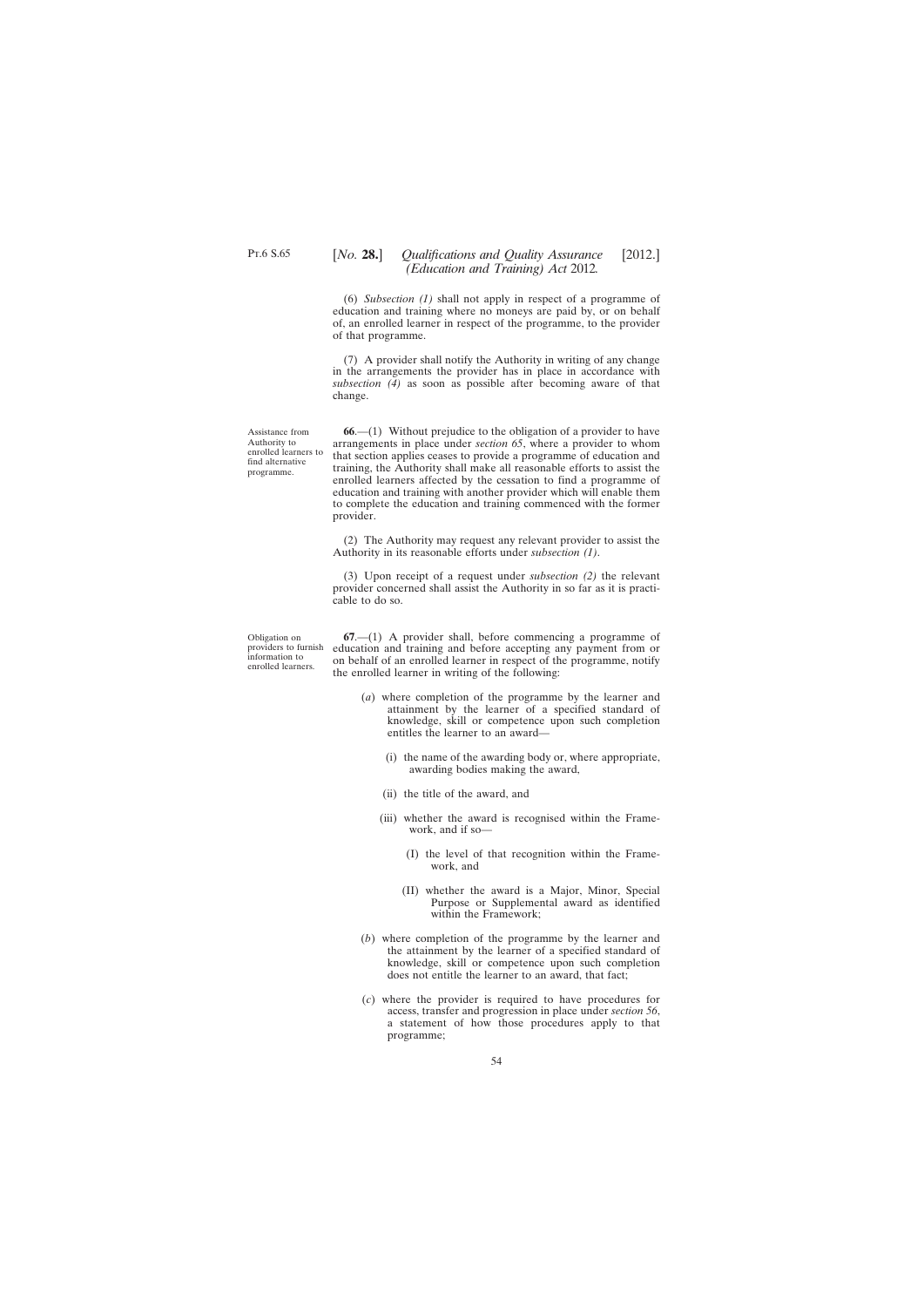(*d*) where the provider is required to have arrangements in place under *section 65*, details of the arrangements the provider has in place under *subsection (4)* of that section.

(2) A provider to whom *subsection (1)* applies shall notify the enrolled learner in writing of any change in the information notified to the learner under *subsection (1)* within 14 days after becoming aware of that change.

- (3) A provider who—
	- (*a*) fails to comply with *subsection (1)* or *(2)*, or
	- (*b*) in purported compliance with *subsection (1)* or *(2)*, provides an enrolled learner with information which is false or misleading in a material respect,

commits an offence.

#### PART 7

#### **APPEALS**

**68.**—(1) The Minister shall, as soon as practicable after the estab- Appeals Panel. lishment day, establish an Appeals Panel and shall appoint at least 10 people with a special interest or expertise in, or knowledge of, education and training or the functions of the Authority (other than members of the Authority or staff of the Authority) to be members of that Panel.

(2) A person shall not be appointed to an Appeals Panel if he or she is a person to whom any of *paragraphs (a)* to *(f)* of *subsection (10)* is applicable.

(3) A member of the Appeals Panel shall hold office for such period, not exceeding 5 years from the date of his or her appointment, as the Minister determines.

(4) The Minister shall appoint a chairperson of the Appeals Panel from among the members of the Appeals Panel.

(5) A member of the Appeals Panel whose term of membership of the Appeals Panel expires shall be eligible for reappointment as a member of the Panel.

(6) A member of the Appeals Panel is entitled to be paid such remuneration, fees or allowances for expenses as the Minister, with the consent of the Minister for Public Expenditure and Reform, determines.

(7) A member of the Appeals Panel may at any time resign from office by giving notice in writing to the Minister of his or her resignation.

(8) A resignation under *subsection (7)* takes effect on the day on which the Minister receives the notice.

(9) The Minister may at any time remove from office a member of the Appeals Panel if, in the opinion of the Minister—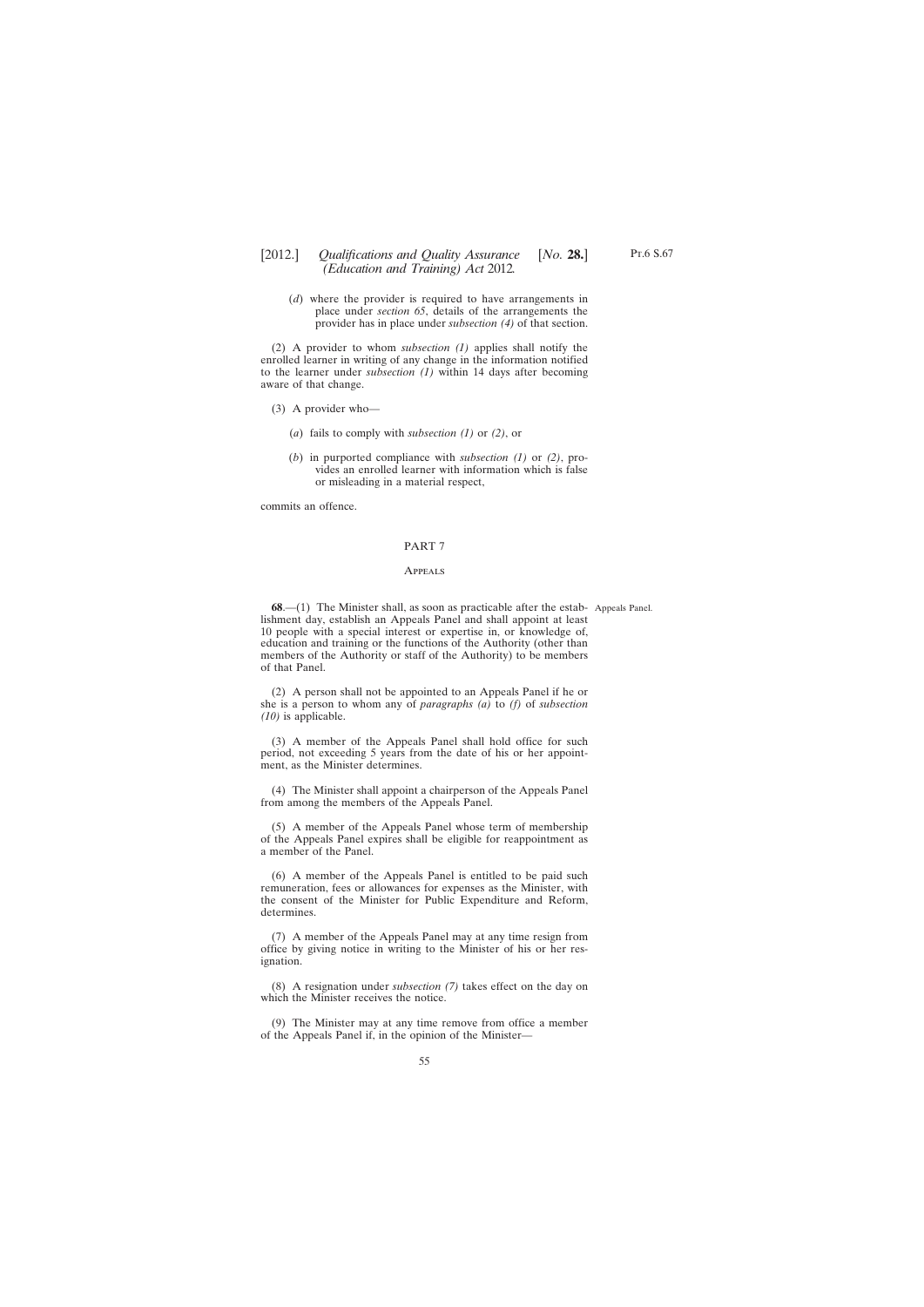- (*a*) the member has become incapable through ill-health of effectively performing his or her functions,
- (*b*) the member has committed stated misbehaviour, or
- (*c*) the removal of the member appears to the Minister to be necessary for the effective performance by the Appeals Panel of its functions.

(10) A member of the Appeals Panel shall cease to be qualified for office and shall cease to hold office if he or she—

- (*a*) is adjudicated bankrupt,
- (*b*) makes a composition or arrangement with creditors,
- (*c*) is sentenced by a court of competent jurisdiction to a term of imprisonment,
- (*d*) is convicted of any indictable offence in relation to a company,
- (*e*) is convicted of an offence involving fraud or dishonesty, or
- (*f*) is the subject of an order under section 160 of the Companies Act 1990.

(11) If a member of the Appeals Panel dies, resigns, ceases to be qualified for office or is removed from office, the Minister may appoint a person to be a member of the Appeals Panel to fill the casual vacancy so occasioned.

(12) A person appointed to be a member of the Appeals Panel pursuant to *subsection (11)*—

- (*a*) holds office for so much of the term of office of the member who occasioned the casual vacancy concerned as remains unexpired at the date of the appointment, and
- (*b*) is eligible for reappointment as a member of the Panel on the expiry of that period.

(13) The Appeals Panel is independent in the performance of its functions.

Determination of appeal by Appeals Board.

**69**.—(1) An appeal—

- (*a*) shall be lodged with the Appeals Panel within the time provided for by procedures prescribed under *section 70*, and
- (*b*) shall state the grounds for the appeal.

(2) An appeal shall be accompanied by such fee (if any) as may be determined by the Authority under *section 80*.

(3) Upon receipt by the Appeals Panel of an appeal, an Appeals Board of 3 persons shall be appointed by the chairperson of the Appeals Panel from among the members of the Panel to determine the appeal.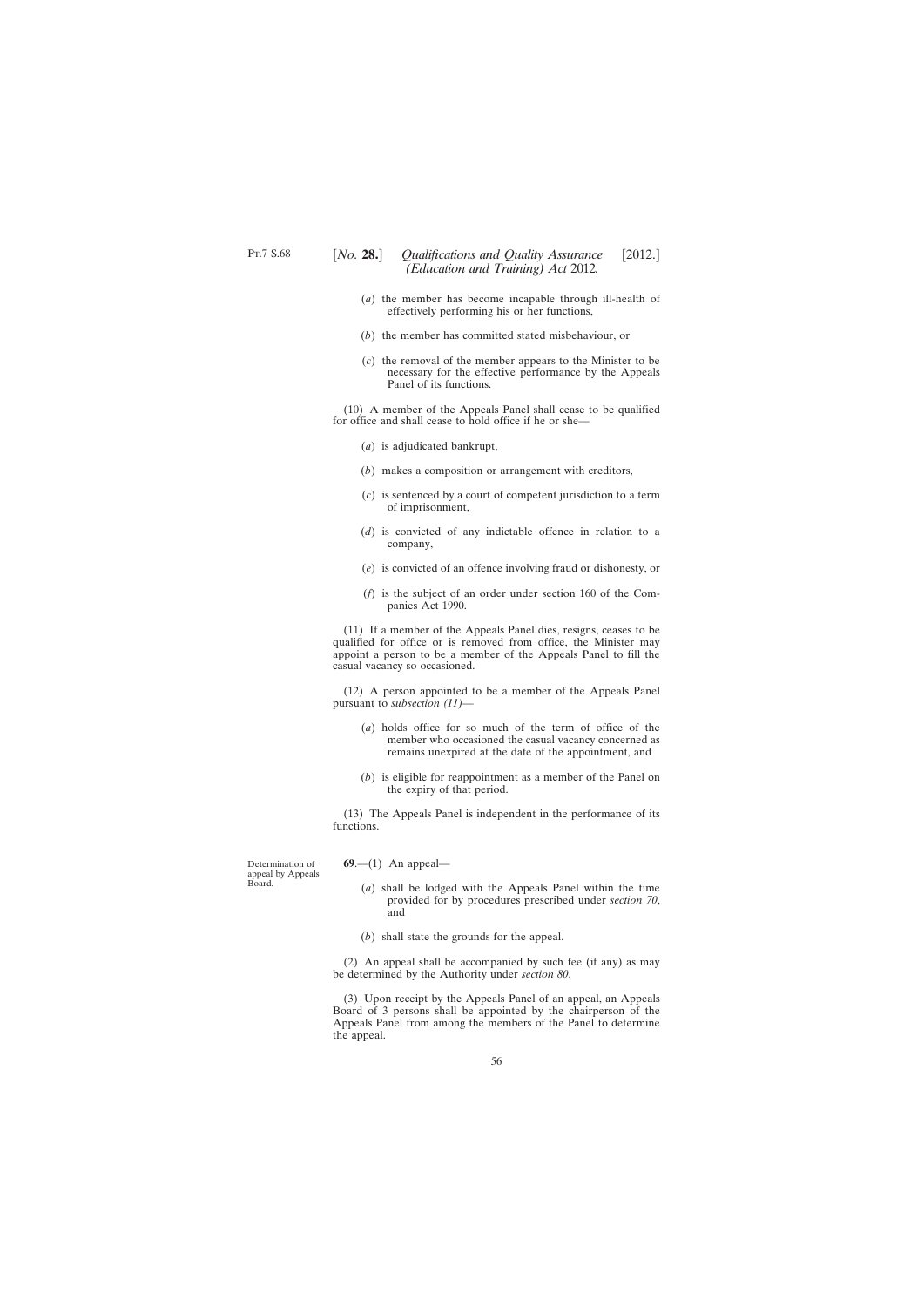(4) The chairperson of an Appeals Board shall be appointed by the chairperson of the Appeals Panel from among the members of the Board and that chairperson shall regulate the procedure of the Board.

(5) An Appeals Board may refuse to hear an appeal where, in the opinion of the Board, the appeal lodged is not made in good faith or is frivolous or vexatious.

(6) An Appeals Board may hold such hearings as it considers necessary for the purpose of determining an appeal.

(7) Each of the parties to an appeal is entitled to be heard at the hearing and to present evidence to the Appeals Board.

(8) An Appeals Board may adjourn the hearing by it of a matter until a date specified by it.

(9) A decision by a majority of the members of an Appeals Board shall suffice for any purpose.

(10) In determining an appeal, an Appeals Board may—

- (*a*) affirm the decision of the Authority, or
- (*b*) quash the decision of the Authority and direct the Authority, for stated reasons, to reconsider its decision.

(11) An Appeals Board shall communicate its determination under *subsection (10)*, including the reasons under *paragraph (b)* of that subsection, to the provider who brings the appeal, the Authority and the Appeals Panel.

(12) The Authority shall comply with a direction given to it under *subsection (10)(b)*.

(13) An Appeals Board is independent in the performance of its functions.

**70.**—(1) Procedures shall be prescribed for the hearing and deter- Appeal procedures. mination of the appeals provided for in this Act, following consultation with the Appeals Panel and the Authority, as soon as practicable after the appointment of the Appeals Panel.

(2) Different procedures may be prescribed under *subsection (1)* for appeals under different provisions.

(3) Without prejudice to the generality of *subsection (1)*, procedures prescribed under this section may—

- (*a*) specify the forms to be used for bringing an appeal,
- (*b*) specify the time within which an appeal shall be brought after the date of the decision of the Authority that is being appealed,
- (*c*) specify the time within which an appeal shall be heard,
- (*d*) specify the information which shall be provided to the Appeals Panel,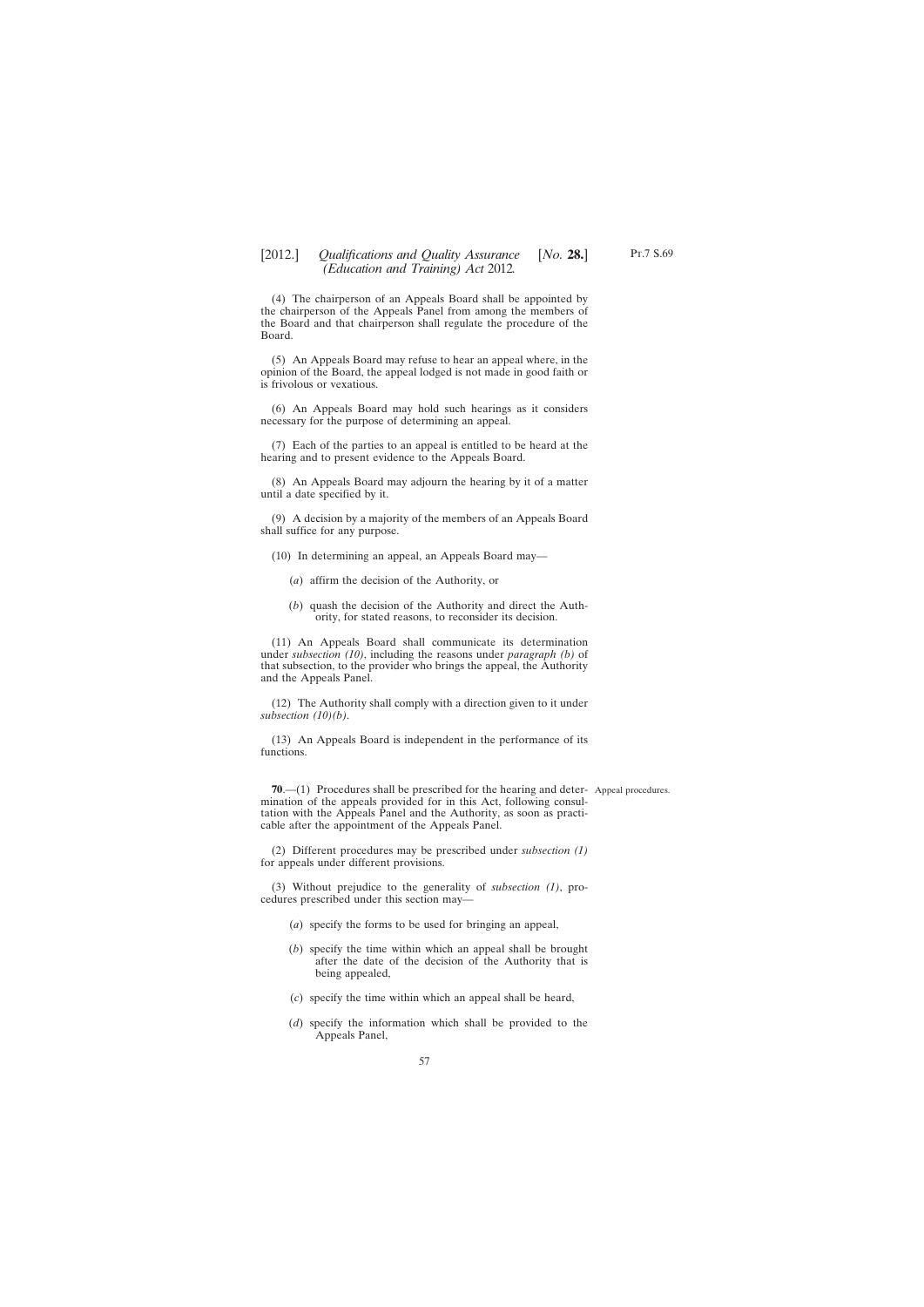- (*e*) require specified notifications to be given in respect of the bringing of an appeal,
- (*f*) specify the period within which the Appeals Board hearing the appeal shall, from the date of completion by it of a hearing or hearings in relation to an appeal, make its determination in relation to the matter.

#### PART 8

#### Dissolution of Bodies

**71**.—(1) Subject to *section 85*, the National Qualifications Authority of Ireland, the Higher Education and Training Awards Council and the Further Education and Training Awards Council (each of which is referred to in this Act as a "dissolved body") are dissolved.

(2) References in any enactment (other than this Act) or instrument under an enactment, or in the memorandum or articles of association of any company or in any other legal document to a dissolved body, or a reference that is under section 33(2) of the Act of 1999 to be construed as a reference to a dissolved body, shall be construed as a reference to the Authority.

(3) This section shall come into operation on the establishment day.

**72**.—(1) A claim in respect of any loss or injury alleged to have been suffered by any person arising out of the performance before the establishment day of the functions of a dissolved body shall on and after that day lie against the Authority and not against the dissolved body.

(2) Where immediately before the establishment day, any legal proceedings are pending in any court or tribunal to which a dissolved body is a party, the name of the Authority shall be substituted for that of the dissolved body and the proceedings shall not abate by reason of such substitution.

(3) Where, before the establishment day, agreement has been reached between the parties concerned in settlement of a claim to which *subsection (1)* relates and the terms of the agreement have not been implemented, or judgment in such a claim has been given in favour of a person but has not been enforced, then the terms of the agreement or judgment, as the case may be, shall, in so far as they would have been enforceable against a dissolved body, be enforceable against the Authority and not the dissolved body.

(4) Any claim made or proper to be made by a dissolved body in respect of any loss or injury arising from the act or default of any person before the establishment day shall on and after that day be regarded as having been made by or proper to be made by the Authority and may be pursued and sued for by the Authority as if the loss or injury had been suffered by the Authority.

Transfer of land and other property to Authority.

**73**.—(1) On the establishment day, all lands that, immediately before that day, were vested in a dissolved body and all rights, powers and privileges relating to or connected with such lands shall,

Dissolution of National Qualifications Authority of Ireland, Higher Education and Training Awards Council and Further Education and Training Awards Council.

Liability for loss occurring before establishment day.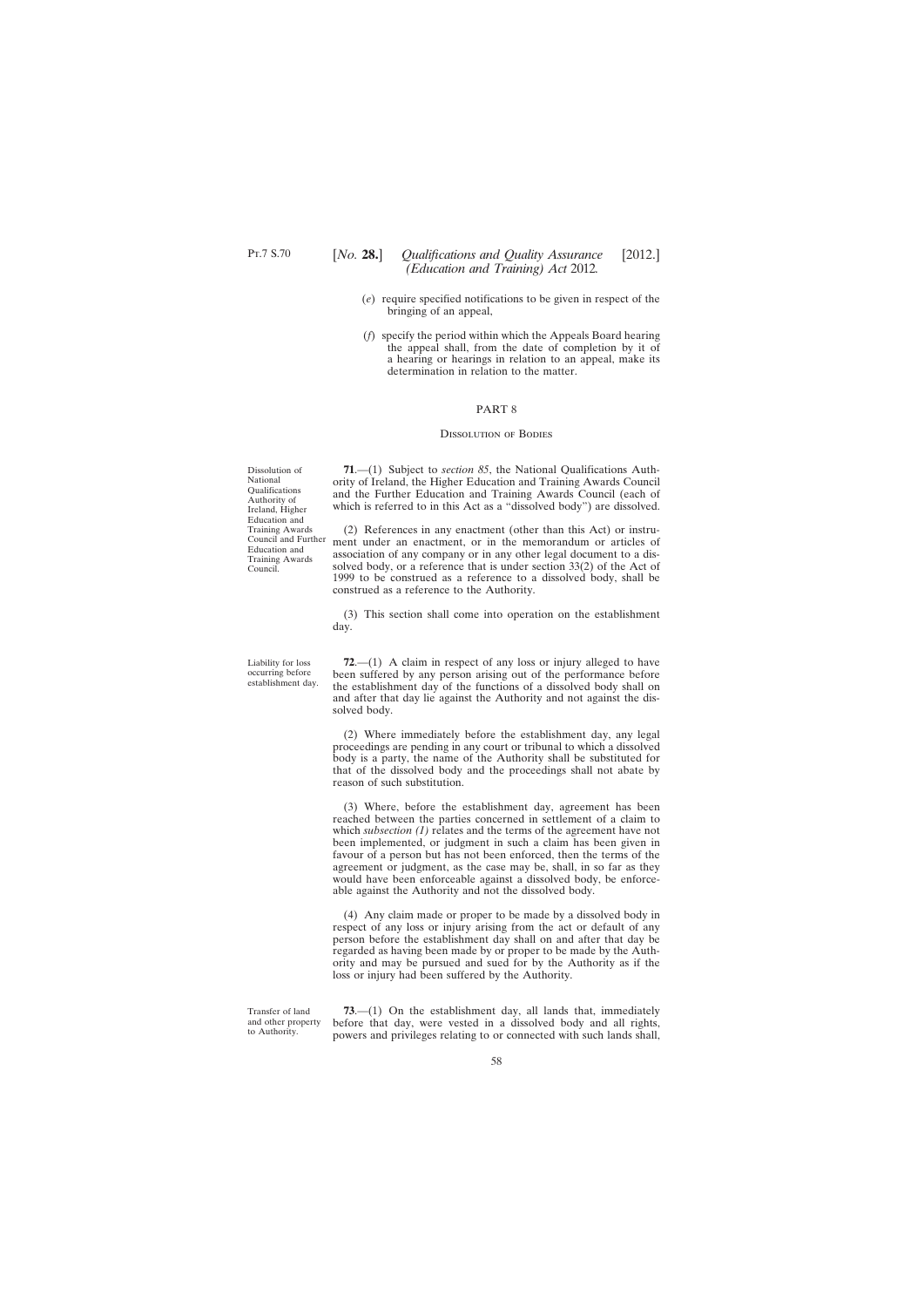without any conveyance or assignment, stand vested in the Authority for all the estate and interest therein that, immediately before the establishment day was vested in the dissolved body, but subject to all trusts and equities affecting the lands continuing to subsist and capable of being performed.

(2) On the establishment day all property (other than land), including choses-in-action, that, immediately before that day, was vested in a dissolved body shall stand vested in the Authority without any assignment.

(3) Every chose-in-action vested in the Authority by virtue of *subsection (2)* may, on and from the establishment day, be sued on, recovered or enforced by the Authority in its own name, and it shall not be necessary for the Authority to give notice to any person bound by the chose-in-action of the vesting effected by that subsection.

**74.**—(1) All rights and liabilities of a dissolved body arising by Transfer of rights virtue of any contract or commitment (expressed or implied) entered and liabilities, and into by it before the establishment day shall on that day stand transferred to the Authority.

(2) Every right and liability transferred by *subsection (1)* to the Authority may, on and after the establishment day, be sued on, recovered or enforced by or against the Authority in its own name, and it shall not be necessary for the Authority to give notice of the transfer to the person whose right or liability is transferred by that subsection.

(3) Every lease, licence, wayleave or permission granted by a dissolved body in relation to land or other property vested in the Authority by or under this Act, and in force immediately before the establishment day, shall continue in force on and after that day as if granted by the Authority.

**75**.—(1) Anything commenced and not completed before the Provisions establishment day by or under the authority of a dissolved body may, consequent upon in so far as it relates to a function transferred to the Authority under transfer of assets this Act, be carried on or completed on or after the establishment and liabilities to day by the Authority.

(2) Any money, stocks, shares or securities transferred by *section 73* that immediately before the establishment day were standing in the name of a dissolved body shall, on the request of the Authority, be transferred into its name.

(3) A certificate signed by the Minister that any property, right or liability has or, as the case may be, has not vested in the Authority under *section 73* or *74* shall be sufficient evidence, unless the contrary is shown, of the fact so certified for all purposes.

(4) A document which purports to be a certificate signed by the Minister referred to in *subsection (3)* shall be taken to be such a certificate unless the contrary is shown.

**76.**—Each record held by a dissolved body immediately before the Records of establishment day is on that day transferred to the Authority and is, dissolved bodies.on and from that day, held by the Authority.

continuation of leases, licences and permissions granted by dissolved body.

Authority.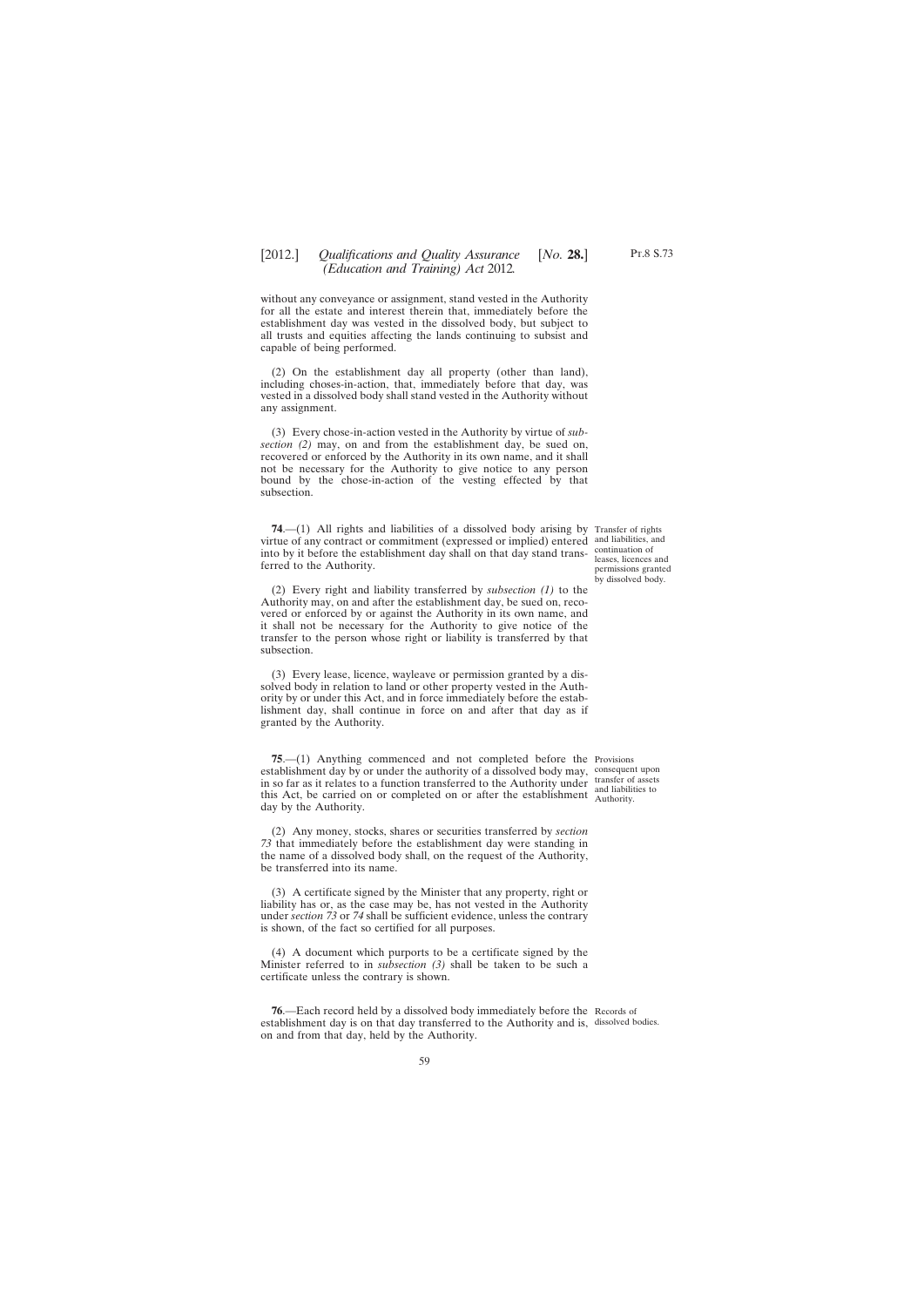Final accounts and final report of dissolved bodies.

**77**.—(1) The Authority shall prepare, in respect of the period specified under *subsection (3)*, final accounts for each dissolved body.

(2) The Authority shall submit the final accounts to the Comptroller and Auditor General for audit within 3 months of the establishment day.

(3) For the purposes of *subsection (1)*, the Minister may specify a period that is longer or shorter than a financial year of the dissolved body concerned.

(4) The Authority shall prepare a final report for each dissolved body and shall submit the report to the Minister within 6 months of the establishment day.

(5) The Minister shall, as soon as may be after receiving a final report under *subsection (4)*, cause copies of the report to be laid before each House of the Oireachtas.

(6) The Authority shall arrange for the final reports for each dissolved body to be published on the internet as soon as practicable after copies of the report are so laid.

### PART 9

### Miscellaneous Provisions

Register of providers.

**78**.—(1) The Authority shall establish and maintain a register to be known as the Register of Providers (in this Act referred to as the "register").

(2) The Authority shall enter the information set out in *subsection (3)* in the register in respect of each provider—

- (*a*) who is authorised to use the international education mark,
- (*b*) who has arrangements in place in accordance with *section 65*.
- (3) The information referred to in *subsection (2)* is—
	- (*a*) the provider's name, address and contact details,
	- (*b*) whether the provider is authorised to use the international education mark,
	- (*c*) in the case of a provider with arrangements in place in accordance with *section 65*, in relation to each programme of education and training—
		- (i) the name of the programme provided, and
		- (ii) details of the arrangements the provider has in place under *subsection (4)* of that section.

(4) If a particular entered in the register is incorrect or has ceased to be correct, the provider to which the entry relates shall, as soon as may be after becoming aware of its being incorrect, inform the Authority accordingly.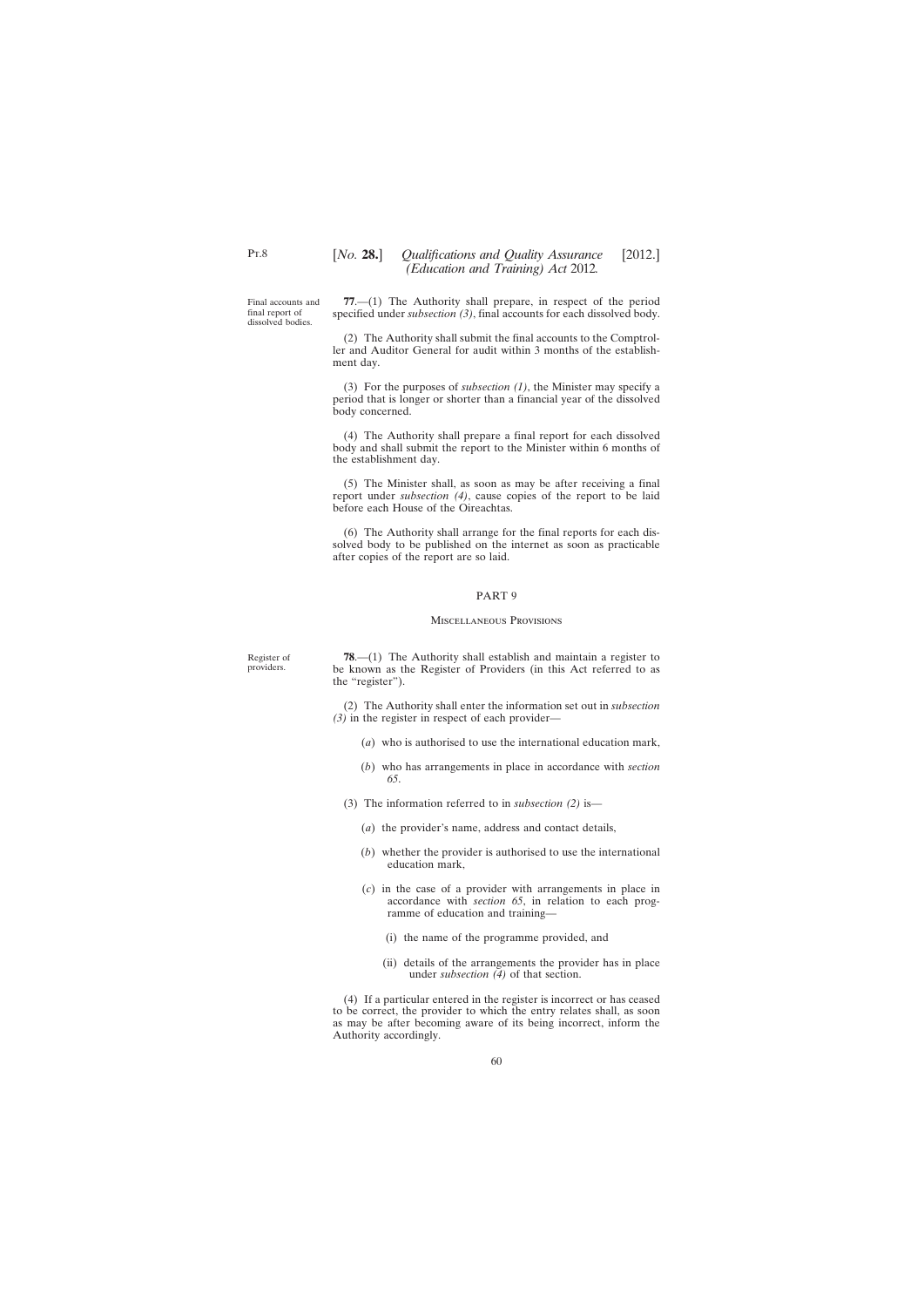(5) The Authority shall, upon becoming aware that any particular entered in the register is incorrect or has ceased to be correct, make such alterations to the register as it considers necessary.

(6) The Authority shall make the register available for inspection by members of the public at all reasonable times at its principal office and shall also publish the register on the internet.

**79**.—(1) The Authority shall establish and maintain a database Database.providing information on—

- (*a*) awards recognised within the Framework,
- (*b*) programmes of education and training which lead to awards recognised within the Framework, and
- (*c*) any other programmes the Authority thinks appropriate.
- (2) The database shall include the following information:
	- (*a*) in relation to an award recognised within the Framework—
		- (i) the name of the award,
		- (ii) the awarding body, or where appropriate, awarding bodies making the award,
		- (iii) the level at which the award is recognised within the Framework for the time being, and
		- (iv) whether the award is a Major, Minor, Special Purpose or Supplemental award as identified within the Framework for the time being;
	- (*b*) in relation to a programme of education and training—
		- (i) the name of the provider of the programme,
		- (ii) the title of the programme,
		- (iii) the duration of the programme,
		- (iv) the award made if the programme is successfully completed,
		- (v) the awarding body, or where appropriate, awarding bodies making the award if the programme is successfully completed,
		- (vi) whether the award made in respect of the programme is recognised within the Framework, and if so—
			- (I) the level at which the award is recognised within the Framework, and
			- (II) whether the award is a Major, Minor, Special Purpose or Supplemental award as identified within the Framework,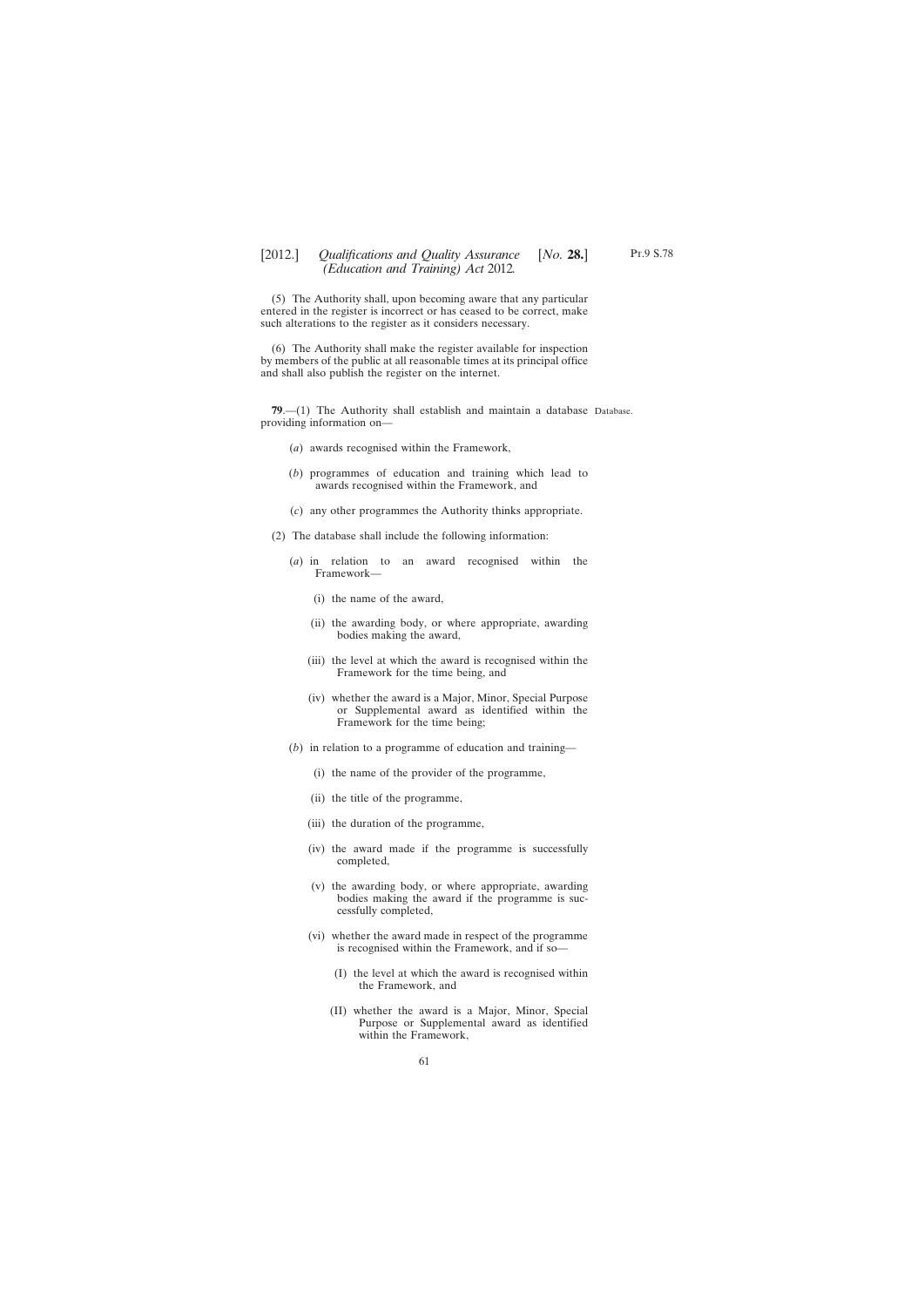Fees.

- (vii) where procedures for quality assurance have been established by a provider of the programme, the name of the person, other than that provider, who reviews those procedures, and
- (viii) whether the provider of that programme is authorised to use the international education mark.

(3) The Authority may maintain an existing database to provide the information set out in *subsections (1)* and *(2)* and where the Authority does so, the existing database shall be taken to be a database established by the Authority for the purposes of *subsection (1)*.

(4) If a particular entered in the database is incorrect or has ceased to be correct the provider to which the particular relates shall, as soon as may be after becoming aware of its being incorrect, inform the Authority accordingly.

(5) The Authority shall, upon becoming aware that any particular entered in the database is incorrect or has ceased to be correct, make such alterations to the database as it considers necessary.

(6) The Authority shall make the database available for inspection by members of the public at all reasonable times at its principal office and shall also publish the database on the internet.

**80**.—(1) The Authority may, with the consent of the Minister and the Minister for Public Expenditure and Reform, determine the fees payable by a provider or a learner, as the case may be, to the Authority for—

- (*a*) the submission of quality assurance procedures to the Authority for approval under s*ection 30*,
- (*b*) a review undertaken under *section 34*,
- (*c*) the assistance of the Authority in carrying out a review at the request of a designated awarding body under *section 37(3)*,
- (*d*) a review under *section 40*,
- (*e*) an application for validation of a programme or class of programme of education and training under *section 44*,
- (*f*) a review under *section 46*,
- (*g*) the making of an award by the Authority under *section 50*,
- (*h*) an application under *section 52(3)*,
- (*i*) a request for delegation of authority to make an award under *section 52*,
- (*j*) a review under *section 54*,
- (*k*) the submission of procedures for access, transfer and progression in relation to learners for approval under *section 56*,
- (*l*) a review under *section 57*,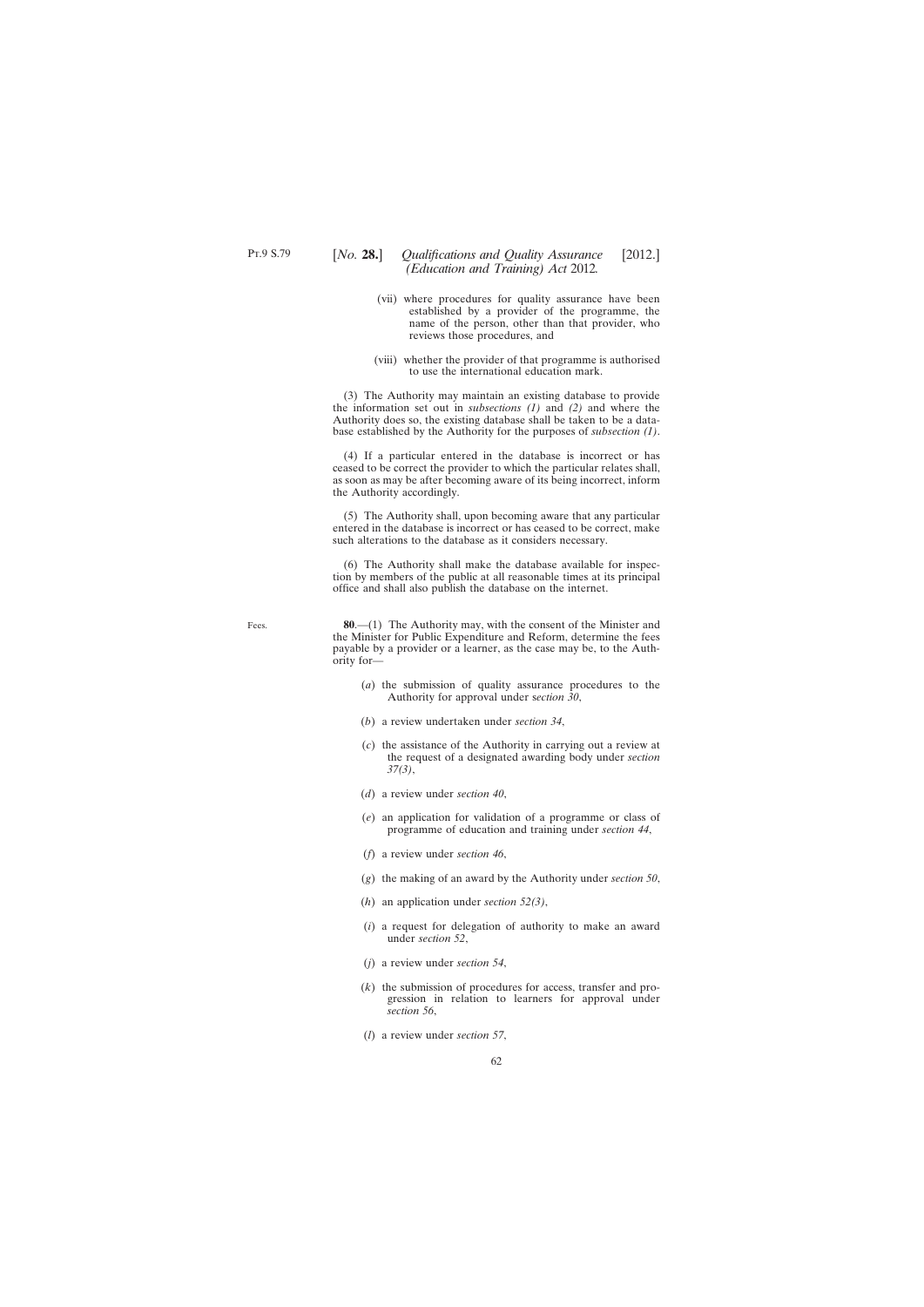- (*m*) an application for authorisation to use the international education mark under *section 61*,
- (*n*) a review under *section 63*,
- (*o*) lodging an appeal under *section 69*.

(2) The fees determined under *subsection (1)* shall be paid in the time and manner specified by the Authority.

(3) The Authority may, in relation to different applications, requests, submissions and reviews, or different classes of applications, requests, submissions and reviews, provide for—

- (*a*) different fees,
- (*b*) exemptions from the payment of fees in specified circumstances, and
- (*c*) waivers, remissions or refunds (wholly or partly) of fees in specified circumstances.

(4) The Authority may, in providing for different fees, exemptions, waivers, remissions or refunds referred to in *subsection (3)*, have regard to the amount and complexity of the work involved in considering the applications, requests, submissions and conducting reviews, taking into account the size of the provider concerned.

(5) The Authority may provide for the payment of reduced fees under this section having regard to the method of payment of the fees.

(6) The Authority shall arrange for the publication on the internet of fees payable as soon as practicable after the fees have been determined under *subsection (1)*.

(7) The Authority may recover any amount due and owing to it under this section from the provider or learner, as the case may be, by whom it is payable as a simple contract debt in any court of competent jurisdiction.

(8) The Authority may amend the fees determined under *subsection (1)* to take account of any change in the consumer price index since the determination of the fees for the time being in force, without the necessity for the consent of the Minister or the Minister for Public Expenditure and Reform under *subsection (1)*.

(9) For the purposes of this section, "change in the consumer price index" means the difference between—

- (*a*) the All Items Consumer Price Index Number last published by the Central Statistics Office before the date of the last determination under this section, and
- (*b*) that Number last published before the date of the amendment under *subsection (8)*,

expressed as a percentage of the first-mentioned number.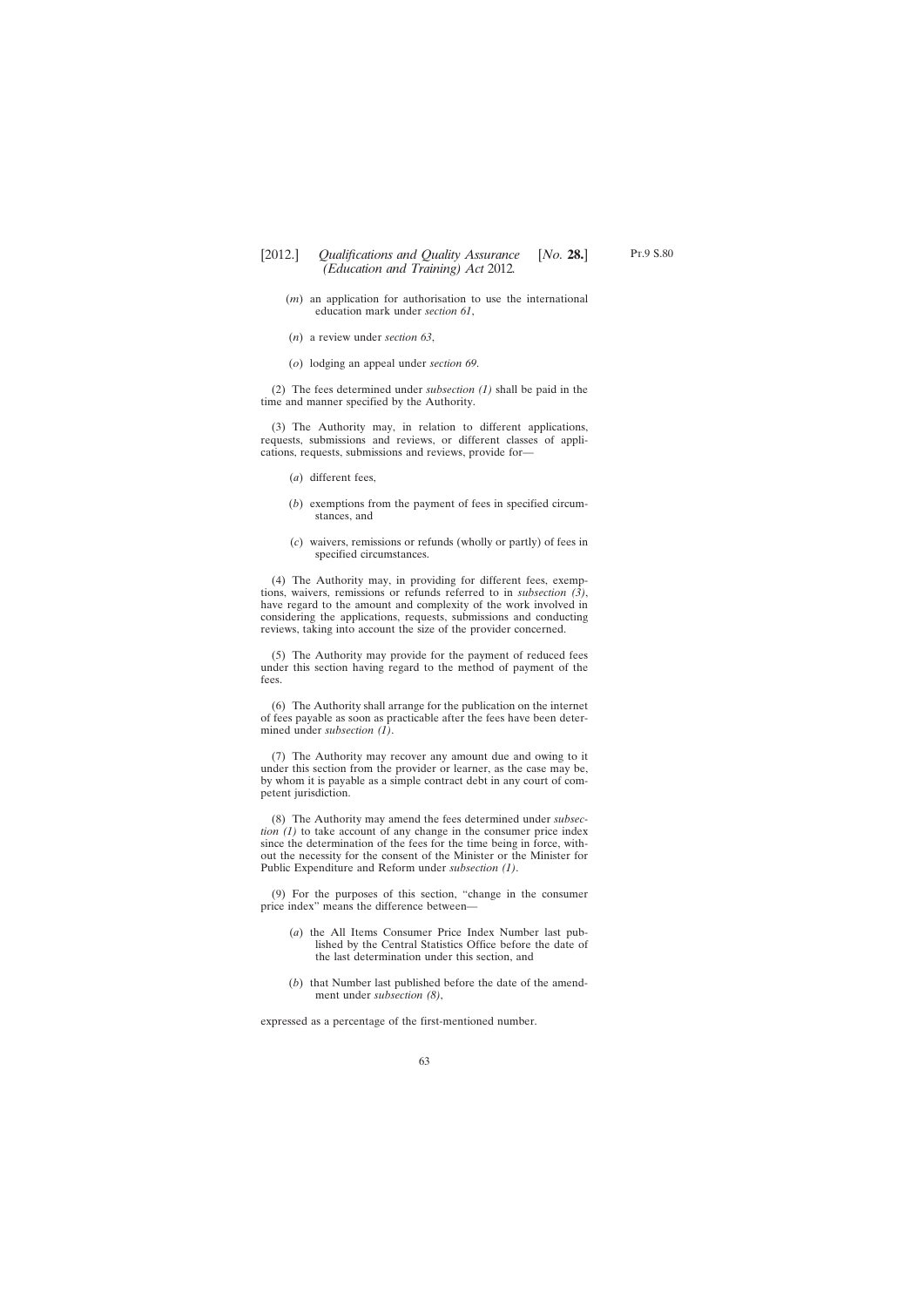Provider not to be described as "institute of technology" or "regional technical college".

**81**.—(1) The words "institute of technology" or "regional technical college" shall not, without the approval of the Minister, be used to describe a provider of a programme of education and training.

(2) *Subsection (1)* shall not apply to a provider of a programme of education and training where the provider was established and described as an "institute of technology" or "regional technical college" before 11 June 2001.

(3) The Minister may apply to the High Court for an order to restrain a person from using the words "institute of technology" or "regional technical college" in contravention of *subsection (1)*.

Charter of Institute of Technology.

**82**.—(1) An Institute of Technology to which authority to make an award has been delegated under *section 53* shall have a charter.

(2) The Minister may make regulations for the purposes of specifying the matters to be included in a charter referred to in *subsection (1)*.

(3) Without prejudice to the generality of *subsection (2)*, regulations made under that subsection may specify all or any of the following:

- (*a*) arrangements for consultation and co-operation with the community, including commercial and industrial interests in that community, in the region served by the Institute of Technology concerned;
- (*b*) criteria for determining the level of demand for particular programmes of education and training;
- (*c*) policy in respect of adult and continuing education and the arrangements established for the provision of such education, including part-time and evening programmes;
- (*d*) arrangements for the implementation of procedures for access, transfer and progression in relation to learners approved by the Authority under *section 56*;
- (*e*) arrangements for the promotion and use of the Irish language and the promotion of the distinctive cultures of Ireland;
- (*f*) quality assurance procedures the Institute of Technology has in place for its programmes of education and training;
- (*g*) any other matter which the Minister considers appropriate for the purposes of a charter.

(4) Regulations made under *subsection (2)* may contain such incidental, supplementary and consequential provisions as appear to the Minister to be necessary or expedient for the purposes of those regulations.

(5) In preparing a charter, the governing body of an Institute of Technology—

(*a*) shall consult with the Authority in such manner as the Authority directs,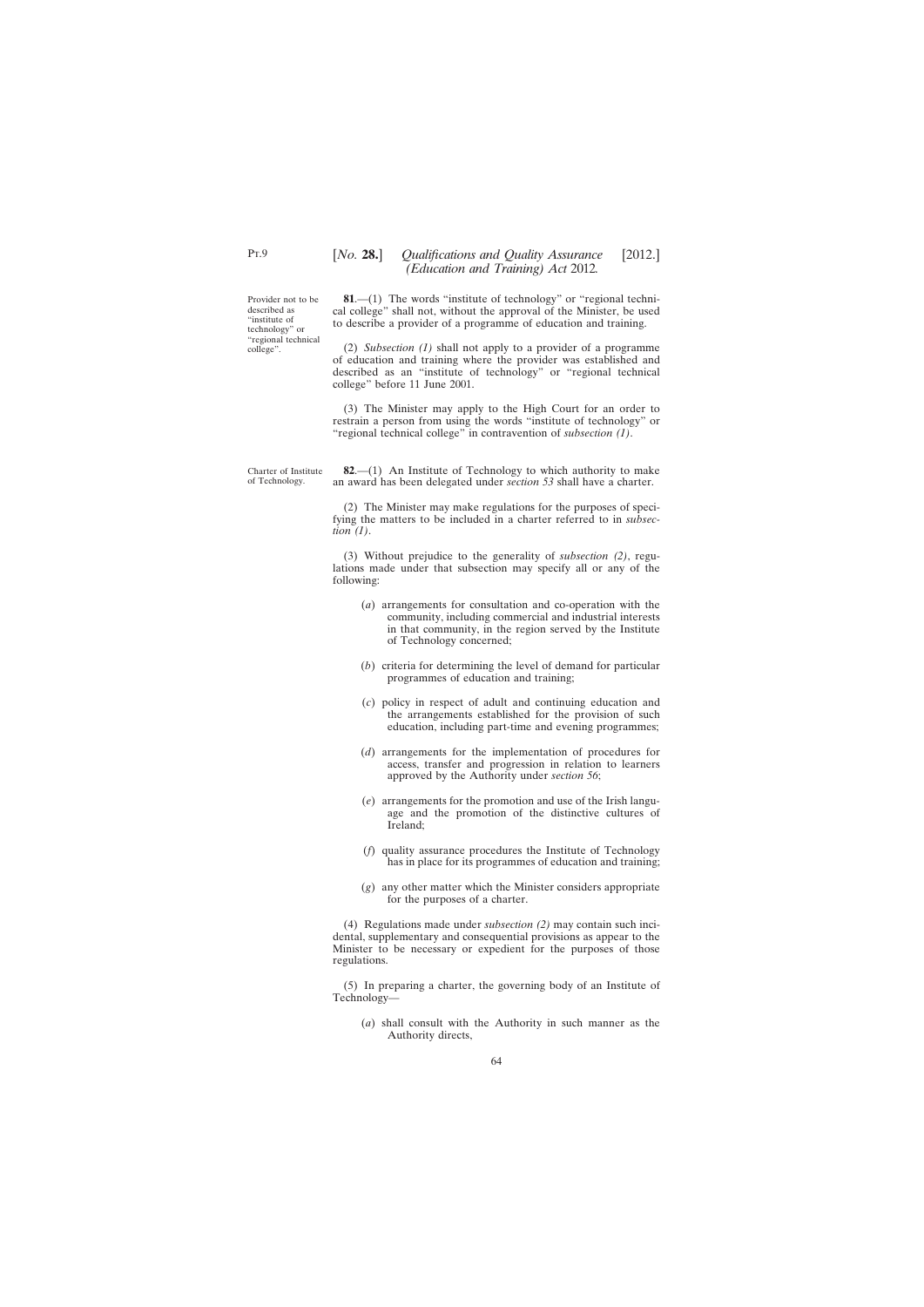- (*b*) shall consult, in such manner as the governing body thinks appropriate, with the academic council, the academic staff and other staff of the Institute, any recognised trade union or staff association, and any recognised student union or other student representative body, and
- (*c*) may consult with any other person which the governing body considers appropriate.

(6) The governing body of an Institute of Technology shall submit a draft of a charter to the Minister and request that the Minister recognise the charter.

(7) The Minister may, by order, recognise the charter submitted under *subsection (6)* where he or she is satisfied that the charter is not in conflict with this Act or with the Institutes of Technology Acts 1992 to 2006.

(8) An order made under *subsection (7)* shall be laid before each House of the Oireachtas as soon as may be after it is made and, if a resolution annulling the order is passed by either such House within the next 21 days on which that House has sat after the order is laid before it, the order shall be annulled accordingly, but without prejudice to the validity of anything previously done under the charter recognised by the order.

(9) The Minister shall consult with the relevant Institute of Technology before revoking an order made under *subsection (7)*.

**83.**—(1) A notice or other document that is required to be served Service of on or given to a person under this Act may be so served on or given documents.to the person in one of the following ways:

- (*a*) by delivering it to the person;
- (*b*) by leaving it at the address at which the person ordinarily resides or, if the person has given an address for service, at that address; or
- (*c*) by sending it by post in a prepaid registered letter to the address at which the person ordinarily resides or, if the person has given an address for service, to that address.

(2) Where the address at which a person ordinarily resides cannot be ascertained by reasonable inquiry and notice is required to be served on, or given to, the person in respect of any premises, the notice may be served by affixing it in a conspicuous position on or near the premises.

(3) Where the name of the person concerned cannot be ascertained by reasonable inquiry, a notice under this Act may be addressed to "the occupier", "the owner" or "the person in charge", as the case may be.

(4) *Subsection (2)* shall not apply to a notice that is required to be served on or given to—

65

- (*a*) the Authority,
- (*b*) the Minister, or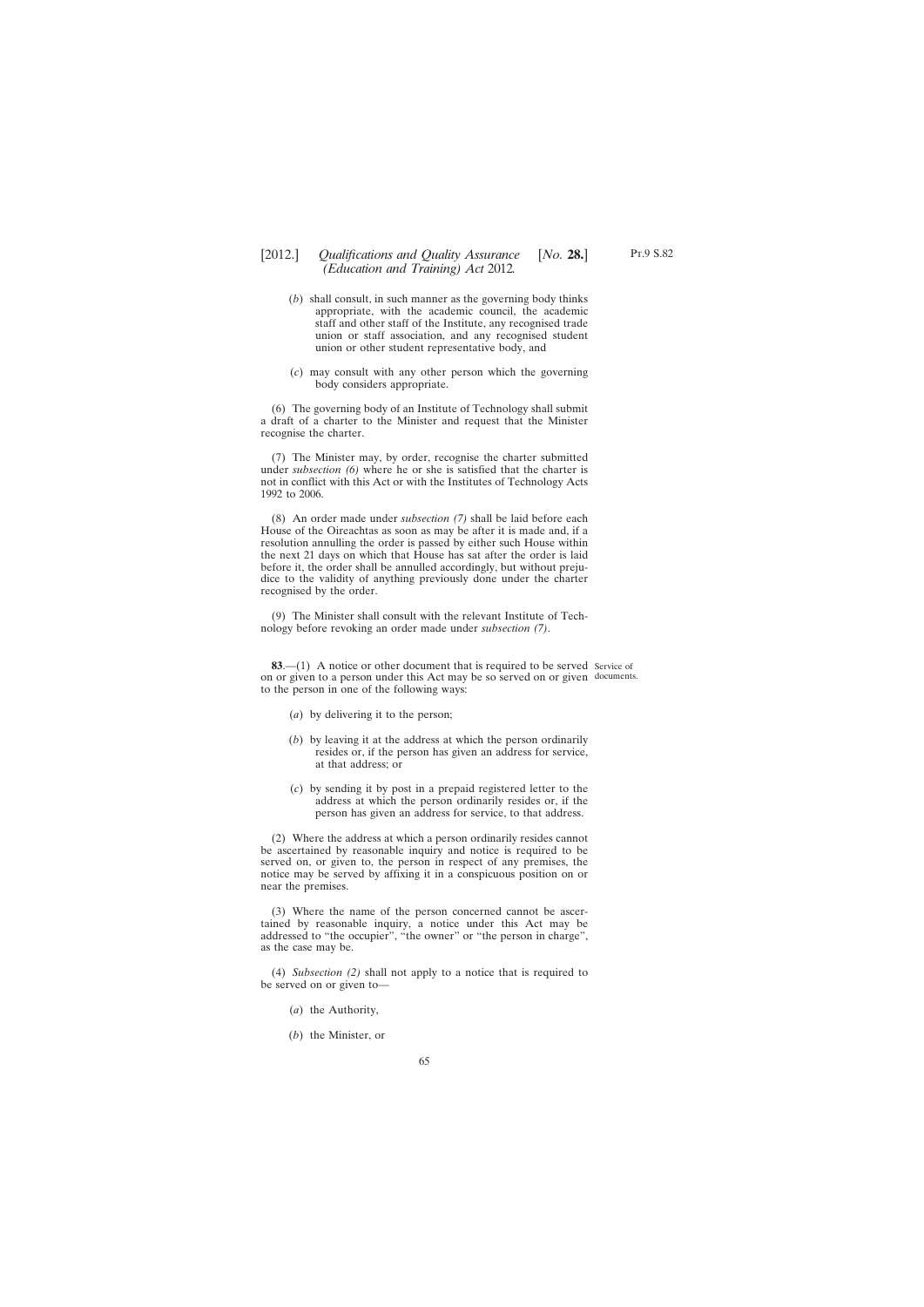(*c*) a learner under *section 67*.

(5) A person shall not at any time during the period of 3 months after a notice is affixed under *subsection (2)* remove, damage or deface the notice without lawful authority.

(6) A person who contravenes *subsection (5)* commits an offence.

(7) For the purpose of this section, a company shall be taken to be ordinarily resident at its registered office, and any other body corporate or unincorporated body of persons shall be taken to be ordinarily resident at its principal office or place of business.

### PART 10

### Transitional and Savings Provisions for Act of 1999 and Amendments of other Acts

Transitional and savings provision for Act of 1999.

**84**.—(1) Where a relevant provider, other than a previously established university, has established and agreed quality assurance procedures under section 18, 28, 39 or 42 of the Act of 1999, and those procedures were in force immediately before the coming into operation of *section 28*, then, on that coming into operation, those procedures shall continue in force as if they had been established under that section and this Act shall apply accordingly.

(2) Where a previously established university has established quality assurance procedures under section 35 of the Act of 1997, and those procedures were in force immediately before the coming into operation of *section 28*, then, on that coming into operation, those procedures shall continue in force as if they had been established under that section and this Act shall apply accordingly.

- (3) A review under—
	- (*a*) section 18(4), section 28(4), section 39(4) or section 42(4) of the Act of 1999, or
	- (*b*) section 35(4) of the Act of 1997,

which is in the process of being conducted, shall, on the coming into operation of *section 34*, be a review for the purposes of that section and this Act shall apply accordingly.

(4) Where a programme of education and training has been validated by the Further Education and Training Awards Council or the Higher Education and Training Awards Council under section 15 or 25 of the Act of 1999, as the case may be, and that validation has not been withdrawn before the coming into operation of *section 45*, then on that coming into operation—

- (*a*) the programme shall be taken to have been validated by the Authority under *section 45*, and
- (*b*) any conditions imposed under subsection (4) of section 15 or subsection (4) of section 25, of the Act of 1999, shall be taken to be conditions imposed under *section 45(2)*,

and this Act shall apply accordingly.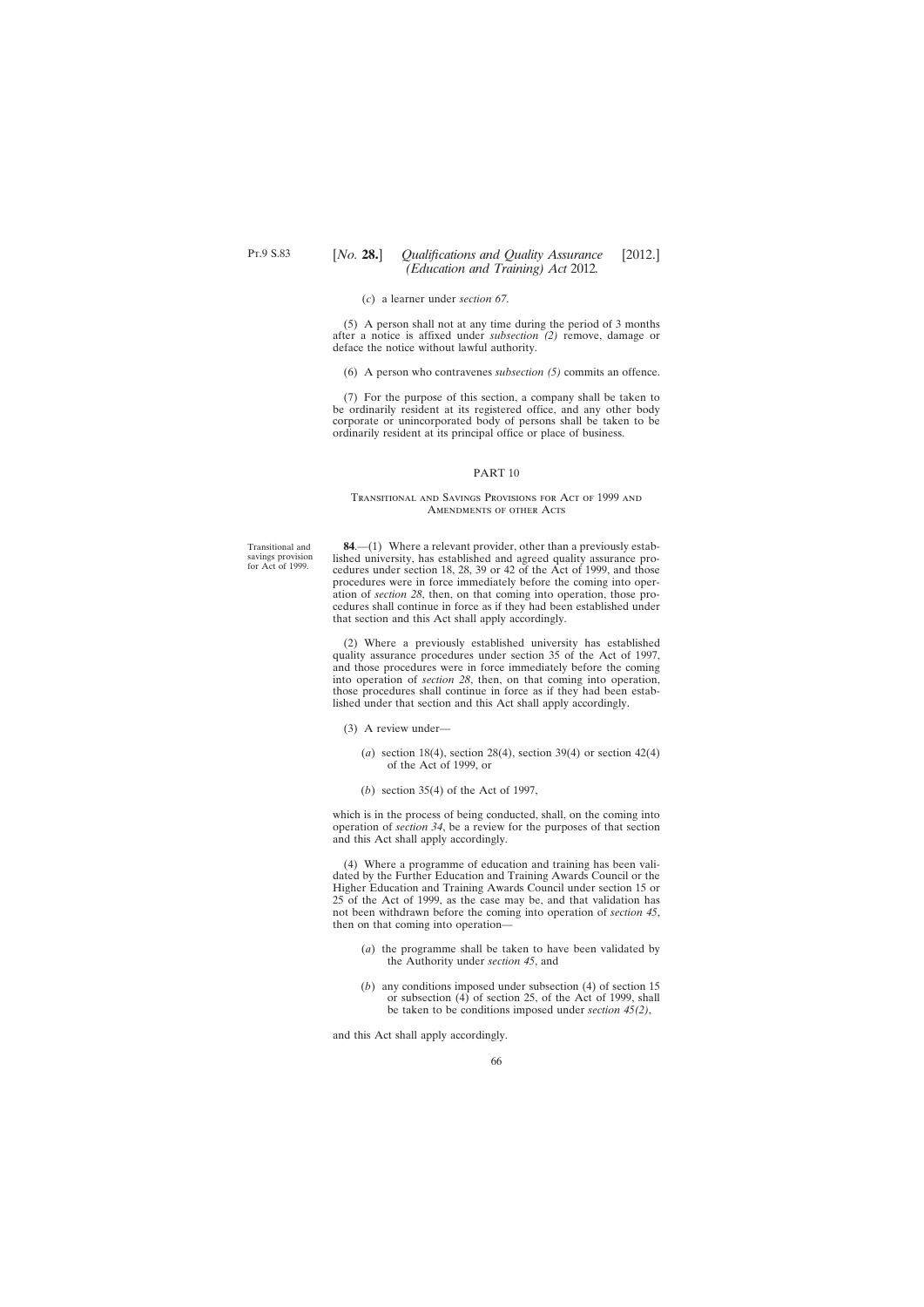(5) Where an application for validation of a programme of education and training has been made under section 15(1) or section 25(1) of the Act of 1999 but on the coming into operation of *section 44* no decision has been made by the Further Education and Training Awards Council or the Higher Education and Training Awards Council in respect of the application, that application shall continue under *section 44* and this Act shall apply accordingly.

(6) After the coming into operation of *section 44*, and until the Authority establishes the policies and criteria for the validation of programmes of education and training under that section, the policies and criteria for validation established under section  $14(1)(a)(ii)$ or section  $23(1)(a)(ii)$  of the Act of 1999, as the case may be, shall continue to apply in relation to an application for validation under *section 44*.

(7) A review under section 16 or 26 of the Act of 1999 which is in the process of being conducted, shall, on the coming into operation of *section 46*, be a review for the purposes of that section and this Act shall apply accordingly.

(8) A further education and training award made by the Further Education and Training Awards Council under section 14(1)(*c*) of the Act of 1999 before the coming into operation of *section 50* shall, on the coming into operation of that section, be taken to be an award made by the Authority under that section.

(9) A higher education and training award made by the Higher Education and Training Awards Council under section 23(1)(*c*) of the Act of 1999 before the coming into operation of *section 50* shall, on the coming into operation of that section, be taken to be an award made by the Authority under that section.

(10) After the coming into operation of *section 50*, and until the Authority in accordance with *section 49(1)* determines the standards of knowledge, skill or competence to be acquired, and where appropriate, demonstrated, by a learner before an award may be made by the Authority or by a provider to whom authority to make an award has been delegated, standards of knowledge, skill or competence to be acquired by a learner determined under section 14(1)(*b*) or section  $23(1)(b)$  of the Act of 1999, as the case may be, shall continue to apply before an award may be made by the Authority under *section 50* or by a provider to whom authority to make an award has been delegated.

(11) After the coming into operation of *section 50*, and until the Authority in accordance with *subsection (1)* of that section establishes policies and criteria for the making of awards by the Authority and a provider to whom authority to make an award has been delegated, policies and criteria for the making of awards established under section  $14(1)(a)(i)$  or  $23(1)(a)(i)$  of the Act of 1999, as the case may be, shall continue to apply to the making of an award by the Authority under *section 50*.

(12) Where authority to make a further education and training award or a higher education and training award has been delegated to a provider under section 19(5) or 29(5) of the Act of 1999 and—

(*a*) the authority has not been withdrawn under section 20 or section 30 of that Act as the case may be, or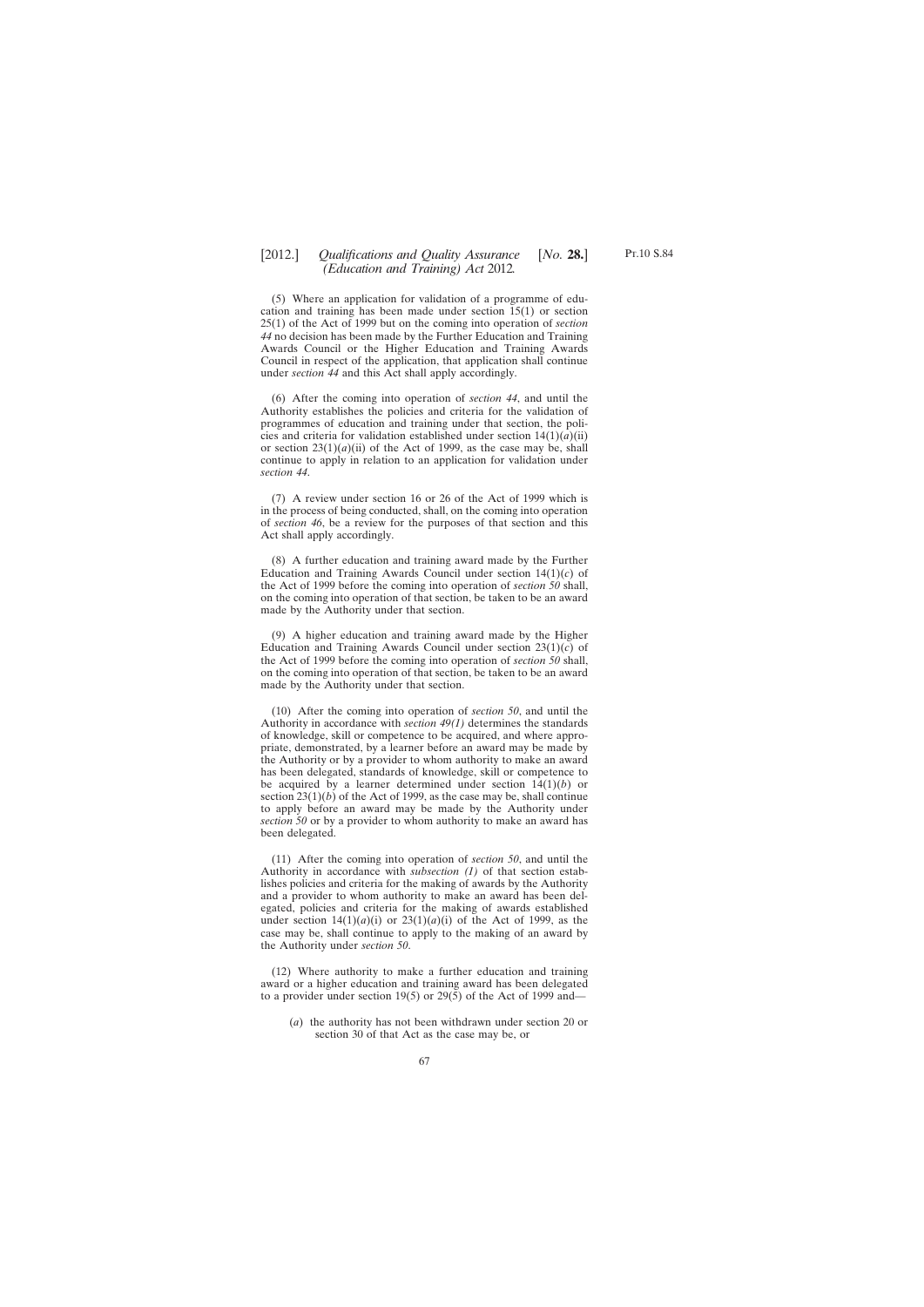(*b*) a decision to withdraw the authority has been overturned by the National Qualifications Authority of Ireland on appeal under the Act of 1999,

before the coming into operation of *section 53*, then, on that commencement—

- (i) that authority shall be taken to have been delegated under *section 53*,
- (ii) any conditions imposed under section 19, other than conditions referred to in paragraphs (*a*) to (*d*) of subsection (6) of that section, or section 29, other than conditions referred to in paragraphs (*a*) to (*d*) of subsection (6) of that section, of the Act of 1999 shall be taken to be conditions imposed by the Authority under *section 53(4)(b)*, and
- (iii) any conditions referred to in paragraphs (*a*) to (*d*) of subsection (6) of section 19, or in paragraphs (*a*) to (*d*) of subsection (6) of section 29, of the Act of 1999, shall be taken to be conditions imposed by the Authority under *section 53(4)(a)*,

and this Act shall apply accordingly.

(13) Where a request has been made under section 19(1) or section 29(1) of the Act of 1999 for delegated authority to make an award but on the coming into operation of *section 52* no decision has been made by the Further Education and Training Awards Council or the Higher Education and Training Awards Council in respect of that request, that request shall be taken to be a request under *section 52* and this Act shall apply accordingly.

(14) After the coming into operation of *section 53*, and until the Authority establishes procedures and criteria for the determination of a request for delegation of authority to make an education and training award, then—

- (*a*) procedures agreed under section 19(4) and criteria determined under section 19(3) of the Act of 1999 shall apply to a request by a provider specified in *paragraph (b)*, *(c)* or *(d)* of *section 52(2)*, and
- (*b*) procedures agreed under section 29(4) and criteria determined under section 29(3) of the Act of 1999 shall apply to a request by a provider specified in *paragraph (a)* of *section 52(2)*,

except in so far as the procedures agreed under section 19(4) or 29(4), or the criteria determined under section 19(3) or 29(3), of the Act of 1999 may be inconsistent with this Act.

(15) After the coming into operation of *section 56*, and until the Authority establishes policies and criteria for access, transfer and progression of learners, a provider to whom that section applies shall establish procedures for access, transfer and progression of learners under *subsection (2)* of that section, in accordance with procedures established by the National Qualifications Authority of Ireland under section  $8(2)(d)$  of the Act of 1999.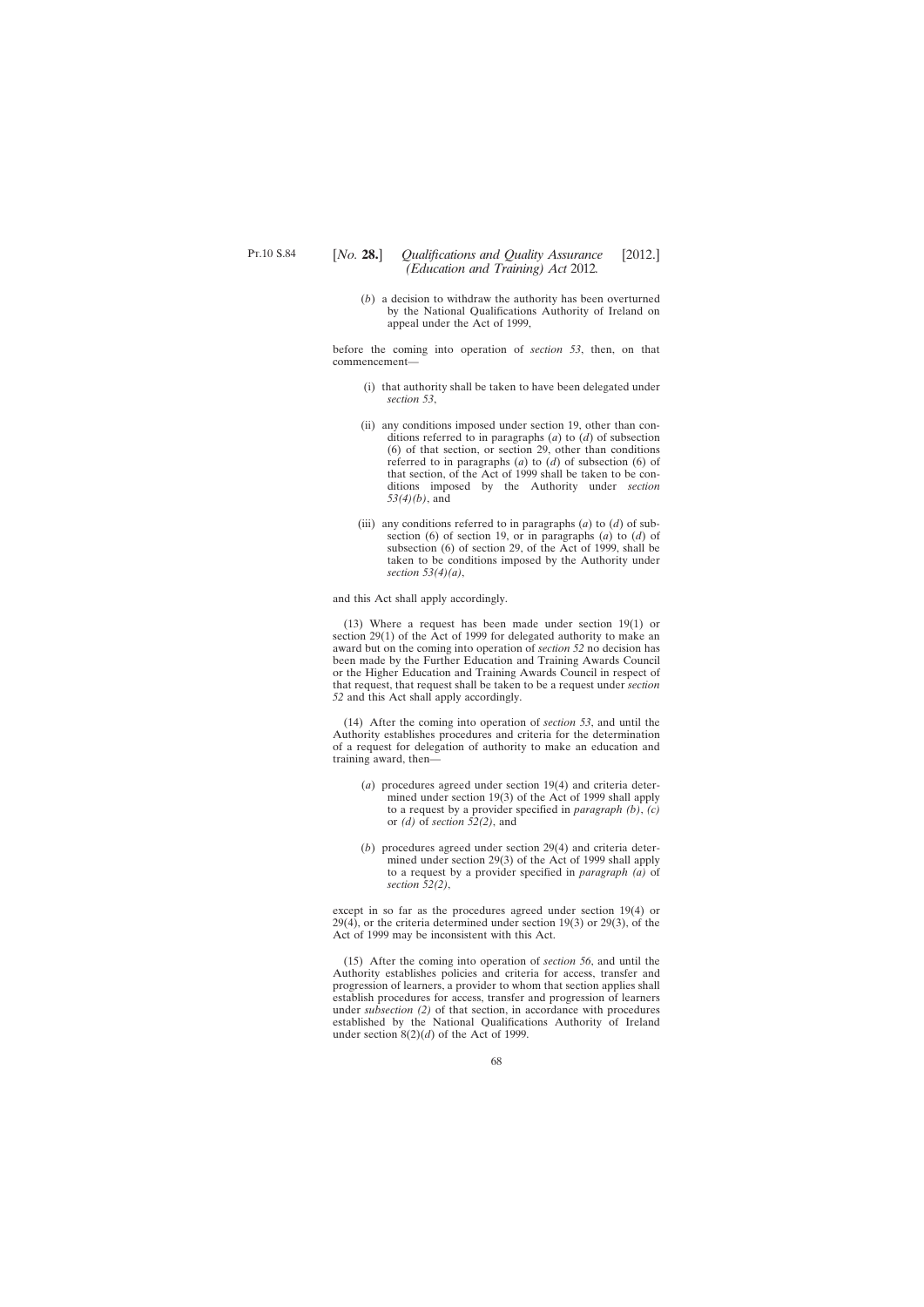(16) A review under section 20 or 30 of the Act of 1999 which is in the process of being conducted, shall, on the coming into operation of *section 54* be a review for the purposes of that section and this Act shall apply accordingly.

(17) After the coming into operation of *section 54*, and until the Authority establishes procedures for review under that section, procedures for review established under section 20(4) or under section 30(4) of the Act of 1999, as the case may be, shall apply to a review under *section 54*.

(18) A charter recognised under section 31 of the Act of 1999 that was in force immediately before the coming into operation of *section 82* shall be, on the coming into operation of that section, in so far as the charter does not conflict with this Act or the Institutes of Technology Acts 1992 to 2006, a charter recognised under *section 82* and this Act shall apply accordingly.

**85.**—(1) Notwithstanding the repeal of sections 17, 20, 27 and 30 Transition for of the Act of 1999 by *section 6(1)* an appeal commenced but not appeals under Act determined under—

of 1999.

- (*a*) section 17(1),
- (*b*) section 20(4),
- (*c*) section 27(1), or
- (*d*) section 30(4),

of the Act of 1999 shall, upon the repeal of those provisions, be continued under the Act of 1999 as if those provisions had not been repealed.

- (2) Notwithstanding *section 71*
	- (*a*) the National Qualifications Authority of Ireland shall continue in being for the purpose only of determining an appeal referred to in *subsection (1)*, and
	- (*b*) the Further Education and Training Awards Council and the Higher Education and Training Awards Council shall continue in being for the purpose only of performing any function conferred on either of them by or under the Act of 1999 in relation to such an appeal.

(3) A decision of the National Qualifications Authority of Ireland upon the determination of an appeal referred to in *subsection (1)* shall take effect as if that decision were a decision of an Appeals Board under *section 69* and this Act shall apply accordingly.

**86**.—Each provision specified in *column 3* of *Schedule 3* of each Amendments of Act specified in *column* 2 of that Schedule is amended in the manner other Acts. specified in *column 4* opposite the mention of that provision.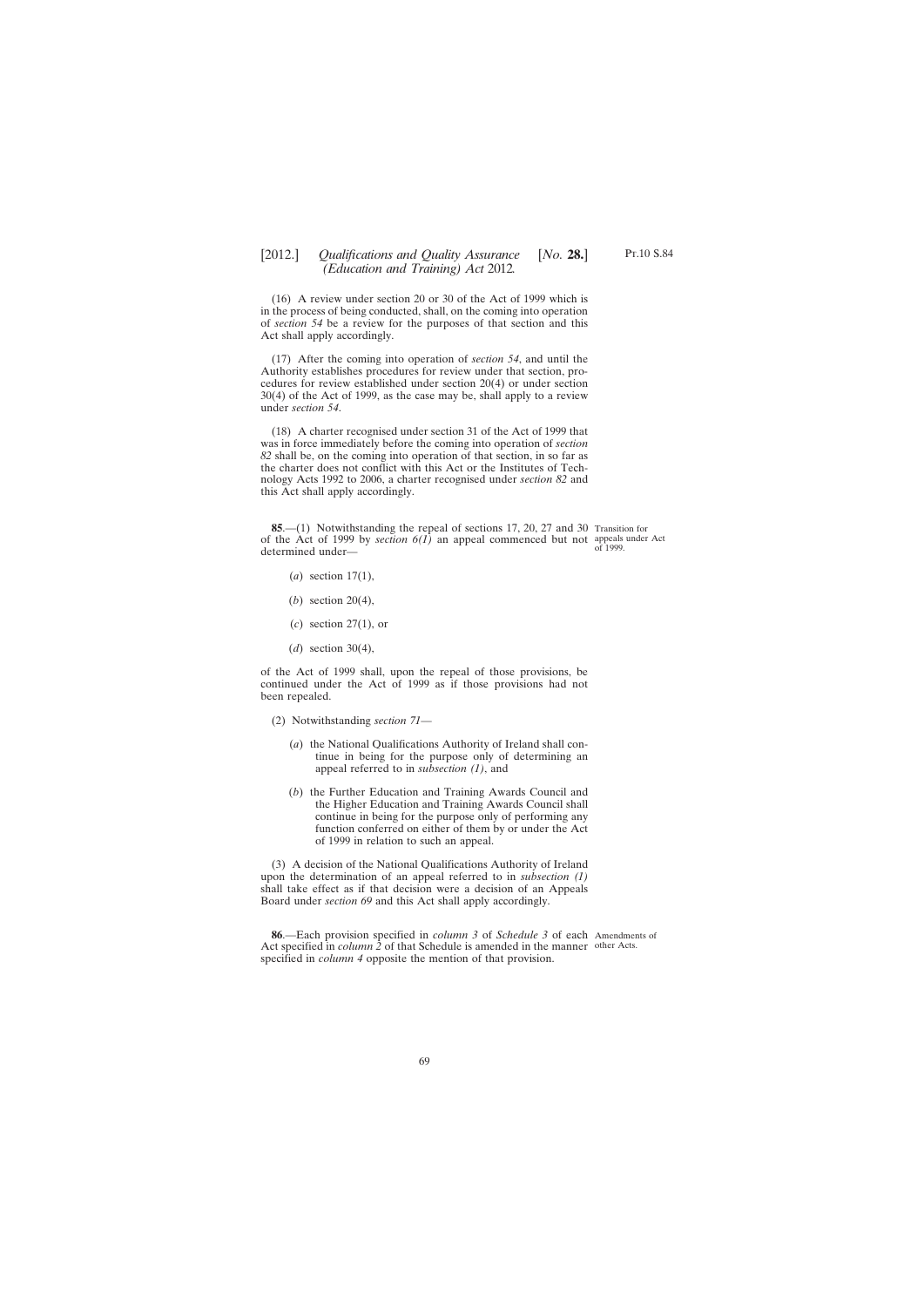*Section 8*.

#### SCHEDULE 1

Qualifications and Quality Assurance Authority of Ireland

1. (1) The Authority shall be a body corporate with perpetual succession and an official seal and shall have power to sue, and may be sued, in its corporate name, and shall, with the consent of the Minister and the Minister for Public Expenditure and Reform, have power to acquire, hold and dispose of land or an interest in land, and shall have power to acquire, hold and dispose of any other property.

(2) The seal of the Authority shall be authenticated by—

- (*a*) the signatures of 2 members of the Authority, or
- (*b*) the signatures of a member of the Authority and a member of the staff of the Authority,

authorised by the Authority to act in that behalf.

(3) Judicial notice shall be taken of the seal of the Authority and any document purporting to be an instrument made by, and sealed with the seal of, the Authority shall, unless the contrary is shown, be received in evidence and taken to be such an instrument without further proof.

2. (1) The Authority shall consist of 10 members including the chief executive.

(2) The members of the Authority, other than the chief executive, shall be appointed by the Minister.

(3) The Minister shall, in appointing the members of the Authority, ensure that the members are persons who have experience of, and expertise in relation to, the functions of the Authority, and shall include among those members—

- (*a*) at least one person who has international experience related to those functions, and
- (*b*) at least 2 people who are representatives of learners, one of whom shall be a person nominated by the body known as the Union of Students in Ireland.

(4) The Minister shall, in so far as is practicable, endeavour to ensure that among the members of the Authority there is an equitable balance between men and women.

(5) The Minister shall appoint a chairperson of the Authority from among the members of the Authority, other than the chief executive.

(6) A member of the Authority, other than the chief executive, shall hold office for such period as the Minister determines, but the period shall not exceed 5 years from the date of the member's appointment.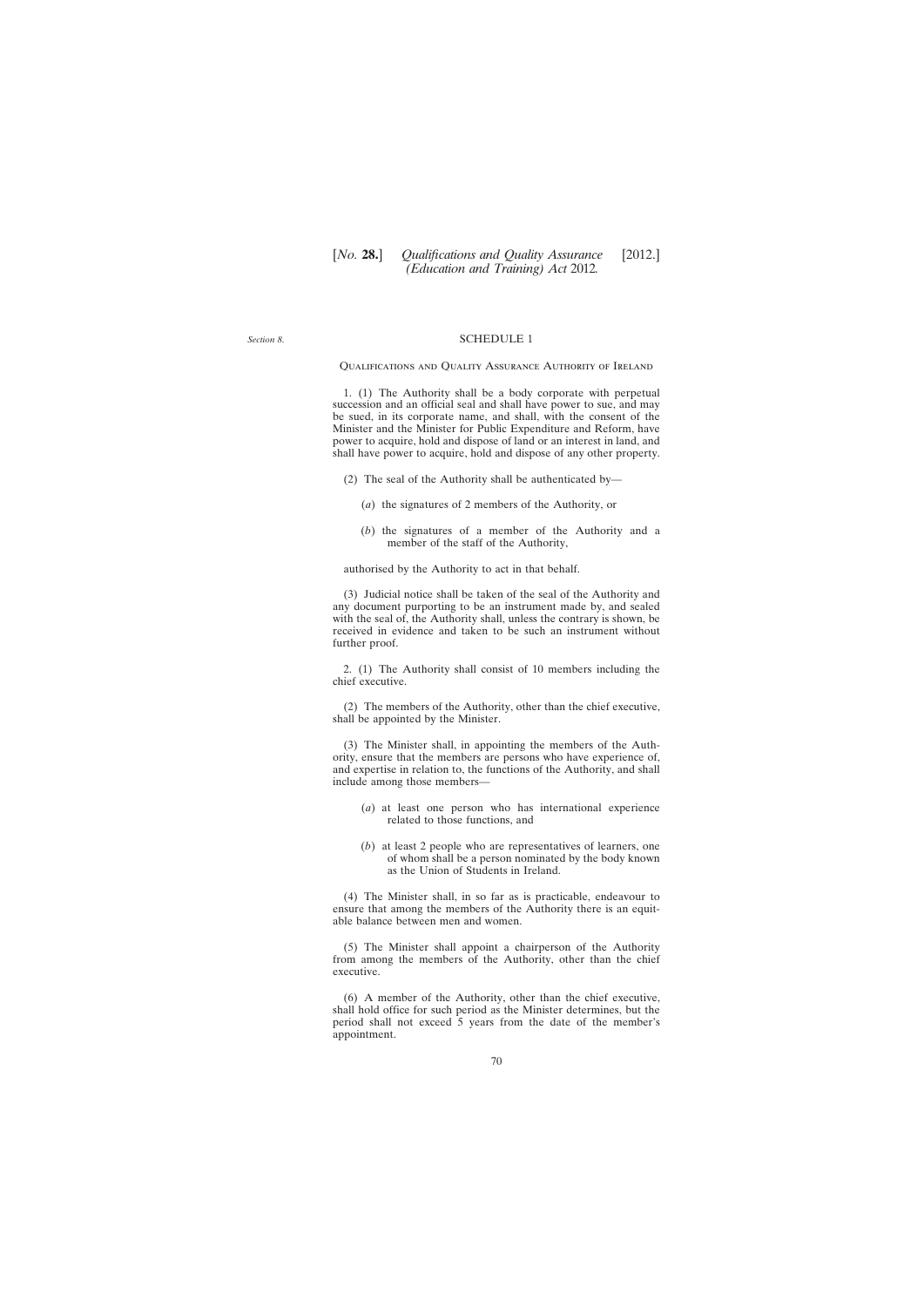(7) Subject to *subparagraph (8)*, a member of the Authority whose term of office expires under *subparagraph (6)* is eligible for reappointment to the Authority.

(8) A person who is reappointed to the Authority in accordance with *subparagraph (7)* shall not hold office for periods the aggregate of which exceeds 10 years.

(9) Each member of the Authority, other than the chief executive, shall act on a part time basis.

3. (1) A member of the Authority, other than the chief executive, holds office upon such terms and conditions (including terms and conditions relating to remuneration, allowances or expenses) as may be determined by the Minister, with the consent of the Minister for Public Expenditure and Reform.

(2) A member of the Authority, other than the chief executive, shall be paid by the Authority such allowances or expenses as the Minister determines, with the approval of the Minister for Public Expenditure and Reform.

4. (1) A member of the Authority, other than the chief executive, may resign from office by giving notice in writing to the Minister of his or her resignation and the resignation shall take effect on the day on which the Minister receives the notice.

(2) Where the chairperson of the Authority resigns as chairperson he or she shall at the same time cease to be a member of the Authority.

(3) The Minister may at any time remove from office a member of the Authority if, in the opinion of the Minister—

- (*a*) the member has become incapable through ill-health of performing his or her functions,
- (*b*) the member has committed stated misbehaviour, or
- (*c*) the removal of the member appears to the Minister to be necessary for the effective performance by the Authority of its functions.

(4) A member of the Authority shall cease to be qualified for office and shall cease to hold office if he or she—

- (*a*) is adjudicated bankrupt,
- (*b*) makes a composition or arrangement with creditors,
- (*c*) is sentenced by a court of competent jurisdiction to a term of imprisonment,
- (*d*) is convicted of any indictable offence in relation to a company,
- (*e*) is convicted of an offence involving fraud or dishonesty,
- (*f*) is the subject of an order under section 160 of the Companies Act 1990, or
- (*g*) is removed from office pursuant to *paragraph 10(6).*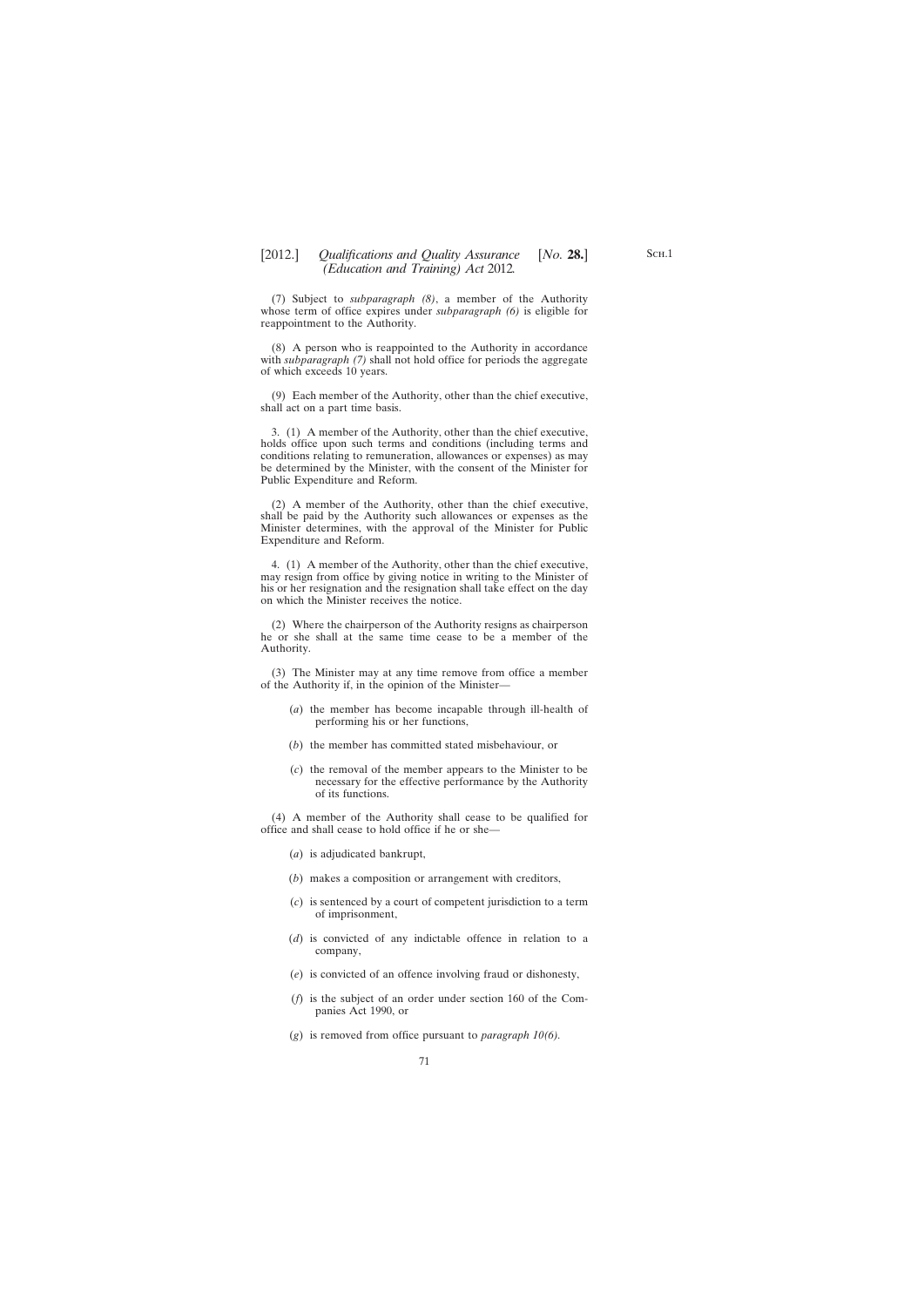5. (1) If a member of the Authority, other than the chief executive, dies, resigns, ceases to be qualified for or ceases to hold office or is removed from office for any reason, the Minister may appoint a person to be a member of the Authority to fill the casual vacancy so occasioned.

(2) A person appointed to be a member of the Authority pursuant to *subparagraph (1)*—

- (*a*) holds office for so much of the term of office of the member who occasioned the casual vacancy concerned as remains unexpired at the date of the appointment, and
- (*b*) is eligible for reappointment as a member of the Authority on the expiry of that term of office.

6. (1) The Authority shall hold at least 4 meetings in any 12 month period and such and so many additional meetings as may be necessary, as determined by the chairperson, for the due fulfilment of its functions.

(2) The Minister shall fix the date, time and place of the first meeting of the Authority.

(3) The chairperson shall convene a meeting of the Authority when requested to do so by not less than the number of members which constitute a quorum.

(4) The quorum for a meeting of the Authority shall, unless the Minister otherwise directs, be 5.

- (5) At a meeting of the Authority—
	- (*a*) the chairperson of the Authority shall, if present, be the chairperson of the meeting, or
	- (*b*) if and so long as the chairperson of the Authority is not present or if that office is vacant, the other members of the Authority who are present shall choose one of their number to be chairperson of the meeting.

(6) Every question at a meeting of the Authority shall be determined by a majority of the votes of the members of the Authority present and voting on the question, and, in the case of an equal division of votes, the chairperson shall have a second or casting vote.

(7) Subject to *subparagraph (4)*, the Authority may act notwithstanding one or more vacancies among its members.

(8) Subject to the provisions of this Act, the Authority shall regulate its procedure (including procedure for electronic meetings).

(9) The Authority may hold or continue a meeting by the use of any means of communication by which all the members can hear and be heard at the same time (in this Schedule referred to as an "electronic meeting").

(10) A member of the Authority who participates in an electronic meeting is taken for all purposes to have been present at the meeting.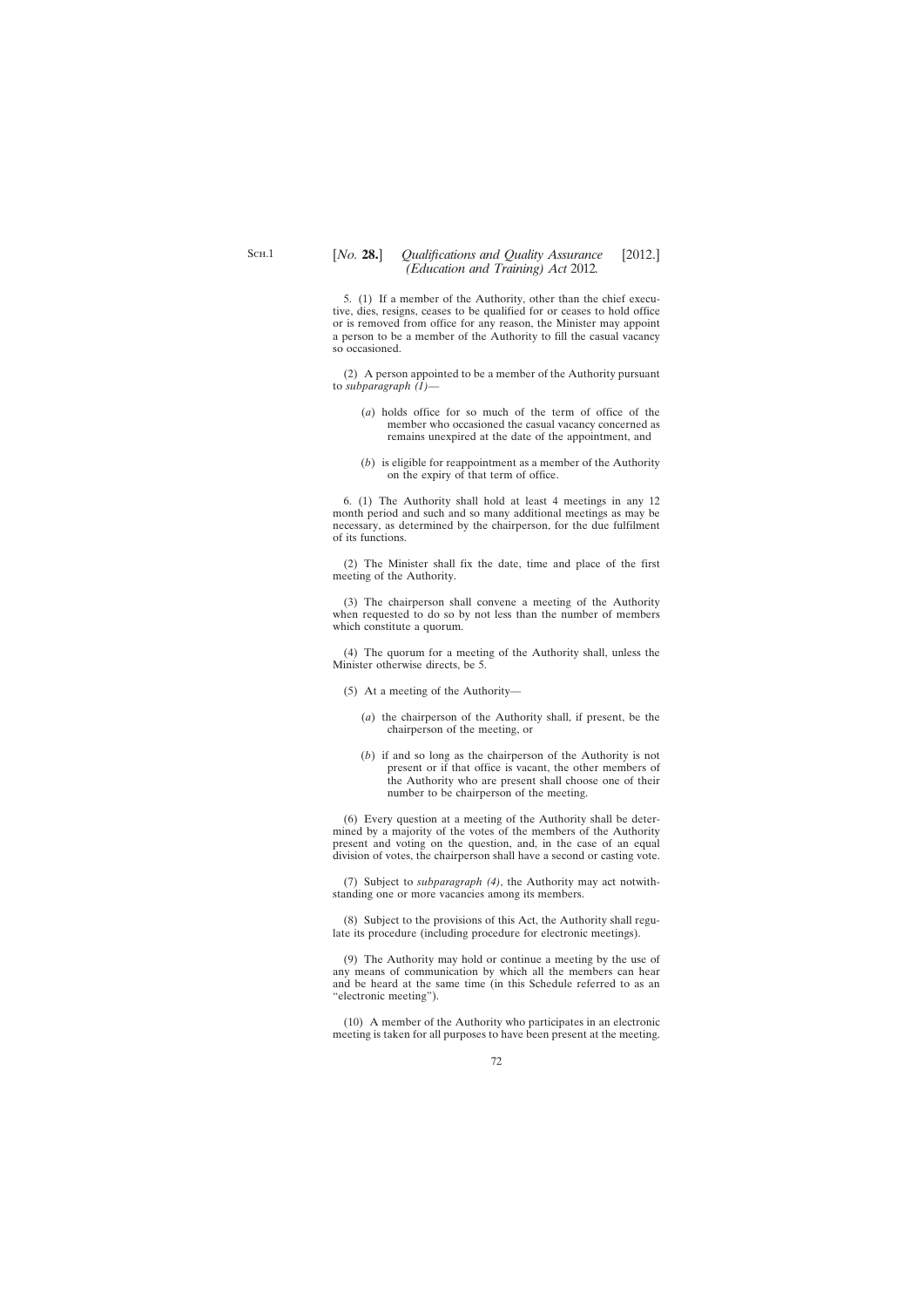## [2012.] [ *Qualifications and Quality Assurance No.* **28.**] *(Education and Training) Act* 2012*.*

7. (1) The Authority may establish committees, consisting wholly or partly of persons who are either members of, or members of the staff of, the Authority, to—

- (*a*) assist and advise it in relation to the performance of any or all of its functions, and
- (*b*) perform such functions of the Authority as may stand delegated to those committees under *paragraph 8*.

(2) In appointing members of a committee established under this paragraph, the Authority shall have regard to—

- (*a*) the range of qualifications and experience necessary for the proper and effective discharge of the functions of the committee, and
- (*b*) the desirability of there being an appropriate balance between men and women on the committee.

(3) The Authority may pay to members of a committee established under this paragraph such allowances or expenses (if any) incurred by them as the Authority may, with the consent of the Minister and the Minister for Public Expenditure and Reform, determine.

(4) The Authority may remove a member of a committee established under this paragraph from the committee at any time.

(5) The acts of a committee shall be subject to confirmation by the Authority, unless the Authority otherwise determines.

(6) A committee established under this paragraph may regulate, by standing orders or otherwise, its procedure and business.

(7) The Authority may appoint a person to be chairperson of a committee established under this paragraph.

(8) A committee shall provide the Authority with such information as the Authority may from time to time require, in respect of the committee's activities and operations, for the purposes of the performance by the Authority of its functions.

(9) The Authority may at any time dissolve a committee established under this paragraph.

8. The Authority may, with the consent of the Minister, delegate one or more of its functions as it considers appropriate to a committee established under *paragraph 7*.

9. (1) Where a member of the Authority is—

- (*a*) nominated as a member of Seanad Éireann,
- (*b*) elected as a member of either House of the Oireachtas or to be a representative in the European Parliament, or
- (*c*) regarded pursuant to Part XIII of the Second Schedule to the European Parliament Elections Act 1997 as having been elected to that Parliament,

he or she shall thereupon cease to be a member of the Authority.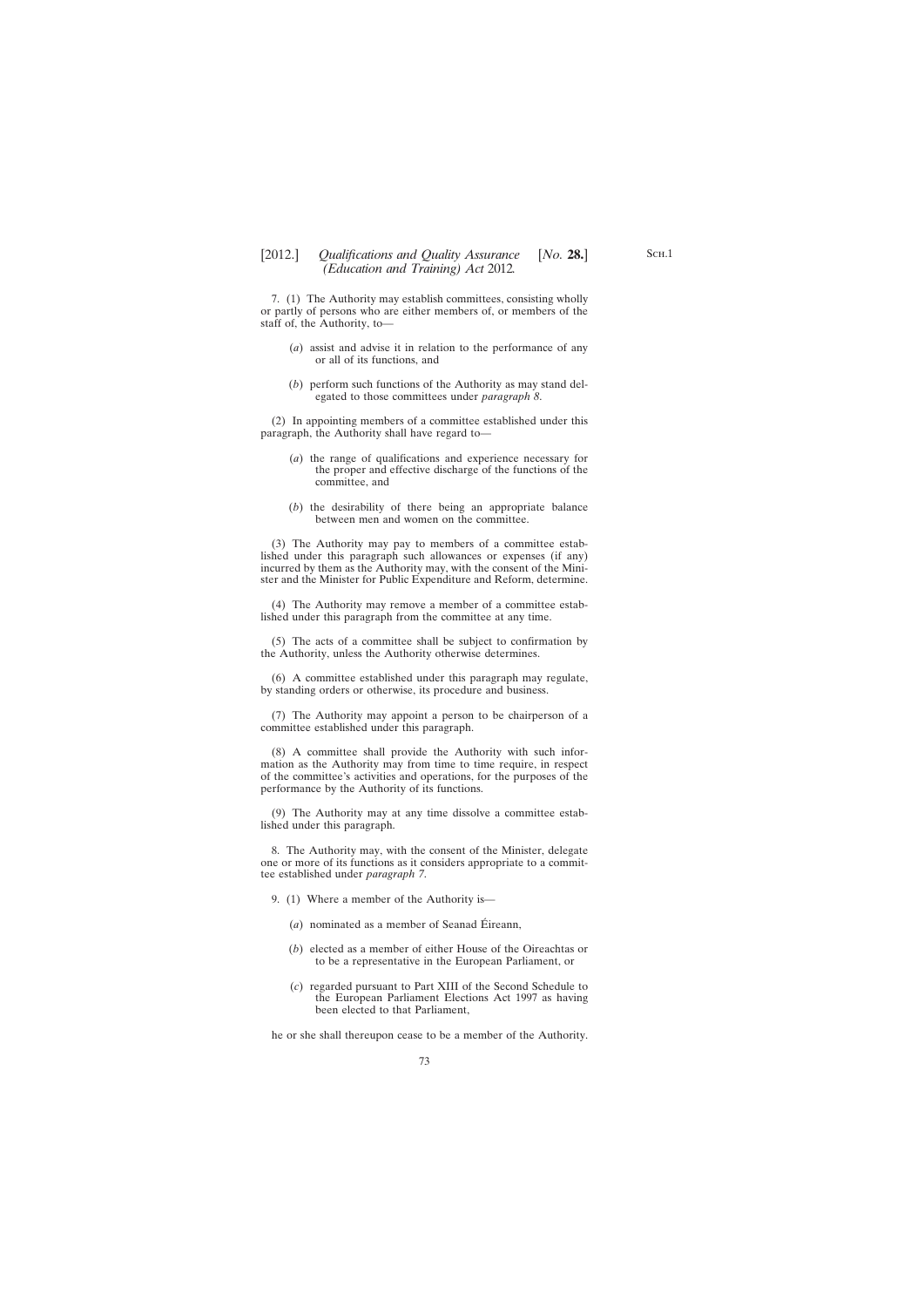- (2) Where a member of the staff of the Authority is—
	- (*a*) nominated as a member of Seanad Éireann,
	- (*b*) elected as a member of either House of the Oireachtas or to be a representative in the European Parliament, or
	- (*c*) regarded pursuant to Part XIII of the Second Schedule to the European Parliament Elections Act 1997 as having been elected to that Parliament,

he or she shall thereupon stand seconded from employment by the Authority and shall not be paid by, or be entitled to receive from, the Authority any remuneration or allowances in respect of the period commencing on that nomination or election or when he or she is so regarded as having been so elected (as the case may be) and ending when he or she ceases to be a member of either such House or a representative in that Parliament.

(3) A period of secondment under *subparagraph (2)* shall not, for the purposes of any superannuation benefit, be reckoned as service with the Authority.

(4) A person who is for the time being entitled under the Standing Orders of either House of the Oireachtas to sit in that House or who is a representative in the European Parliament shall be disqualified, while he or she is so entitled or is such a representative, from being a member of the Authority, a member of a committee established under *paragraph 7* or a member of the staff of the Authority.

10. (1) *Subparagraph (2)* applies where at a meeting of the Authority any of the following matters arise, namely—

- (*a*) an arrangement to which the Authority is a party,
- (*b*) an arrangement to which the Authority proposes to become a party,
- (*c*) a contract or other agreement with the Authority, or
- (*d*) a proposed contract or other agreement with the Authority.

(2) Any member of the Authority present at the meeting referred to in *subparagraph (1)* who has a pecuniary interest or other beneficial interest in, or material to, the matter concerned shall—

- (*a*) disclose to the Authority at the meeting the fact of that interest and its nature,
- (*b*) not influence (or seek to influence) a decision to be made in relation to the matter,
- (*c*) absent himself or herself from the meeting or that part of the meeting during which the matter is being discussed,
- (*d*) take no part in any deliberation of the Authority relating to the matter, and
- (*e*) not vote on a decision relating to the matter.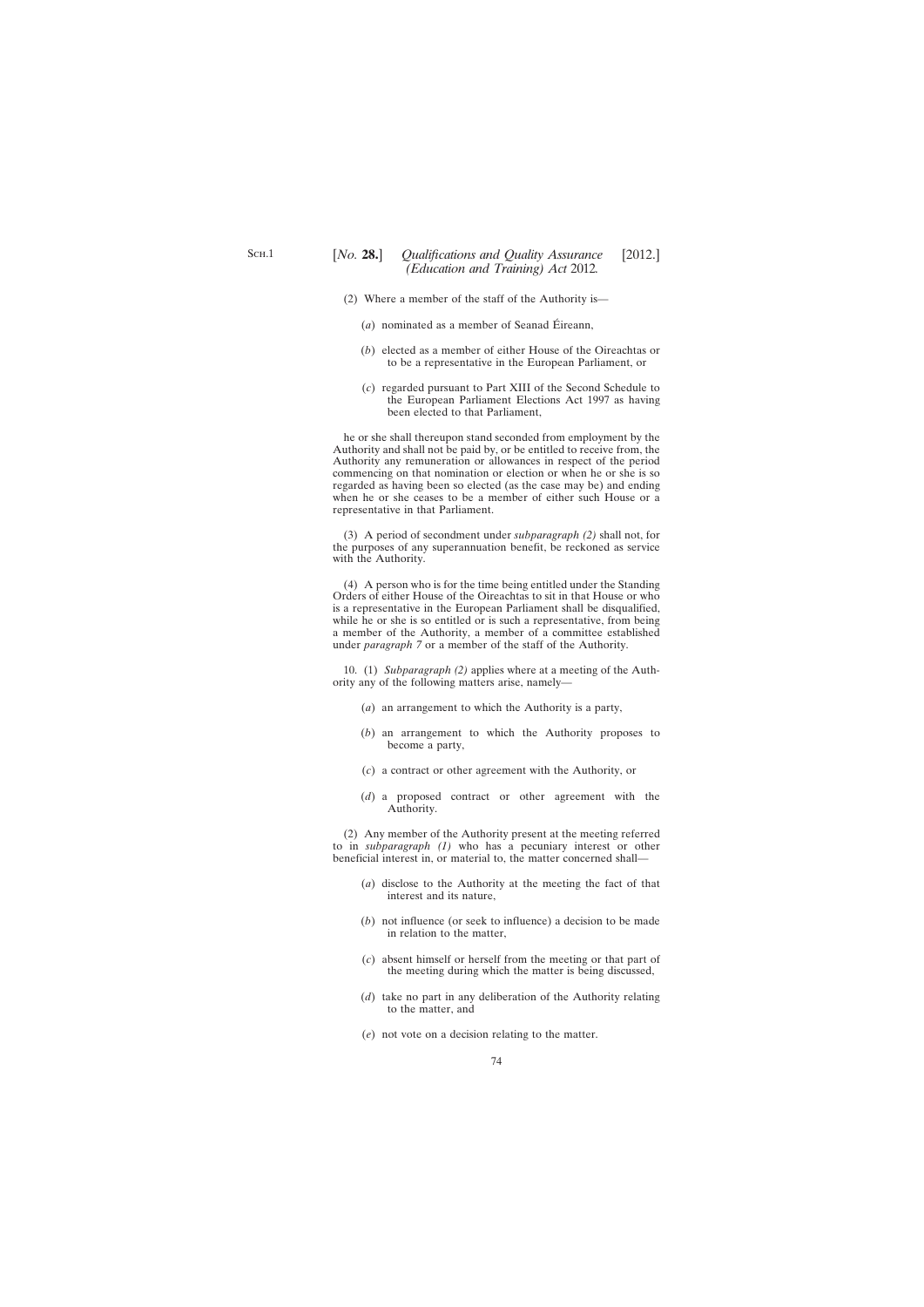(3) Where an interest is disclosed pursuant to this paragraph, the disclosure shall be recorded in the minutes of the meeting concerned and, for so long as the matter to which the disclosure relates is being dealt with by the meeting, the member of the Authority by whom the disclosure is made shall not be counted in the quorum for the meeting.

(4) Where at a meeting of the Authority a question arises as to whether or not a course of conduct, if pursued by a member of the Authority, would constitute a failure by him or her to comply with the requirements of *subparagraph (2)*, the question may, subject to *subparagraph (5)*, be determined by the chairperson of the meeting, whose decision shall be final, and where the question is so determined, particulars of the determination shall be recorded in the minutes of the meeting.

(5) Where, at a meeting of the Authority, the chairperson of the meeting is the member in respect of whom a question to which *subparagraph (4)* applies falls to be determined, then the other members of the Authority attending the meeting shall choose one of their number to be chairperson of the meeting for the purpose of determining the question concerned.

(6) Where the Minister is satisfied that a member of the Authority has contravened *subparagraph (2)*, the Minister may, if he or she thinks appropriate, remove that member from office.

11. *Subparagraphs (1)* to *(5)* of *paragraph 10* shall apply to a member of a committee established under *paragraph 7* where the member is not also a member of the Authority and for the purposes of that application—

- (*a*) a reference to a member of the Authority shall be construed as reference to a member of the committee,
- (*b*) a reference to the Authority shall be construed as reference to the committee.

12. (1) Where a member of the staff of the Authority, otherwise than in his or her capacity as such a member, has a pecuniary interest or other beneficial interest in, or material to, any contract, agreement or arrangement, or proposed contract, agreement or arrangement, to which the Authority is a party, that person shall—

- (*a*) disclose to the Authority his or her interest and the nature thereof,
- (*b*) take no part in the negotiation of the contract, agreement or arrangement or in any deliberation by the Authority or members of the staff of the Authority or committee, as the case may be, in relation to it, or
- (*c*) not influence (or seek to influence) a decision to be made, or make any recommendation, in relation to the contract, agreement or arrangement.

(2) A reference in *subparagraph (1)* to a contract does not include a contract or proposed contract of employment of a member of the staff of the Authority.

(3) Where a member of the staff of the Authority contravenes this paragraph the Authority may—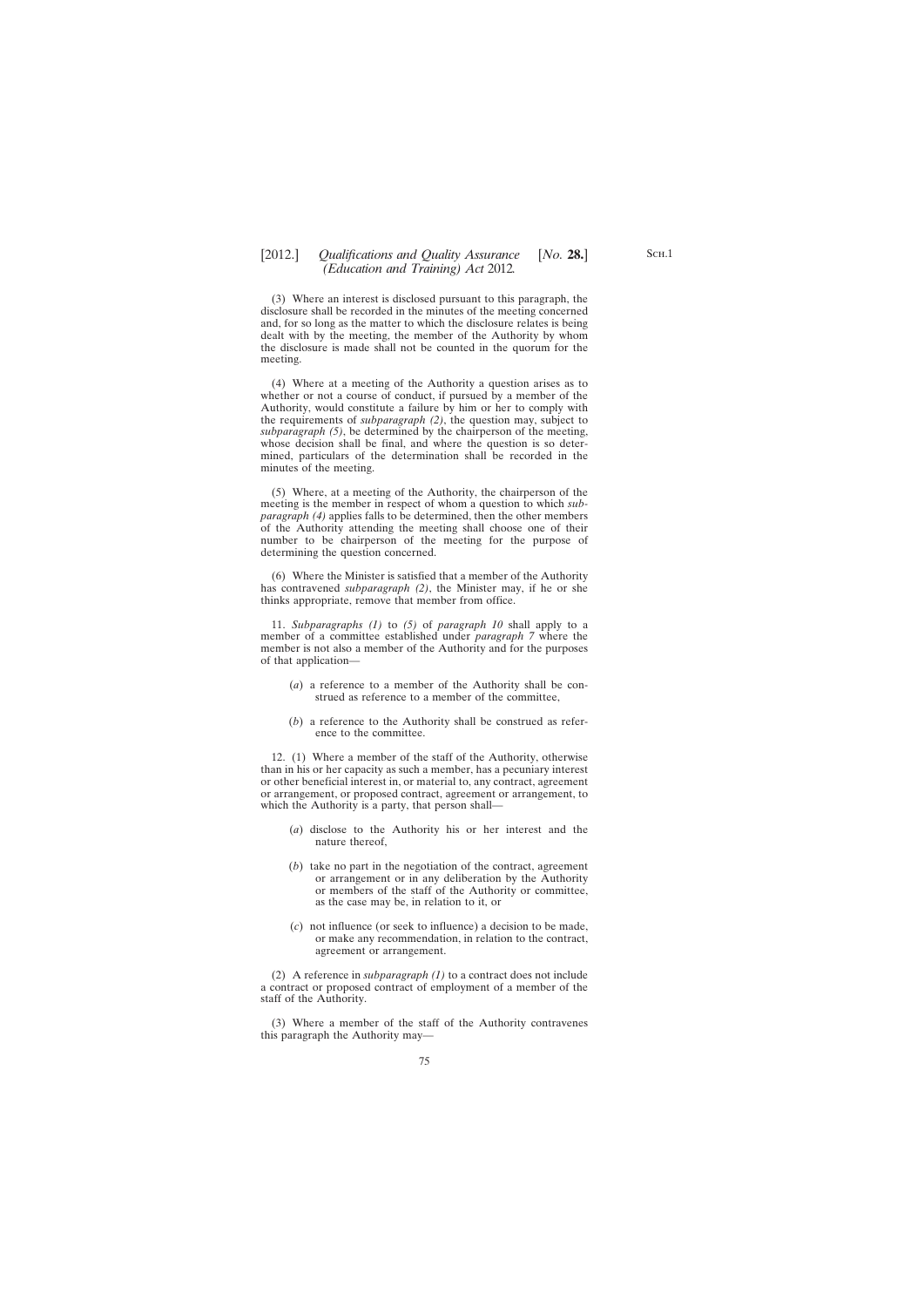- (*a*) make any alterations to the member's terms and conditions of employment it considers appropriate, or
- (*b*) terminate the member's contract of employment.

13. (1) A person shall not disclose confidential information obtained by him or her while performing functions as—

- (*a*) a member, or member of the staff of, or an adviser or consultant to, the Authority, or a member of the staff of such an adviser or consultant, or
- (*b*) a member of a committee established under *paragraph 7*,

unless he or she is authorised by the Authority to so do.

(2) A person who contravenes *subparagraph (1)* commits an offence.

(3) Nothing in this paragraph shall prevent the disclosure of information—

- (*a*) in a report made to the Authority,
- (*b*) by or on behalf of the Authority to the Minister,
- (*c*) by a member of the Authority to the Minister, or
- (*d*) by a person in the circumstances referred to in section 35(2) of the Ethics in Public Office Act 1995.
- (4) In this paragraph "confidential information" includes—
	- (*a*) information that is expressed by the Authority to be confidential either as regards particular information or as regards information of a particular class or description, and
	- (*b*) proposals of a commercial nature or tenders submitted to the Authority by contractors, consultants or any other person.

76

S<sub>CH.1</sub>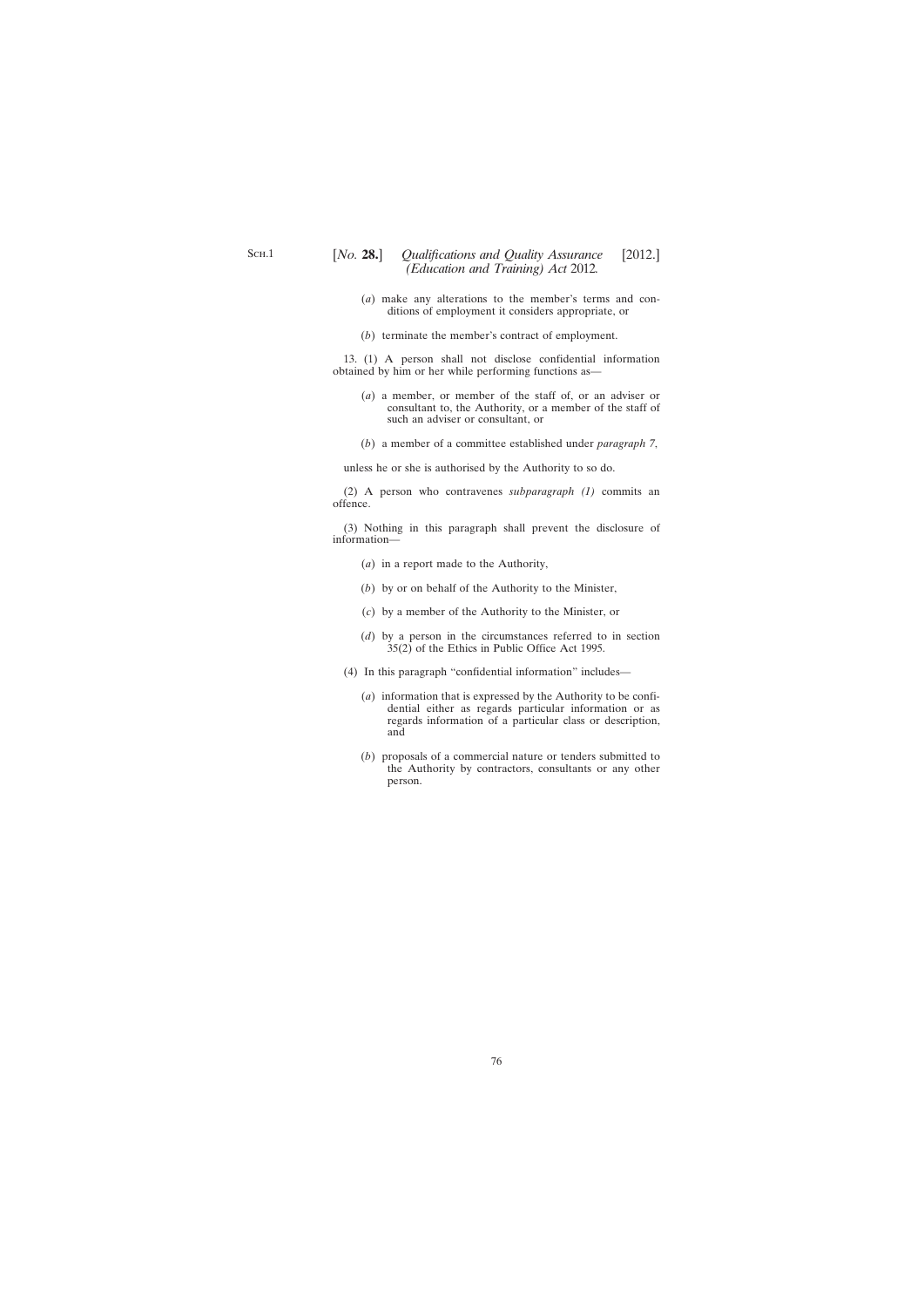#### SCHEDULE 2

*Section 6.*

# PART 1

#### ACTS REPEALED

| Short title                                         | Extent of repeal |
|-----------------------------------------------------|------------------|
| [1]                                                 | (2)              |
| Universities Act 1997                               | Section 35       |
| Qualifications (Education and<br>Training) Act 1999 | The whole Act.   |

## PART 2

#### STATUTORY INSTRUMENT REVOKED

Qualifications (Education and Training) Act 1999 (Section 31) Regulations 2007 (S.I. No. 571 of 2007)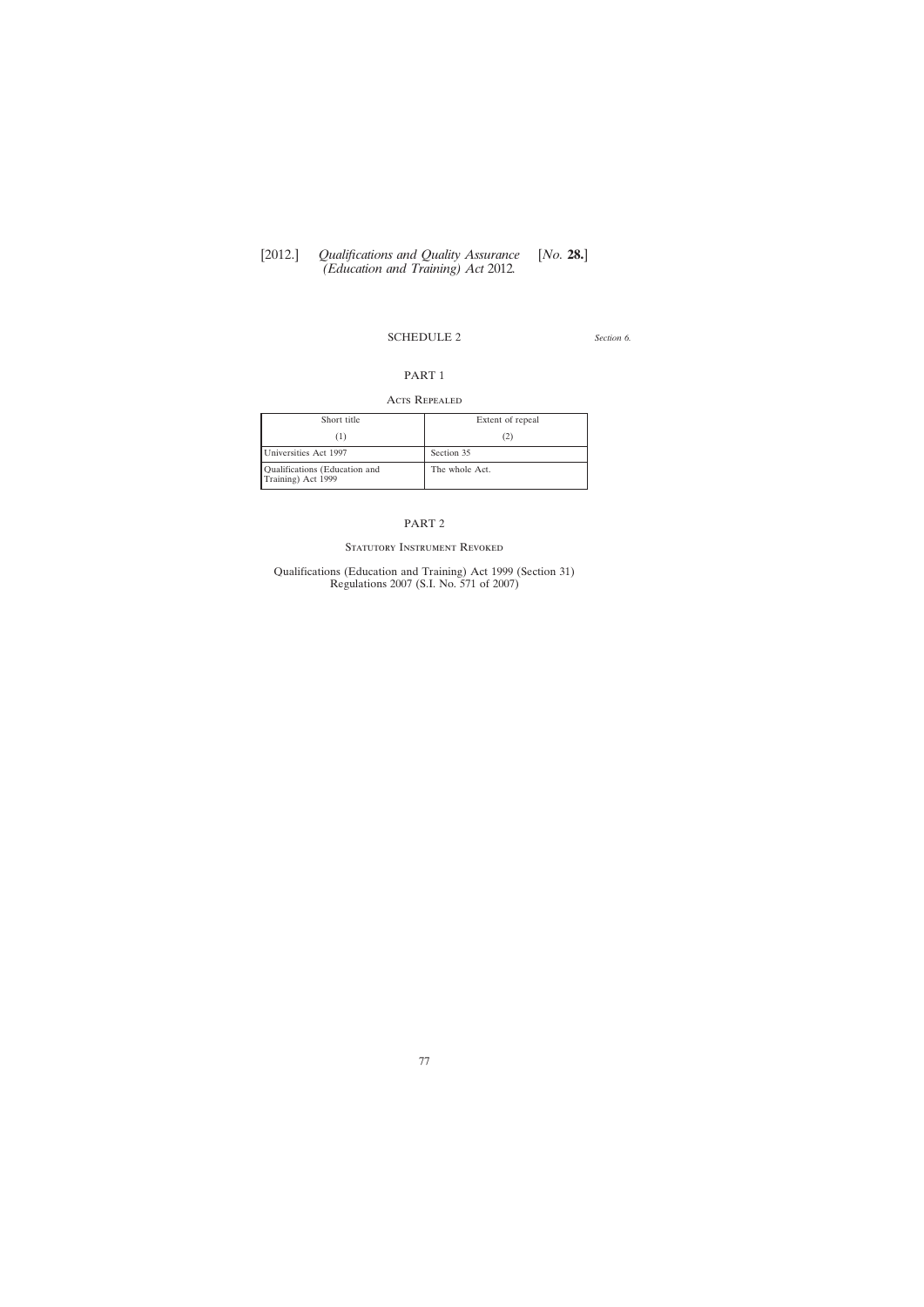# [*No.* **28.**] *Qualifications and Quality Assurance* [2012.] *(Education and Training) Act* 2012*.*

*Section 86.*

## SCHEDULE 3

#### Amendments of other Acts

|    | Act                                           | Provision                                                                                              | Amendment                                                                                                                                                                                                                                                                                                                                                                                                                                                                                                                                                                                                                                                                                          |
|----|-----------------------------------------------|--------------------------------------------------------------------------------------------------------|----------------------------------------------------------------------------------------------------------------------------------------------------------------------------------------------------------------------------------------------------------------------------------------------------------------------------------------------------------------------------------------------------------------------------------------------------------------------------------------------------------------------------------------------------------------------------------------------------------------------------------------------------------------------------------------------------|
| 1. | <b>Higher Education</b><br>Authority Act 1971 | Schedule                                                                                               | Delete paragraph 10.                                                                                                                                                                                                                                                                                                                                                                                                                                                                                                                                                                                                                                                                               |
| 2. | <b>Labour Services</b><br>Act 1987            | Section 4                                                                                              | In subsection $(2)$ (amended by<br>section 62 of the Act of 1999)<br>substitute "Qualifications and Quality<br>Assurance (Education and Training)<br>Act 2012" for "Qualifications<br>(Education and Training) Act 1999".                                                                                                                                                                                                                                                                                                                                                                                                                                                                          |
| 3. | Regional Technical<br>Colleges Act 1992       | Section $5(1)$                                                                                         | Delete paragraphs $(b)$ and $(bb)$<br>(amended by section $32(c)$ of the Act<br>of 1999).                                                                                                                                                                                                                                                                                                                                                                                                                                                                                                                                                                                                          |
| 4. | Regional Technical<br>Colleges Act 1992       | Third<br>Schedule<br>(amended by<br>section 26 of<br>the Institutes<br>of Tech-<br>nology Act<br>2006) | Substitute the following paragraph<br>for paragraph 7:<br>"7. Unless he or she resigns,<br>retires or is removed from office,<br>a Director shall hold office for<br>such period as the governing<br>body, with the consent of the<br>Minister, determines, but the<br>period shall not exceed 10 years<br>from the date of the Director's<br>appointment.".                                                                                                                                                                                                                                                                                                                                       |
| 5. | Freedom of<br><b>Information Act</b><br>1997  | Third<br>Schedule,<br>Part 1                                                                           | Insert in column $(2)$ :<br>"Qualifications and Quality<br>Assurance (Education and<br>Training) Act 2012" and<br>opposite that insertion, in<br>column (3), insert the words<br>"paragraph 13 of Schedule 1".                                                                                                                                                                                                                                                                                                                                                                                                                                                                                     |
| 6. | Freedom of<br><b>Information Act</b><br>1997  | First<br>Schedule,<br>paragraph<br>1(2)                                                                | Insert the following:<br>"the Qualifications and Quality<br>Assurance Authority of<br>Ireland,".                                                                                                                                                                                                                                                                                                                                                                                                                                                                                                                                                                                                   |
| 7. | Universities Act<br>1997                      | Section 9                                                                                              | Insert the following subsections after<br>subsection $(4)$ :<br>" $(5)$ In determining the<br>amount of money to be allocated<br>for the financial year to a<br>university established under<br>subsection (2) from moneys<br>provided to An tUdarás<br>pursuant to section 12 of the<br>Higher Education Authority Act<br>1971 and section $37(2)$ , an<br>tUdarás shall ensure that the<br>range and levels of programmes<br>of education and training in that<br>university and the number of<br>enrolled learners (within the<br>meaning of the <i>Qualifications</i><br>and Quality Assurance<br>(Education and Training) Act<br>2012) participating in those<br>programmes are in accordance |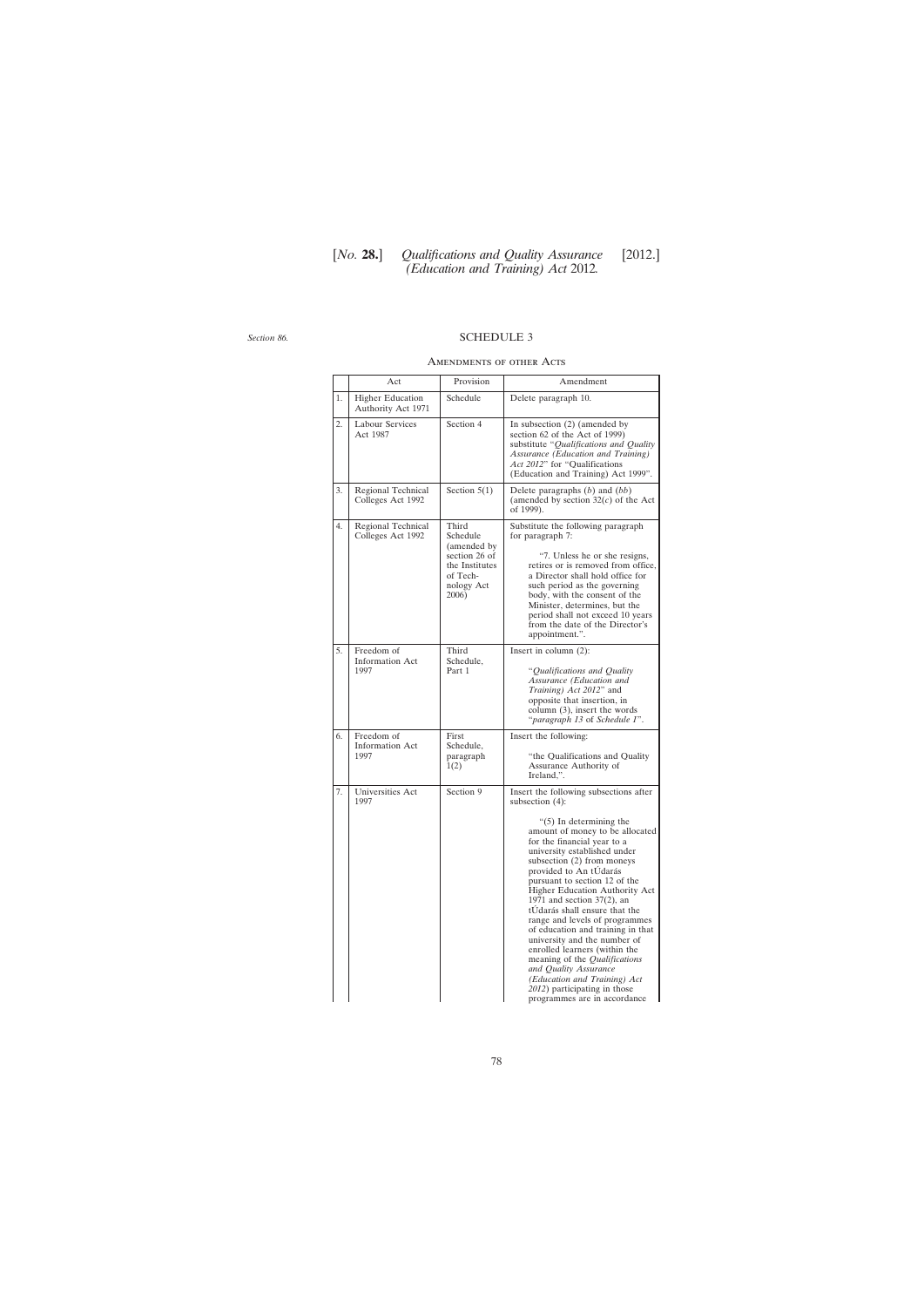# [2012.] [ *Qualifications and Quality Assurance No.* **28.**] *(Education and Training) Act* 2012*.*

|    | Act                      | Provision  | Amendment                                                                                                                                                                                                                                                                                                                                                                                                                                                                                               |
|----|--------------------------|------------|---------------------------------------------------------------------------------------------------------------------------------------------------------------------------------------------------------------------------------------------------------------------------------------------------------------------------------------------------------------------------------------------------------------------------------------------------------------------------------------------------------|
|    |                          |            | with such policies as may be<br>determined from time to time by<br>the Minister.                                                                                                                                                                                                                                                                                                                                                                                                                        |
|    |                          |            | (6) An tÚdarás may give<br>directions to a university for the<br>purposes of subsection (5).                                                                                                                                                                                                                                                                                                                                                                                                            |
|    |                          |            | (7) A university established<br>under subsection (2) shall act in<br>accordance with such directions<br>as may be given from time to<br>time by An tUdarás to the<br>university under subsection (6).".                                                                                                                                                                                                                                                                                                 |
| 8. | Universities Act<br>1997 | Section 34 | Insert the following subsections after<br>subsection $(3)$ :                                                                                                                                                                                                                                                                                                                                                                                                                                            |
|    |                          |            | "(4) Where the governing<br>authority of a university<br>established under section 9(2)<br>approves a strategic<br>development plan under this<br>section it shall-                                                                                                                                                                                                                                                                                                                                     |
|    |                          |            | $(a)$ ensure that the plan<br>provides the means by<br>which that university<br>shall comply with any<br>requirements imposed<br>on the university under<br>the <i>Qualifications</i> and<br>Quality Assurance<br>(Education and<br>Training) Act 2012, and                                                                                                                                                                                                                                             |
|    |                          |            | $(b)$ provide a copy of that<br>plan to the<br>Qualifications and<br><b>Quality Assurance</b><br>Authority of Ireland.                                                                                                                                                                                                                                                                                                                                                                                  |
|    |                          |            | (5) Where the chief officer of<br>a university established under<br>section $9(2)$ prepares a report on<br>the operations and the<br>performance of that university<br>under section 41, he or she shall<br>have regard to the part or parts<br>of the strategic development<br>plan under this section relevant<br>to any requirements imposed on<br>that university under the<br>Qualifications and Quality<br>Assurance (Education and<br>Training) Act 2012.                                        |
|    |                          |            | (6) An tUdarás shall consult<br>with the Qualifications and<br><b>Quality Assurance Authority of</b><br>Ireland with regard to the means<br>by which a university established<br>under section $9(2)$ shall comply<br>with any requirements imposed<br>on the university under the<br>Qualifications and Quality<br>Assurance (Education and<br><i>Training</i> ) <i>Act 2012</i> when<br>reviewing a strategic<br>development plan prepared by<br>the university in accordance with<br>this section.". |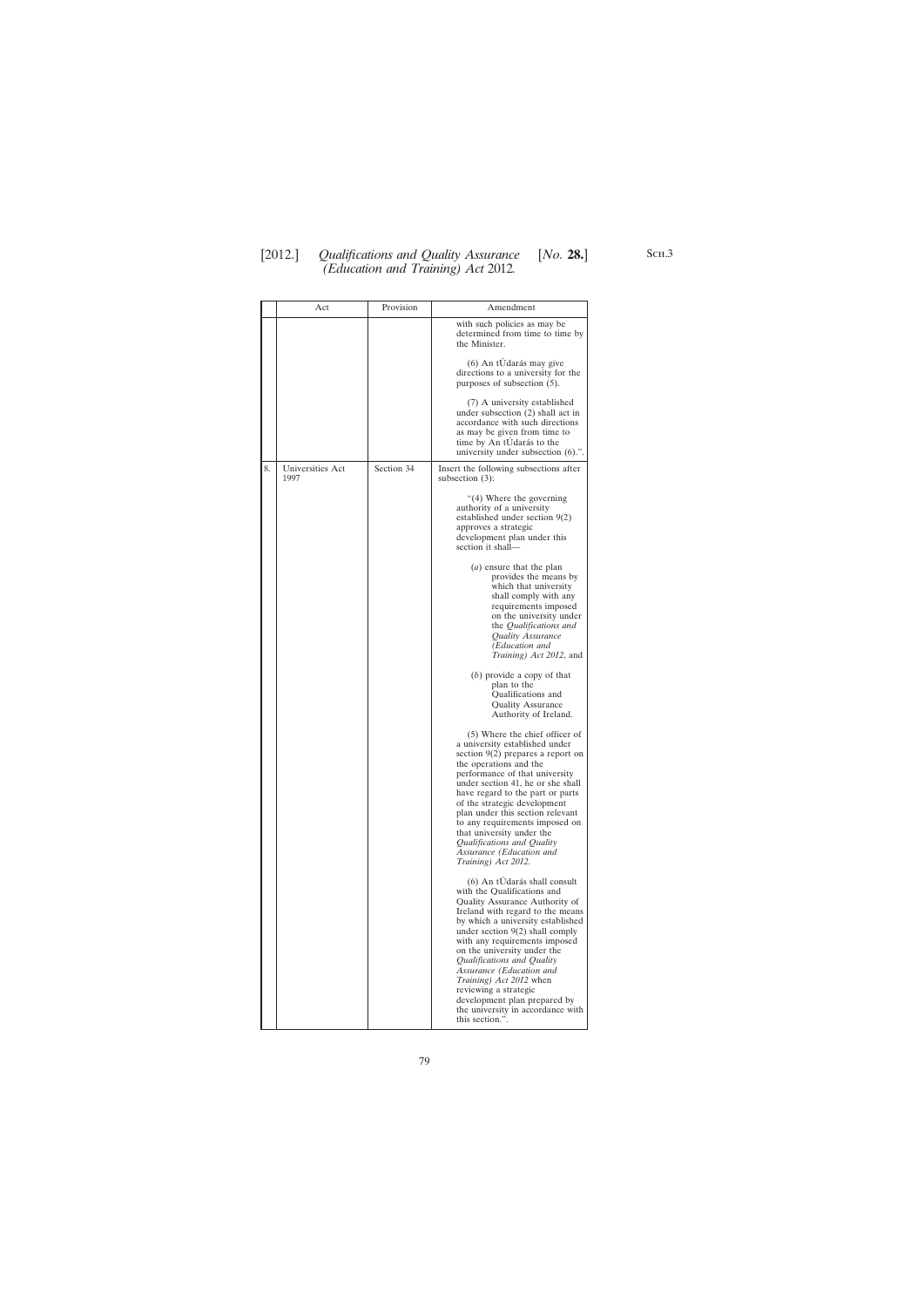|     | Act                                    | Provision                                                                 | Amendment                                                                                                                                                                                                                                                                                                                                                            |
|-----|----------------------------------------|---------------------------------------------------------------------------|----------------------------------------------------------------------------------------------------------------------------------------------------------------------------------------------------------------------------------------------------------------------------------------------------------------------------------------------------------------------|
| 9.  | Universities Act<br>1997               | New Section<br>47 A                                                       | Insert the following new section after<br>section 47:                                                                                                                                                                                                                                                                                                                |
|     |                                        |                                                                           | "Degrees and qualifications of Royal<br>College of Surgeons in Ireland.                                                                                                                                                                                                                                                                                              |
|     |                                        |                                                                           | $47A$ .— $(1)$ Where—                                                                                                                                                                                                                                                                                                                                                |
|     |                                        |                                                                           | ( <i>a</i> ) degrees<br>qualifications<br>and<br>awarded by the Royal College of<br>Surgeons in Ireland are approved<br>by the National University of<br>Ireland, and                                                                                                                                                                                                |
|     |                                        |                                                                           | $(b)$ the Royal College of Surgeons in<br>Ireland is a Recognised College of<br>the National University of Ireland,                                                                                                                                                                                                                                                  |
|     |                                        |                                                                           | those degrees and qualifications shall<br>be degrees and qualifications of the<br>National University of Ireland and<br>shall be so designated.                                                                                                                                                                                                                      |
|     |                                        |                                                                           | (2) If at any time the Royal College<br>of Surgeons in Ireland ceases to be a<br>Recognised College of the National<br>University of Ireland, a degree or<br>qualification referred to in subsection<br>(1) awarded at any time prior to the<br>Royal College of Surgeons in Ireland<br>ceasing to be a Recognised College of<br>the National University of Ireland— |
|     |                                        |                                                                           | ( <i>a</i> ) remains a degree or qualification,<br>as the case may be, of the National<br>University of Ireland, and                                                                                                                                                                                                                                                 |
|     |                                        |                                                                           | $(b)$ shall be so designated,                                                                                                                                                                                                                                                                                                                                        |
|     |                                        |                                                                           | notwithstanding<br>that<br>the<br>Royal<br>College of Surgeons in Ireland has<br>ceased to be a Recognised College of<br>the National University of Ireland.                                                                                                                                                                                                         |
| 10. | Universities Act<br>1997               | Section 49                                                                | Delete paragraph $(b)$ .                                                                                                                                                                                                                                                                                                                                             |
| 11. | <b>Taxes Consolidation</b><br>Act 1997 | Part 1 of<br>Schedule                                                     | Substitute the following paragraph<br>for paragraph 5:                                                                                                                                                                                                                                                                                                               |
|     |                                        | 26A<br>(inserted by)<br>section $45(4)$<br>of the<br>Finance Act<br>2001) | "5. An institute of higher<br>education in the State which<br>provides courses which are<br>validated by the Qualifications<br>and Quality Assurance<br>Authority of Ireland under the<br>Qualifications and Quality<br>Assurance (Education and<br>Training) Act 2012.".                                                                                            |
| 12. | Education Act 1998                     | Section<br>41(2)                                                          | Insert the following paragraph after<br>paragraph $(d)$ :                                                                                                                                                                                                                                                                                                            |
|     |                                        |                                                                           | "(da) to co-operate with the<br>Qualifications and Quality<br>Assurance Authority of<br>Ireland in respect of the<br>framework of qualifications<br>under the <i>Qualifications and</i><br>Quality Assurance (Education<br>and Training) Act 2012.".                                                                                                                 |